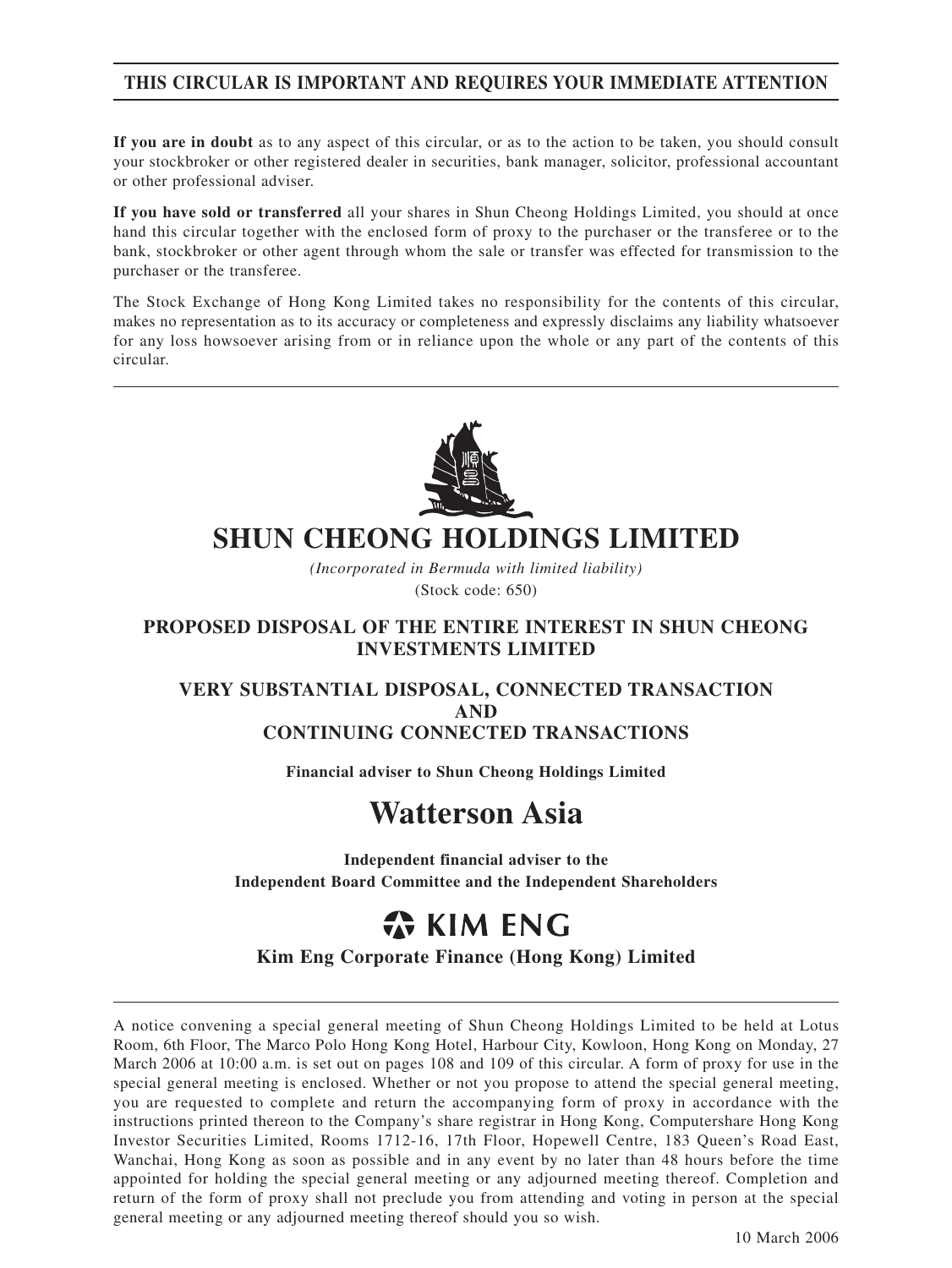| <b>CONTENTS</b> |  |
|-----------------|--|
|-----------------|--|

|                                                                         | Page            |
|-------------------------------------------------------------------------|-----------------|
|                                                                         | $\overline{1}$  |
| <b>LETTER FROM THE BOARD</b>                                            |                 |
| $\mathbf{1}$ .                                                          | 5               |
| 2.                                                                      | $7\phantom{.0}$ |
| 3.                                                                      | 13              |
| 4.                                                                      | 15              |
| 5                                                                       | 16              |
| 6                                                                       | 16              |
| $\tau$                                                                  | 16              |
|                                                                         | 17              |
|                                                                         | 19              |
| APPENDIX I - ACCOUNTANTS' REPORT OF THE GROUP                           | 34              |
| APPENDIX II - PRO FORMA FINANCIAL INFORMATION<br>OF THE REMAINING GROUP | 90              |
| APPENDIX III- ADDITIONAL INFORMATION ON THE GROUP                       | 99              |
|                                                                         | 103             |
|                                                                         | 108             |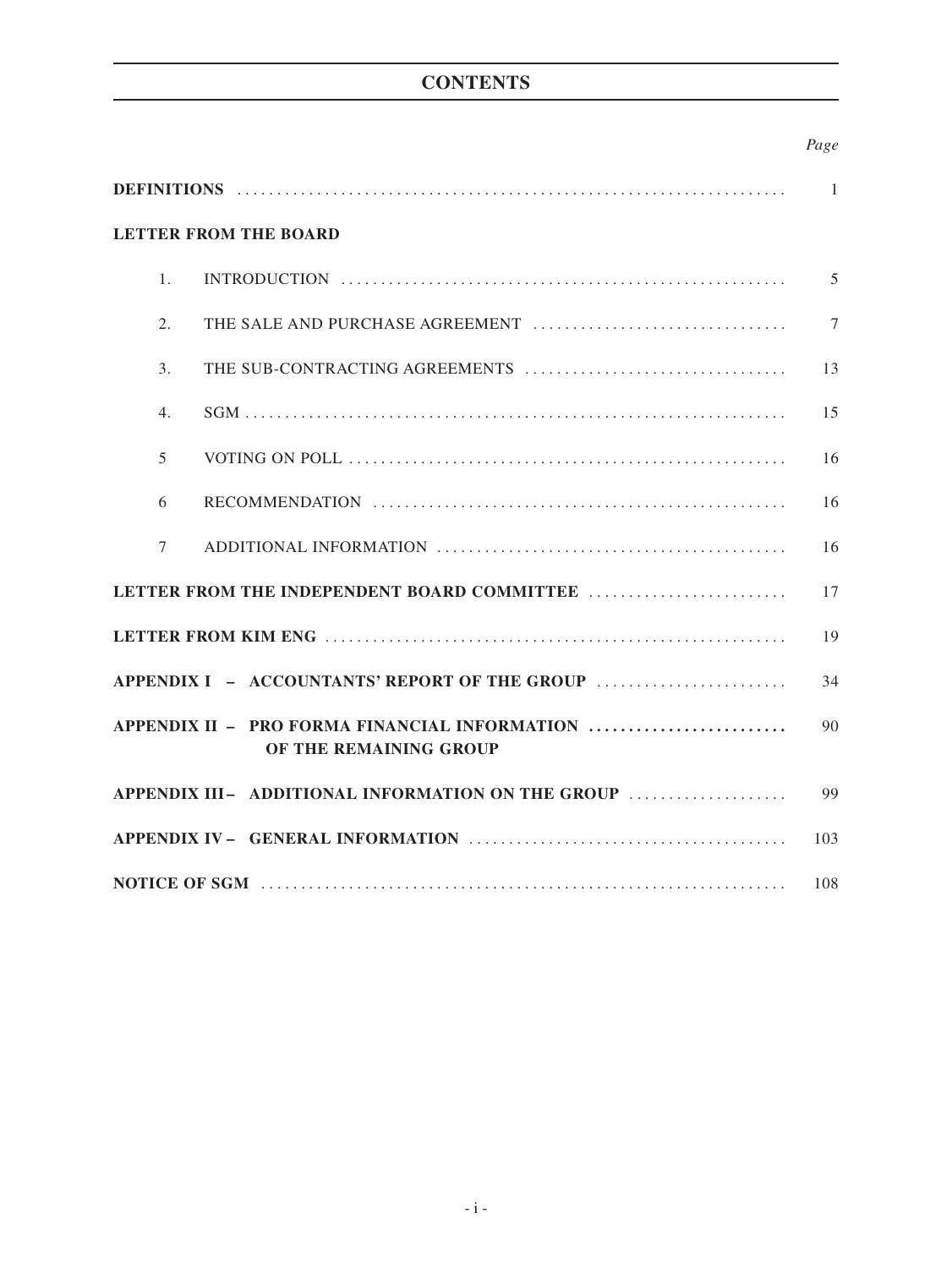*In this circular, the following expressions have the following meanings unless the context requires otherwise:*

| "Account Date"                                | 30 September 2005                                                                                                                                                                                                                                                                |
|-----------------------------------------------|----------------------------------------------------------------------------------------------------------------------------------------------------------------------------------------------------------------------------------------------------------------------------------|
| "Accountants' Report"                         | the accountants' report of the Contracting Group as at the Account<br>Date issued on 10 March 2006 and contained in the circular of<br>CAG dated 10 March 2006                                                                                                                   |
| "Acquisition"                                 | the acquisition by CAT (BVI) of the entire issued share capital of<br>SCI pursuant to the Sale and Purchase Agreement                                                                                                                                                            |
| "Annual Caps"                                 | the maximum aggregate annual value of the transactions<br>contemplated under the Continuing Connected Transactions                                                                                                                                                               |
| "associate(s)"                                | has the meaning ascribed thereto under the Listing Rules                                                                                                                                                                                                                         |
| "Audited Consolidated Net<br>Tangible Assets" | the audited consolidated net tangible assets of the Contracting<br>Group at the Account Date as set out in the Accountants' Report<br>assuming the Corporate Restructuring had taken place                                                                                       |
| "Board"                                       | the board of Directors                                                                                                                                                                                                                                                           |
| "business day"                                | a day on which licensed banks in Hong Kong are generally open<br>for business (excluding Saturday, Sunday and public holidays)                                                                                                                                                   |
| "CAG" or "Purchaser's Guarantor"              | Chinney Alliance Group Limited, a company incorporated in<br>Bermuda with limited liability, the shares of which are listed on<br>the Main Board of the Stock Exchange (Stock Code: 385), and<br>the guarantor of the Purchaser in respect of the Sale and Purchase<br>Agreement |
| "CAG Board"                                   | the board of CAG Directors                                                                                                                                                                                                                                                       |
| "CAG Group"                                   | CAG and its subsidiaries                                                                                                                                                                                                                                                         |
| "CAG SGM"                                     | the special general meeting of CAG to be convened and held for,<br>amongst other things, seeking approvals from the CAG<br>Shareholders for the Acquisition contemplated under the Sale and<br>Purchase Agreement                                                                |
| "CAG Shareholder(s)"                          | holder(s) of shares of CAG                                                                                                                                                                                                                                                       |
| "CAT (BVI)" or the "Purchaser"                | Chinney Alliance Trading (BVI) Limited, a company incorporated<br>in the British Virgin Islands with limited liability and a wholly-<br>owned subsidiary of CAG, the purchaser under the Sale and<br>Purchase Agreement                                                          |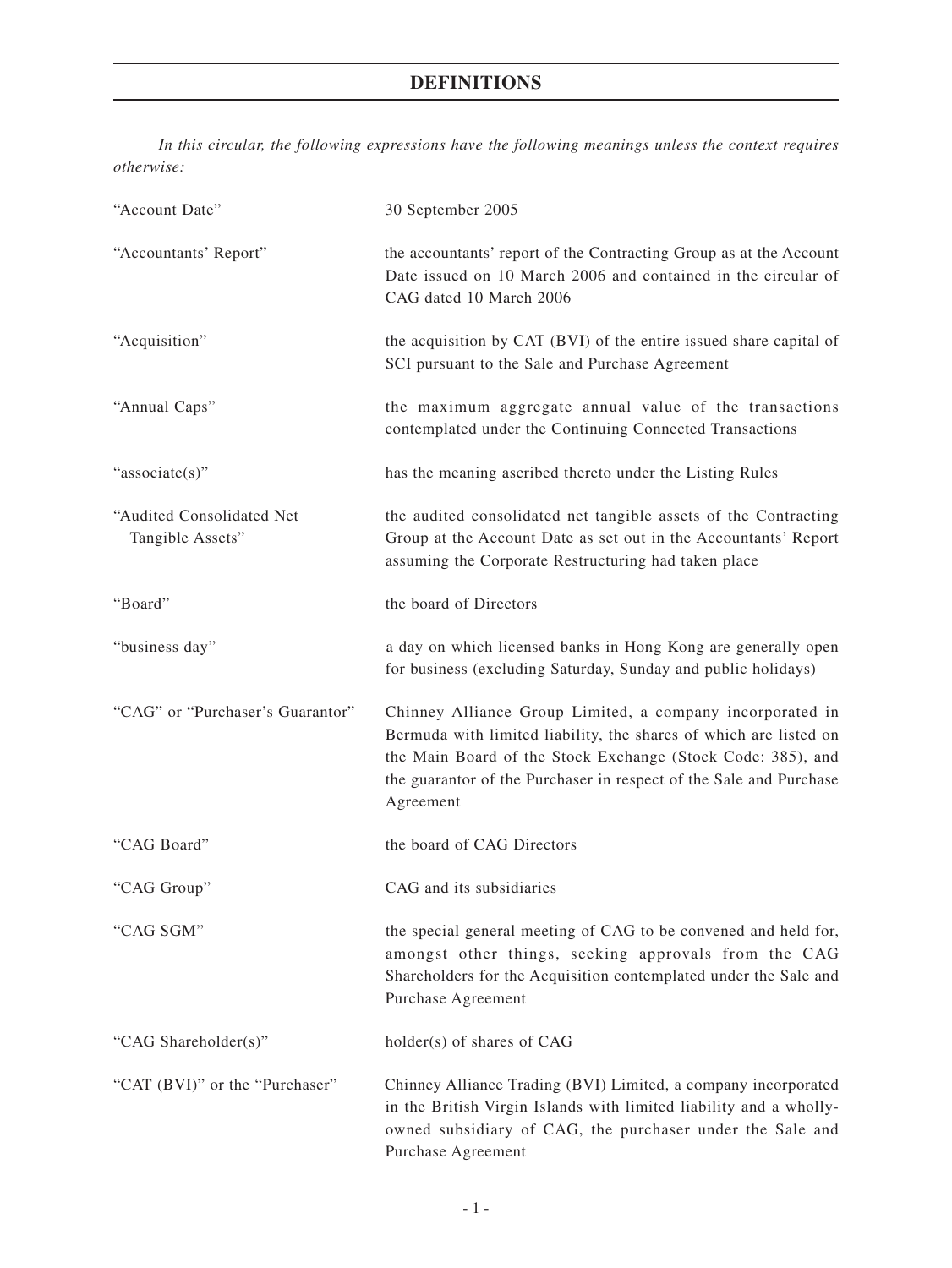| "Company"                              | Shun Cheong Holdings Limited, a company incorporated in<br>Bermuda with limited liability, the shares of which are listed on<br>the Main Board of the Stock Exchange (Stock Code: 650), the<br>vendor under the Sale and Purchase Agreement, which is owned<br>as to approximately 29.93% by CAG                                                                                                                                  |
|----------------------------------------|-----------------------------------------------------------------------------------------------------------------------------------------------------------------------------------------------------------------------------------------------------------------------------------------------------------------------------------------------------------------------------------------------------------------------------------|
| "Completion"                           | the completion of the Acquisition and Disposal contemplated under<br>the Sale and Purchase Agreement                                                                                                                                                                                                                                                                                                                              |
| "Completion Date"                      | the 5th business day after fulfillment of all the conditions precedent<br>and shall in any event be no later than the Long Stop Date                                                                                                                                                                                                                                                                                              |
| "connected person(s)"                  | has the meaning ascribed thereto under the Listing Rules                                                                                                                                                                                                                                                                                                                                                                          |
| "Consideration"                        | the consideration of HK\$35,000,000 (subject to adjustment) under<br>the Sale and Purchase Agreement                                                                                                                                                                                                                                                                                                                              |
| "Continuing Connected<br>Transactions" | the transactions contemplated under the Sub-contracting<br>Agreements                                                                                                                                                                                                                                                                                                                                                             |
| "Contracting Group"                    | SCI and its certain subsidiaries engaging in building related<br>contracting services for both public and private sectors, together<br>with any investments held by SCI and/or such subsidiaries                                                                                                                                                                                                                                  |
| "Corporate Restructuring"              | the corporate restructuring of the Company and its subsidiaries<br>and/or investments prior to Completion, which include the transfer<br>of certain subsidiaries of SCI engaging in the building maintenance<br>business to a wholly-owned subsidiary of the Company to form<br>the Remaining Group, and the waiver of an aggregate sum of<br>approximately HK\$18 million due by the Contracting Group to<br>the Remaining Group |
| "Deed of Indemnity"                    | the deed of indemnity to be executed by CAG under which CAG<br>will indemnify the Vendor against certain liabilities of the Vendor<br>as well as the Purchaser                                                                                                                                                                                                                                                                    |
| " $Directory$ "                        | the director(s) of the Company                                                                                                                                                                                                                                                                                                                                                                                                    |
| "Disposal"                             | the disposal by the Company of the entire issued share capital of<br>SCI pursuant to the Sale and Purchase Agreement                                                                                                                                                                                                                                                                                                              |
| "Group"                                | the Company and its subsidiaries                                                                                                                                                                                                                                                                                                                                                                                                  |
| "Hong Kong"                            | Hong Kong Special Administrative Region of the People's Republic<br>of China                                                                                                                                                                                                                                                                                                                                                      |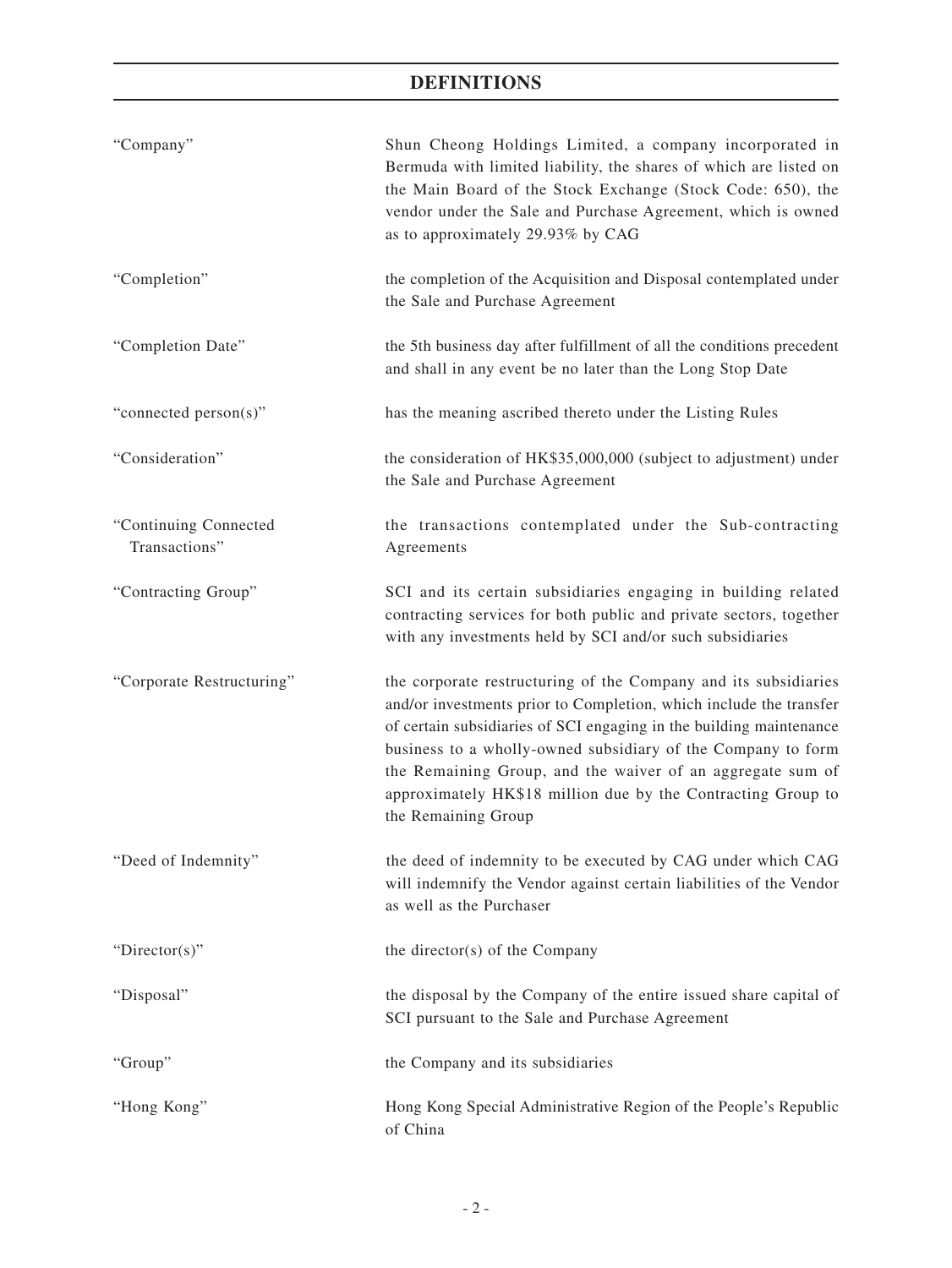| "Independent Shareholders"    | Shareholders other than CAG and its associates                                                                                                                                                                                                                                                                                                                                            |
|-------------------------------|-------------------------------------------------------------------------------------------------------------------------------------------------------------------------------------------------------------------------------------------------------------------------------------------------------------------------------------------------------------------------------------------|
| "Kim Eng"                     | Kim Eng Corporate Finance (Hong Kong) Limited, a corporation<br>licensed to carry on type 6 (advising on corporate finance)<br>regulated activity under the SFO, the independent financial advisor<br>to the Independent Board Committee and Independent Shareholders<br>in respect of the Sale and Purchase Agreement and the Sub-<br>contracting Agreements (including the Annual Caps) |
| "Latest Practicable Date"     | 3 March 2006, being the latest practicable date prior to the printing<br>of this circular for ascertaining certain information contained herein                                                                                                                                                                                                                                           |
| "Listing Rules"               | the Rules Governing the Listing of Securities on the Stock<br>Exchange                                                                                                                                                                                                                                                                                                                    |
| "Long Stop Date"              | 28 April 2006, or such other date as the parties to the Sale and<br>Purchase Agreement may agree in writing                                                                                                                                                                                                                                                                               |
| "Remaining Group"             | the Group as remained after the Disposal pursuant to the Sale and<br>Purchase Agreement                                                                                                                                                                                                                                                                                                   |
| "Sale and Purchase Agreement" | the sale and purchase agreement dated 26 January 2006 entered<br>into between the Company, CAT (BVI) and CAG for the sale and<br>purchase of the entire issued share capital in SCI                                                                                                                                                                                                       |
| "SGM"                         | the special general meeting of the Company to be convened and<br>held for, amongst other things, seeking approvals from the<br>Independent Shareholders for the Disposal contemplated under<br>the Sale and Purchase Agreement and the Continuing Connected<br>Transactions under the Sub-contracting Agreements                                                                          |
| "Share $(s)$ "                | share(s) of $HK$0.01$ each in the capital of the Company                                                                                                                                                                                                                                                                                                                                  |
| "Shareholder(s)"              | holder(s) of the Shares                                                                                                                                                                                                                                                                                                                                                                   |
| "SCI"                         | Shun Cheong Investments Limited, an investment holding company<br>incorporated in the British Virgin Islands and a wholly-owned<br>subsidiary of the Company                                                                                                                                                                                                                              |
| "SFO"                         | the Securities and Futures Ordinance (Chapter 571 of the Laws of<br>Hong Kong)                                                                                                                                                                                                                                                                                                            |
| "Shun Cheong Electrical"      | Shun Cheong Electrical Engineering Company Limited, a Hong<br>Kong incorporated company and an indirect wholly-owned<br>subsidiary of SCI                                                                                                                                                                                                                                                 |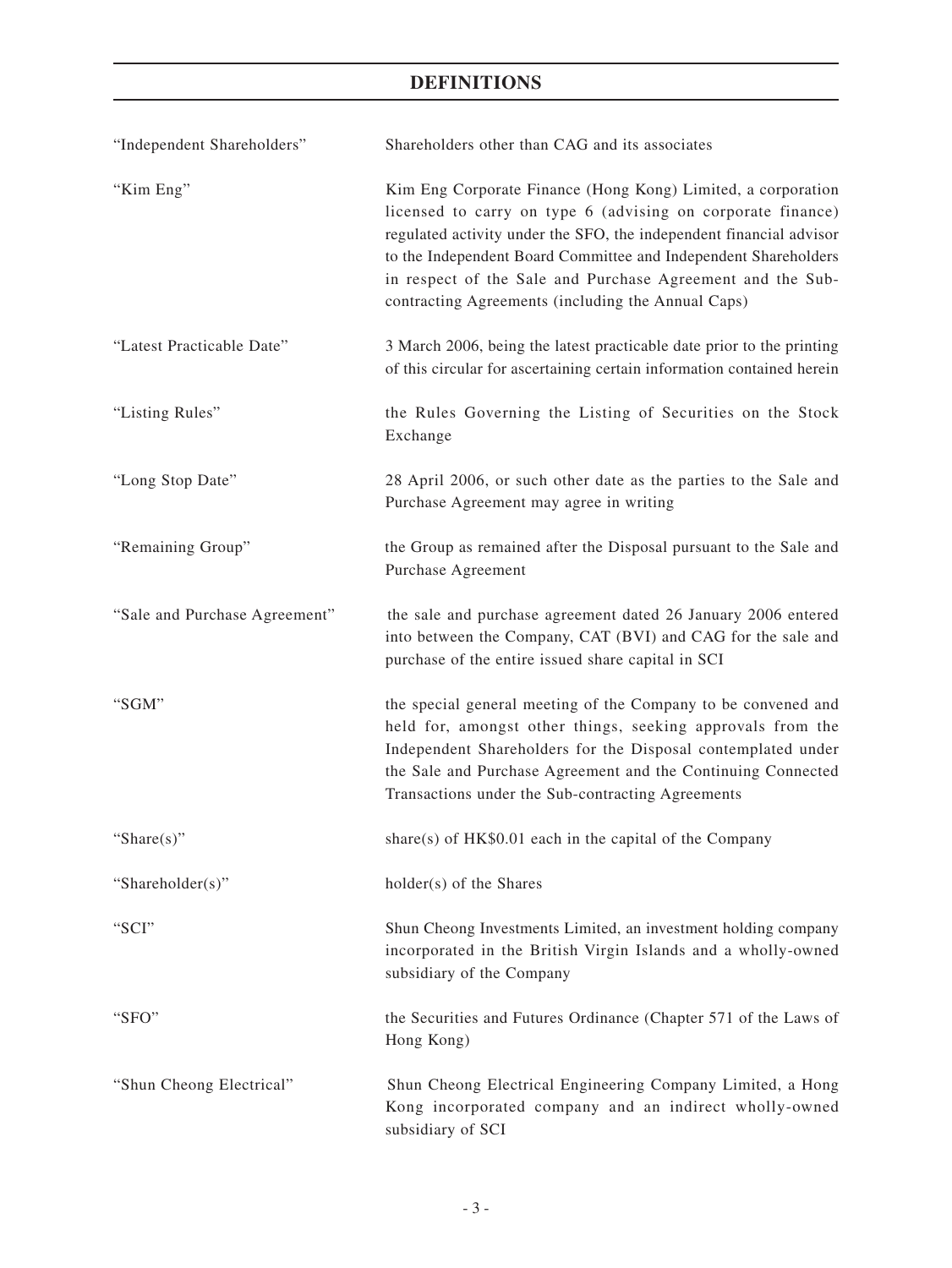| "Stock Exchange"             | The Stock Exchange of Hong Kong Limited                                                                                                                                                       |
|------------------------------|-----------------------------------------------------------------------------------------------------------------------------------------------------------------------------------------------|
| "Sub-contracting Agreements" | the sub-contracting agreements entered into between each of Shun<br>Cheong Electrical and Westco Airconditioning (as main<br>contractors) and Tinhawk (as sub-contractor) on 31 December 2005 |
| "Tinhawk"                    | Tinhawk Company Limited, a Hong Kong incorporated company<br>and an indirect 90% owned subsidiary of the Company                                                                              |
| "Westco Airconditioning"     | Westco Airconditioning Limited, a Hong Kong incorporated<br>company and a wholly-owned subsidiary of Shun Cheong Electrical                                                                   |
| "HK\$"                       | Hong Kong dollars                                                                                                                                                                             |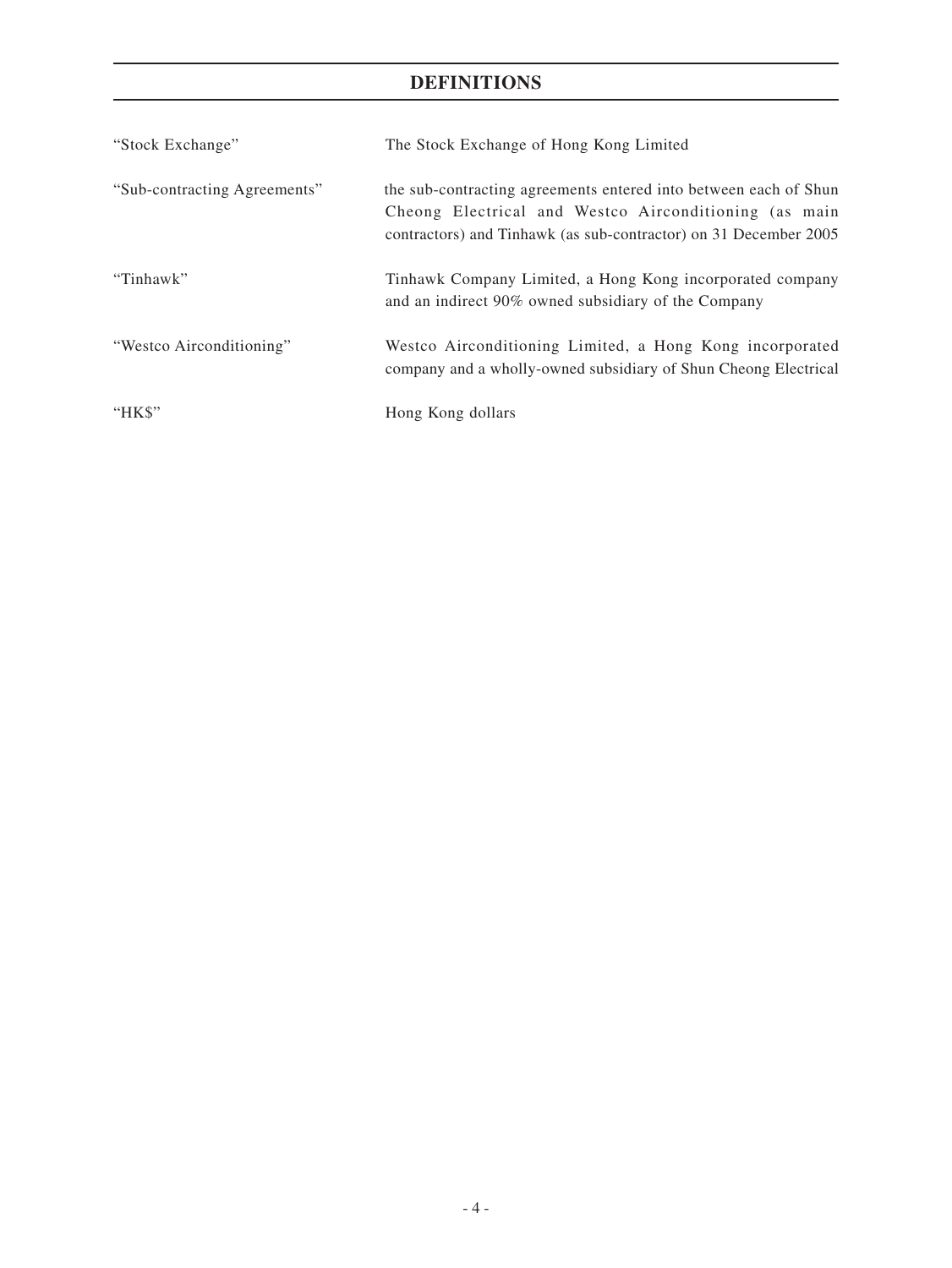

# **SHUN CHEONG HOLDINGS LIMITED**

*(Incorporated in Bermuda with limited liability)* (Stock code: 650)

*Executive Directors: Registered Office:* Chan Yuen Keung, Zuric *(Chairman)* Canon's Court Hong Yiu 22 Victoria Street Yu Sek Kee, Stephen Hamilton Hamilton Hamilton Hamilton Hamilton Hamilton Hamilton Hamilton Hamilton Hamilton Au Yu Fai, Patrick HM 12

*Independent Non-Executive Directors:* Chan Chok Ki *Head Office and Principal Place* Ho Hin Kwan, Edmund *of Business:* Yu Hon To, David Block C, 9/F

Bermuda

Hong Kong Spinners Industrial Building, Phase VI 481-483 Castle Peak Road Kowloon Hong Kong

10 March 2006

*To the Shareholders*

Dear Sir/Madam,

# **PROPOSED DISPOSAL OF THE ENTIRE INTEREST IN SHUN CHEONG INVESTMENTS LIMITED**

# **VERY SUBSTANTIAL DISPOSAL, CONNECTED TRANSACTION AND CONTINUING CONNECTED TRANSACTIONS**

### **1. INTRODUCTION**

### **The Sale and Purchase Agreement**

On 26 January 2006, the Company (as Vendor), CAT (BVI) (as Purchaser) and CAG (as Purchaser's Guarantor) entered into the Sale and Purchase Agreement pursuant to which the Company has conditionally agreed to dispose and CAT (BVI) has conditionally agreed to acquire the entire issued share capital of SCI, being the holding company for the building related contracting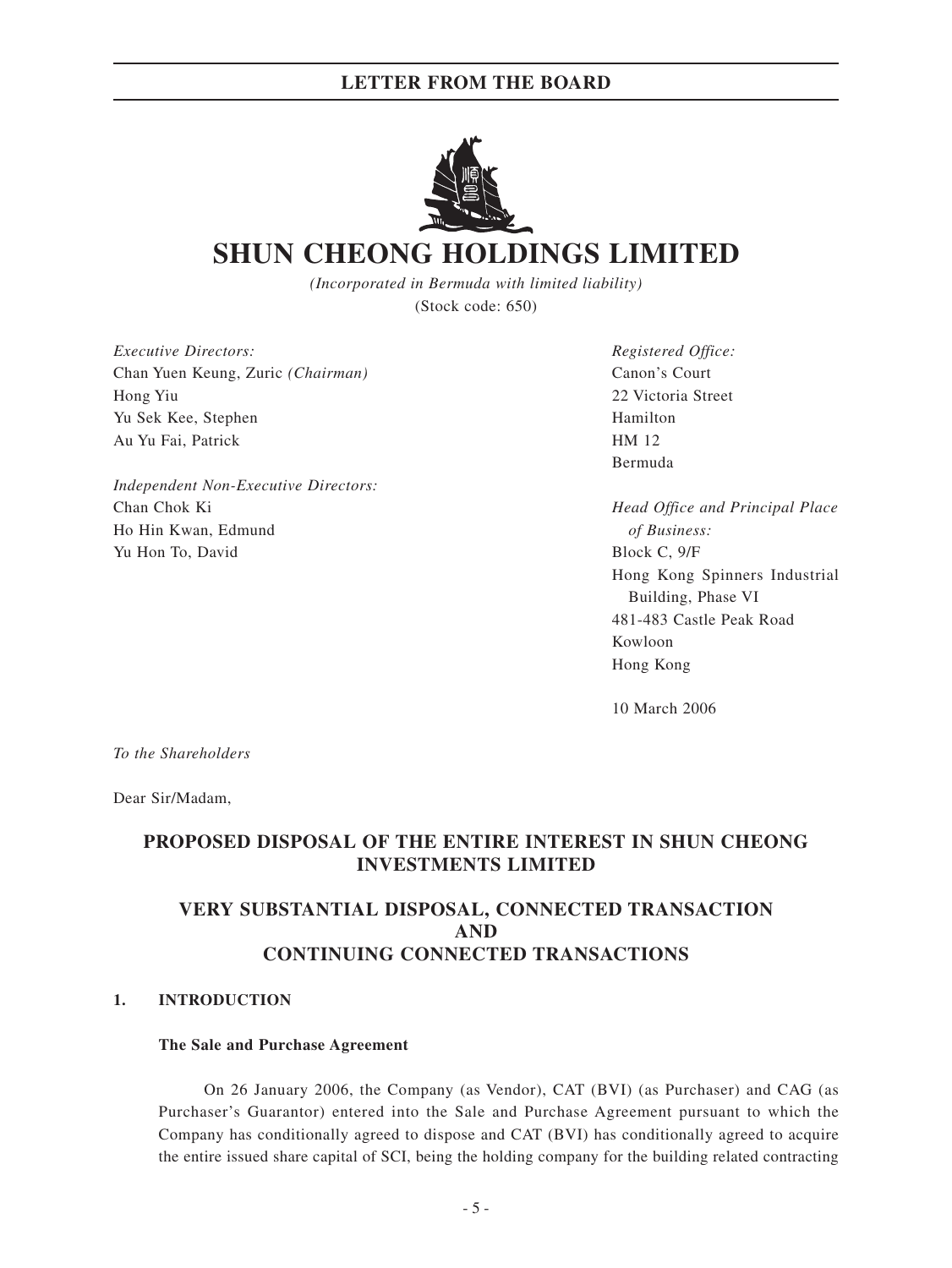business under the Contracting Group upon completion of the Corporate Restructuring, for a cash consideration of HK\$35,000,000. The initial Consideration (subject to adjustment), which has been arrived at after arm's length negotiations between the parties, was determined by reference to the unaudited consolidated net tangible assets of approximately HK\$38 million of the Contracting Group as at 30 September 2005 (assuming Corporate Restructuring had taken place) and after taking into consideration the Contracting Group's further expected operating losses during the period between 1 October 2005 and the Completion Date, currently expected to be in March 2006. Upon completion of the Sale and Purchase Agreement, the Company will focus on building related maintenance business for both public and private sectors.

As the Company is owned as to approximately 29.93% by CAG (being a substantial shareholder), CAG and its wholly-owned subsidiary, CAT (BVI) are connected persons of the Company under the Listing Rules, and the Disposal constitutes a connected transaction for the Company under the Listing Rules. As the Disposal also constitutes a very substantial disposal for the Company under the Listing Rules, it is therefore subject to the approval by the Independent Shareholders by poll at the SGM. CAG and its associates will abstain from voting in respect of the Disposal at the SGM.

The Sale and Purchase Agreement is also conditional upon, among other things, the approval by the Independent Shareholders of the Sub-contracting Agreements which constitute continuing connected transactions of the Company upon completion of the Sale and Purchase Agreement (as detailed below).

#### **The Sub-contracting Agreements**

On 31 December 2005, the Sub-contracting Agreements were entered into between members of the Contracting Group (as main contractors) and the Remaining Group (as subcontractor) with regard to certain maintenance work contracts. Upon completion of the Sale and Purchase Agreement, those existing maintenance work contracts held under the Contracting Group, for which a member of the Remaining Group currently acts as sub-contractor, will continue until completion of such contracts.

As the Contracting Group will become subsidiaries of CAG following Completion, the transactions under the Sub-contracting Agreements will therefore constitute continuing connected transactions of the Company. As each of the percentage ratios (other than profit ratio) (as defined in Rule 14.07 of the Listing Rules) of the annual amounts of transactions contemplated under the Sub-contracting Agreements exceed 2.5%, the Sub-contracting Agreements and the Annual Caps for the two financial years to 31 March 2008 are subject to approval by Independent Shareholders by poll at the SGM under Rule 14A.48 of the Listing Rules. CAG and its associates will abstain from voting in respect of the Continuing Connected Transactions at the SGM.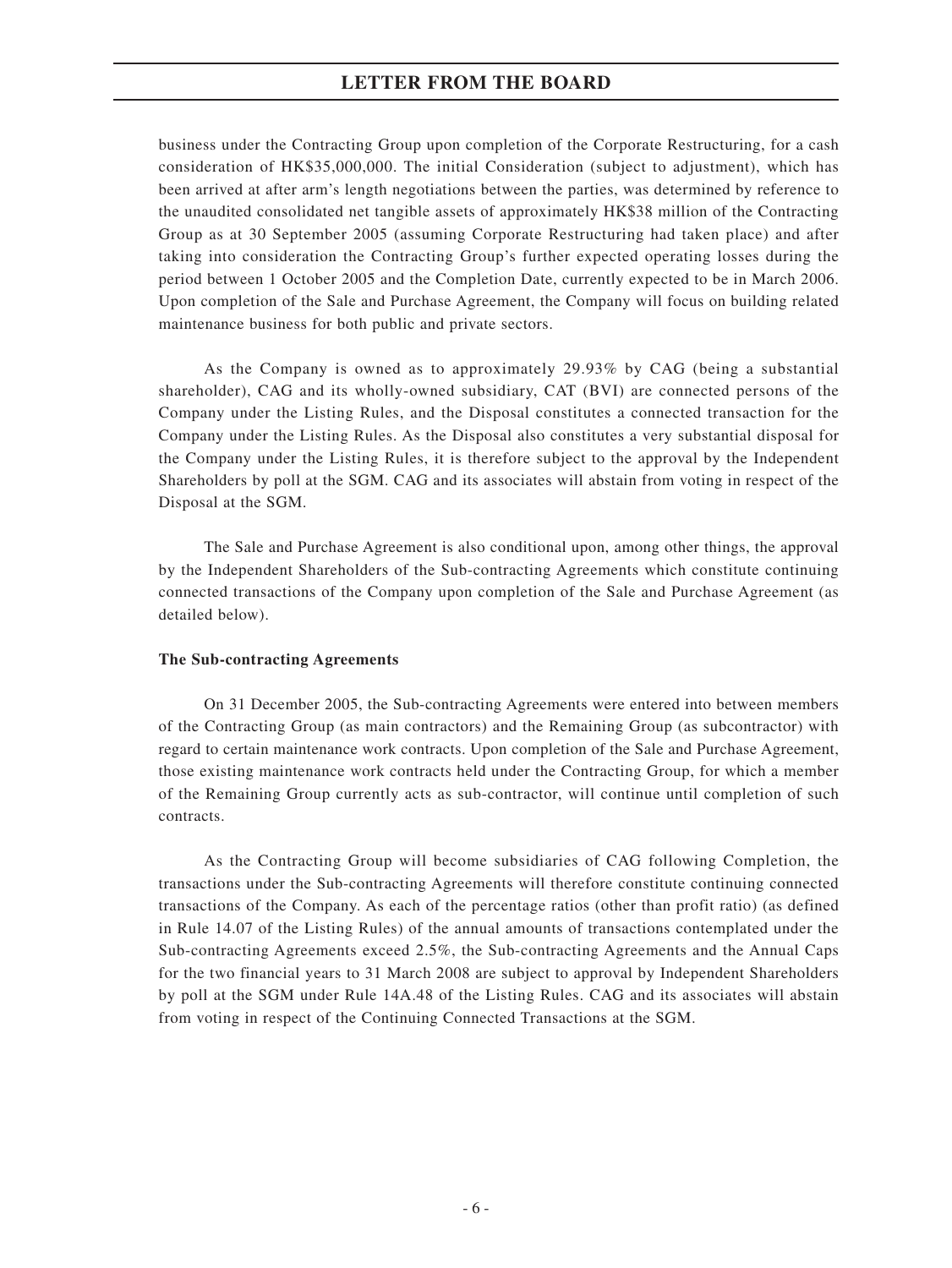# **2. THE SALE AND PURCHASE AGREEMENT**

| ٠<br>v<br>. .<br>۰.<br>×<br>× |
|-------------------------------|
|-------------------------------|

26 January 2006

# **Parties**

| Vendor                |                      | The Company                                                                                                                                                                                                                     |
|-----------------------|----------------------|---------------------------------------------------------------------------------------------------------------------------------------------------------------------------------------------------------------------------------|
| Purchaser             |                      | CAT (BVI), a wholly-owned subsidiary of CAG                                                                                                                                                                                     |
|                       |                      | CAG is a substantial shareholder of the Company, beneficially<br>holding approximately 29.93% of the issued share capital of the<br>Company and thus CAT (BVI) is a connected person of the<br>Company under the Listing Rules. |
| Purchaser's Guarantor | $\ddot{\phantom{a}}$ | CAG                                                                                                                                                                                                                             |

# **Assets to be disposed by the Company (and acquired by CAT (BVI))**

The Company has conditionally agreed to sell to CAT (BVI) and CAT (BVI) has conditionally agreed to purchase from the Company the Contracting Group, being SCI and its certain subsidiaries together with their investments upon completion of the Corporate Restructuring.

Upon Completion, CAT (BVI) will have 100% interests in the Contracting Group and the Company will cease to have any interests in the Contracting Group.

# **Consideration**

Pursuant to the Sale and Purchase Agreement, the initial Consideration for the sale and purchase of the Contracting Group is HK\$35,000,000, subject to adjustment. The Consideration payable to the Company will be satisfied by CAT (BVI) in cash by way of internal resources upon Completion.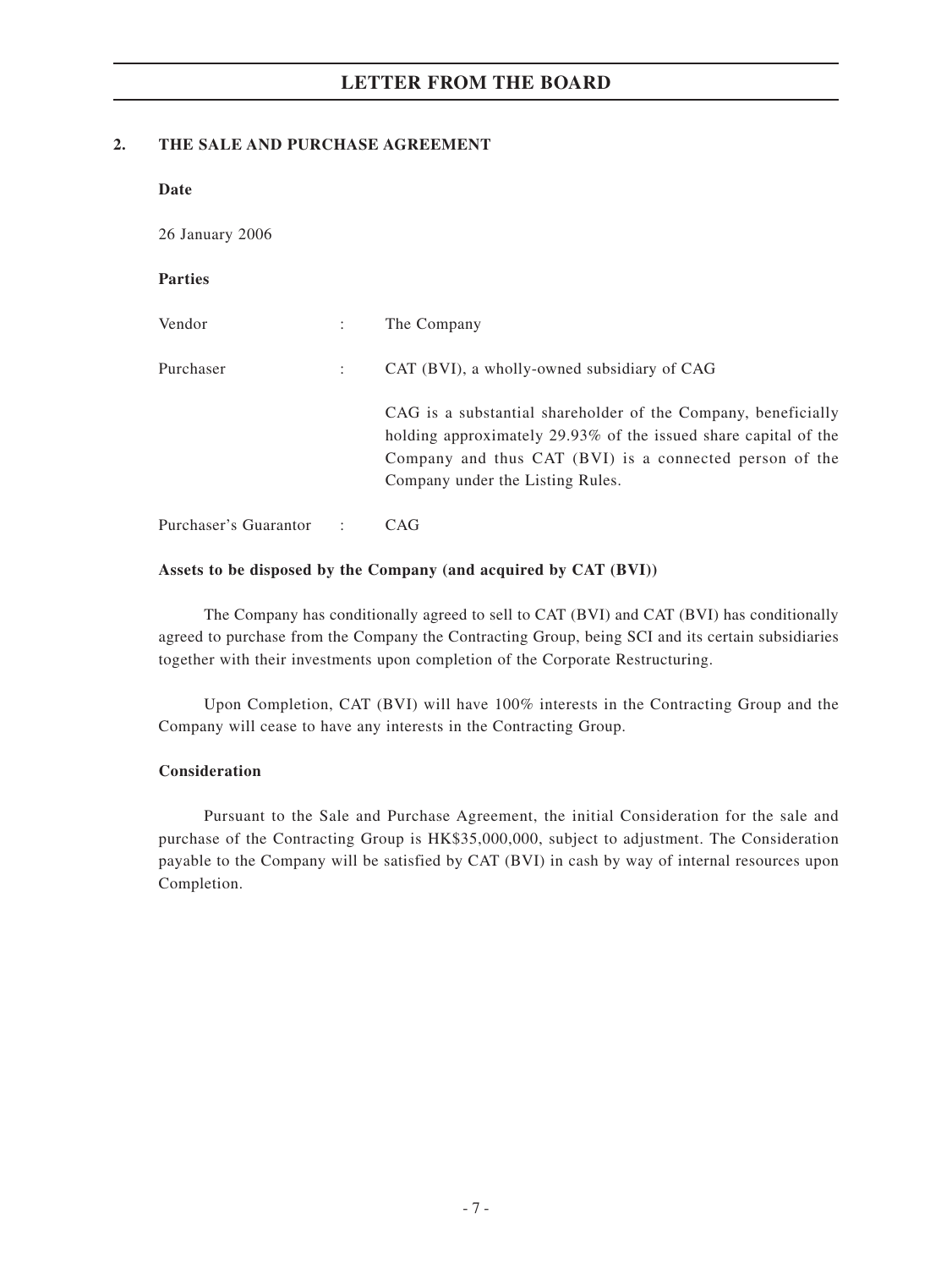The Consideration payable under the Sale and Purchase Agreement was arrived at after arm's length negotiations between the Company and CAT (BVI) and was determined by reference to the value of the Contracting Group's unaudited consolidated net tangible assets of approximately HK\$38 million as at 30 September 2005 (assuming Corporate Restructuring had taken place) and after taking into consideration the Contracting Group's further expected operating losses during the period between 1 October 2005 and the Completion Date, currently expected to be in March 2006. The Contracting Group's unaudited consolidated net tangible assets of HK\$38 million is arrived at after waiving the inter-company balances of approximately HK\$18 million (due by the Contracting Group to the Remaining Group) upon completion of Corporate Restructuring (the "Waiver"), i.e. being the sum of the Contracting Group's unaudited consolidated net tangible assets before the Waiver of approximately HK\$20 million and the Waiver of approximately HK\$18 million, assuming the Corporate Restructuring had taken place. The above inter-company balances arose from business activities between the Contracting Group and the Remaining Group. The purpose of the waiver is to clean up such inter-company balances as part of the Corporate Restructuring prior to Completion of the Sale and Purchase Agreement.

The Consideration is subject to adjustment with reference to the Accountants' Report in the following manner:

- (i) if the value of the Contracting Group's Audited Consolidated Net Tangible Assets is less than HK\$34,500,000, the Consideration will be reduced by the amount equivalent to the difference between such value and HK\$34,500,000; or
- (ii) if the value of the Contracting Group's Audited Consolidated Net Tangible Assets is more than HK\$39,500,000, the Consideration will be increased by the amount equivalent to the difference between such value and HK\$39,500,000.

The Accountants' Report reported the Audited Consolidated Net Tangible Assets of the Contracting Group as at 30 September 2005 to be HK\$38,395,000. As the Consolidated Net Tangible Assets did not exceed the threshold of HK\$39,500,000 nor fall below the threshold of HK\$34,500,000, the adjustment mechanism set out above has not been triggered and the final Consideration of the Disposal was determined to be HK\$35,000,000.

#### **Conditions precedent**

The Completion of the Sale and Purchase Agreement is subject to the fulfillment of the following conditions:

- (a) the passing of resolutions by the Independent Shareholders by poll at the SGM approving the Disposal and the Continuing Connected Transactions;
- (b) the passing of a resolution by the CAG Shareholders at the CAG SGM approving the Acquisition;
- (c) the Deed of Indemnity (as detailed below) being duly executed by the parties thereto on the Completion Date;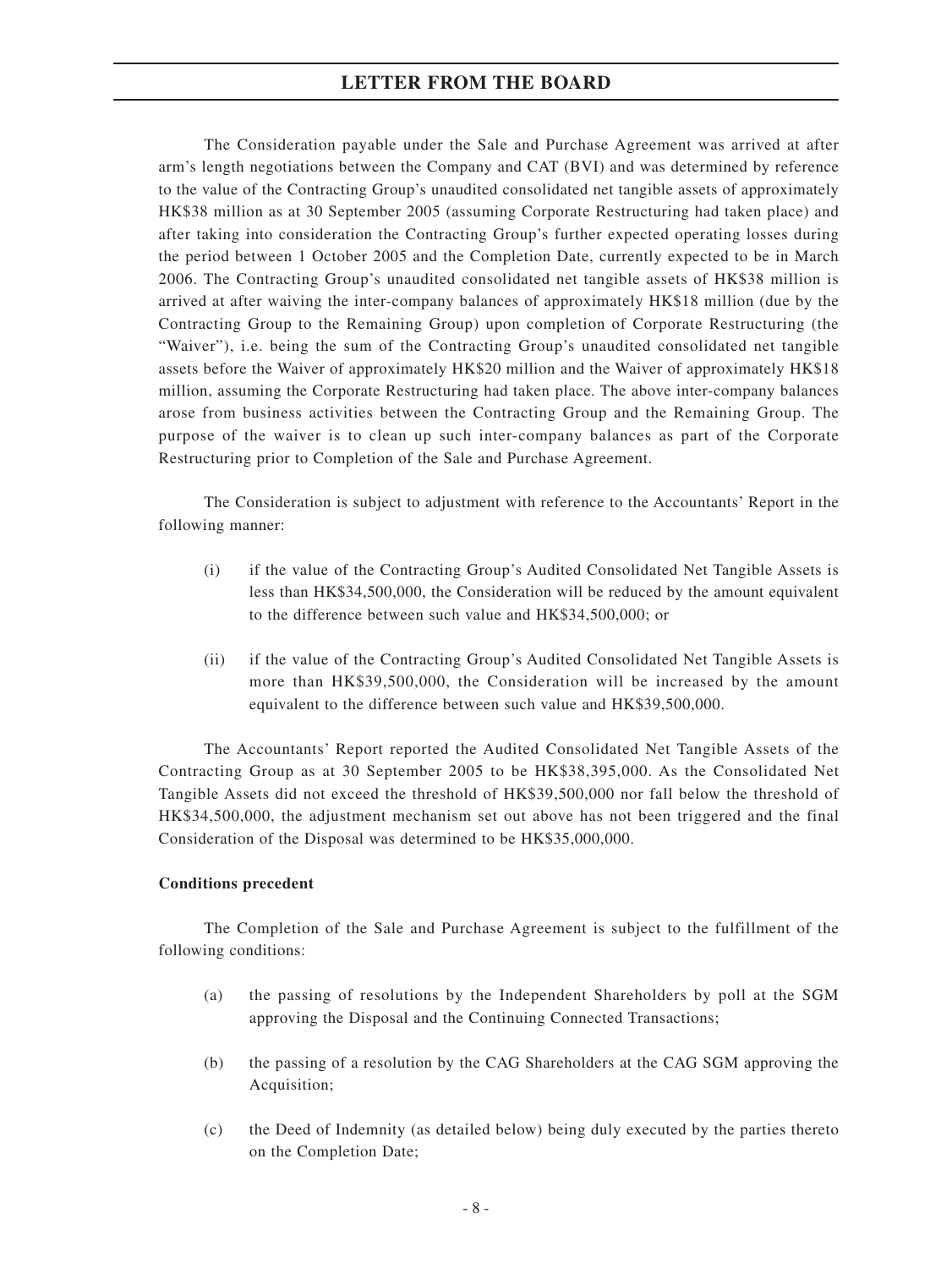- (d) the completion of the Corporate Restructuring which include among others, the waiver of the aggregate sum of approximately HK\$18 million due by the Contracting Group to the Remaining Group;
- (e) the value of the Audited Consolidated Net Tangible Assets being confirmed and determined by the auditors with an unqualified opinion; and
- (f) all of the warranties, representations, indemnities and undertakings of the Vendor, the Purchaser and CAG as set out in the Sale and Purchase Agreement remain true and accurate and not misleading at all times from the date of the Sale and Purchase Agreement up to and including the Completion Date.

If the conditions precedent have not been fulfilled or waived by the Vendor and/or the Purchaser (save for conditions (a) to (e) which cannot be waived) and the Completion cannot take place on or before the Long Stop Date (or any other date as agreed between the parties), the Sale and Purchase Agreement shall have no effect and no party shall have any claims against the other parties under the Sale and Purchase Agreement (without prejudice to the rights of any party to the Sale and Purchase Agreement in respect of antecedent breaches). As at the Latest Practicable Date, the condition (e) had been fulfilled.

### **Completion**

Upon compliance with or fulfillment of the conditions precedent, Completion shall take place on the Completion Date.

### **Deed of Indemnity**

Upon Completion, CAG shall, among other things, execute the Deed of Indemnity.

| Date           |   | <b>Completion Date</b>                                                                                                                                                                                                                                                                                                                                                                                                                                                                                                                                    |
|----------------|---|-----------------------------------------------------------------------------------------------------------------------------------------------------------------------------------------------------------------------------------------------------------------------------------------------------------------------------------------------------------------------------------------------------------------------------------------------------------------------------------------------------------------------------------------------------------|
| <b>Parties</b> | ÷ | CAG, as Purchaser's Guarantor                                                                                                                                                                                                                                                                                                                                                                                                                                                                                                                             |
|                |   | The Company, as Vendor                                                                                                                                                                                                                                                                                                                                                                                                                                                                                                                                    |
| <b>Scope</b>   | ÷ | CAG has agreed to guarantee the performance of the Purchaser and to<br>indemnify the Vendor for all its obligations in relation to the guarantees<br>provided by the Vendor to the banks and/or third parties for the business<br>operation of certain members of the Contracting Group as set out in the<br>Sale and Purchase Agreement, and procure the discharge or release or<br>cancellation of such guarantees in its best endeavors within three months<br>after Completion or such other date as agreed in writing between the<br>Vendor and CAG. |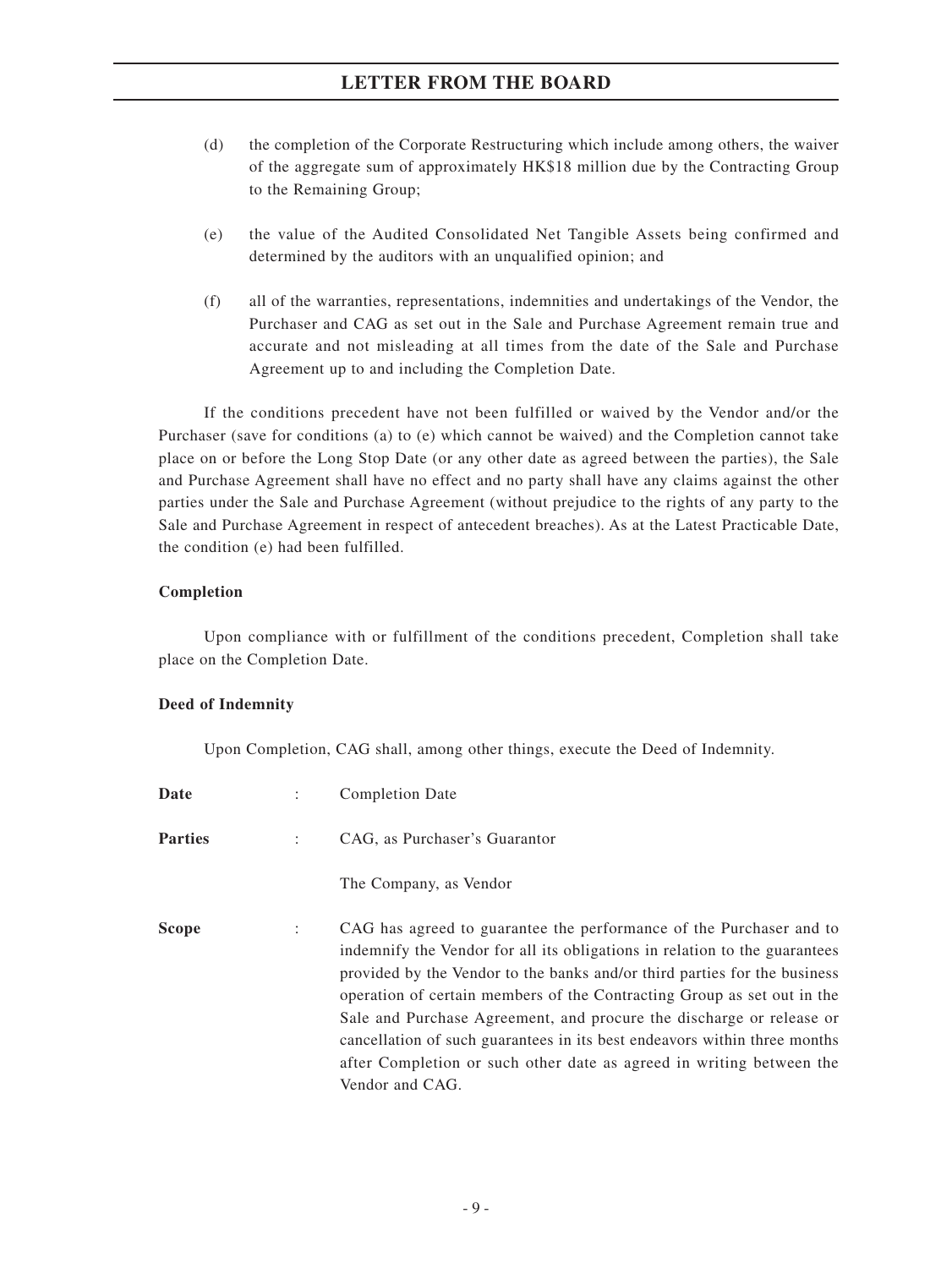#### **Information on the Contracting Group**

SCI is the holding company of the Contracting Group which include Shun Cheong Engineering Limited and Shun Cheong International Limited, both of which are investment holding companies and wholly-owned subsidiaries of SCI.

Shun Cheong Engineering Limited's main operating subsidiaries include Shun Cheong Electrical and Shun Wing Construction & Engineering Company Limited. Shun Cheong Electrical, together with its wholly-owned subsidiary, Westco Airconditioning, are engaged in the design and installation of electrical and mechanical systems, heating ventilation and air-conditioning systems for both public and private sectors. Shun Wing Construction & Engineering Company Limited, a 50.10% owned subsidiary within the Contracting Group, was engaged in the design and installation of building and electrical systems for a contract of the Government of the Hong Kong Special Administration Report (the "Government), which was completed in March 2004 but pending payment of sub-contracting fee by the main contractor following certification by the Government.

Shun Cheong International Limited's main operating subsidiary is Shun Cheong Trade and Development Company Limited which is engaged in the trading and installation of generator sets.

As at 30 September 2005, assuming the Corporate Restructuring had taken place, the audited consolidated net tangible assets of the Contracting Group was approximately HK\$38 million.

The audited consolidated results of the Contracting Group for the two years ended 31 March 2005 and the six months ended 30 September 2005 (assuming Corporate Restructuring had taken place) are as follows:

|                             |          |           | For the six  |
|-----------------------------|----------|-----------|--------------|
| For the year ended          |          |           | months ended |
|                             | 31 March |           | 30 September |
|                             | 2004     | 2005      | 2005         |
|                             | HK\$'000 | HK\$'000  | HK\$'000     |
| Turnover                    | 734,616  | 505,574   | 206,084      |
| Profit/(loss) before tax    | 10,915   | (19, 498) | 12,699       |
|                             |          |           | (Note 1)     |
| Profit/(loss) after tax and |          |           |              |
| minority interests          | (2,731)  | (20, 467) | 12,680       |
|                             |          |           | (Note 1)     |
| Adjusted loss after tax and |          |           |              |
| minority interests          | (2,731)  | (20, 467) | (5,373)      |
|                             |          |           | (Note 2)     |

#### *Notes:*

- 1. Included the gain of approximately HK\$18,053,000 arising from the waiver of inter-company indebtedness (the "Waiver"), assuming the Corporate Restructuring had taken place.
- 2. Excluded the gain arising from the Waiver.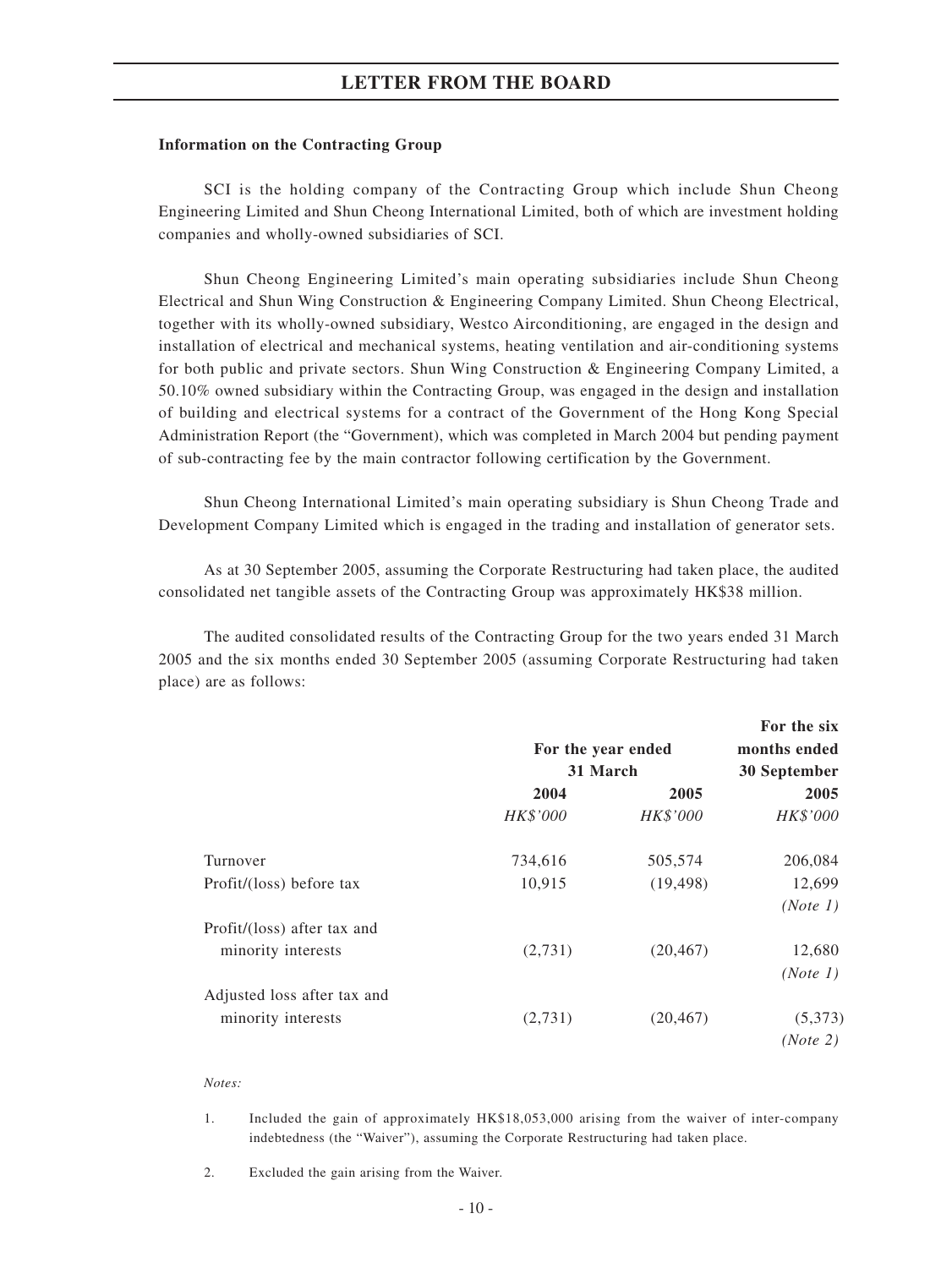#### **Information on the Group and CAG Group**

The Group is principally engaged in building related contracting services, which include the provision of multi-disciplinary building services, comprising electrical engineering, water pumping and fire services, air-conditioning installation, plumbing and drainage, environmental engineering, extra low voltage systems engineering and project management, trading of electrical and mechanical engineering materials and equipment as well as building related maintenance services.

The CAG Group is principally engaged in the trading of plastics and chemicals, trading of industrial products and equipment, air-conditioning engineering works and has approximately 29.93% equity investment in the Company.

#### **Financial effect of the Disposal**

Upon Completion, the Group will cease to have any interests in the Contracting Group.

For the year ended 31 March 2005, the Group recorded audited loss attributable to equity holders of the parent of HK\$33.7 million and the Contracting Group recorded audited loss attributable to equity shareholders of the parent of HK\$20.5 million. During the six months ended 30 September 2005, the Group recorded audited loss attributable to equity holders of the parent of HK\$7.9 million and the Contracting Group recorded an adjusted loss attributable to the shareholders of the parent of HK\$5.4 million (excluding the gain arising from the Waiver and assuming the Corporate Restructuring had taken place). As seen from above historical results, the loss of the Group was mainly attributable to the Contracting Group's business.

Based on the unaudited pro forma financial information of the Remaining Group set out in Appendix II to this circular and assuming Completion took place on 1 April 2004, the Remaining Group's unaudited loss attributable to the equity holders of the parent for the year ended 31 March 2005 would have been HK\$13.3 million (i.e. loss after tax and minority interests of HK\$44.5 million as adjusted by excluding the loss on disposal of subsidiaries of HK\$31.2 million), as compared with the Group's audited loss attributable to the equity holders of the parent of HK\$33.7 million before the Disposal. The Directors believe the Group's performance would have been improved following the disposal of the loss making Contracting Group's business. In light of the Contracting Group's further anticipated operating losses during the period between 1 October 2005 and the Completion Date (currently expected to be in March 2006), the Directors expect that the Disposal will not give rise to any material profit or loss to the Group.

As set out in the unaudited pro forma balance sheet of the Remaining Group which assumed Completion had taken place on 30 September 2005, the unaudited consolidated net assets of the Remaining Group would have been approximately HK\$53.4 million, compared to the Group's audited net assets of approximately HK\$58.8 million as at 30 September 2005 before the Disposal. Following receipt of expected net cash proceeds from the Disposal of approximately HK\$33.0 million, cash and cash equivalents of the Remaining Group would increase to approximately HK\$35.1 million as compared with the Group's balance of approximately HK\$9.0 million as at 30 September 2005 prior to the Disposal.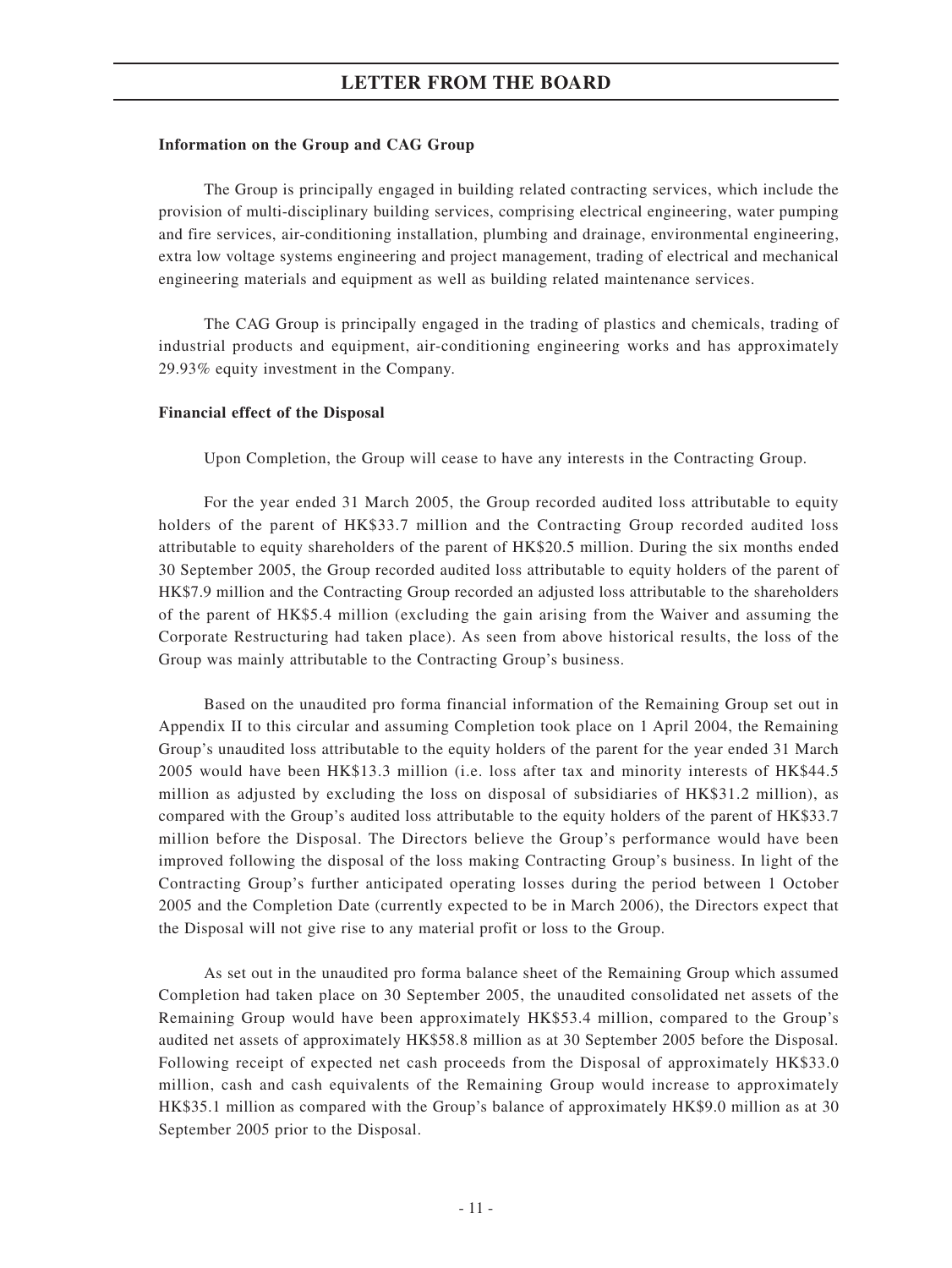The current ratio would be slightly improved from 1.3 of the Group as at 30 September 2005 to 1.4 of the Remaining Group following the Disposal. The gearing ratio (as measured by total bank borrowings to the shareholders' equity) of the Remaining Group would become zero, as compared with the Group of 76% as at 30 September 2005 before the Disposal.

The pro forma financial information of the Remaining Group as set out in Appendix II to this circular is for illustration purpose only. As the book value of the Contracting Group at the Completion Date may be different from the amount currently used in the preparation of the pro forma financial information, the actual financial impact arising from the Disposal may be different from the estimated amount in the pro forma financial information.

#### **Reasons for and benefits of the Disposal**

The Group is principally engaged in building related contracting services (businesses carried out under the Contracting Group) as well as building related maintenance services (businesses carried out under the Remaining Group) as aforesaid. Building related contracting services carried out under the Contracting Group generally involve the design and installation of electrical equipment, water pump and fire services equipment, air-conditioning systems as well as plumbing and drainage systems in new buildings; whereas the building related maintenance services undertaken by the Remaining Group primarily involve the maintenance of the above installations as well as general building maintenance.

For the year ended 31 March 2005, the Group had a turnover of HK\$550 million but suffered an audited loss of HK\$33.7 million. For the six months to 30 September 2005, the Group had a turnover of HK\$245.5 million and had an audited loss of HK\$7.9 million. The above loss making results were mainly due to limited construction works in both private and public sectors in Hong Kong, resulting in profit margin erosions caused by keen competition within the contracting sector. Witnessing such development, the Company had actively explored new contracting business opportunities in other territories, such as Macau, and was awarded a contract for the electrical installation for the Grand Lisboa Hotel and Casino in Macau in 2005. However, funding and banking support are vital in order to grow new businesses under the Contracting Group. Currently, the Group has banking facilities of approximately HK\$76.5 million. Of this amount, HK\$26.8 million cash was pledged by the Group to banks as collateral for such facilities.

Given the Group's audited net assets value of approximately HK\$58.8 million as at 30 September 2005, its past loss making track records and current available banking facilities, the Board has found it difficult to secure further banking support for the development of the Contracting Group's existing business. On the other hand, the building related maintenance business is by nature less susceptible to property development cycles that had affected the Contracting Group and does not require significant capital outlay as that of the Contracting Group.

The Board has considered other options to raise funds for the development of the Contracting Group's business. These options include share placing and a rights issue. However, given the Company's current market capitalisation of only approximately HK\$35 million and its loss making track records, the Board is of the view that the above fund raising alternatives are not deemed to be feasible. In particular, it would be impracticable to find an underwriter to underwrite the rights issue at a rights issue price that would not pose a significant dilution to existing net assets on a per share basis.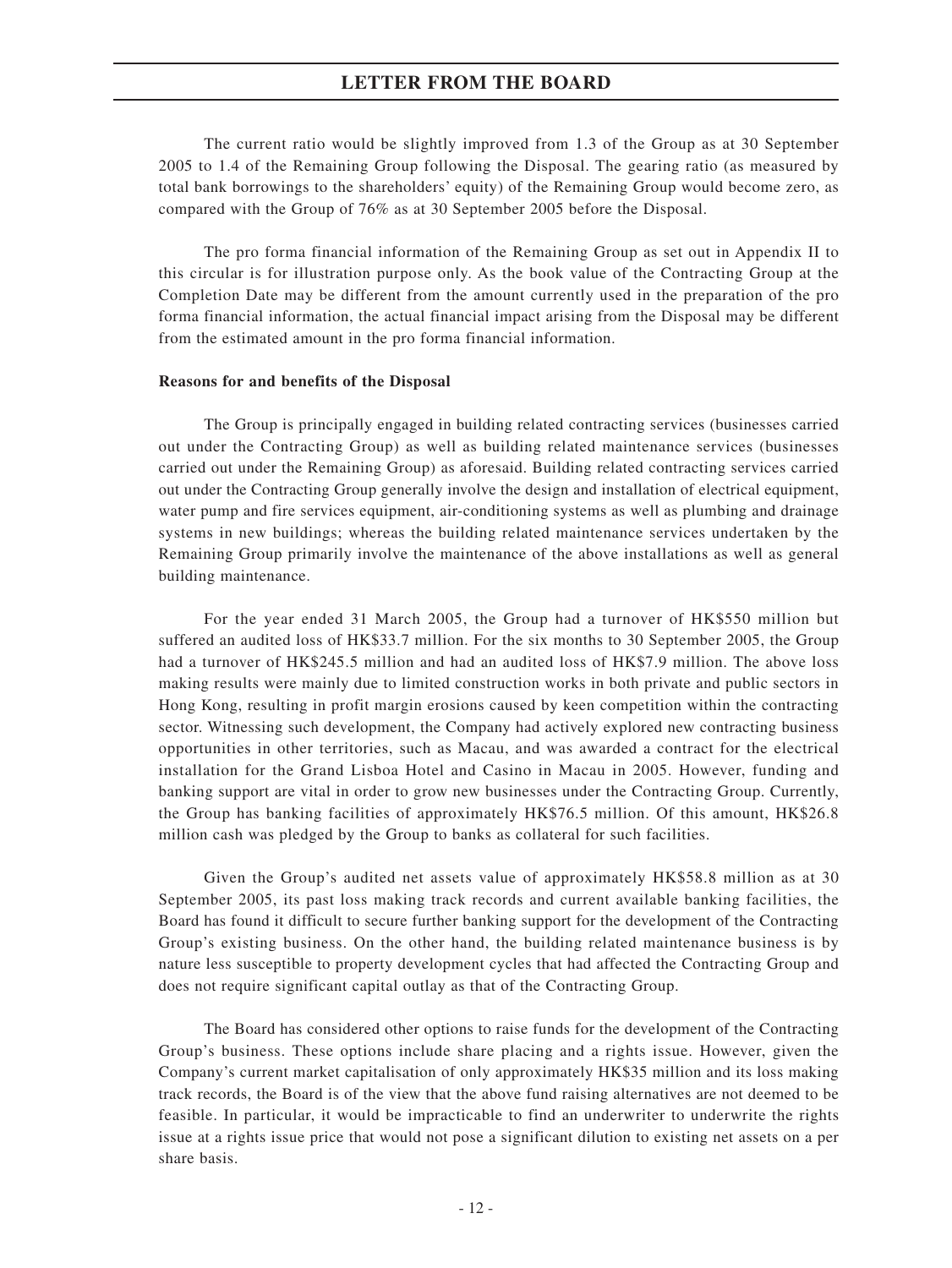Given the situation mentioned above, the Board is of the view that, with the Group's current financial resources, the Company should dispose of the Contracting Group and focus on the remaining building related maintenance businesses.

As the Consideration is primarily determined by reference to the value of the consolidated net tangible assets of the Contracting Group as at 30 September 2005 and after taking into consideration its loss making track records, it is expected that the Disposal will not give rise to any material profit or loss to the Group, nor will it have any significant adverse effect to the Group's net assets.

The Board considers that the Sale and Purchase Agreement was entered on normal commercial terms and is in the interests of the Company and the Shareholders taken as a whole.

#### **Intended use of proceeds by the Group**

The Board intends to use the net proceeds of HK\$33 million from the Disposal as to approximately HK\$13 million for working capital requirements of the remaining building related maintenance businesses and as to approximately HK\$20 million for other investment opportunities in Hong Kong and China. At present, the Company has not committed to engaging in any particular investment that requires the use of the above remaining proceeds.

#### **Requirements of the Listing Rules**

As the Company is owned as to 29.93% by CAG (being a substantial shareholder), CAG and its wholly-owned subsidiary, CAT (BVI) are connected persons of the Company under the Listing Rules, and the Disposal constitutes a connected transaction and very substantial disposal for the Company under the Listing Rules. As such, the Disposal is subject to the approval by the Independent Shareholders by poll at the SGM. CAG and its associates will abstain from voting in respect of the Disposal at the SGM.

### **3. THE SUB-CONTRACTING AGREEMENTS**

On 31 December 2005, Tinhawk entered into the Sub-contracting Agreements with each of Shun Cheong Electrical and Westco Airconditioning (main operating subsidiaries of the Contracting Group) for the provision of building related maintenance sub-contracting work. Upon Completion, the Sub-contracting Agreements will constitute continuing connected transactions of the Company and the principal terms of which are summarised as follow:

| Date           | 31 December 2005                                                                                                                                                                                         |
|----------------|----------------------------------------------------------------------------------------------------------------------------------------------------------------------------------------------------------|
| <b>Parties</b> | Shun Cheong Electrical and Westco Airconditioning, as main contractors,<br>being main operating subsidiaries of the Contracting Group under CAG<br>upon Completion and a connected person of the Company |

Tinhawk, as sub-contractor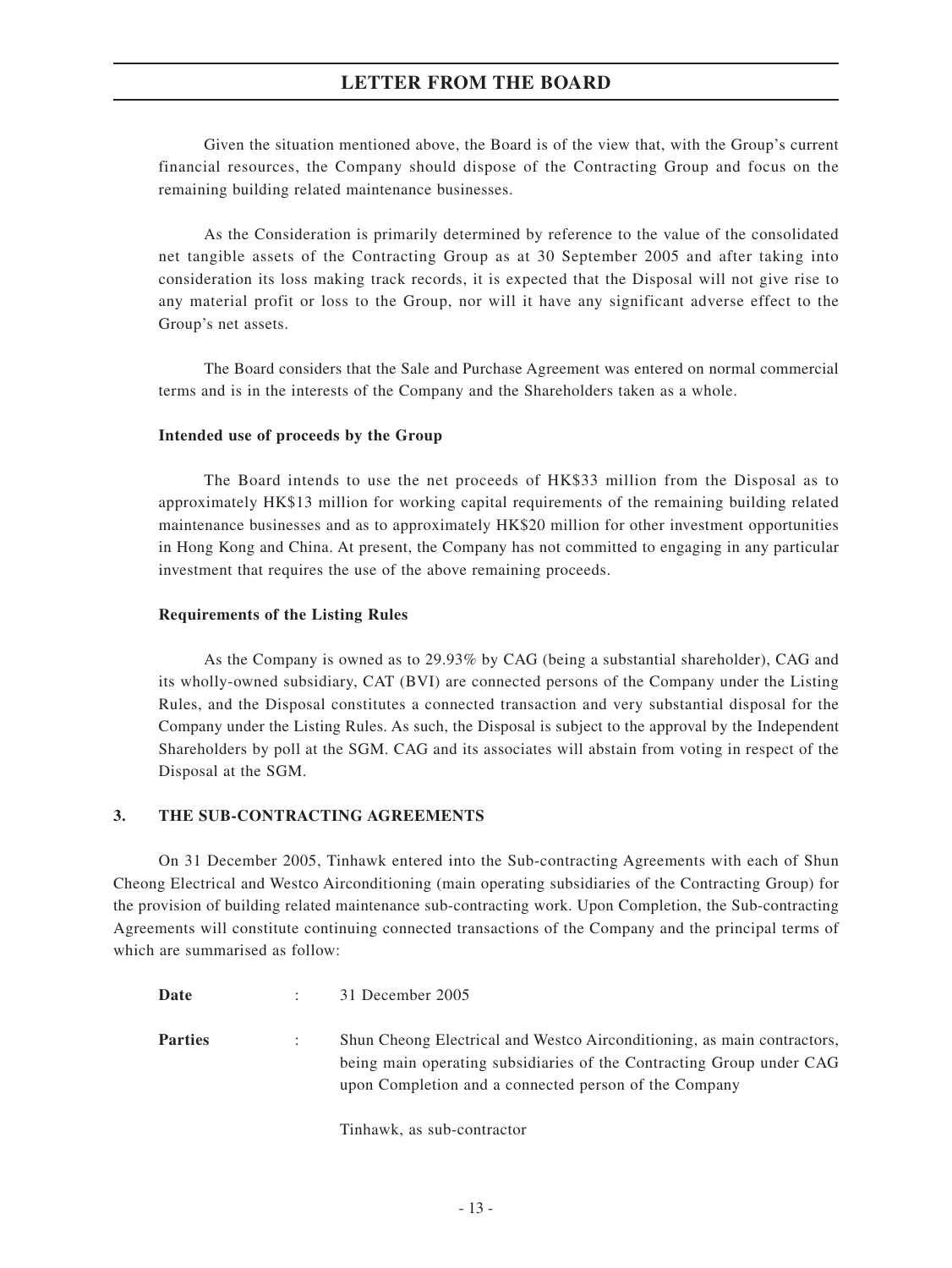| <b>Duration</b> | From 1 January 2006 to 31 May 2008                                                                                                                                                                                                                          |
|-----------------|-------------------------------------------------------------------------------------------------------------------------------------------------------------------------------------------------------------------------------------------------------------|
| <b>Terms</b>    | Each of Shun Cheong Electrical and Westco Airconditioning (as main<br>contractors) will pay Tinhawk (as sub-contractor) a sub-contracting fee<br>after deducting a management fee calculated based on $3\%$ on contract<br>amounts receivable from clients. |

The aggregate contract amounts for the provision of building related maintenance sub-contracting work by Tinhawk to Shun Cheong Electrical and Westco Airconditioning for the financial years ended 31 March 2004 and 2005 and the eight months ended 30 November 2005 are as follows:

|              |              | Eight              |
|--------------|--------------|--------------------|
| Year ended   | Year ended   | months ended       |
| 31 March     | 31 March     | <b>30 November</b> |
| 2004         | 2005         | 2005               |
| HK\$ million | HK\$ million | HK\$ million       |
| 46           | 55           | 55                 |
|              |              |                    |

#### **Annual Caps**

It is proposed that the Annual Caps for the total sub-contracting fees receivable by Tinhawk under the Sub-contracting Agreements for the financial years ending 31 March 2007 and 2008 will be HK\$114 million and HK\$82 million respectively for the purpose of Chapter 14A of the Listing Rules.

The Annual Caps are determined with reference to current estimated unbilled contract value of existing maintenance contracts on hand, assuming that Completion will take place in March 2006.

#### **Reasons for and benefits of the Sub-contracting Agreements**

On 31 December 2005, the above Sub-contracting Agreements were entered into between members of the Contracting Group (as main contractors) and the Remaining Group (as subcontractor) with regard to certain maintenance work contracts. Upon completion of the Sale and Purchase Agreement, those existing maintenance work contracts held under Shun Cheong Electrical and Westco Airconditioning (being main operating companies within the Contracting Group), for which Tinhawk, a member within the Remaining Group currently acts as a sub-contractor, will continue with a view to allow continuity to those contracts until completion of such contracts. It is currently expected that the above maintenance contracts will run until 2008.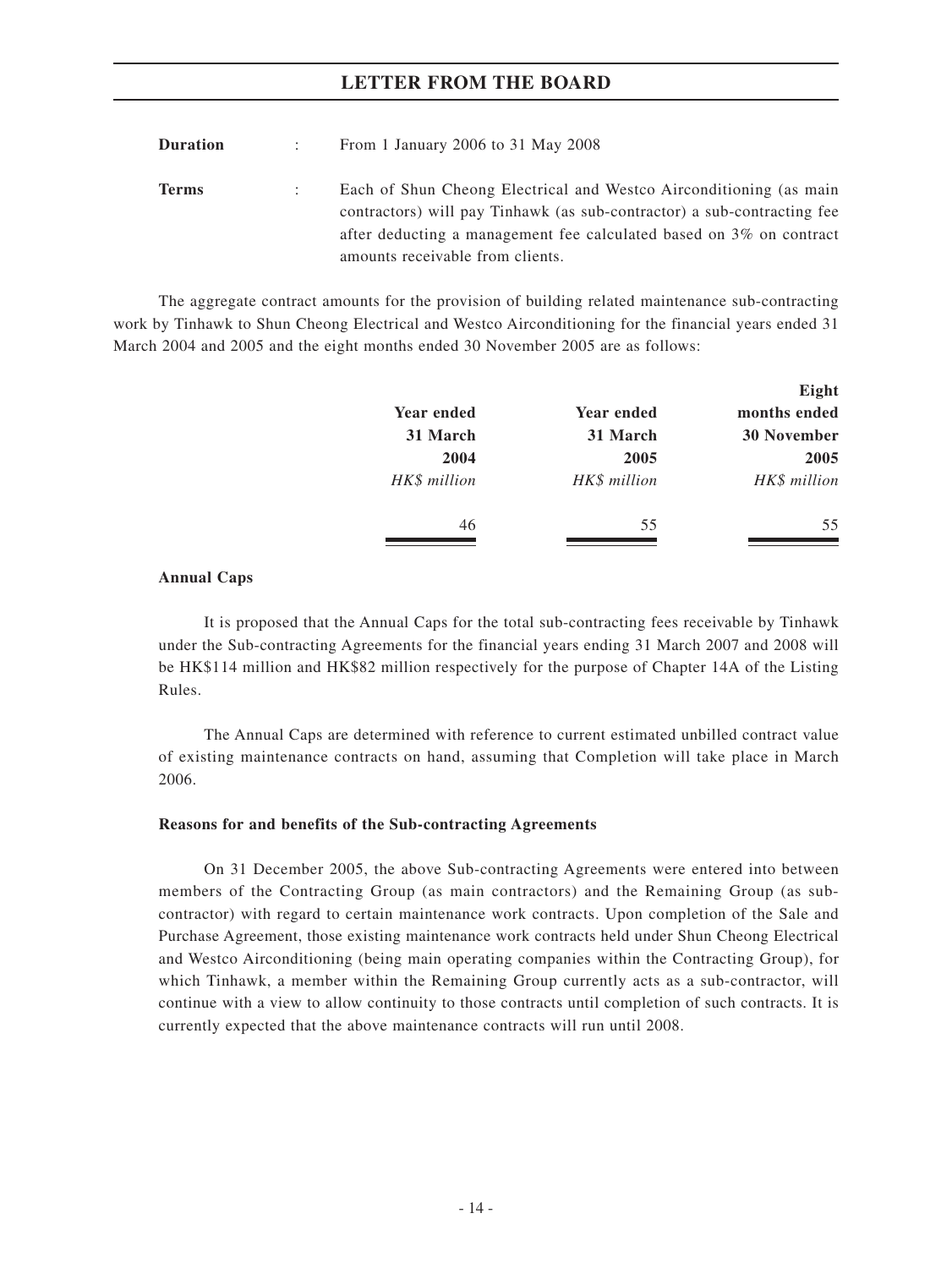Under the Sub-contracting Agreements, Tinhawk will continue to act as sub-contractor to Shun Cheong Electrical and Westco Airconditioning under existing building related maintenance contracts for which they act as main contractors. As main contractors, each of Shun Cheong Electrical and Westco Airconditioning is entitled to deduct a management fee of a total 3% on amounts receivable from their clients and pay the balance to the sub-contractor following receipt of monies from clients. The Directors confirm the above management fee is determined with reference to market rate not less favourable than that offered by independent contractors and the terms of such agreements are on normal commercial terms in line with market practice.

Both the Board and CAG Board are of the view that the above Sub-contracting Agreements will enable both the Company and CAG to continue servicing the existing building related maintenance contracts entered into by the Contracting Group following Completion with a view to ensuring smooth and continuous services to existing customers.

The terms of the Sub-contracting Agreements were arrived at after arm's length negotiations between the parties thereto. The Board considers that the Sub-contracting Agreements were entered into in the ordinary and usual course of business of the Company and the terms therein are normal commercial terms that are in line with market practice and are fair and reasonable so far as the Shareholders are concerned, and that the entering of the same is in the interest of the Company and the Shareholders as a whole.

#### **Requirements of the Listing Rules**

As Shun Cheong Electrical and Westco Airconditioning, being members of the Contracting Group, will become the subsidiaries of CAG following Completion, the transactions under the Sub-contracting Agreements will therefore constitute continuing connected transactions of the Company. As each of the percentage ratios (other than the profit ratio) (as defined in Rule 14.07 of the Listing Rules) of the annual amounts of transactions contemplated under the Sub-contracting Agreements exceed 2.5%, the Sub-contracting Agreements and the Annual Caps for the two financial years to 31 March 2008 are subject to Independent Shareholders' approval by poll at the SGM under Rule 14A.48 of the Listing Rules. CAG and its associates will abstain from voting in respect of the Continuing Connected Transactions at the SGM.

### **4. SGM**

Set out on pages 108 and 109 of this circular is a notice convening the SGM to be held at Lotus Room, 6th Floor, The Marco Polo Hong Kong Hotel, Harbour City, Kowloon, Hong Kong on Monday, 27 March 2006 at 10:00 a.m. at which ordinary resolutions will be proposed to the Shareholders to consider and, if thought fit, approve the Disposal and the Continuing Connected Transactions. CAG and its associates will abstain from voting in respect of the Disposal and the Continuing Connected Transactions at the SGM.

A form of proxy for use at the SGM is enclosed with this circular. Whether or not you are able to attend the SGM in person, you are requested to complete and return the form of proxy in accordance with the instructions printed thereon to the branch share registrar of the Company in Hong Kong, Computershare Hong Kong Investor Services Limited, at Rooms 1712-16, 17th Floor, Hopewell Centre, 183 Queen's Road East, Hong Kong as soon as possible but in any event not later than 48 hours before the time appointed for holding the SGM or any adjourned meeting. Completion and return of the form of proxy will not preclude you from attending and voting in person at the SGM or any adjournment thereof if you so wish.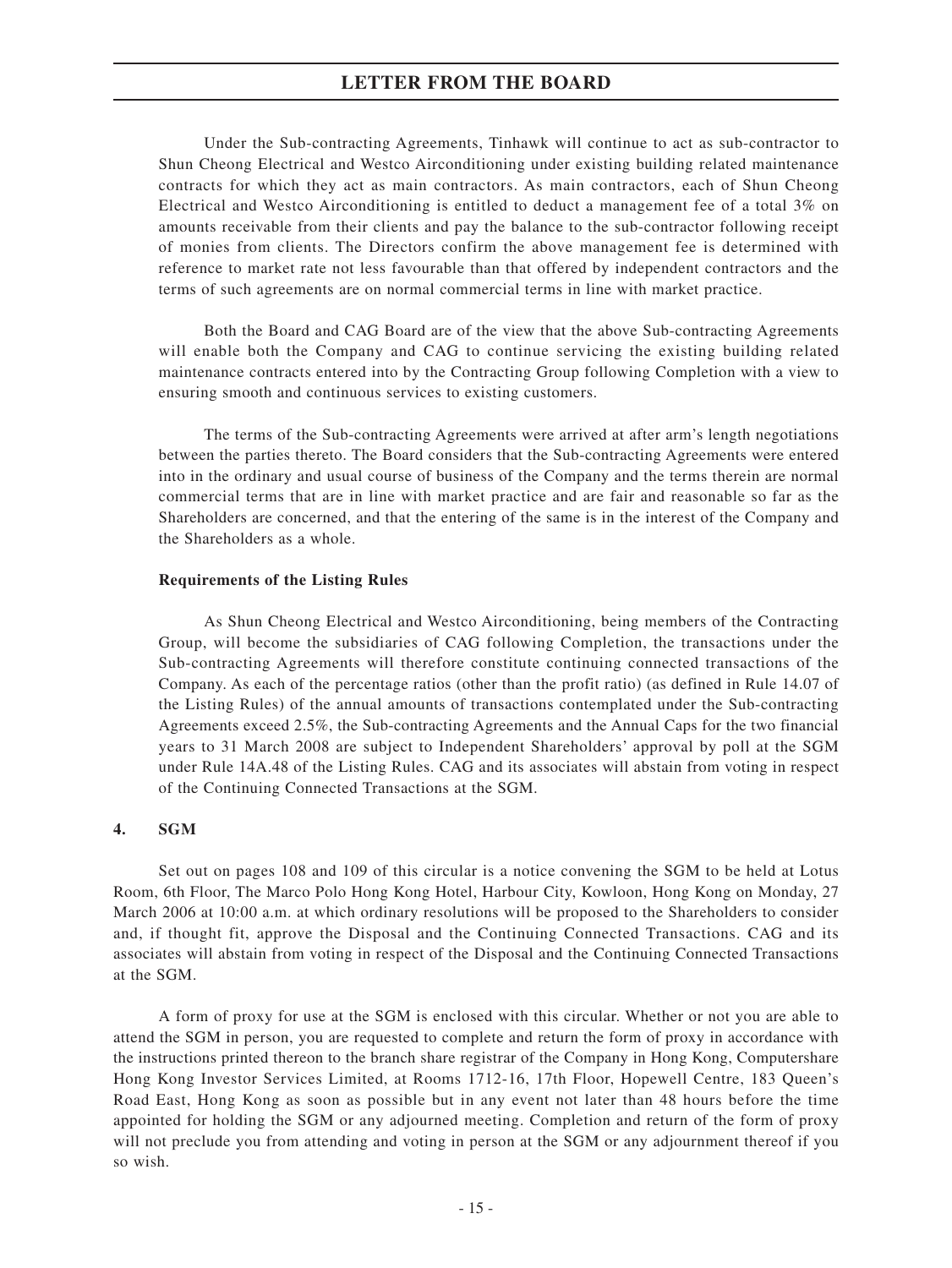#### **5. VOTING ON POLL**

Pursuant to bye-law 70 of the bye-laws of the Company, at any general meeting a resolution put to the vote of the meeting shall be decided on a show of hands unless a poll is (before or on the declaration of the result of the show of hands or on the withdrawal of any other demand for a poll) demanded:

- (i) by the chairman of the meeting; or
- (ii) by at least three members present in person (or, in the case of a member being a corporation, by its duly authorised corporate representative) or by proxy for the time being entitled to vote at the meeting; or
- (iii) by any member or members present in person (or, in the case of a member being a corporation, by its duly authorised corporate representative) or by proxy and representing not less than one-tenth of the total voting rights of all the members having the right to vote at the meeting; or
- (iv) by any member or members present in person (or, in the case of a member being a corporation, by its duly authorised corporate representative) or by proxy and holding shares in the Company conferring a right to vote at the meeting being shares on which an aggregate sum has been paid up equal to not less than one-tenth of the total sum paid up on all the shares conferring that right.

In accordance with the requirements of the Listing Rules, the results of the poll will be published by way of an announcement in the local newspapers on the business day following the SGM.

#### **6. RECOMMENDATION**

The Directors, including the independent non-executive Directors are of the view that the Sale and Purchase Agreement and the Sub-contracting Agreements (including the Annual Caps) and the terms thereof are fair and reasonable and in the best interests of the Company and the Shareholders as a whole. Accordingly, the Directors recommend the Independent Shareholders to vote in favour of the resolutions as set out in the notice of the SGM.

Your attention is drawn to the letter from the Independent Board Committee set out on pages 17 to 18 of this circular and the letter from Kim Eng set out on pages 19 to 33 to the Independent Board Committee and the Independent Shareholders of this circular.

#### **7. ADDITIONAL INFORMATION**

Your attention is drawn to the additional information set out in the appendices to this circular.

Yours faithfully, For and on behalf of the Board **Shun Cheong Holdings Limited Chan Yuen Keung, Zuric** *Chairman*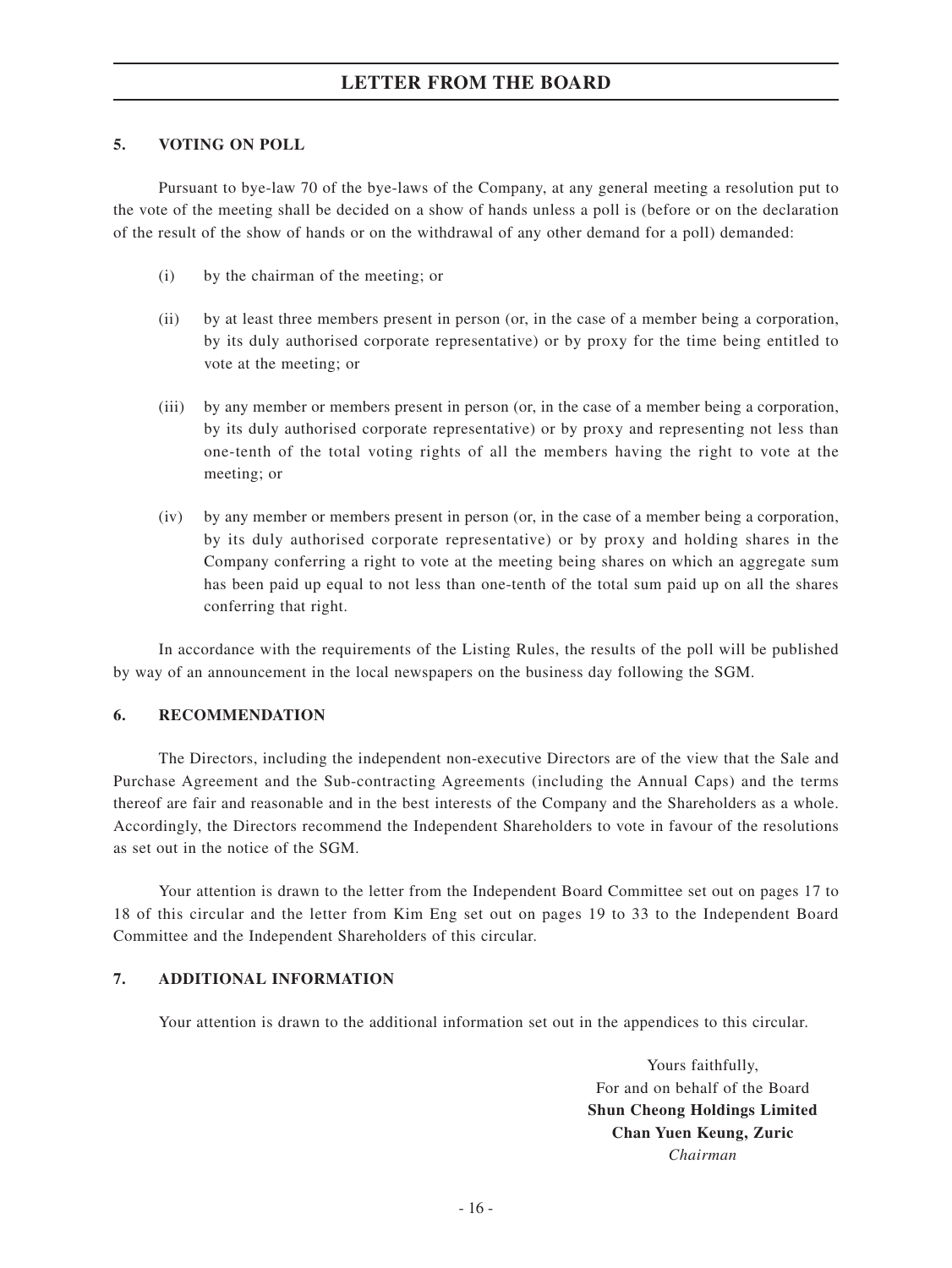# **LETTER FROM THE INDEPENDENT BOARD COMMITTEE**



# **SHUN CHEONG HOLDINGS LIMITED**

*(Incorporated in Bermuda with limited liability)* (Stock code: 650)

10 March 2006

*To the Independent Shareholders*

Dear Sir/Madam,

# **PROPOSED DISPOSAL OF THE ENTIRE INTEREST IN SHUN CHEONG INVESTMENTS LIMITED**

# **VERY SUBSTANTIAL DISPOSAL, CONNECTED TRANSACTION AND CONTINUING CONNECTED TRANSACTIONS**

We refer to the circular of the Company dated 10 March 2006 (the "Circular") to the Shareholders, of which this letter forms part. Terms defined in the Circular have the same meanings in this letter unless the context requires otherwise.

We have been appointed by the Board as the Independent Board Committee to advise you as to whether, in our opinion, the terms of the Sale and Purchase Agreement and the Sub-contracting Agreements are fair and reasonable so far as the Independent Shareholders are concerned.

Kim Eng has been appointed by the Company as the independent financial adviser to advise the Independent Board Committee and the Independent Shareholders in respect of the Sale and Purchase Agreement and the Sub-Contracting Agreements. Details of its advice, together with the principal factors taken into consideration in arriving at such, are set out in its letter on pages 19 to 33 of the Circular.

Your attention is drawn to the letter from the Board set out on pages 5 to 16 of the Circular and the additional information set out in the appendices to the Circular.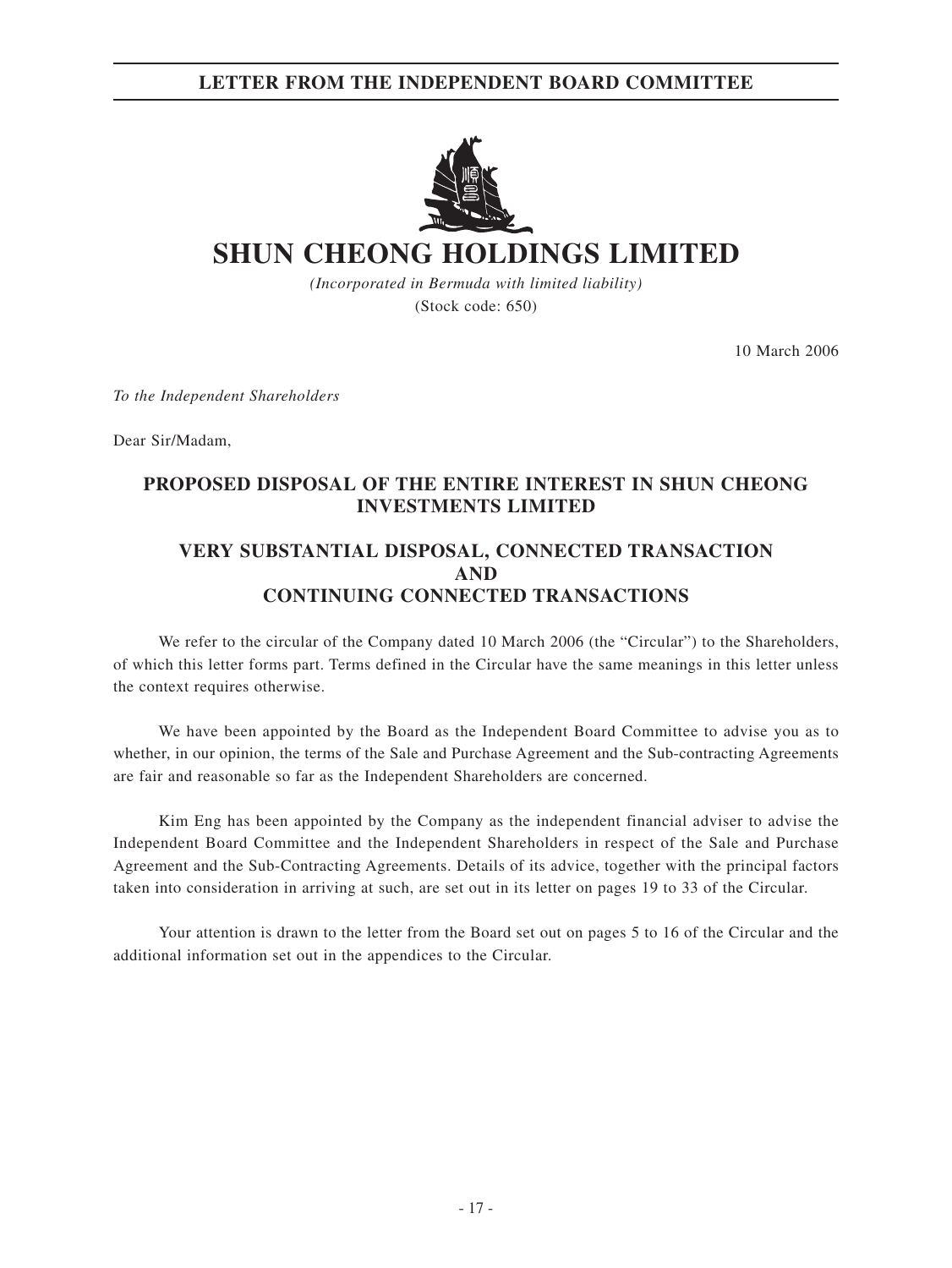# **LETTER FROM THE INDEPENDENT BOARD COMMITTEE**

Having taken into account the terms of the Sale and Purchase Agreement and the Sub-contracting Agreements, and the advice given by Kim Eng, we consider that the terms of the Sale and Purchase Agreement and the Sub-contracting Agreements (including the Annual Caps) are in the interests of the Company and the Shareholders as a whole and are fair and reasonable so far as the Independent Shareholders are concerned. Accordingly, we recommend the Independent Shareholders to vote in favour of the resolutions approving the Disposal and the Continuing Connected Transactions to be proposed at the SGM.

> Yours faithfully, *Independent Board Committee of* **Shun Cheong Holdings Limited**

**Chan Chok Ki Ho Hin Kwan, Edmund Yu Hon To, David**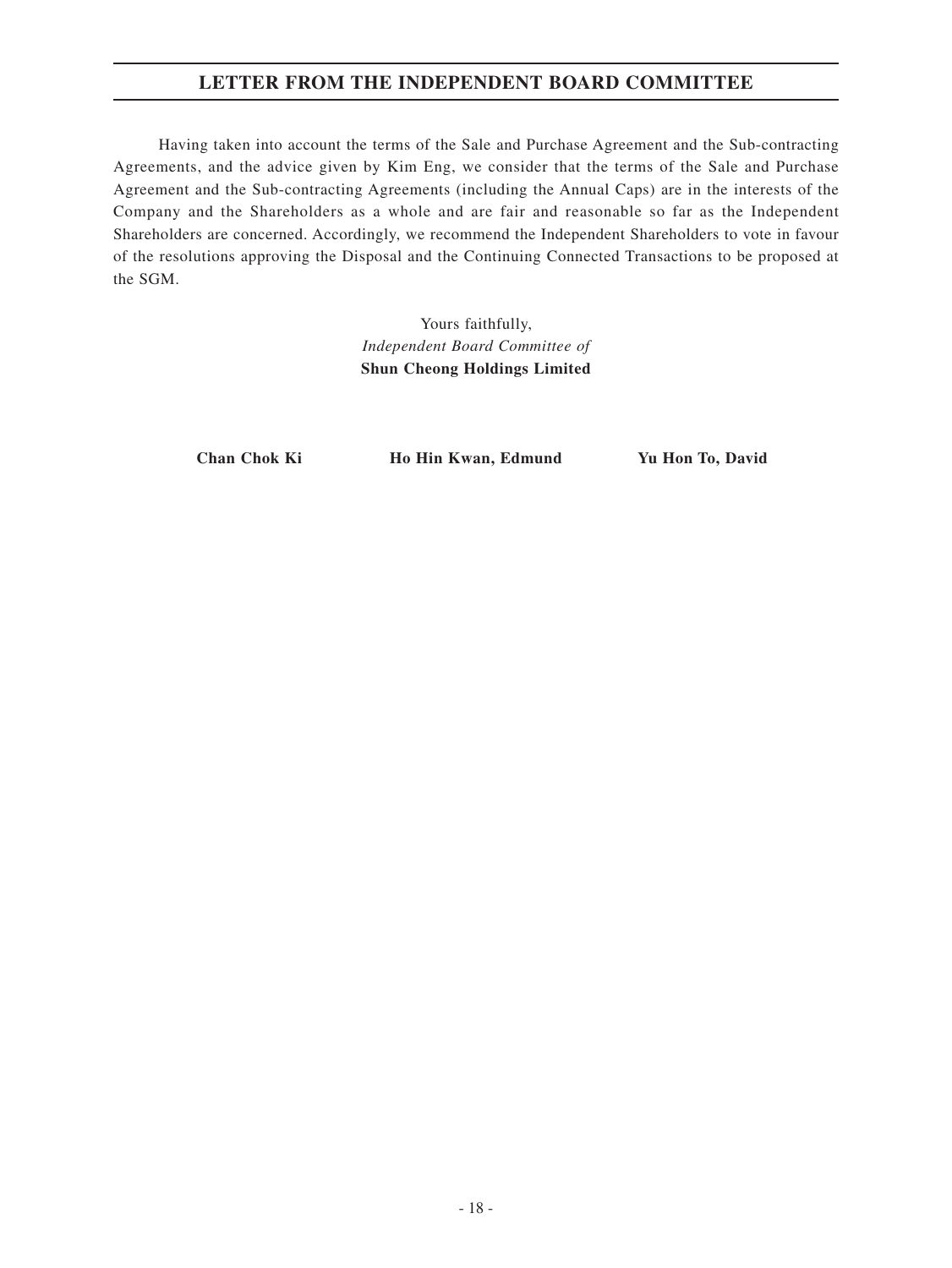*The following is the text of a letter of advice from Kim Eng Corporate Finance (Hong Kong) Limited, which has been prepared for the purpose of incorporation into this circular, setting out its advice to the Independent Board Committee and the Independent Shareholders on the terms and conditions of the Sale and Purchase Agreement and the Sub-contracting Agreements (including the Annual Caps).*



**Kim Eng Corporate Finance (Hong Kong) Limited**

Room 1901, Bank of America Tower, 12 Harcourt Road, Central Hong Kong

The Independent Board Committee and the Independent Shareholders of Shun Cheong Holdings Limited

10 March 2006

Dear Sirs,

# **PROPOSED DISPOSAL OF THE ENTIRE INTEREST IN SHUN CHEONG INVESTMENTS LIMITED**

# **VERY SUBSTANTIAL DISPOSAL, CONNECTED TRANSACTION AND CONTINUING CONNECTED TRANSACTIONS**

#### **INTRODUCTION**

We refer to our appointment as the independent financial adviser to advise the Independent Board Committee and the Independent Shareholders on the terms and conditions of the Sale and Purchase Agreement and the Sub-contracting Agreements (including the Annual Caps). Details of the Sale and Purchase Agreement and the Sub-contracting Agreements (including the Annual Caps) are set out in the letter from the Board contained in the circular to the Shareholders dated 10 March 2006 (the "Circular"), of which this letter forms part. Terms used in this letter shall have the same meanings as defined in the Circular unless the context requires otherwise.

On 26 January 2006, the Company (as Vendor), CAT (BVI) (as Purchaser) and CAG (as Purchaser's Guarantor) entered into the Sale and Purchase Agreement pursuant to which the Company has conditionally agreed to dispose of and CAT (BVI) has conditionally agreed to acquire the entire issued share capital of SCI, being the holding company for the building related contracting business under the Contracting Group upon completion of the Corporate Restructuring, for a cash consideration of HK\$35,000,000.

CAT (BVI) is a wholly-owned subsidiary of CAG. As the Company is owned as to approximately 29.93% by CAG (being a substantial shareholder), CAG and CAT (BVI) are connected persons of the Company under the Listing Rules, and the Disposal constitutes a connected transaction for the Company under the Listing Rules. The Disposal also constitutes a very substantial disposal for the Company under the Listing Rules.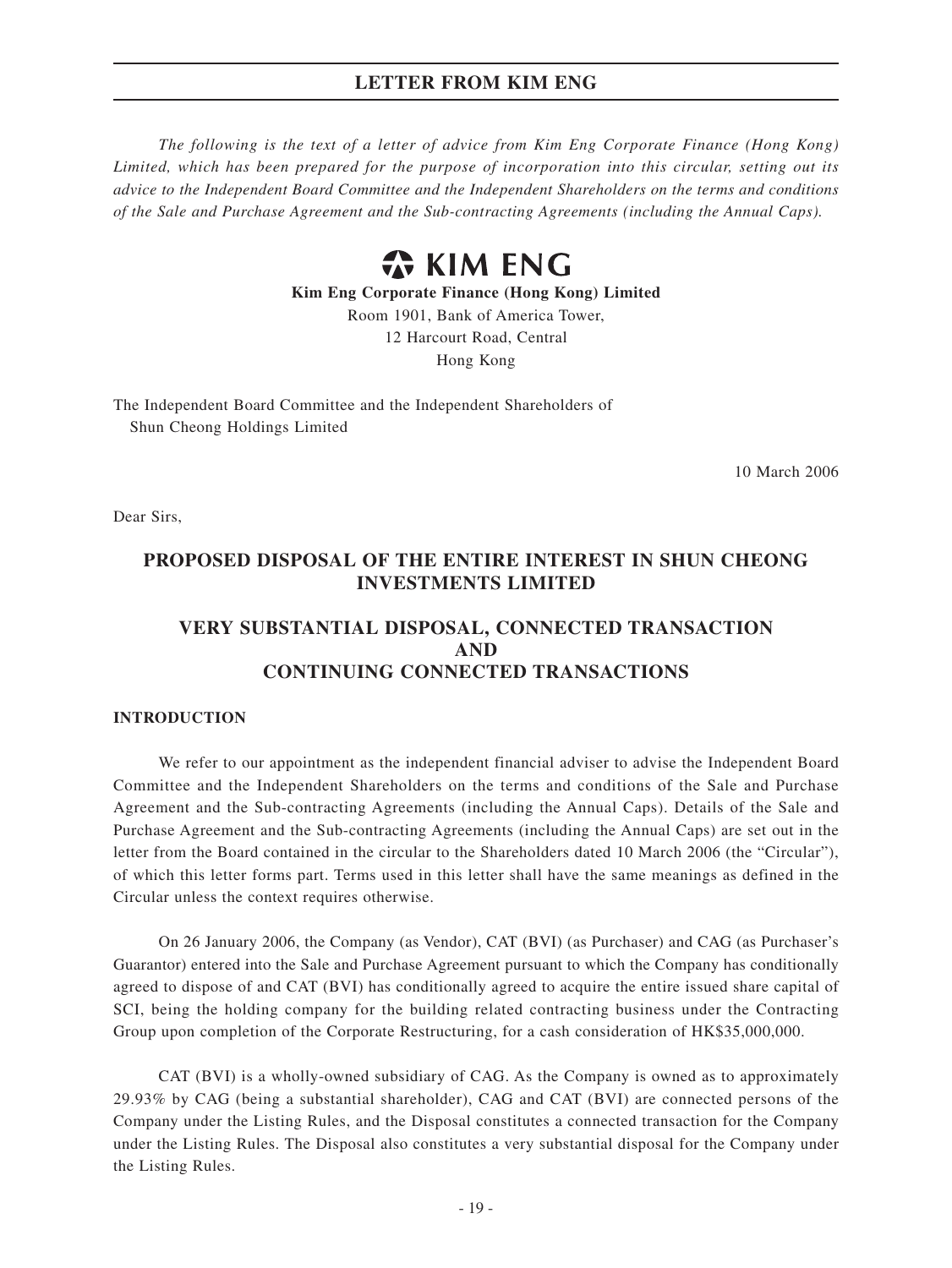On 31 December 2005, the Sub-contracting Agreements were entered into between members of the Contracting Group (as main contractors) and the Remaining Group (as subcontractor) with regard to certain maintenance work contracts. Upon completion of the Sale and Purchase Agreement, those existing maintenance work contracts held under the Contracting Group, for which a member of the Remaining Group currently acts as sub-contractor, will continue until completion of such contracts.

As the Contracting Group will become subsidiaries of CAG following Completion, the transactions under the Sub-contracting Agreements will therefore constitute continuing connected transactions of the Company. As each of the percentage ratios (other than profit ratio) (as defined in Rule 14.07 of the Listing Rules) of the annual amounts of transactions contemplated under the Sub-contracting Agreements exceed 2.5%, the Sub-contracting Agreements and the Annual Caps for the two financial years to 31 March 2008 are subject to approval by Independent Shareholders by poll at the SGM under Rule 14A.48 of the Listing Rules.

The SGM will be convened to approve the Sale and Purchase Agreement and the Sub-contracting Agreements (including the Annual Caps). **CAG and its associates will abstain from voting in respect of the Disposal and the Continuing Connected Transactions at the SGM.**

#### **INDEPENDENT BOARD COMMITTEE**

The Board currently consists of four executive directors, namely Mr. Chan Yuen Keung, Zuric, Mr. Hong Yiu, Mr. Yu Sek Kee, Stephen and Mr. Au Yu Fai, Patrick; and three independent non-executive director, namely Dr. Chan Chok Ki, Mr. Ho Hin Kwan, Edmund and Mr. Yu Hon To, David, who are considered to be independent pursuant to Rule 3.13 of the Listing Rules.

The Independent Board Committee, comprising all the independent non-executive Directors, namely Dr. Chan Chok Ki, Mr. Ho Hin Kwan, Edmund and Mr. Yu Hon To, David, has been formed to consider the terms and conditions of the Sale and Purchase Agreement and the Sub-contracting Agreements (including the Annual Caps) and give an advice and make recommendation to the Independent shareholders in this respect.

#### **BASIS OF OUR OPINION**

In forming our opinion, we have relied on the information and representations as contained in the Circular and have assumed that all information and representations made or referred to in the Circular were true, accurate and complete at the time when they were made and continue to be true, accurate and complete as at the date of the Circular.

We have also assumed that all statements of belief, opinion and intention made by the Board of Directors of the Company and as contained in the Circular were reasonably made by them after their due enquiry and careful consideration and that there are no other facts the omission of which would make any statement in the Circular misleading in any material respect.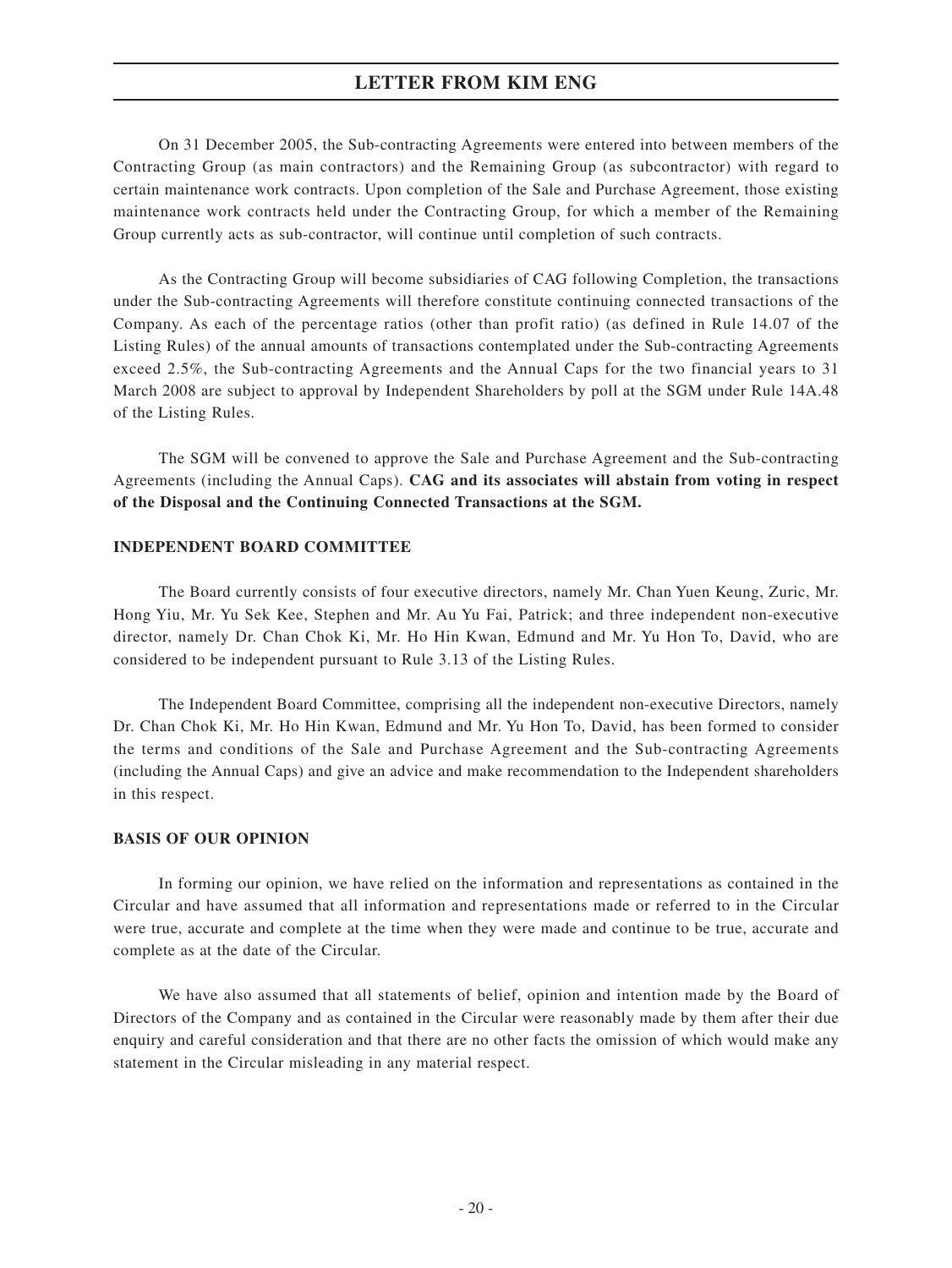Notwithstanding the aforesaid, we consider that we have reviewed sufficient information to reach a reasonably informed view to justify our reliance on the accuracy of the information contained in the Circular as aforesaid and to provide reasonable grounds for our advice. Our review and analyses were based upon the information provided by the Company which include:

- 1. the Sale and Purchase Agreement and the Sub-contracting Agreements;
- 2. the audited financial statements of the Company for the year ended 31 March 2005 and 2004 and the six months ended 30 September 2005; and
- 3. the unaudited interim report of the Company for six months ended 30 September 2005 and 2004.

In addition, we have reviewed relevant data relating to Hong Kong construction industry published by Census and Statistics Department, Hong Kong Government and relevant information posted on the website of Hong Kong Housing Authority.

We have also discussed with senior management of several companies which are involved in building construction and related businesses enquiring about the trend of building construction and related businesses in Hong Kong and normal terms of sub-contracting arrangements which are similar to the one entered into between members of the Contracting Group and the Remaining Group.

Furthermore, we have no reason to doubt the truth, accuracy and/or completeness of the information and representations as provided to us by the Directors. We have not conducted any independent in-depth investigation into nor have we carried out any independent verification of the information supplied therefor.

# **PRINCIPAL FACTORS AND REASONS CONSIDERED**

In formulating our opinion regarding the terms and conditions of the Sale and Purchase Agreement and the Sub-contracting Agreements (including the Annual Caps), we have taken into consideration the following principal factors and reasons:

### **1. The Sale and Purchase Agreement**

### *A. Principal businesses of the Group*

The Group is principally engaged in building-related contracting services (businesses carried out under the Contracting Group) as well as building related maintenance services (businesses carried out under the Remaining Group).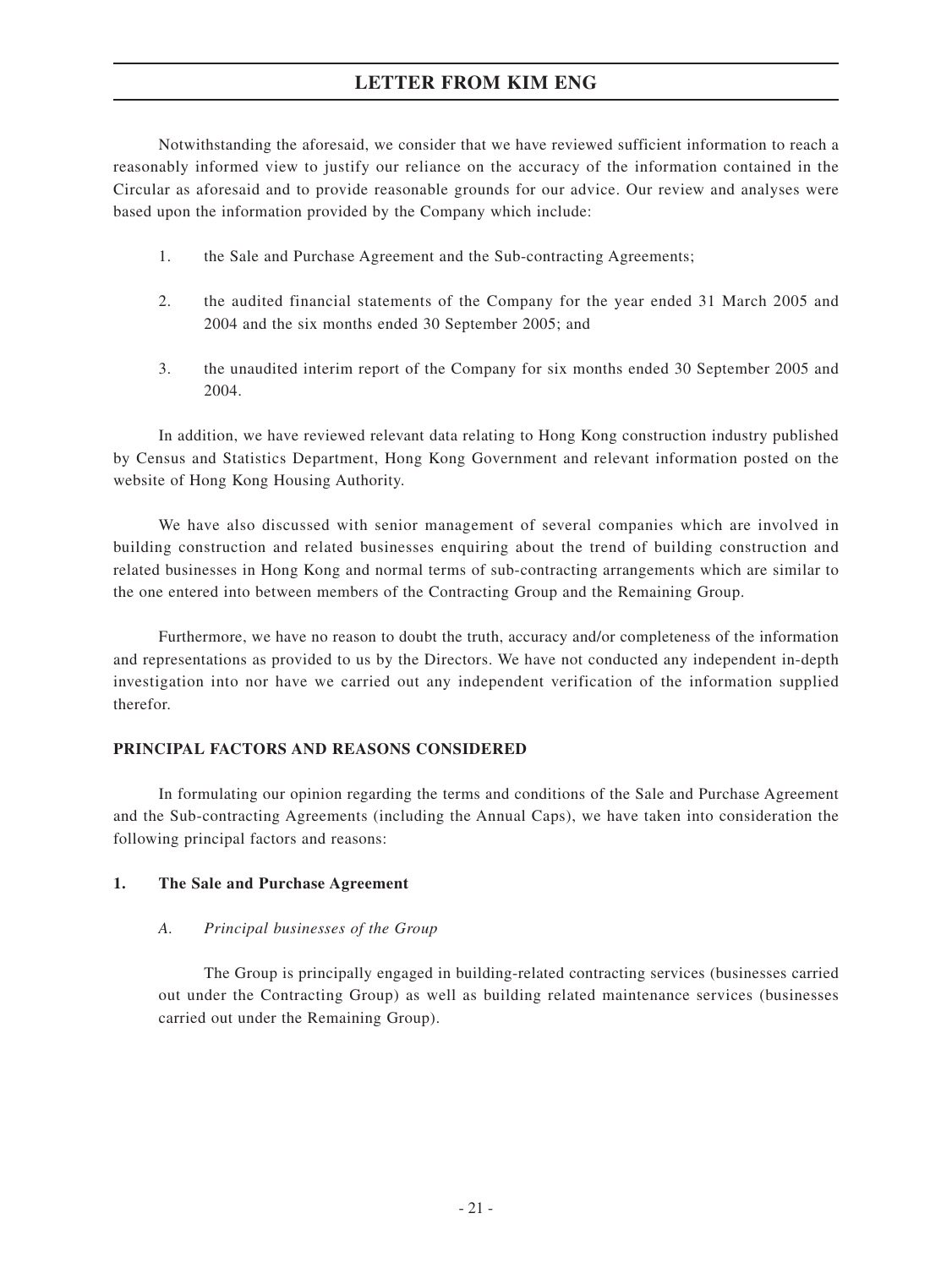Building-related contracting services carried out under the Contracting Group generally involve the design and installation of electrical equipment, water pump and fire services equipment, air-conditioning systems as well as plumbing and drainage systems in new buildings; whereas, building-related maintenance services undertaken by the Remaining Group primarily involve the maintenance of the above installations as well as general building maintenance.

#### *B. Trend of building construction and related businesses in Hong Kong*

The main categories of construction activities is (a) building, covering residential, commercial and industrial/storage/service; and (b) structures and facilities, covering transport, other utilities and plant, environment, and sports and recreation. The gross value of construction works performed by main contractors for the above construction activities for the years from 2000 to 2005 are as follows:

|                                                                                                                                                                                                         | 2000             | 2001<br>HK\$' million HK\$' million | 2002             | 2003             | 2004<br>HK\$' million HK\$' million HK\$' million HK\$' million | First<br>to third<br>quarters<br>of 2004 | First<br>to third<br>quarters<br>of 2005<br>(Note)<br>HK\$' million |
|---------------------------------------------------------------------------------------------------------------------------------------------------------------------------------------------------------|------------------|-------------------------------------|------------------|------------------|-----------------------------------------------------------------|------------------------------------------|---------------------------------------------------------------------|
| Building (including<br>residential, commercial,<br>industrial and storage<br>and service)<br>Structures and facilities<br>(including transport,<br>other utilities and plant,<br>environment and sports | 69,327<br>20,582 | 57,799<br>24,491                    | 53,005<br>21,358 | 46,855<br>20,710 | 37,510<br>19,044                                                | 28,064<br>14,294                         | 26,078<br>11,373                                                    |
| and recreation)<br><b>Total</b>                                                                                                                                                                         | 89,909           | 82,290                              | 74,363           | 67,565           | 56,554                                                          | 42,358                                   | 37,451                                                              |

*Source: Census and Statistics Department*

*Note:* 3rd quarter of 2005 figures are provisional.

According to the aforesaid figures, we note that the gross value of the above-mentioned construction work decreased from HK\$89,909 million in year 2000 to HK\$56,554 million in year 2004, or about 37.1% and the gross value decreased from HK\$42,358 million for the first three quarters of 2004 to HK\$37,451 million for the same period in 2005, or about 11.6%. As for the building construction work, the gross value decreased from HK\$69,327 million in year 2000 to HK\$37,510 million in year 2004, or about 45.9% and the gross value decreased from HK\$28,064 million for the first three quarters of 2004 to HK\$26,078 million for the same period in 2005, or about 7.1%.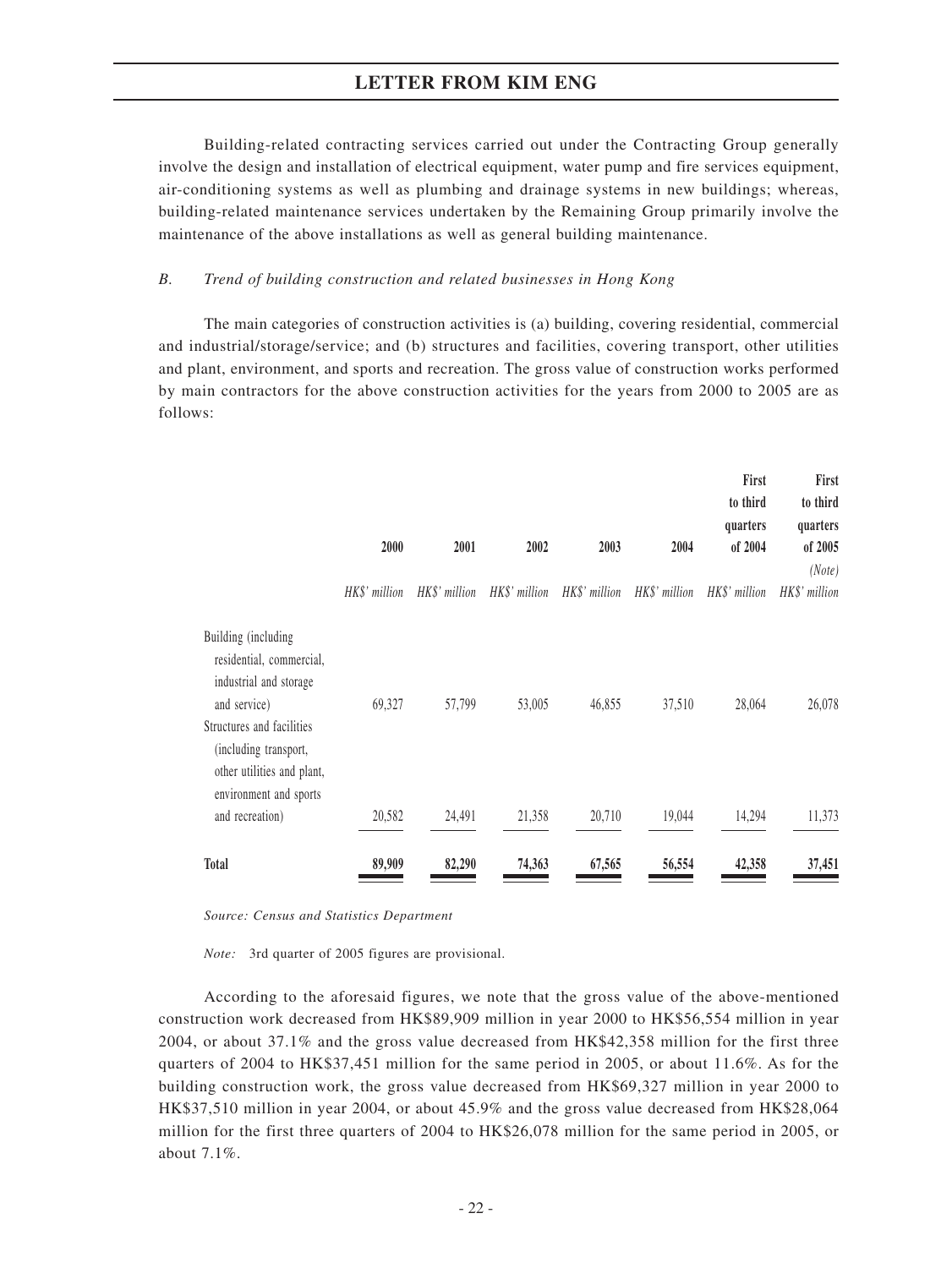The above statistics show that the level of construction activities and works has been in a downward trend. As stated in the annual report of the Company for the year ended 31 March 2005, the housing development in both public and private sectors continued to slow down during that financial year, which led to the limited availability of building services projects and as a result, the Group continued to face fierce competition amongst eligible contractors which led to the decrease in both turnover and gross profit.

### *C. Information on the Contracting Group*

SCI is the holding company of the Contracting Group which include Shun Cheong Engineering Limited and Shun Cheong International Limited, both of which are investment holding companies and wholly-owned subsidiaries of SCI.

The audited consolidated results of the Contracting Group for the two years ended 31 March 2005 and the six months ended 30 September 2005 (assuming Corporate Restructuring had taken place) are as follows:

|                             |          |                     | For the    |  |
|-----------------------------|----------|---------------------|------------|--|
|                             |          |                     | six months |  |
|                             |          | For the             | ended      |  |
|                             |          | year ended 31 March |            |  |
|                             | 2004     | 2005                | 2005       |  |
|                             | HK\$'000 | HK\$'000            | HK\$'000   |  |
| Turnover                    | 734,616  | 505,574             | 206,084    |  |
| Profit/(loss) before tax    | 10,915   | (19, 498)           | 12,699     |  |
|                             |          |                     | (Note 1)   |  |
| Profit/(loss) after tax and |          |                     |            |  |
| minority interests          | (2,731)  | (20, 467)           | 12,680     |  |
|                             |          |                     | (Note 1)   |  |
| Adjusted loss after tax and |          |                     |            |  |
| minority interests          | (2,731)  | (20, 467)           | (5,373)    |  |
|                             |          |                     | (Note 2)   |  |

#### *Notes:*

1. Included the gain of approximately HK\$18,053,000 from the waiver of inter-company indebtedness (the "Waiver"), assuming the Corporate Restructuring had taken place.

2. Excluded the gain arising from the Waiver.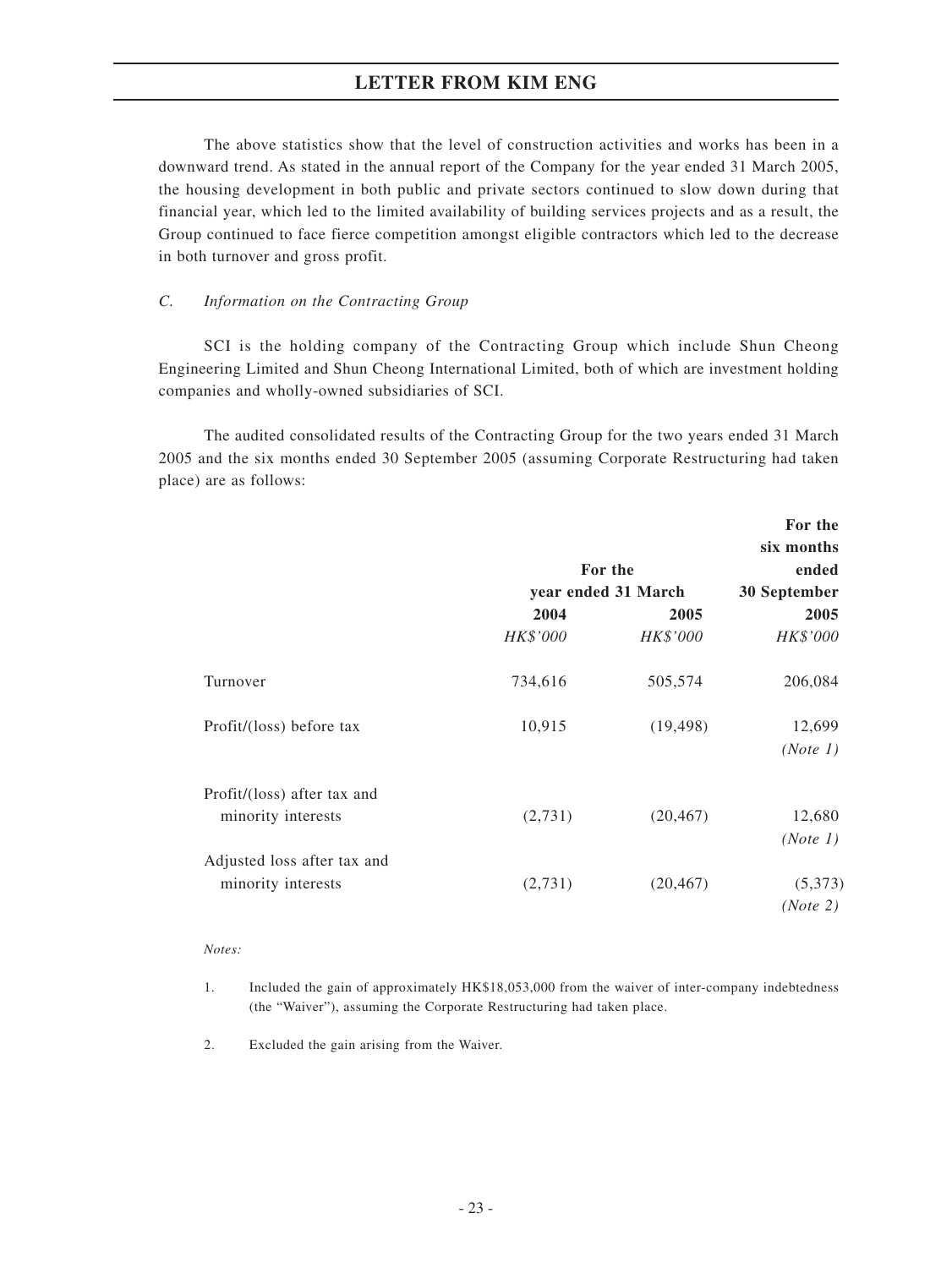For the year ended 31 March 2005, the Group recorded audited loss attributable to equity holders of the parent of HK\$33.7 million and the Contracting Group recorded audited loss attributable equity shareholders of the parent of HK\$20.5 million. During the six months ended 30 September 2005, the Group recorded audited loss attributable to equity holders of the parent of HK\$7.9 million and the Contracting Group recorded an adjusted loss attributable to the shareholders of the parent of HK\$5.4 million (excluding the gain arising from the Waiver and assuming the Corporate Restructuring had taken place). As seen from above historical results, the loss of the Group was mainly attributable to the Contracting Group's business.

As at 30 September 2005, assuming the Corporate Restructuring had been completed, the audited consolidated net tangible assets of the Contracting Group would be approximately HK\$38 million.

Unless the building construction and related businesses in Hong Kong are able to improve significantly and the Group is able to secure more sizeable and profitable projects in the near future, taking into account the historical operating results, the Contracting Group will most likely continue to suffer losses in the coming years. Accordingly, it is expected that the Group's financial position and operating performance will be improved upon completion of the disposal of the Contracting Group.

### *D. Reason for and benefit of entering into the Sale and Purchase Agreement*

As stated in the Letter from the Board,

- (a) For the year ended 31 March 2005, the Group had a turnover of HK\$550 million but suffered an audited loss of HK\$33.7 million;
- (b) For the six months to 30 September 2005, the Group had a turnover of HK\$245.5 million and had an audited loss of HK\$7.9 million. The said loss making results were mainly due to limited construction works in both private and public sectors in Hong Kong, resulting in profit margin erosions caused by keen competition within the contracting sector.

Witnessing the past development, the Company had actively explored new contracting business opportunities in other territories, such as Macau, and was awarded a new contract for the electrical installation for the Grand Lisboa Hotel and Casino in Macau in 2005. However, funding and banking support are vital in order to grow new businesses under the Contracting Group. Currently, the Group has banking facilities of approximately HK\$76.5 million. Of this amount, HK\$26.8 million cash was pledged by the Group to banks as collateral for such facilities;

(c) Given the Group's audited net assets value of approximately HK\$58.8 million as at 30 September 2005, its past loss making track records and current available banking facilities, the Board has found it difficult to secure further banking support for the development of the Contracting Group's existing business. On the other hand, the building-related maintenance business is by nature less susceptible to property development cycles that had affected the Contracting Group and does not require significant capital outlay as that of the Contracting Group;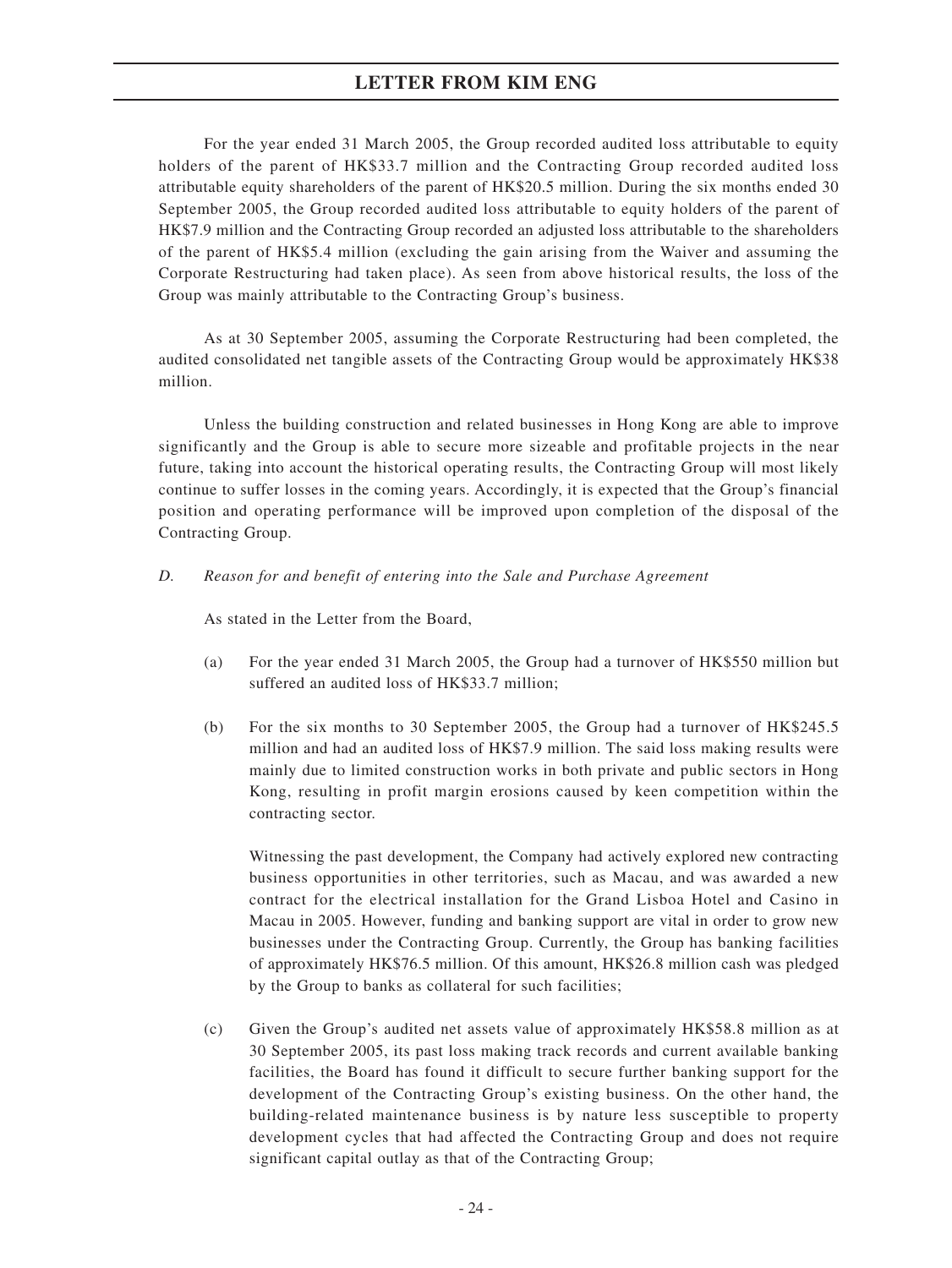- (d) The Board has considered other options to raise funds for the development of the Contracting Group's business. These options include share placing and a rights issue. However, given the Company's current market capitalisation of only approximately HK\$35 million and its loss making track records, the Board is of the view that the above fund raising alternatives are not deemed to be feasible. In particular, it would be impracticable to find an underwriter to underwrite the rights issue at a rights issue price that would not pose a significant dilution to existing net assets on a per share basis; and
- (e) Given the situation mentioned above, the Board is of the view that, with the Group's current financial resources, the Company should dispose of the Contracting Group and focus on the remaining building-related maintenance businesses. The Board intends to use the net proceeds of HK\$33 million from the Disposal as to approximately HK\$13 million for working capital requirements of the remaining building related maintenance businesses and as to approximately HK\$20 million for other investment opportunities in Hong Kong and China. At present, the Company has not committed to engaging in any particular investment that requires the use of the above remaining proceeds.

In view of the downtrend in the building construction and related businesses in Hong Kong as shown in the statistics set out above (with no significant indication that the environment will improve in the coming years), the difficulty of the Group to secure sizeable and profitable projects in view of the Group's existing limited financial resources and the adverse effect of the fierce competition in this industry to the operating results of the Group, we agree with the Board's view that it would be in the best interests of the Company and its Shareholders to dispose of the Contracting Group and focus on the remaining building-related maintenance businesses, which require much lesser capital outlays and commitments.

### *E. Basis of the Consideration*

Pursuant to the Sale and Purchase Agreement, the initial Consideration for the sale and purchase of the Contracting Group is HK\$35,000,000, subject to adjustment. The Consideration payable to the Company will be satisfied by CAT (BVI) in cash by way of internal resources upon Completion.

The Consideration payable under the Sale and Purchase Agreement was arrived at after arm's length negotiations between the Company and CAT (BVI) and was determined by reference to the value of the Contracting Group's unaudited consolidated net tangible assets of approximately HK\$38 million as at 30 September 2005 (assuming Corporate Restructuring had taken place) and after taking into consideration the Contracting Group's further expected operating losses during the period between 1 October 2005 and the Completion Date, currently expected to be in March 2006. The Contracting Group's audited consolidated net tangible assets of HK\$38 million is arrived at after waiving the inter-company balances of approximately HK\$18 million (due by the Contracting Group to the Remaining Group) upon completion of Corporate Restructuring (the "Waiver), i.e. being the sum of the Contracting Group's audited consolidated net tangible assets before the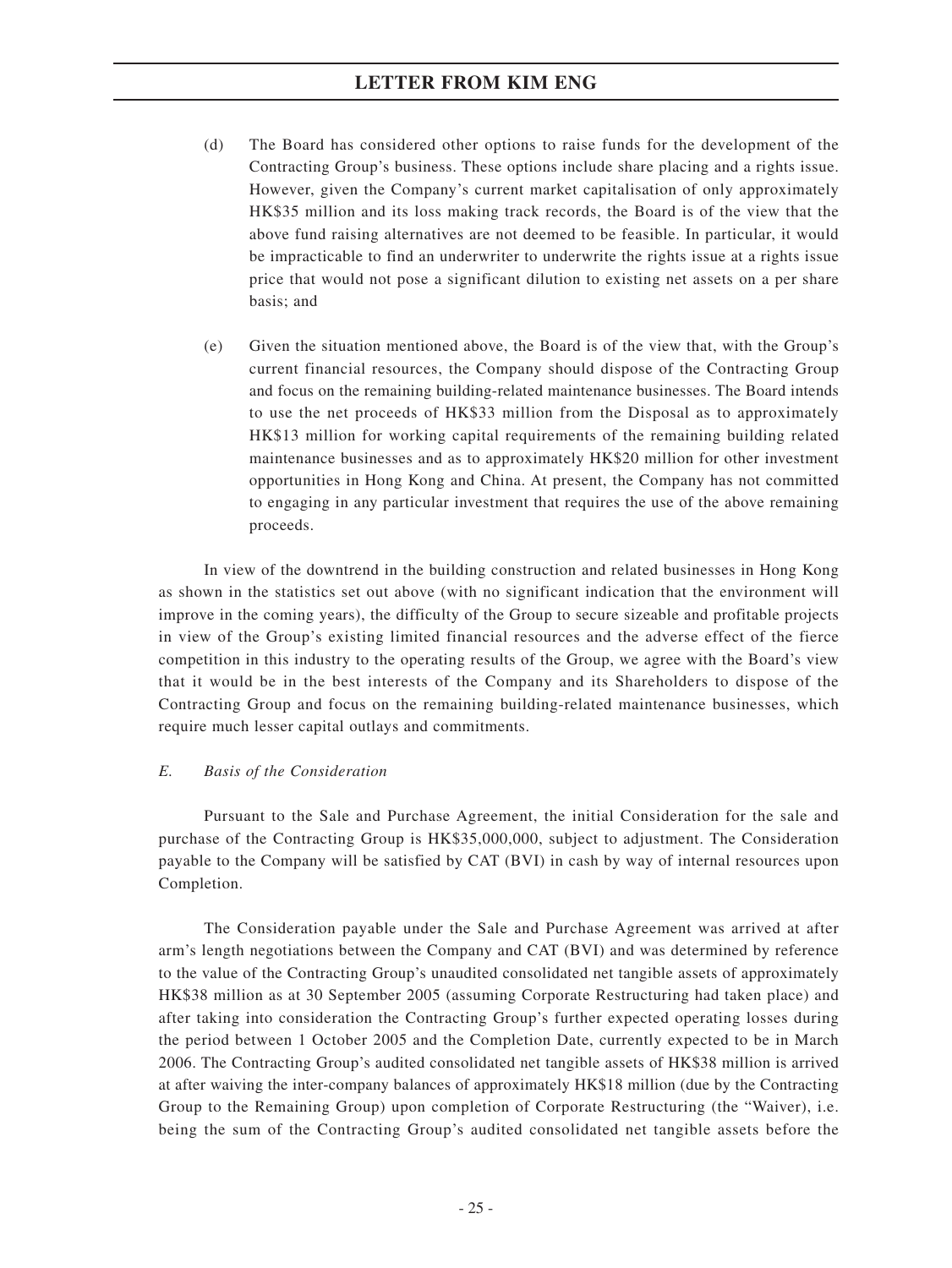Waiver of approximately HK\$20 million and the Waiver of approximately HK\$18 million, assuming the Corporate Restructuring had taken place. The above inter-company balances arose from business activities between the Contracting Group and the Remaining Group. The purpose of the waiver is to clean up such inter-company balances as part of the Corporate Restructuring prior to Completion of the Sale and Purchase Agreement.

The Consideration is subject to adjustment with reference to the Accountants' Report in the following manner:

- (i) if the value of the Contracting Group's Audited Consolidated Net Tangible Assets is less than HK\$34,500,000, the Consideration will be reduced by the amount equivalent to the difference between such value and HK\$34,500,000; or
- (ii) if the value of the Contracting Group's Audited Consolidated Net Tangible Assets is more than HK\$39,500,000, the Consideration will be increased by the amount equivalent to the difference between such value and HK\$39,500,000.

If the value of the Contracting Group's Audited Consolidated Net Tangible Assets is within the range of HK\$34,500,000 and HK\$39,500,000, the Consideration will be HK\$35 million and no adjustments will be made. The Accountants' Report reported the Audited Consolidated Net Tangible Assets of the Contracting Group as at 30 September 2005 to be HK\$38,395,000. As the Consolidated Net Tangible Assets did not exceed the threshold of HK\$39,500,000 nor fall below the threshold of HK\$34,500,000, the adjustment mechanism set out above has not been triggered and the final Consideration of the Disposal was determined to be HK\$35,000,000.

As the Consideration is primarily determined by reference to the value of the consolidated net tangible assets of the Contracting Group as at 30 September 2005 and after taking into consideration its loss making track record, it is expected that the Disposal will not give rise to any material profit or loss to the Group, nor will it have any significant adverse effect to the Group's net assets.

Taking into account that the Contracting Group has been operating at a loss in the past few years, we consider that using the net asset value of the Contracting Group as the basis for determining the Consideration (including the adjustment clause as set out above) is fair and reasonable.

#### *F. Deed of Indemnity*

Upon Completion, CAG shall, among other things, execute the Deed of Indemnity. CAG has agreed to guarantee the performance of the Purchaser and to indemnify the Vendor for all its obligations in relation to the guarantees provided by the Vendor to the banks and/or third parties for the business operation of certain members of the Contracting Group as set out in the Sale and Purchase Agreement, and procure the discharge or release or cancellation of such guarantees in its best endeavors within three months after Completion or such other date as agreed in writing between the Vendor and CAG.

We are of the view that the entering into the deed of indemnity is in the interest of the Company and its Shareholders.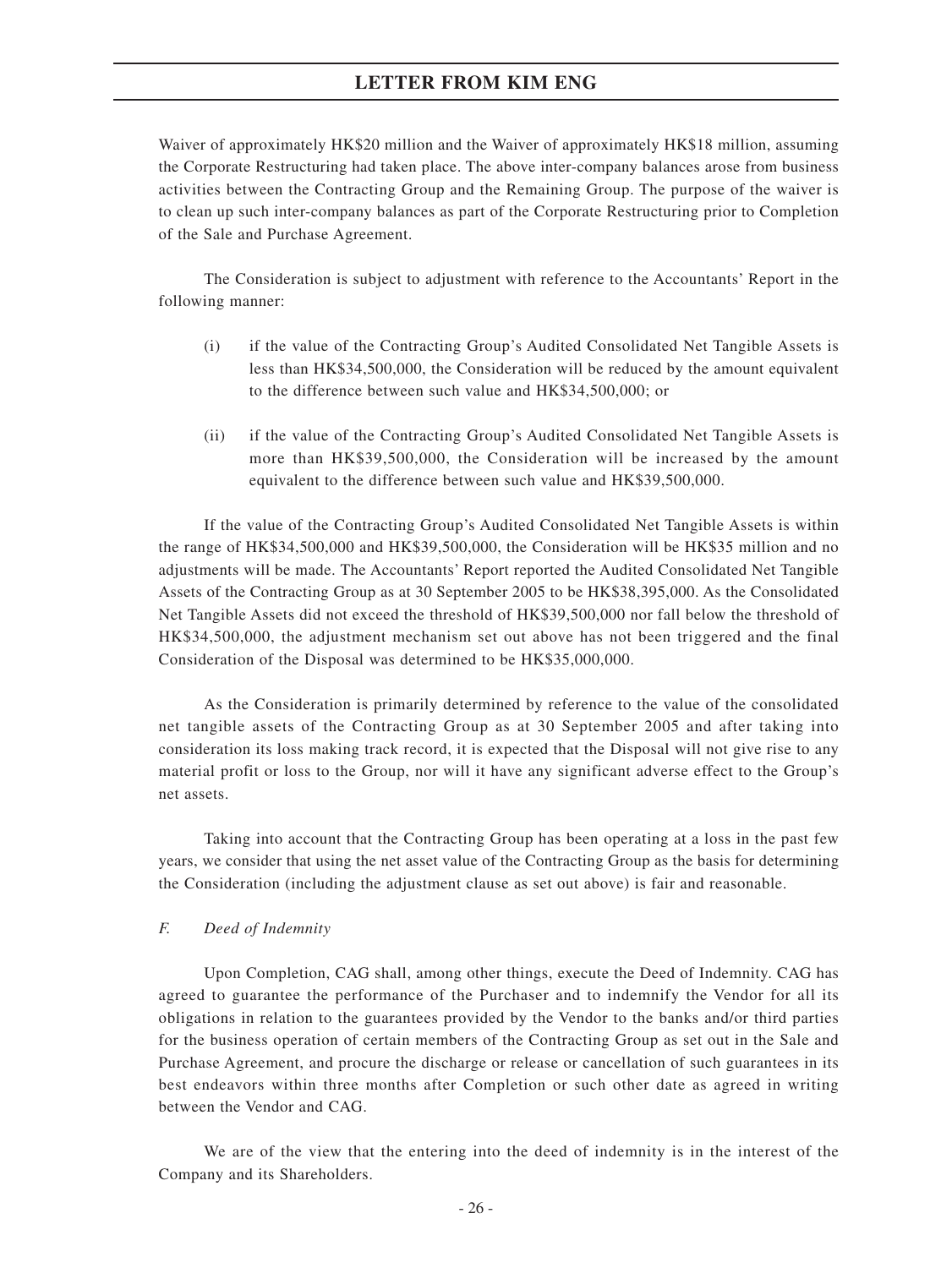#### *G. Financial effects of the Disposal*

#### Earning

Based on the unaudited pro forma consolidated income statement of the Remaining Group for the year ended 31 March 2005 as if the Disposal had been completed on 1 April 2004 set out in Appendix II to the Circular, the proforma unaudited consolidated loss of the Remaining Group for the year ended 31 March 2005 would have been approximately HK\$45,616,000, as compared with the Group's audited consolidated loss of approximately HK\$34,567,000 before the Disposal.

We would like to draw the attention of the Independent Shareholders that the increase in loss of the Remaining Group for the year ended 31 March 2005 as if the Disposal had been completed on 1 April 2004 was mainly attributable to a loss on the Disposal of HK\$31.2 million has been included in the preparation of the pro forma consolidated income statement of the Remaining Group, details of which are set out Appendix II of the Circular.

As stated in the Letter from the Board, the Remaining Group's unaudited operating loss attributable to the equity holders of the parent for the year ended 31 March 2005 would have been HK\$13.3 million (i.e. loss after tax and minority interests of HK\$44.5 million as adjusted by excluding the loss on Disposal of HK\$31.2 million), as compared with the Group's audited loss attributable to the equity holders of the parent of HK\$33.7 million before the Disposal. The Directors believe that the Group's performance will improve following the disposal of the loss making Contracting Group's business.

In light of the Contracting Group's further anticipated operating losses during the period between 1 October 2005 and the Completion Date (currently expected to be in March 2006), the Directors expect that the Disposal will not give rise to any material profit or loss to the Group.

#### Net assets value

As set out in the unaudited pro forma consolidated balance sheet of the Remaining Group as at 30 September 2005 as if the Disposal had been completed on 30 September 2005 set out in Appendix II to the Circular, the unaudited consolidated net assets of the Remaining Group would have been approximately HK\$53,406,000, which was decreased by about HK\$5,395,000 as compared with the Group's audited consolidated net assets of approximately HK\$58,801,000 as at 30 September 2005 before the Disposal.

Independent Shareholders should note that the decrease in the consolidated net assets of the Remaining Group was mainly due to the difference between (a) the audited consolidated net tangible assets of the Contracting Group would be approximately HK\$38 million as at 30 September 2005, assuming the Corporate Restructuring had been completed and (b) the expected net proceeds of approximately HK\$33 million (after deducting the relevant costs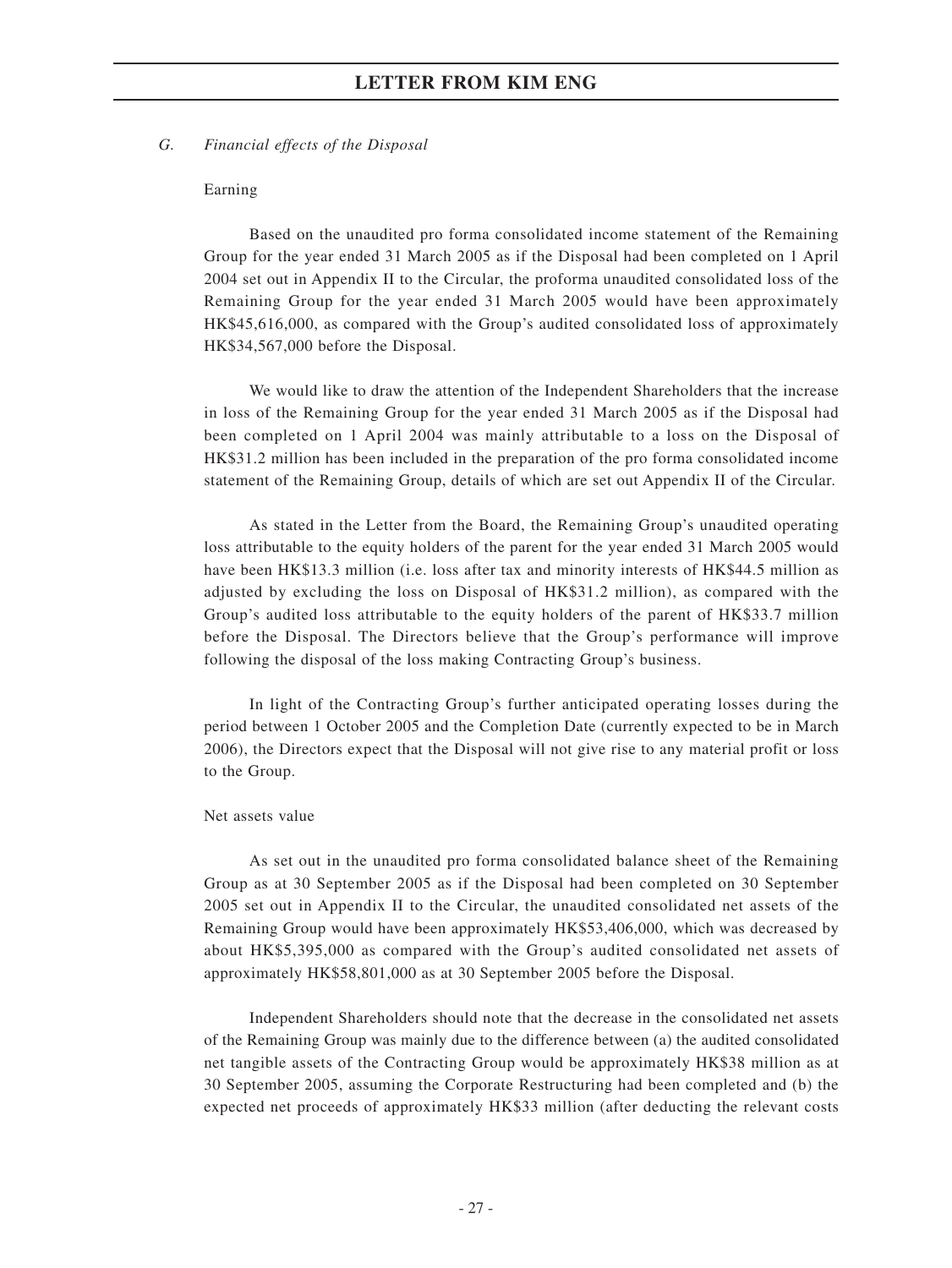for the Disposal of about HK\$2 million) to be received by the Remaining Group upon completion of the Disposal. In light of the Contracting Group's further anticipated operating losses during the period between 1 October 2005 and the Completion Date (currently expected to be in March 2006), the Directors expect that the Disposal will not give rise to any material profit or loss to the Group and there will not be any material adverse effects on the net assets value of the Remaining Group.

#### Working capital

As set out in the unaudited pro forma consolidated balance sheet of the Remaining Group as at 30 September 2005 as if the Disposal had been completed on 30 September 2005 set out in Appendix II to the Circular and following receipt of expected net cash proceeds of about HK\$33 million from the Disposal, cash and cash equivalents of the Remaining Group would increase to approximately HK\$35,092,000 as compared with the Group's cash and cash equivalents of approximately HK\$9,024,000 as at 30 September 2005 before the Disposal.

Independent Shareholders should note that based on unaudited pro forma consolidated balance sheet of the Remaining Group as at 30 September 2005 as if the Disposal had been completed on 30 September 2005 set out in Appendix II to the Circular, the advance due from the Remaining Group to the Contracting Group amounted to HK\$20,575,000. We were informed by management that majority of the said advance has been settled by the Remaining Group's internal resources during the period from 1 October 2005 and the Latest Practicable Date.

#### Gearing ratio

As set out in the unaudited pro forma consolidated balance sheet of the Remaining Group as at 30 September 2005 as if the Disposal had been completed on 30 September 2005 set out in Appendix II to the Circular and following receipt of expected net cash proceeds of about HK\$33 million from the Disposal, the gearing ratio (total bank borrowings over the shareholders' fund) would improved from 76% as at 30 September 2005 to nil following the Disposal and the current ratio would be slightly improved from 1.3 of the Group as at 30 September 2005 to 1.4 of the Remaining Group following the Disposal.

#### Overall

Independent Shareholders should note that (i) the pro forma financial information of the Remaining Group set out in Appendix II to the Circular is for illustration purpose only; and (ii) as the book value of the Contracting Group at the Completion Date may be different from the amount currently used in the preparation of the pro forma financial information, the actual financial impact arising from the Disposal may be different from the estimated amount in the pro forma financial information.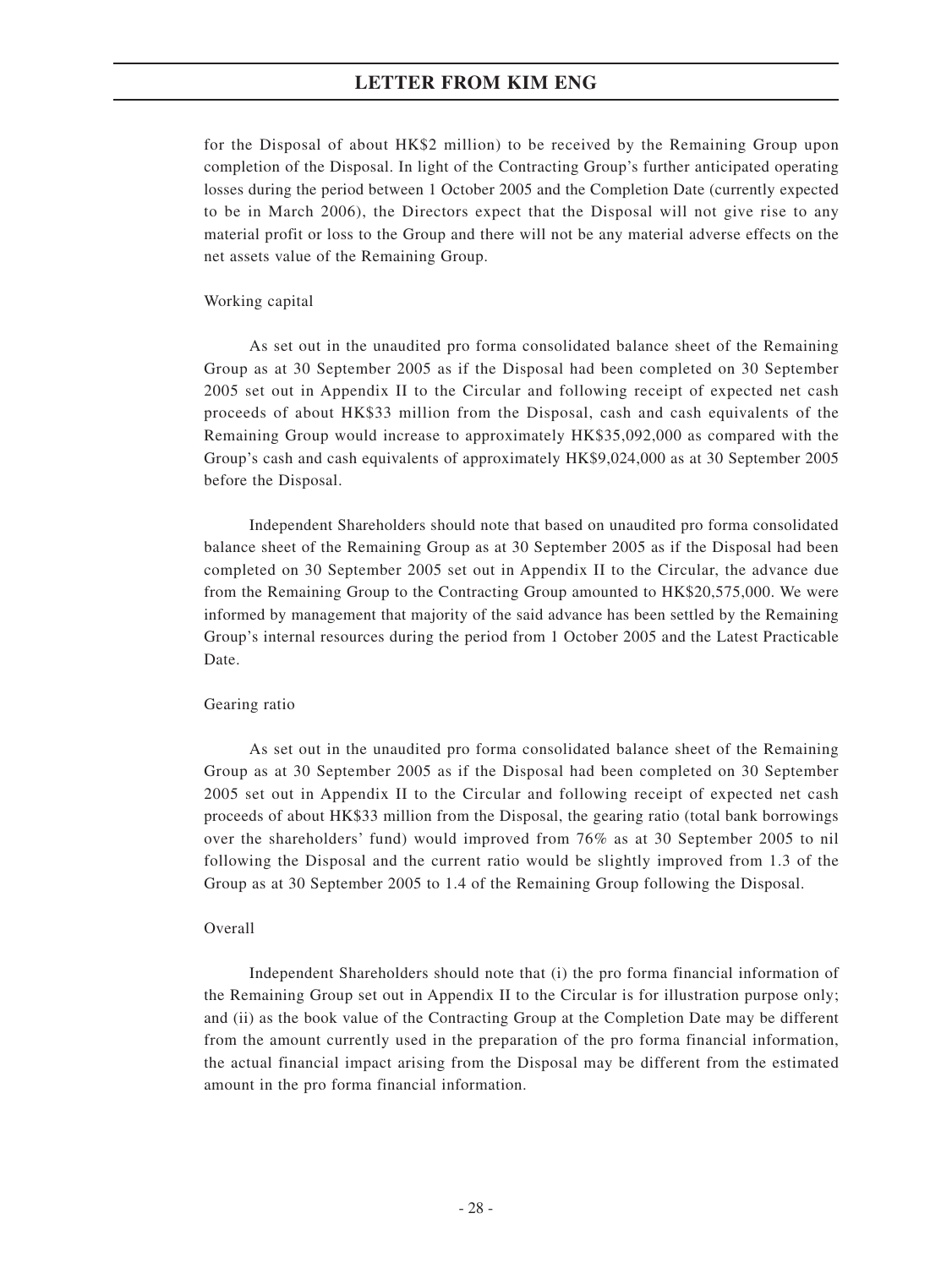# Conclusion

Taking into account the aforesaid principal factors and reasons, we consider that the terms and conditions of the Sale and Purchase Agreement are on normal commercial terms and the Sale and Purchase Agreement are fair and reasonable and the entering into of the Sale and Purchase Agreement is in the interests of the Company and the Shareholders taken as a whole.

# **2. The Sub-contracting Agreements**

# *A. The Sub-contracting Agreements*

On 31 December 2005, the Sub-contracting Agreements were entered into between members of the Contracting Group (as main contractors) and the Remaining Group (as sub-contractor) with regard to certain maintenance work contracts. Upon completion of the Sale and Purchase Agreement, those existing maintenance work contracts held under Shun Cheong Electrical and Westco Airconditioning (being main operating companies within the Contracting Group), for which Tinhawk, a member within the Remaining Group currently acts as a sub-contractor, will continue with a view to allow continuity to those contracts until completion of such contracts. It is currently expected that the above maintenance contracts will run until 2008.

# *B. Principal terms of the Sub-contracting Agreement*

The principal terms of the Sub-contracting Agreements are summarised as follow:

| Date         | $\mathcal{L}$        | 31 December 2005                                                                                                                                                                                                                                             |
|--------------|----------------------|--------------------------------------------------------------------------------------------------------------------------------------------------------------------------------------------------------------------------------------------------------------|
| Parties      | $\ddot{\phantom{a}}$ | Shun Cheong Electrical and Westco Airconditioning, as main contractors,<br>being main operating subsidiaries of the Contracting Group under CAG<br>upon Completion and a connected person of the Company                                                     |
|              |                      | Tinhawk, as sub-contractor                                                                                                                                                                                                                                   |
| Duration     | $\mathbb{R}^2$       | From 1 January 2006 to 31 May 2008                                                                                                                                                                                                                           |
| <b>Terms</b> | $\ddot{\phantom{a}}$ | Each of Shun Cheong Electrical and Westco Airconditioning (as main<br>contractors) will pay Tinhawk (as sub-contractor) a sub-contracting fee,<br>after deducting a management fee calculated based on $3\%$ on contract<br>amounts receivable from clients. |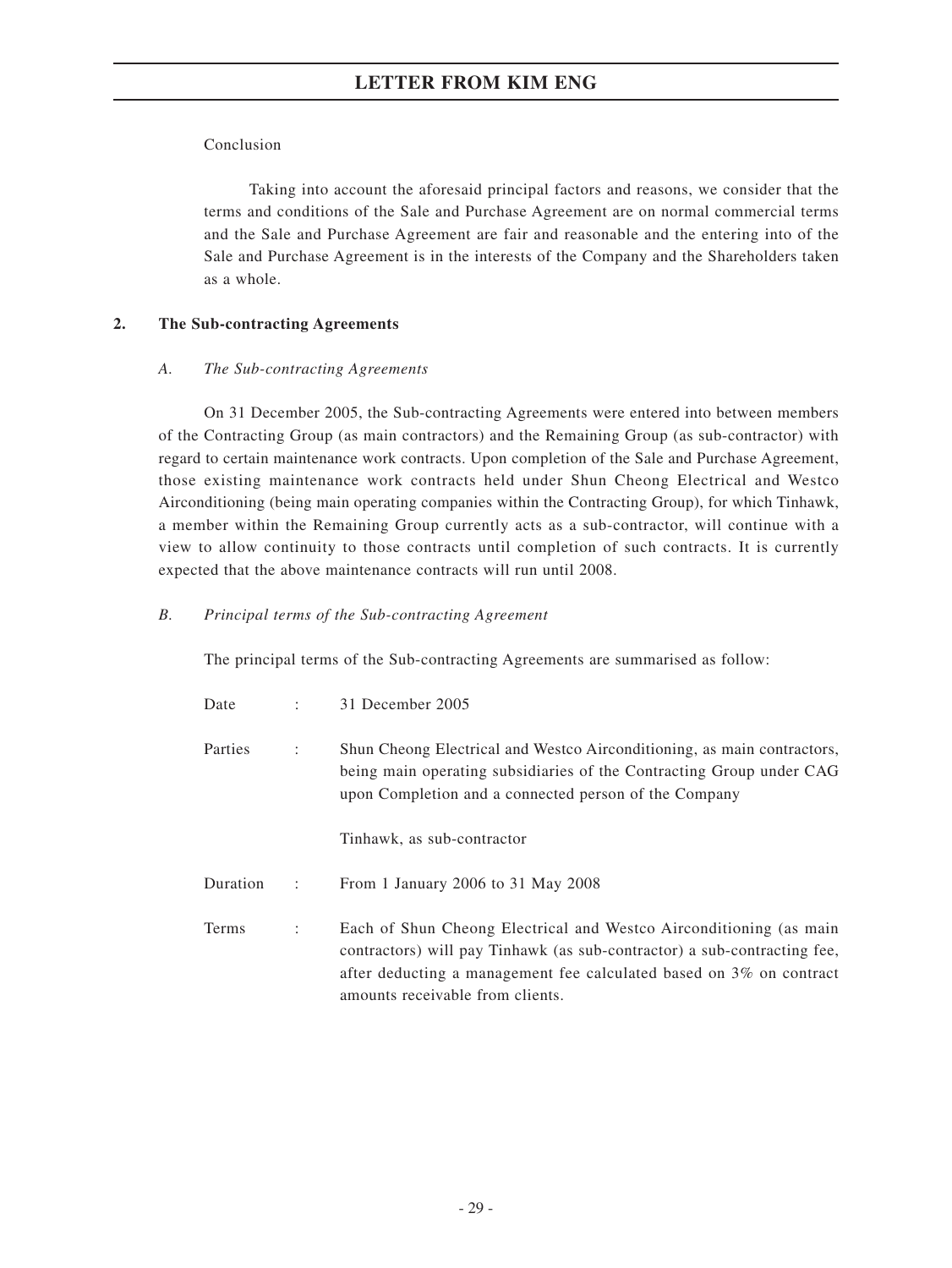#### *C. Reasons for entering into the Sub-contracting Agreement*

Tinhawk, an indirect 90% owned subsidiary of the Company, will continue to act as a subcontractor to Shun Cheong Electrical and Westco Airconditioning under the Sub-contracting Agreements. As advised by the Directors, Shun Cheong Electrical and Westco Airconditioning are qualified as approved contractors by the Hong Kong Housing Authority while Tinhawk is not. To carry out the existing maintenance work contracts held under Shun Cheong Electrical and Westco Airconditioning, it is necessary for Tinhawk to enter into the Sub-contracting Agreements.

As at the Latest Practicable Date, we were given to understand that there are about 44 existing building-related maintenance contracts to be completed by Tinhawk under the name of Shun Cheong Electrical and Westco Airconditioning and the total estimated amount of receivable (being the estimated future contract value and variation orders) in respect of these projects by each of the companies is as follows:

- (a) approximately HK\$210 million by Shun Cheong Electrical; and
- (b) approximately HK\$21 million by Westco Airconditioning.

We have discussed with management of the Company about the basis adopted to estimate the future contract value and variation orders. We have no reasons to doubt the fairness of the basis adopted as the estimated future contract was supported by the preliminary agreed amount set out in the contracts signed and the variation orders were assessed by the experienced management of the Company.

Accordingly, we concur with the Board's view that the entering into of the Sub-contracting Agreements will enable both the Company and CAG to continue servicing the existing buildingrelated maintenance contracts entered into by the Contracting Group following Completion with a view to ensuring smooth and continuous services to existing customers and therefore is in the interest of the Company and the Shareholders as a whole.

#### *D. Basis of the management fee*

Under the Sub-contracting Agreements, each of Shun Cheong Electrical and Westco Airconditioning is entitled to deduct a management fee of a total 3% on amounts receivable from their clients and pay the balance to the sub-contractor following receipt of monies from clients. The Directors confirm that the said management fee is determined with reference to market rate not less favourable than that offered by independent contractors and the terms of such agreements are on normal commercial terms and in line with market practice.

We were given to understand that the management fee more or less represents a license fee to operate some contracting works granted to approved contractors and that there is a risk that the reputation and/or qualifications of Shun Cheong Electrical and Westco Airconditioning may be adversely affected in the event that the work of Tinhawk fall below the acceptable level. We have discussed with certain construction contractors and/or sub-contractors in Hong Kong and understand that the basis of the management fee of 3% is in line with market practice and within the normal range of management fees charged under similar arrangements.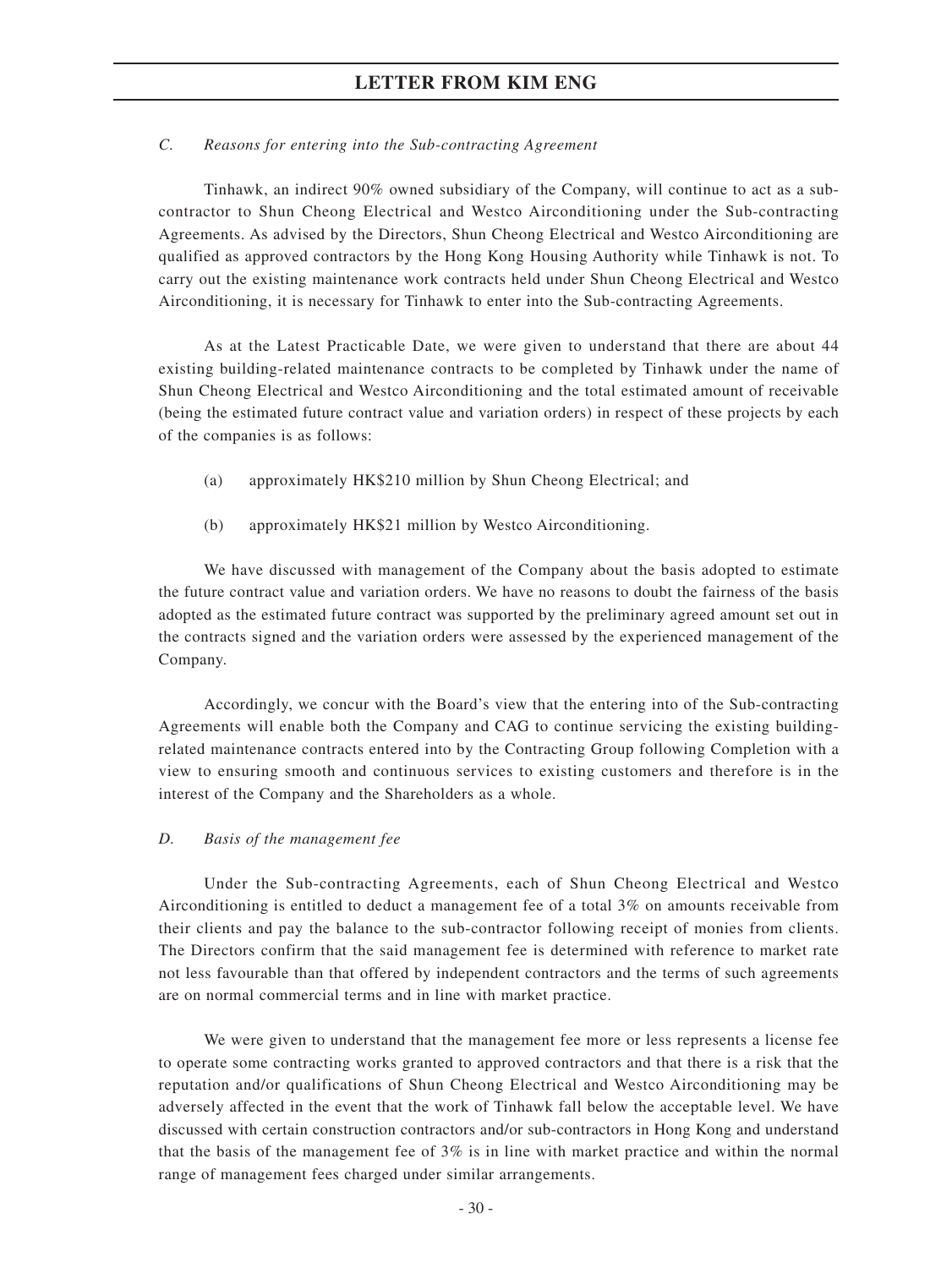Taking into account of the factors discussed above, we are of the view that the management fee of 3% on contract amounts receivable from clients entitled by Shun Cheong Electrical and Westco Airconditioning are fair and reasonable so far as Shareholders are concerned.

#### *E. Basis of determination of the Annual Caps*

It is proposed that the Annual Caps for the total sub-contracting fees receivable by Tinhawk under the Sub-contracting Agreements for the financial years ending 31 March 2007 and 2008 will be HK\$114 million and HK\$82 million respectively for the purpose of Chapter 14A of the Listing Rules. The Annual Caps are determined with reference to current estimated unbilled contract value of existing maintenance contracts on hand, assuming that Completion will take place in March 2006.

The aggregate contract amounts for the provision of building related maintenance subcontracting work by Tinhawk to Shun Cheong Electrical and Westco Airconditioning for the financial years ended 31 March 2004 and 2005 and the eight months ended 30 November 2005 are as follows:

| <b>Elgnt</b>       |              |              |  |
|--------------------|--------------|--------------|--|
| months ended       | Year ended   | Year ended   |  |
| <b>30 November</b> | 31 March     | 31 March     |  |
| 2005               | 2005         | 2004         |  |
| HK\$ million       | HK\$ million | HK\$ million |  |
| 55                 | 55           | 46           |  |

**Eight**

The total estimated amount of receivable (being the estimated future contract value and variation orders) in respect of the existing building-related maintenance contracts to be completed by Tinhawk under the name of Shun Cheong Electrical and Westco Airconditioning is approximately HK\$231 million. As advised by the Directors, it is currently estimated that the above sub-contracting fees will be receivable by the Group in the following manner: (i) approximately HK\$33.8 million during the three months ending 31 March 2006; (ii) approximately HK\$113.2 million during the year ending 31 March 2007; (iii) approximately HK\$81.4 million during the year ending 31 March 2008; and (iv) the balance of HK\$2.6 million after 31 March 2008. Having considered the Annual Caps are determined with reference to current estimated unbilled contract value of existing maintenance contracts on hand to be receivable during the relevant periods as mentioned above, we concur with the Directors' view that the Annual Cap is fair and reasonable so far as the Shareholders are concerned.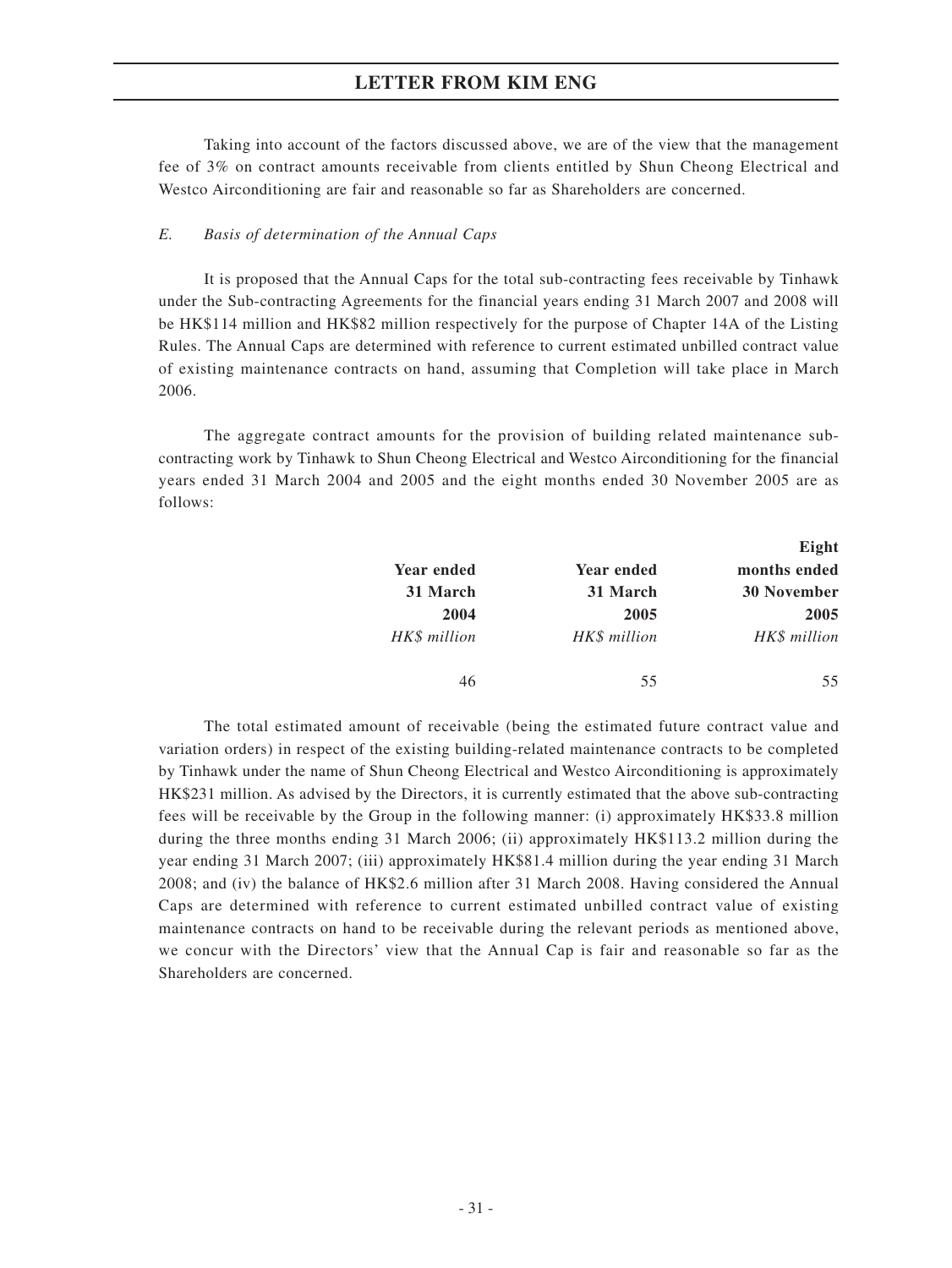# *F. Listing Rules' implications*

The Sub-contracting Agreements and any continuing connected transactions contemplated thereunder are subject to the following annual review requirements of Rules 14A.37 to 14A.41 of the Listing Rules:

- a. Each year the independent non-executive Directors must review the transactions contemplated under the Sub-contracting Agreements (the "Transactions") and confirm in the annual report and accounts that the Transactions have been entered into:
	- (1) in the ordinary and usual course of business of the Company;
	- (2) either on normal commercial terms or, if there are not sufficient comparable transactions to judge whether they are on normal commercial terms, on terms no less favourable to the Company than terms available to or from (as appropriate) independent third parties; and
	- (3) in accordance with the Sub-contracting Agreements governing them on terms that are fair and reasonable and in the interests of the Shareholders as a whole.
- b. Each year the auditors must provide a letter to the Board (with a copy provided to the Stock Exchange at least 10 business days prior to the bulk printing of the Company's annual report), confirming that the Transactions:
	- (1) have received the approval of the Board;
	- (2) are in accordance with the pricing policies of the Company if the Transactions involve provision of goods or services by the Company;
	- (3) have been entered into in accordance with the Sub-contracting Agreements governing the Transactions; and
	- (4) have not exceeded the Annual Caps.
- c. The Company shall allow, and shall procure that the Contracting Group shall allow, the auditors sufficient access to their records for the purpose of reporting on the Transactions as set out in the Listing Rule. The Board must state in the annual report whether its auditors have confirmed the matters stated in (b) above.
- d. The Company shall promptly notify the Stock Exchange and publish an announcement in the newspapers if it knows or has reason to believe that the independent nonexecutive Directors and/or the auditors will not be able to confirm the matters set out in (a) and/or (b) above respectively. The Company may have to re-comply with Rules 14A.35(3) and (4) of the Listing Rules and any other conditions the Stock Exchange considers appropriate.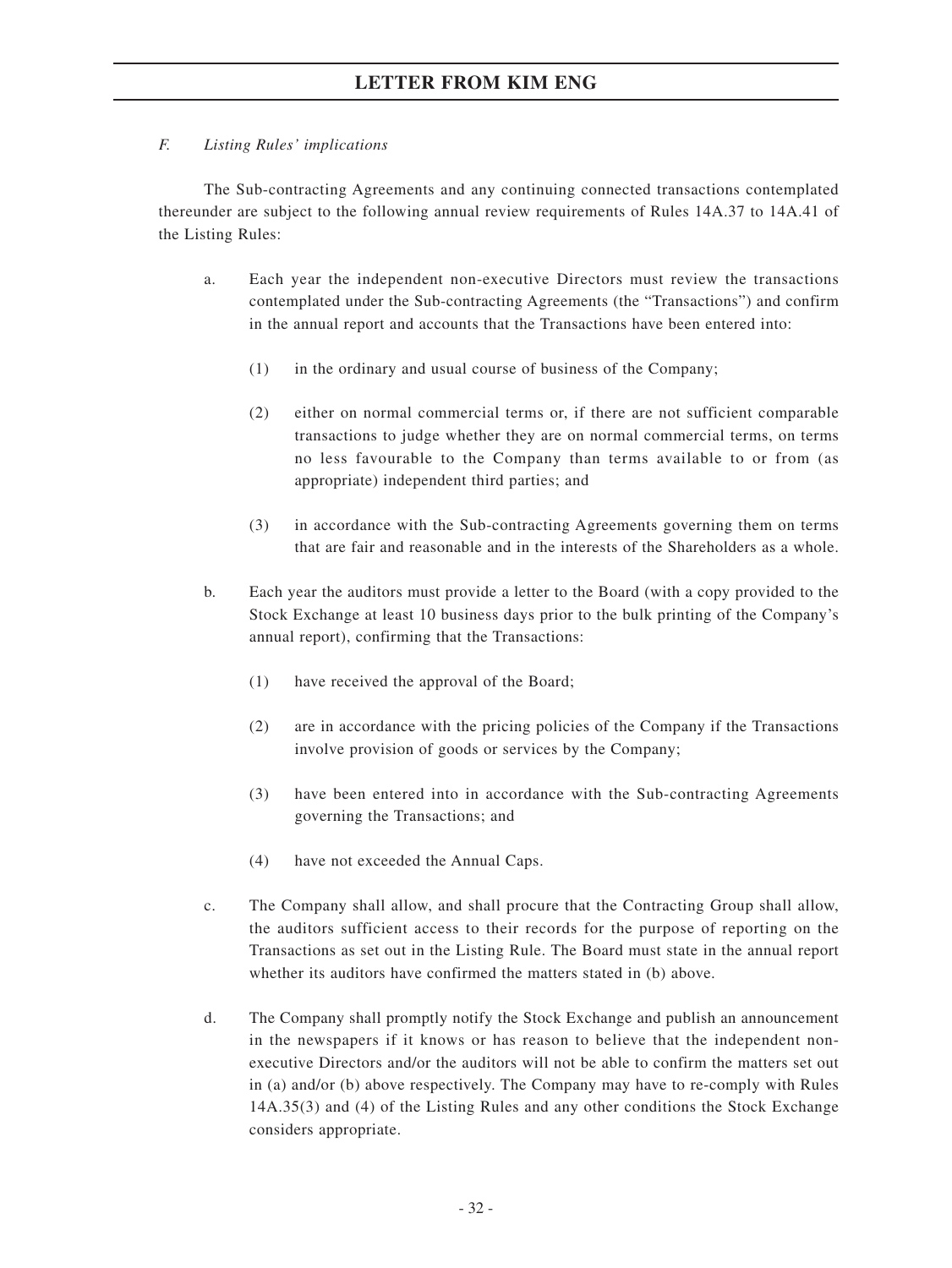e. Upon any variation or renewal of the Sub-contracting Agreement, the Company must comply in full with all applicable reporting, disclosure and independent Shareholders' approval requirements of Chapter 14 of the Listing Rules in respect of all continuing connected transactions effected after such variation or renewal.

The aforesaid annual review requirements pursuant to Rules 14A.37 to 14A4l of the Listing Rules can provide appropriate measures to govern the Company in carrying out the Sub-contracting Agreements and safeguard the interest of the Shareholders thereunder.

# **CONCLUSION**

Taking into account the aforesaid principal factors and reasons, we consider that the terms and conditions of the Sub-contracting Agreements (including the Annual Caps) are on normal commercial terms and the Sub-contracting Agreements (including the Annual Caps) are fair and reasonable and the entering into of the Sub-contracting Agreements is in the interests of the Company and the Shareholders taken as a whole.

### **RECOMMENDATION**

Having considered the above principal factors and reasons, we are of the view that the terms and conditions of the Sale and Purchase Agreement and the Sub-contracting Agreements (including the Annual Caps) are fair and reasonable and the entering into of the Sale and Purchase Agreement and the Sub-contracting Agreements (including the Annual Caps) is in the interests of the Company and the Shareholders taken as a whole. We recommend the Independent Board Committee should advise the Independent Shareholders to vote in favour of the respective ordinary resolution to be proposed to approve the Sale and Purchase Agreement and the Sub-contracting Agreements (including the Annual Caps) and the transactions contemplated thereunder.

> Yours faithfully, For and on behalf of **Kim Eng Corporate Finance (Hong Kong) Limited Dino Ng** *Director*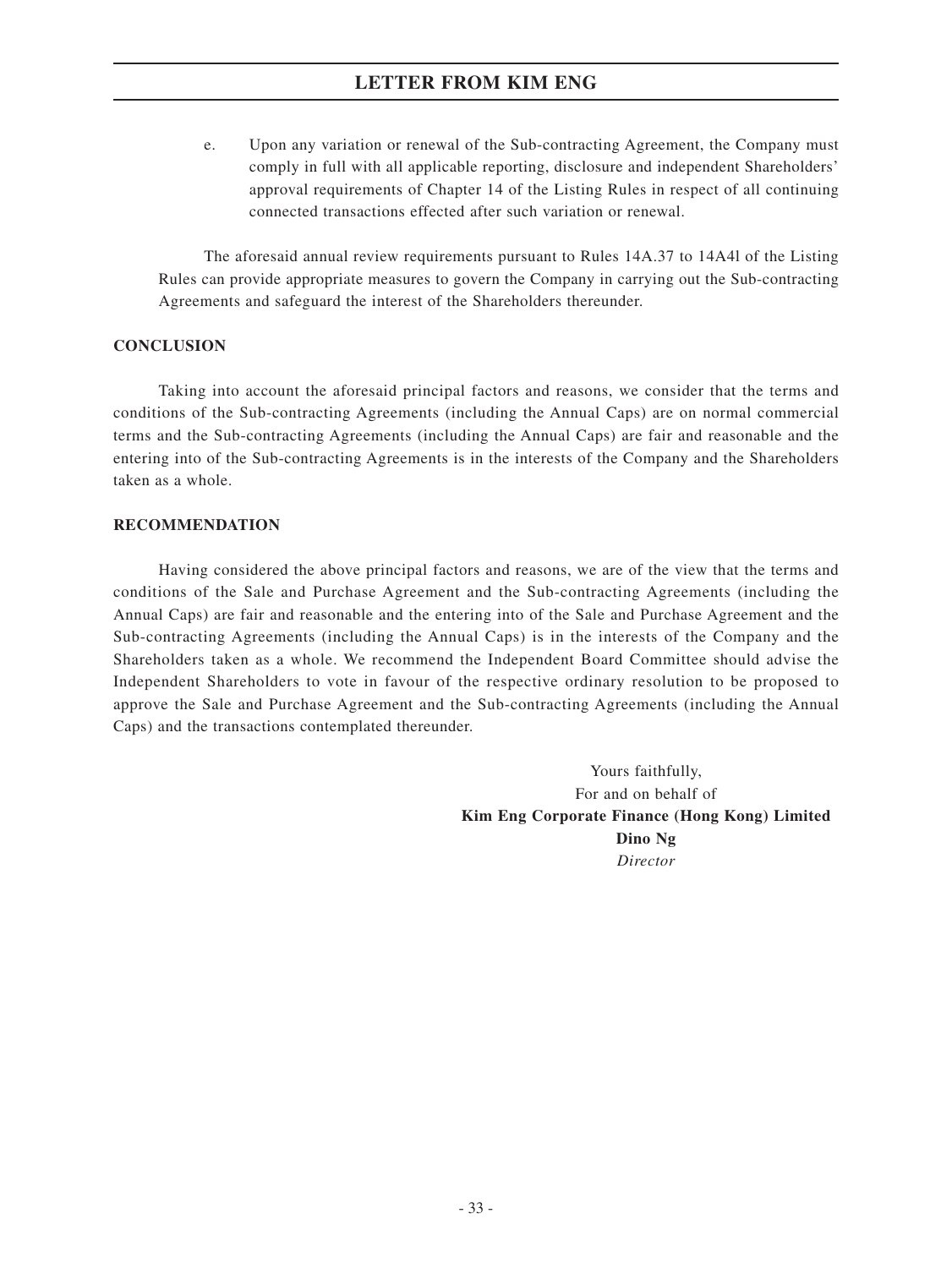### **APPENDIX I ACCOUNTANTS' REPORT OF THE GROUP**

# **ACCOUNTANTS' REPORT OF THE COMPANY FOR THE THREE YEARS ENDED 31 MARCH 2005 AND THE SIX MONTHS ENDED 30 SEPTEMBER 2005**

*The following is the text of a report, prepared for the sole purpose of inclusion in this circular, received from the independent reporting accountants, Ernst & Young, Certified Public Accountants, Hong Kong.*



18th Floor Two International Finance Centre 8 Finance Street Central Hong Kong

10 March 2006

The Board of Directors Shun Cheong Holdings Limited

Dear Sirs,

We set out below our report on the financial information regarding Shun Cheong Holdings Limited (the "Company") and its subsidiaries (hereinafter collectively referred to as the "Group") for each of the three years ended 31 March 2003, 2004 and 2005, and the six months ended 30 September 2005 (the "Relevant Periods") and the comparative financial information of the Group for the six months ended 30 September 2004, prepared on the basis set out in Section 1 below, for inclusion in the circular (the "Circular") issued by the Company dated 10 March 2006 in connection with the proposed disposal (the "Disposal") of the Group's entire 100% equity interests in Shun Cheong Investments Limited and certain of its subsidiaries (collectively, the "Contracting Group"), pursuant to a sale and purchase agreement dated 26 January 2006 entered into between the Company as vendor, Chinney Alliance Trading (BVI) Limited, a company incorporated in the British Virgin Islands and a wholly-owned subsidiary of Chinney Alliance Group Limited, as purchaser, and Chinney Alliance Group Limited, as purchaser's guarantor.

The Company was incorporated in Bermuda with limited liability under the Companies Act 1981 of Bermuda (as amended) on 20 August 1992.

During the Relevant Periods, the principal activities of the Group consist of the provision of multidisciplinary building services, comprising electrical engineering, water pumping and fire services, airconditioning installation, plumbing and drainage, environmental engineering, extra low voltage systems engineering and project management, together with the trading of electrical and mechanical engineering materials and equipment. The principal activity of the Company is investment holding.

The Group has adopted 31 March as its financial year end date for statutory reporting purposes.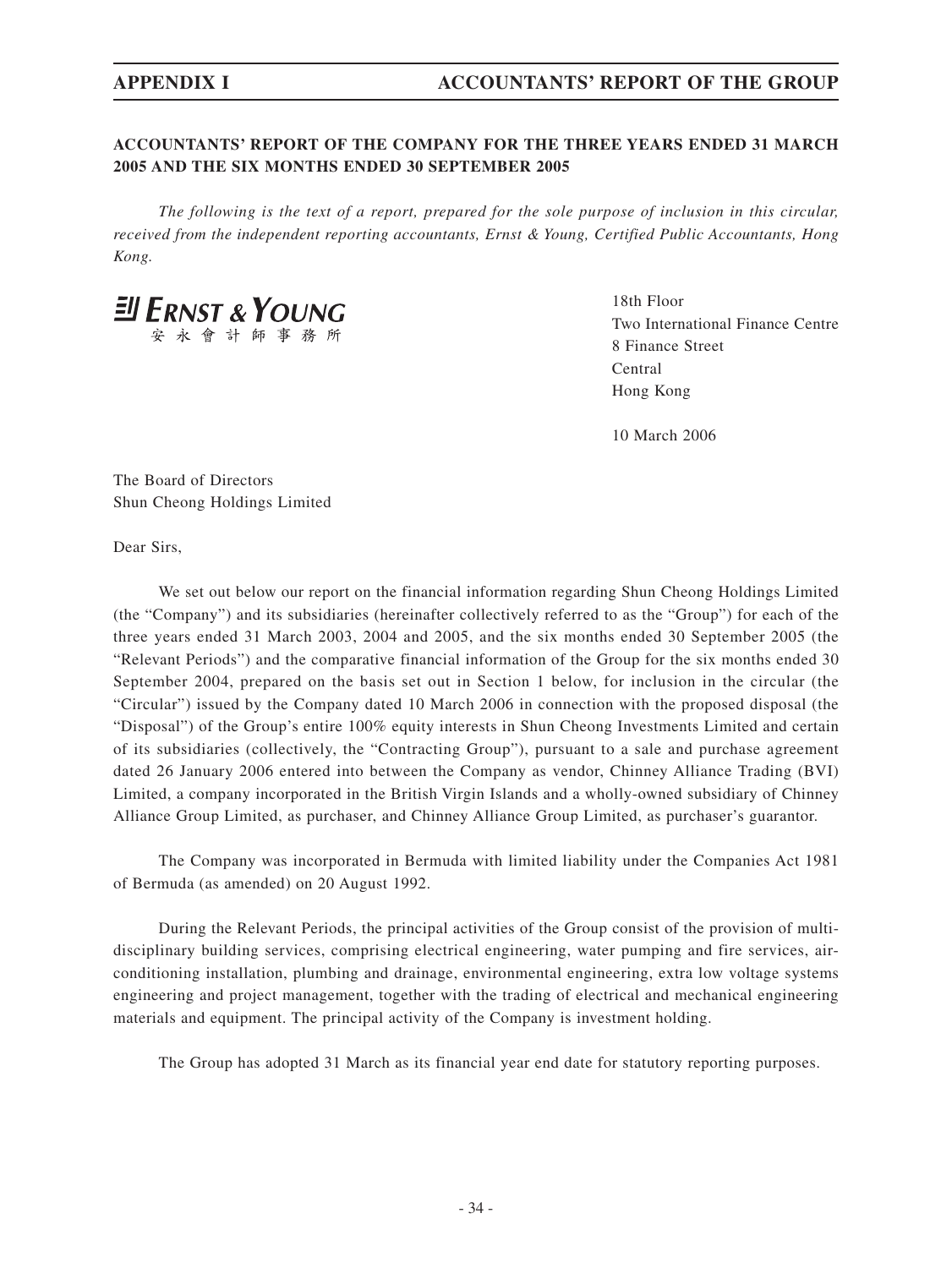For the purpose of this report, the directors of the Company have prepared the consolidated financial statements of the Group for the Relevant Periods in accordance with accounting principles generally accepted in Hong Kong. We have audited the consolidated financial statements of the Group for each of the years ended 31 March 2003, 2004 and 2005 and the six months ended 30 September 2005 in accordance with Statements of Auditing Standards ("SASs") and Hong Kong Standards on Auditing ("HKSAs") issued by the Hong Kong Institute of Certified Public Accountants (the "HKICPA").

For the purpose of this report, we have examined the audited consolidated financial statements of the Group for the Relevant Periods in accordance with the SASs and HKSAs and carried out such additional procedures as we considered necessary in accordance with Auditing Guideline 3.340 "Prospectuses and the Reporting Accountant" issued by the HKICPA.

For the purpose of this report we have performed a review of the comparative financial information which includes the consolidated results and consolidated cash flows of the Group for the six months ended 30 September 2004, together with the notes thereto, (the "30 September 2004 Financial Information"), for which the directors of the Company are responsible, in accordance with SAS 700 "Engagements to review interim financial reports" issued by the HKICPA. A review consists principally of making inquiries of management and applying analytical procedures to the financial information and based thereon, assessing whether the accounting policies and presentation have been consistently applied unless otherwise disclosed. A review excluded audit procedures such as tests of controls and verification of assets and liabilities and transactions. It is substantially less in scope and provides a lower level of assurance than the audit or examination procedures described in the preceding paragraph, and accordingly, we do not express an audit opinion on the 30 September 2004 Financial Information.

The summaries of the consolidated income statements, the consolidated statements of changes in equity and the consolidated cash flow statements of the Group for the Relevant Periods and of the consolidated balance sheets of the Group and the balance sheets of the Company as at 31 March 2003, 2004 and 2005 and 30 September 2005 (the "Summaries") as set out in this report have been prepared, and are presented on the basis as set out in Section 1 below.

The Summaries together with the notes thereto are the responsibility of the directors of the Company who approve their issuance. The directors of the Company are responsible for the content of the Circular relating to the Group in which this report is included. It is our responsibility to form an independent opinion on such information and to report our opinion to you.

In forming our opinion we also evaluated the overall adequacy of the presentation of the Summaries together with the notes thereto. We believe that our work provides a reasonable basis for our opinion.

In our opinion, the Summaries together with the notes thereto give, for the purpose of this report, a true and fair view of the state of affairs of the Company and of the Group as at 31 March 2003, 2004, 2005 and 30 September 2005, respectively, and of the results and cash flows of the Group for the Relevant Periods.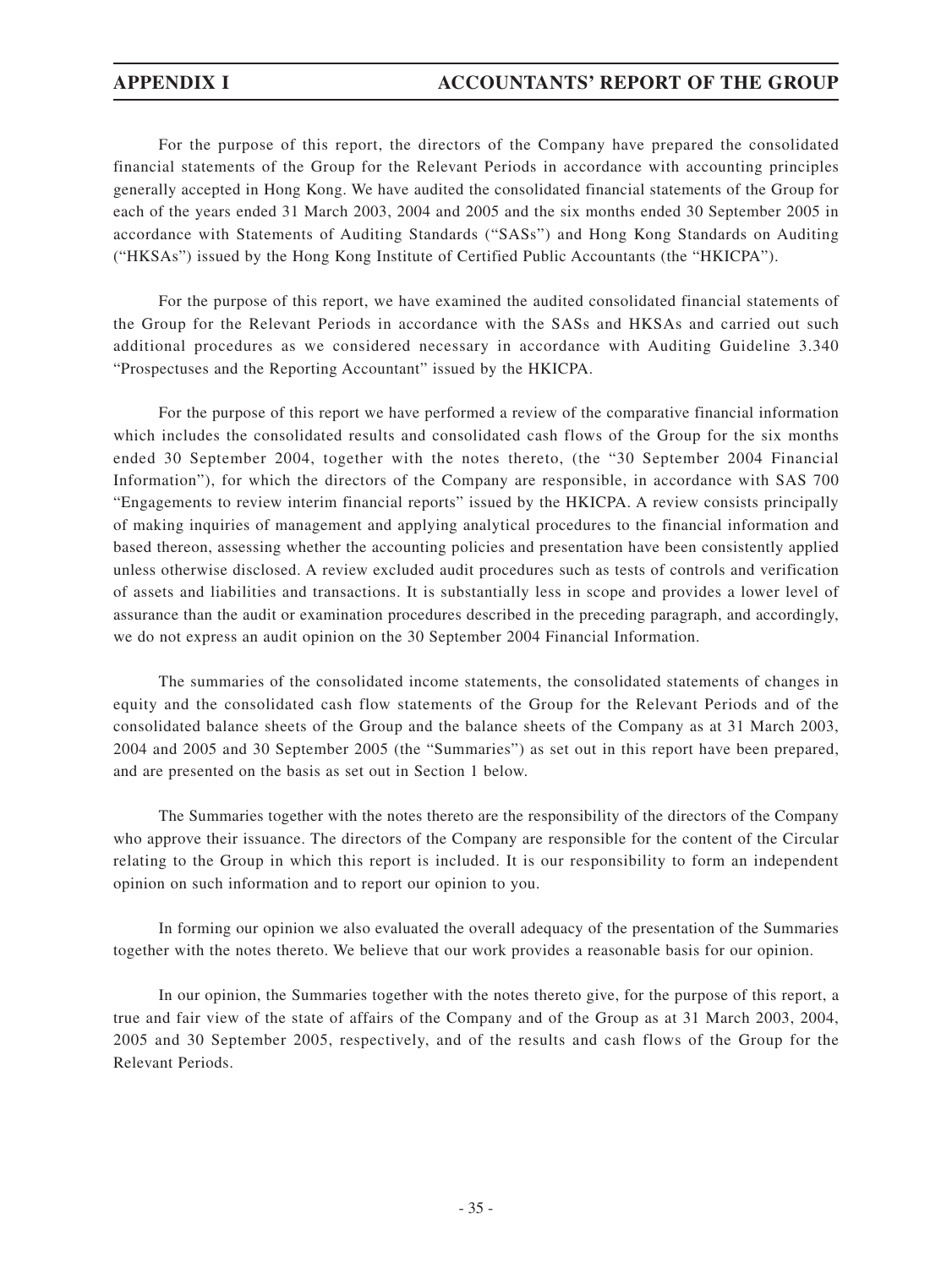On the basis of our review, which does not constitute an audit, we are not aware of any material modifications that should be made to the 30 September 2004 Financial Information.

## **1. BASIS OF PRESENTATION**

The Summaries have been prepared in accordance with all applicable Hong Kong Financial Reporting Standards ("HKFRSs"), (which also include Hong Kong Accounting Standards ("HKASs") and Interpretations) issued by the HKICPA, accounting principles generally accepted in Hong Kong ("GAAP"), the disclosure requirements of the Hong Kong Companies Ordinance and the Rules Governing the Listing of Securities on the Stock Exchange of Hong Kong Limited. The Summaries have been prepared under the historical cost convention, except for available-for-sale equity investments and equity investments at fair value through profit or loss, which have been measured at fair value as further explained below. The Summaries are presented in Hong Kong dollars and all values are rounded to the nearest thousand (HK\$'000) except when otherwise indicated.

The HKICPA has issued a number of new and revised HKFRSs which are effective for the accounting periods beginning on or after 1 January 2005. The Summaries have been prepared in accordance with the new HKFRSs. The HKICPA has also issued several standards and interpretations that are not yet effective as at the date of this report. The directors of the Company anticipate that the adoption of these new standards and interpretations will have no material impact to the results of operations and financial position of the Group.

## **Basis of consolidation**

The consolidated financial statements include the financial statements of the Company and its subsidiaries for the Relevant Periods. The results of subsidiaries are consolidated from the date of acquisition, being the date on which the Group obtains control, and continue to be consolidated until the date that such control ceases. All significant inter-company transactions and balances within the Group are eliminated on consolidation.

Minority interests represent the interests of outside shareholders in the results and net assets of the Company's subsidiaries and are presented separately in the consolidated income statement and within equity in the consolidated balance sheet from the results/equity attributable to equity holders of the parent.

The definitions used in the Circular apply to this report unless otherwise stated.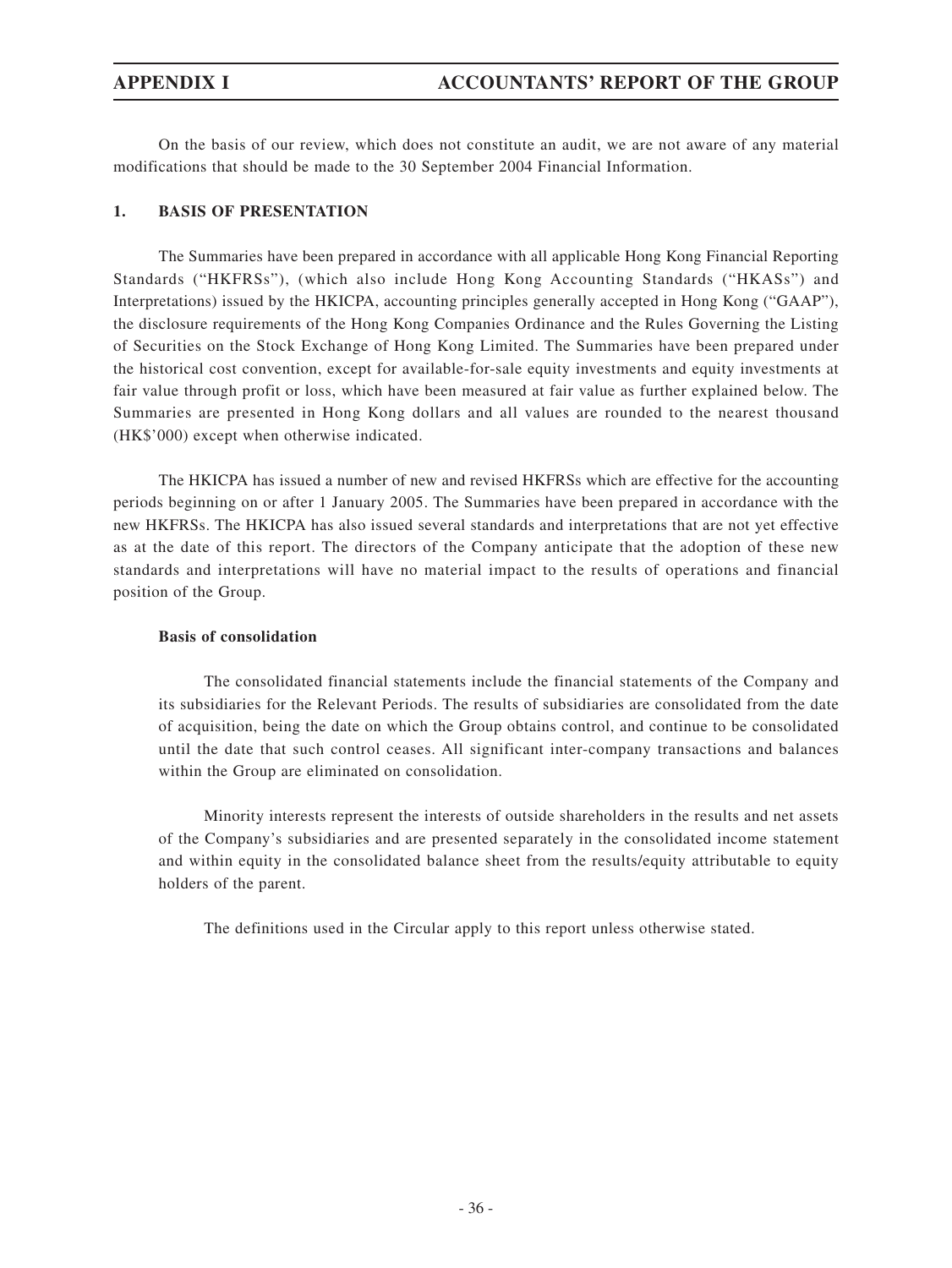At the date of this report, the Company had direct or indirect interests in the following principal subsidiaries, all of which are private companies, the particulars of which are set out below:

| Name                                                               | Place of<br>incorporation<br>and operations | Nominal value<br>of issued<br>ordinary<br>share capital | Percentage of<br>equity<br>attributable<br>to the Company* | Principal<br>activities                                                                       |
|--------------------------------------------------------------------|---------------------------------------------|---------------------------------------------------------|------------------------------------------------------------|-----------------------------------------------------------------------------------------------|
| Shun Cheong<br>Investments Limited                                 | British Virgin<br>Islands                   | US\$100                                                 | 100                                                        | Investment holding                                                                            |
| Shun Cheong<br><b>Engineering Limited</b>                          | British Virgin<br>Islands                   | <b>US\$1</b>                                            | 100                                                        | Investment holding                                                                            |
| Shun Cheong<br><b>International Limited</b>                        | British Virgin<br>Islands                   | US\$1                                                   | 100                                                        | Investment holding                                                                            |
| Ecotech Engineering<br>Limited                                     | Hong Kong                                   | HK\$650,001                                             | 89.99                                                      | Design, installation and<br>maintenance of<br>waste-water treatment<br>systems                |
| Ever Billion<br><b>Engineering Limited</b><br>("Ever Billion")     | Hong Kong                                   | <b>HK\$100</b>                                          | 100                                                        | Provision of building and<br>electrical maintenance<br>services                               |
| Shun Cheong<br>Automation<br>Systems Limited                       | Hong Kong                                   | HK\$2,000,000                                           | 85                                                         | Design and installation of<br>computer control<br>systems and building<br>automation projects |
| Shun Cheong Electrical Hong Kong<br>Engineering<br>Company Limited |                                             | HK\$4,100,000                                           | 100                                                        | Design, installation,<br>repair and maintenance<br>of electrical and<br>mechanical systems    |
| Shun Cheong Electrical<br>Supplies Company<br>Limited              | Hong Kong                                   | HK\$100,000                                             | 100                                                        | General trading of<br>materials and equipment<br>for electrical installation                  |
| Shun Cheong Trade<br>and Development<br>Company Limited            | Hong Kong                                   | HK\$663,000                                             | 100                                                        | Trading of electrical<br>generators and µPVC<br>conduits and trunking<br>systems              |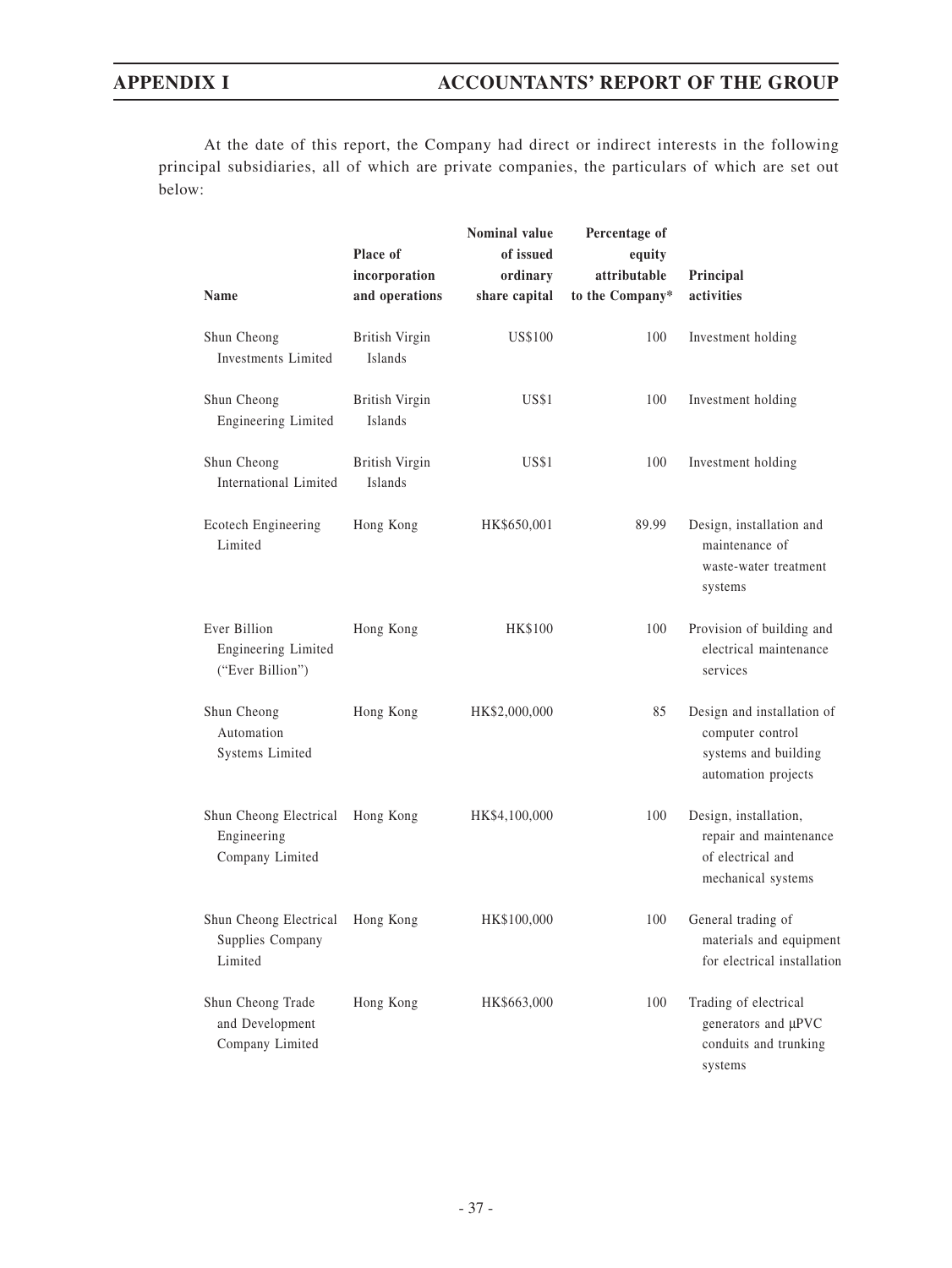| <b>Name</b>                                                                           | Place of<br>incorporation<br>and operations | Nominal value<br>of issued<br>ordinary<br>share capital | Percentage of<br>equity<br>attributable<br>to the Company* | Principal<br>activities                                                                           |
|---------------------------------------------------------------------------------------|---------------------------------------------|---------------------------------------------------------|------------------------------------------------------------|---------------------------------------------------------------------------------------------------|
| Shun Cheong<br>Management<br>Limited                                                  | Hong Kong                                   | <b>HK\$2</b>                                            | 100                                                        | Provision of management<br>services                                                               |
| Shun Cheong Real<br><b>Estates Limited</b><br>("SCRE")                                | Hong Kong                                   | HK\$10,000                                              | 100                                                        | Property holding                                                                                  |
| Shun Wing Construction Hong Kong<br>& Engineering<br>Company Limited<br>("Shun Wing") |                                             | HK\$1,000                                               | 50.10                                                      | Provision of building and<br>electrical maintenance<br>services                                   |
| Tinhawk Company<br>Limited                                                            | Hong Kong                                   | HK\$2,000,000                                           | 90                                                         | Installation and<br>maintenance of water<br>pumps and fire<br>prevention and fighting<br>systems  |
| Westco Airconditioning<br>Limited                                                     | Hong Kong                                   | HK\$4,100,000                                           | 100                                                        | Design, installation and<br>maintenance of<br>heating ventilation and<br>air-conditioning systems |

*\* All the above subsidiaries are held indirectly by the Company, except for Shun Cheong Investments Limited which is held directly by the Company.*

The above table lists the subsidiaries of the Company which, in the opinion of the directors, principally affected the results for the year or formed a substantial portion of the net assets of the Group. To give details of other subsidiaries would, in the opinion of the directors, result in particulars of excessive length.

## **2. SUMMARY OF SIGNIFICANT ACCOUNTING POLICIES**

## **Subsidiaries**

A subsidiary is an entity whose financial and operating policies the Company controls, directly or indirectly, so as to obtain benefits from its activities.

The results of subsidiaries are included in the Company's income statement to the extent of dividends received and receivable. The Company's interests in subsidiaries are stated at cost less any impairment losses.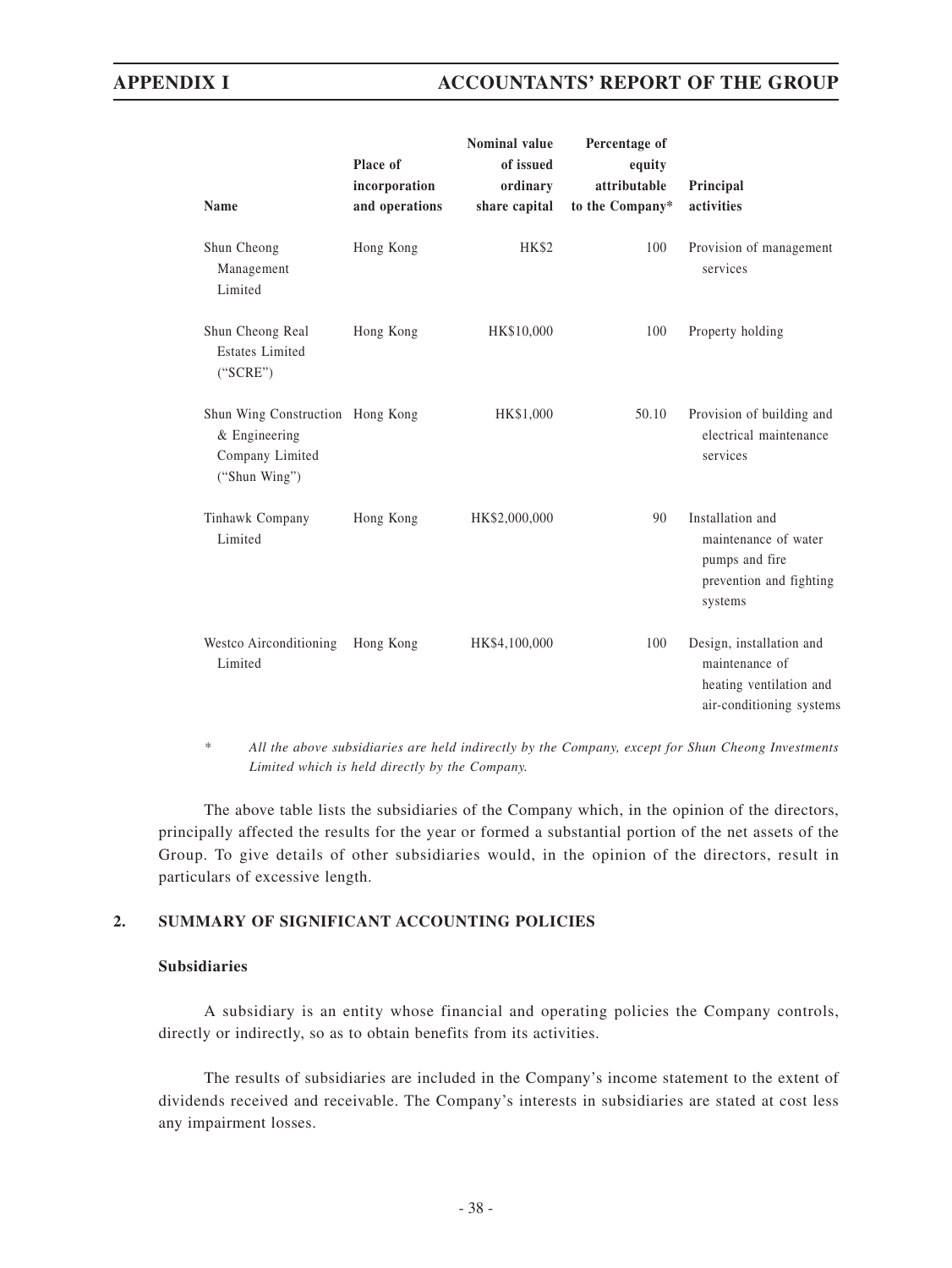## **Associates**

An associate is an entity, not being a subsidiary or a jointly-controlled entity, in which the Group has a long term interest of generally not less than 20% of the equity voting rights and over which it is in a position to exercise significant influence.

The Group's share of the post-acquisition results and reserves of associates is included in the consolidated income statement and consolidated reserves, respectively. The Group's interests in associates are stated in the consolidated balance sheet at the Group's share of net assets under the equity method of accounting, less any impairment losses.

The results of associates are included in the Company's income statement to the extent of dividends received and receivable. The Company's interests in associates are treated as non-current assets and are stated at cost less any impairment losses.

### **Critical accounting estimates and judgements**

The preparation of the Group's financial statements requires the use of estimates and assumptions about future events and conditions. In this connection, the directors consider the significant areas where management's judgement is necessary are those in relation to (i) the valuation of the Group's available-for-sale equity investments and equity investments at fair value through profit or loss, (ii) provision for foreseeable losses against gross amount due from contract customers and (iii) recognition of losses against the Group's trade and other receivables and retention money receivables.

Estimates and judgements are continually evaluated and are based on historical experience and other factors, including expectations of future events that are considered to be reasonable under the circumstances. It should be noted that actual results could differ from those estimates.

### **Impairment of assets**

Where an indication of impairment exists, or when annual impairment testing for an asset is required (other than inventories, construction contract assets and financial assets), the asset's recoverable amount is estimated. An asset's recoverable amount is calculated as the higher of the asset's or cash-generating unit's value in use and its fair value less costs to sell, and is determined for an individual asset, unless the asset does not generate cash inflows that are largely independent of those from other assets or groups of assets, in which case, the recoverable amount is determined for the cash-generating unit to which the asset belongs.

An impairment loss is recognised only if the carrying amount of an asset exceeds its recoverable amount. In assessing value in use, the estimated future cash flows are discounted to their present value using a pre-tax discount rate that reflects current market assessments of the time value of money and the risks specific to the asset. An impairment loss is charged to the income statement in the period in which it arises, unless the asset is carried at a revalued amount, in which case the impairment loss is accounted for in accordance with the relevant accounting policy for that revalued asset.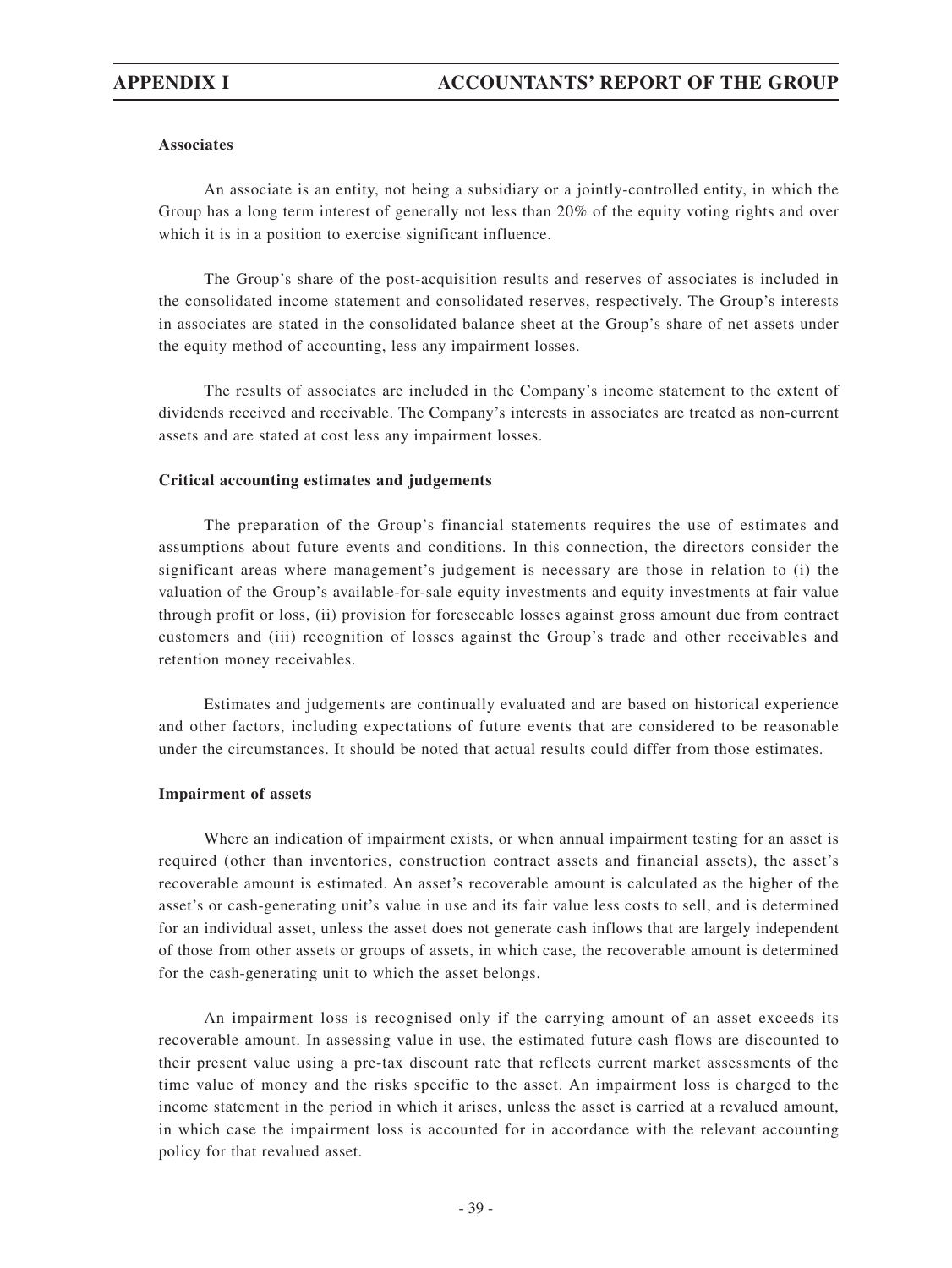An assessment is made at each reporting date as to whether there is any indication that previously recognised impairment losses may no longer exist or may have decreased. If such indication exists, the recoverable amount is estimated. A previously recognised impairment loss of an asset is reversed only if there has been a change in the estimates used to determine the recoverable amount of that asset, however not to an amount higher than the carrying amount that would have been determined (net of any depreciation/amortisation), had no impairment loss been recognised for the asset in prior years. A reversal of such impairment loss is credited to the income statement in the period in which it arise.

## **Property, plant and equipment and depreciation**

Property, plant and equipment, are stated at cost less accumulated depreciation and any impairment losses. The cost of an asset comprises its purchase price and any directly attributable costs of bringing the asset to its working condition and location for its intended use. Expenditure incurred after items of property, plant and equipment have been put into operation, such as repairs and maintenance, is normally charged to the income statement in the period in which it is incurred. In situations where it can be clearly demonstrated that the expenditure has resulted in an increase in the future economic benefits expected to be obtained from the use of an item of property, plant and equipment and the cost of the item can be measured reliably, the expenditure is capitalised as an additional cost of that asset or as a replacement.

Depreciation is calculated on the straight-line basis to write off the cost of each item of property, plant and equipment to its residual value over its estimated useful life. The principal annual rates used for this purpose are as follows:

| Leasehold land and properties held under |                                  |
|------------------------------------------|----------------------------------|
| medium term leases                       | 2%                               |
| Machinery and equipment                  | $20 - 30\%$                      |
| Furniture and office equipment           | 20%                              |
| Motor vehicles                           | 20%                              |
| Leasehold improvements                   | 3 years or over the lease terms, |
|                                          | whichever is shorter             |

Where parts of an item of property, plant and equipment have different useful lives, the cost of that item is allocated on a reasonable basis among the parts and each part is depreciated separately.

Residual values, useful lives and depreciation method are reviewed, and adjusted if appropriate, at each balance sheet date.

An item of property, plant and equipment is derecognised upon disposal or when no future economic benefits are expected from its use or disposal. Any gain or loss on disposal or retirement recognised in the income statement in the year the asset is derecognised is the difference between the net sales proceeds and the carrying amount of the relevant asset.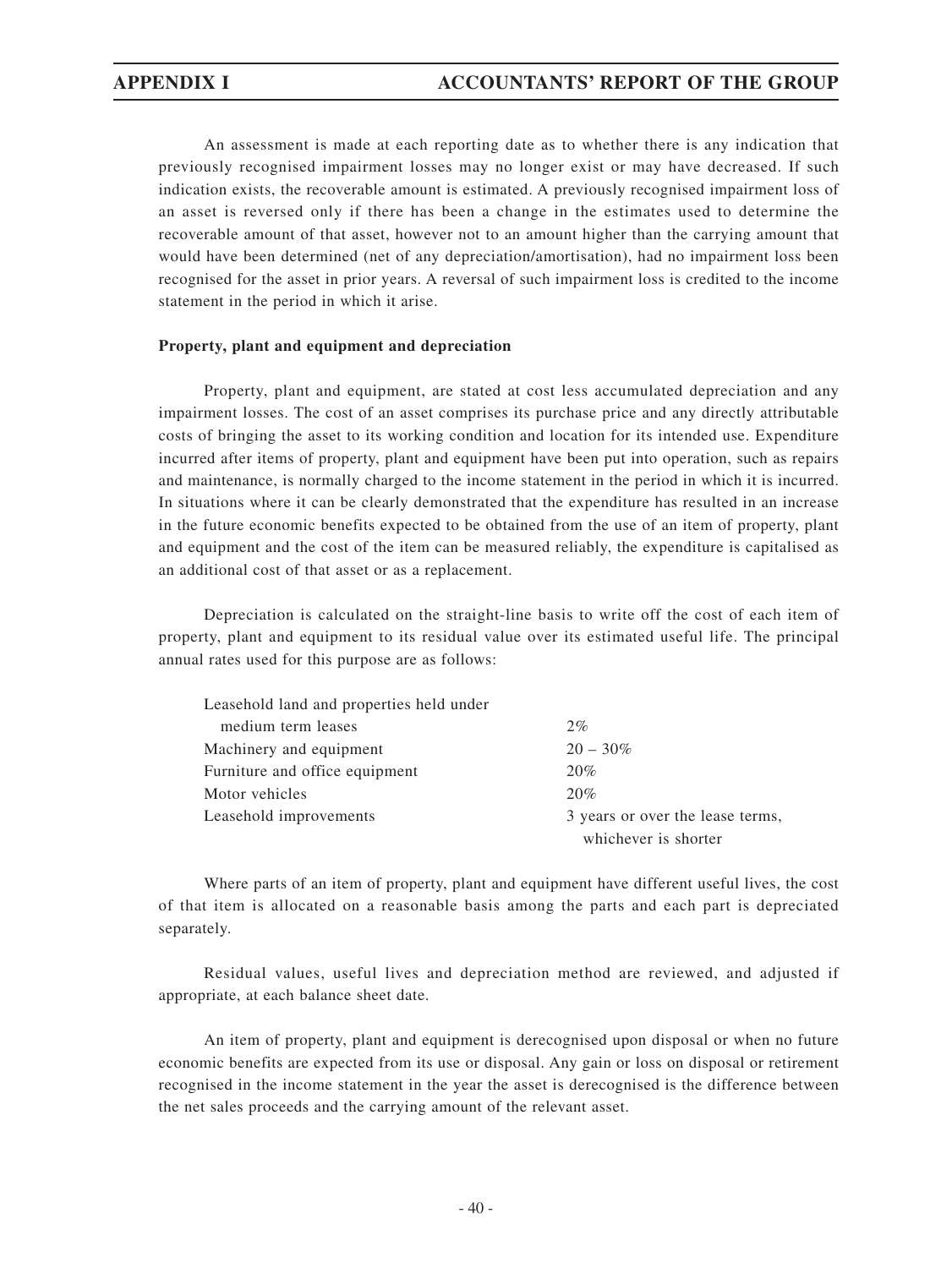## **Investments**

The Group classifies its investments as financial assets at fair value through profit or loss and available-for-sale financial assets under the scope of HKAS 39. The classification depends on the purpose for which the investments were acquired. Management determines the classification of its investments after initial recognition and, where allowed and appropriate, re-evaluates this designation at every financial reporting date.

All regular way purchases and sales of financial assets are recognised on the trade date i.e., the date that the Group commits to purchase the asset. Regular way purchases or sales are purchases or sales of financial assets that require delivery of assets within the period generally established by regulation or convention in the marketplace.

## *Financial assets at fair value through profit or loss*

Financial assets classified as held for trading are included in the category "financial assets at fair value through profit or loss". Financial assets are classified in this category if acquired principally for the purpose of selling in the short term or if so designated by management. Assets in this category are classified as current assets if they are either held for trading or are expected to be realised within 12 months of the balance sheet date.

Realised and unrealised gain or losses arising from changes in fair values of the "financial assets at fair value through profit or loss" are recognised in the consolidated income statement in the period in which they arise.

## *Available-for-sale financial assets*

Available-for-sale financial assets are those non-derivative financial assets in listed and unlisted equity securities that are designated as available-for-sale or not classified in any other categories under the scope of HKAS 39. After initial recognition, available-for-sale financial assets are measured at fair value with gains or losses being recognised as a separate component of equity until the investment is derecognised or until the investment is determined to be impaired at which time the cumulative gain or loss previously reported in equity is included in the consolidated income statement.

The fair values of quoted investments are based on bid prices. If the market for a financial asset is not active (and for unlisted securities), the Group establishes fair value by using valuation techniques. These include the use of recent arm's length transactions, reference to other instruments that are substantially the same, discounted cash flow analysis or other valuation models as appropriate.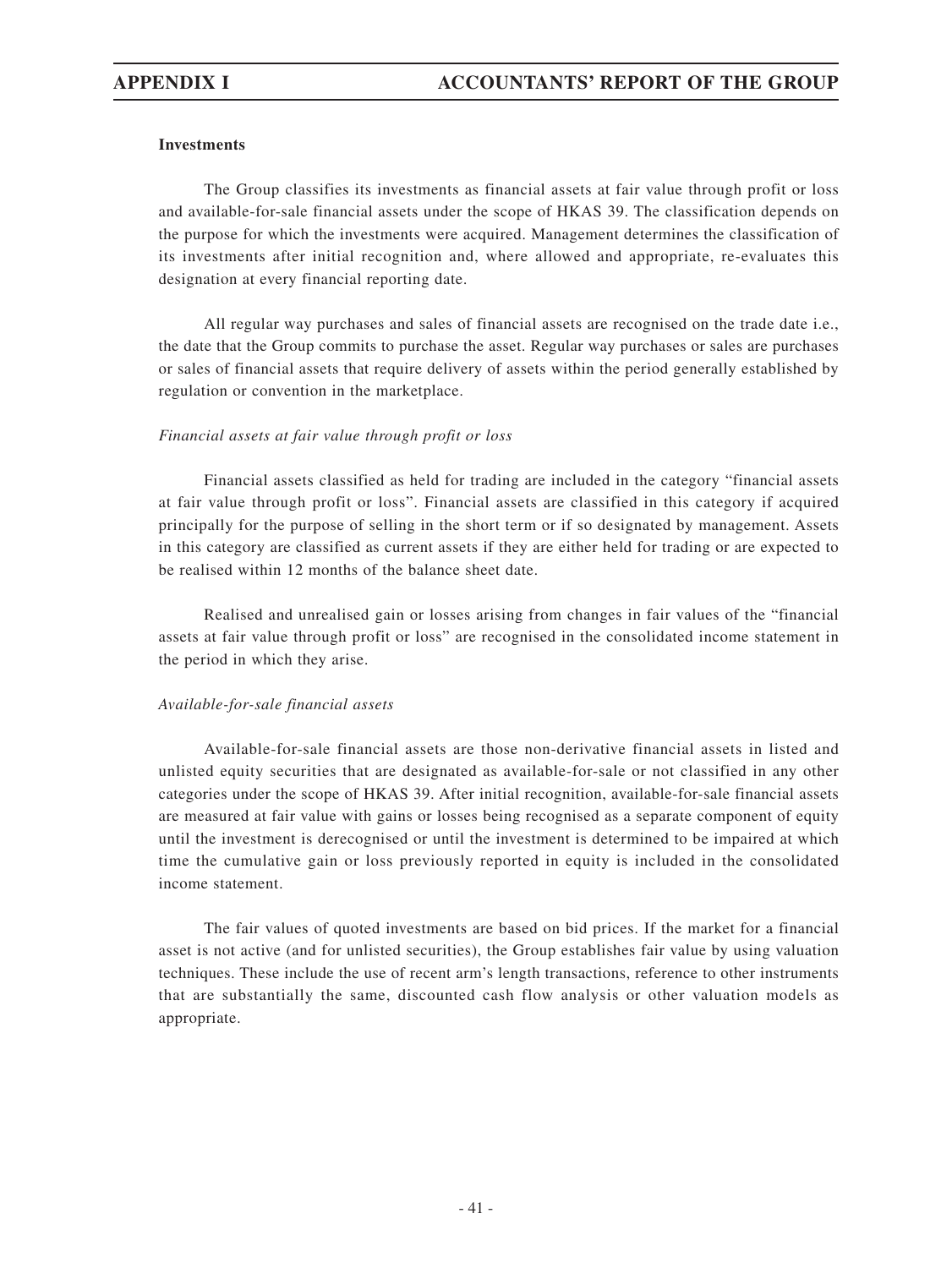The Group assesses at each balance sheet date whether there is any objective evidence that a financial asset or a group of financial assets is impaired. If an available-for-sale asset is impaired, an amount comprising the difference between its cost (net of any principal payment and amortisation) and its current fair value, less any impairment loss previously recognised in consolidated income statement, is transferred from equity to the consolidated income statement. Impairment losses on equity instruments classified as available-for-sale are not reversed through the consolidated income statement.

When the fair value of unlisted equity securities cannot be reliably measured because (a) the variability in the range of reasonable fair value estimates is significant for that investment or (b) the probabilities of the various estimates within the range cannot be reasonably assessed and used in estimating fair value, such securities are stated at cost less any impairment losses.

### **Interest-bearing loans and borrowings**

All loans and borrowings are initially recognised at the fair value of the consideration received less directly attributable transaction costs.

After initial recognition, interest-bearing loans and borrowings are subsequently measured at amortised cost using the effective interest method.

Gains and losses are recognised in net profit or loss when the liabilities are derecognised as well as through the amortisation process.

### **Installation and maintenance contracts and contracts in progress**

Contract revenue comprises the agreed contract amount and appropriate amounts from variation orders, claims and incentive payments. Contract costs incurred comprise direct materials, the costs of subcontracting, direct labour and an appropriate proportion of variable and fixed installation and maintenance overheads.

Revenue from fixed price installation and maintenance contracts is recognised on the percentage of completion method, measured by reference to the percentage of certified work performed to date to the estimated total contract sum of the relevant contracts. When the outcome of the contracts cannot be estimated reliably, revenue is recognised only to the extent of certified work performed that is probable to be recoverable.

Provision is made for foreseeable losses as soon as they are anticipated by management.

Where contract costs incurred to date plus recognised profits less recognised losses exceed progress billings, the surplus is treated as an amount due from contract customers.

Where progress billings exceed contract costs incurred to date plus recognised profits less recognised losses, the surplus is treated as an amount due to contract customers.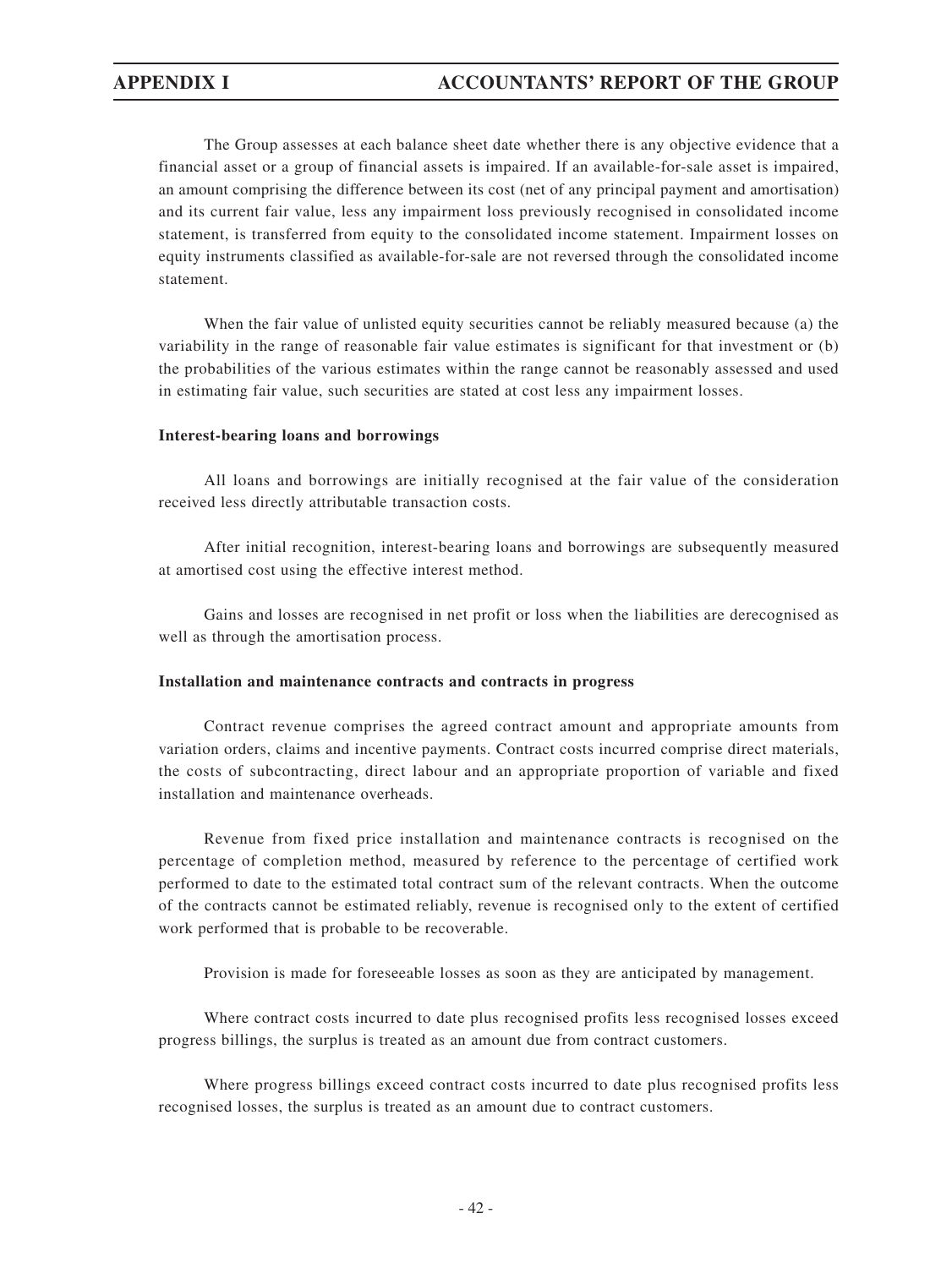## **Inventories**

Inventories are stated at the lower of cost and net realisable value. Cost is determined on the first-in, first-out basis. Net realisable value is based on estimated selling prices less any estimated costs to be incurred to completion and disposal.

### **Income tax**

Income tax comprises current and deferred tax. Income tax is recognised in the income statement, or in equity if it relates to items that are recognised in the same or a different period directly in equity.

Current tax assets and liabilities for the current and prior periods are measured at the amount expected to be recovered from or paid to the taxation authorities.

Deferred tax is provided, using the liability method, on all temporary differences at the balance sheet date between the tax bases of assets and liabilities and their carrying amounts for financial reporting purposes.

Deferred tax liabilities are recognised for all taxable temporary differences, except:

- where the deferred tax liability arises from goodwill or the initial recognition of an asset or liability in a transaction that is not a business combination and, at the time of the transaction, affects neither the accounting profit nor taxable profit or loss; and
- in respect of taxable temporary differences associated with investments in subsidiaries and associates, where the timing of the reversal of the temporary differences can be controlled and it is probable that the temporary differences will not reverse in the foreseeable future.

Deferred tax assets are recognised for all deductible temporary differences, carryforward of unused tax credits and unused tax losses, to the extent that it is probable that taxable profit will be available against which the deductible temporary differences, and the carryforward of unused tax credits and unused tax losses can be utilised except:

- where the deferred tax asset relating to the deductible temporary differences arises from negative goodwill or the initial recognition of an asset or liability in a transaction that is not a business combination and, at the time of the transaction, affects neither the accounting profit nor taxable profit or loss; and
- in respect of deductible temporary differences associated with investments in subsidiaries and associates, deferred tax assets are only recognised to the extent that it is probable that the temporary differences will reverse in the foreseeable future and taxable profit will be available against which the temporary differences can be utilised.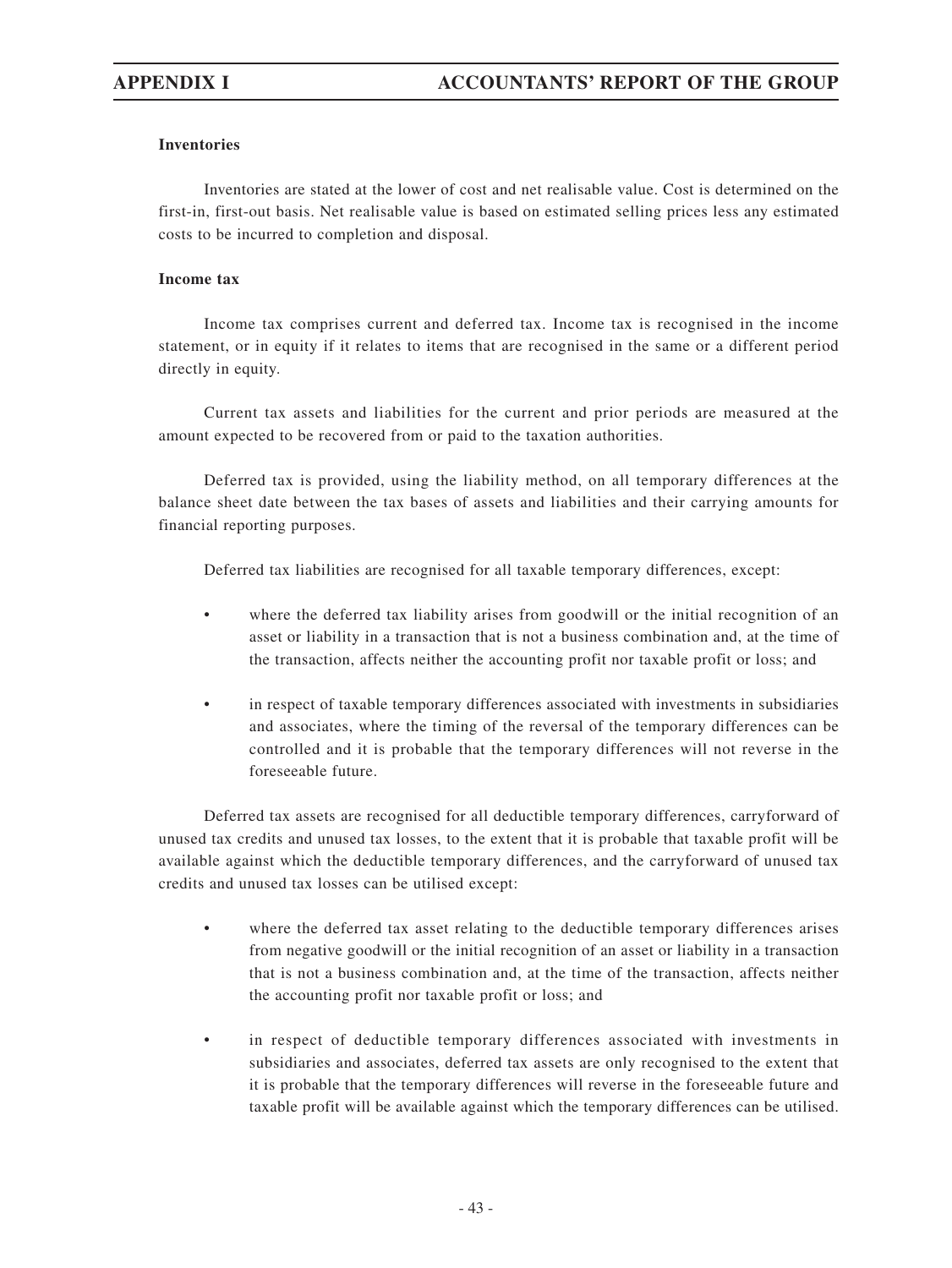The carrying amount of deferred tax assets is reviewed at each balance sheet date and reduced to the extent that it is no longer probable that sufficient taxable profit will be available to allow all or part of the deferred tax asset to be utilised. Conversely, previously unrecognised deferred tax assets are reassessed at each balance sheet date and are recognised to the extent that it is probable that sufficient taxable profit will be available to allow all or part of the deferred tax asset to be utilised.

Deferred tax assets and liabilities are measured at the tax rates that are expected to apply to the period when the asset is realised or the liability is settled, based on tax rates (and tax laws) that have been enacted or substantively enacted at the balance sheet date.

Deferred tax assets and deferred tax liabilities are offset, if a legally enforceable right exists to set off current tax assets against current tax liabilities and the deferred taxes relate to the same taxable entity and the same taxation authority.

### **Provisions**

A provision is recognised when a present obligation (legal or constructive) has arisen as a result of a past event and it is probable that a future outflow of resources will be required to settle the obligation, provided that a reliable estimate can be made of the amount of the obligation.

## **Foreign currencies**

These financial statements are presented in Hong Kong dollars, which is the Company's functional and presentation currency. Each entity in the Group determines its own functional currency and items included in the financial statements of each entity are measured using that functional currency. Foreign currency transactions are initially recorded using the functional currency rates ruling at the date of the transactions. Monetary assets and liabilities denominated in foreign currencies are retranslated at the functional currency rates of exchange ruling at the balance sheet date. All differences are taken to profit or loss. Non-monetary items that are measured in terms of historical cost in a foreign currency are translated using the exchange rates at the dates of the initial transactions. Non-monetary items measured at fair value in a foreign currency are translated using the exchange rates at the date when the fair value was determined.

## **Related parties**

A party is considered to be related to the Group if:

- (a) directly, or indirectly through one or more intermediaries, the party (i) controls, is controlled by, or is under common control with, the Company/Group; (ii) has an interest in the Company that gives it significant influence over the Company/Group; or (iii) has joint control over the Company/Group;
- (b) the party is an associate;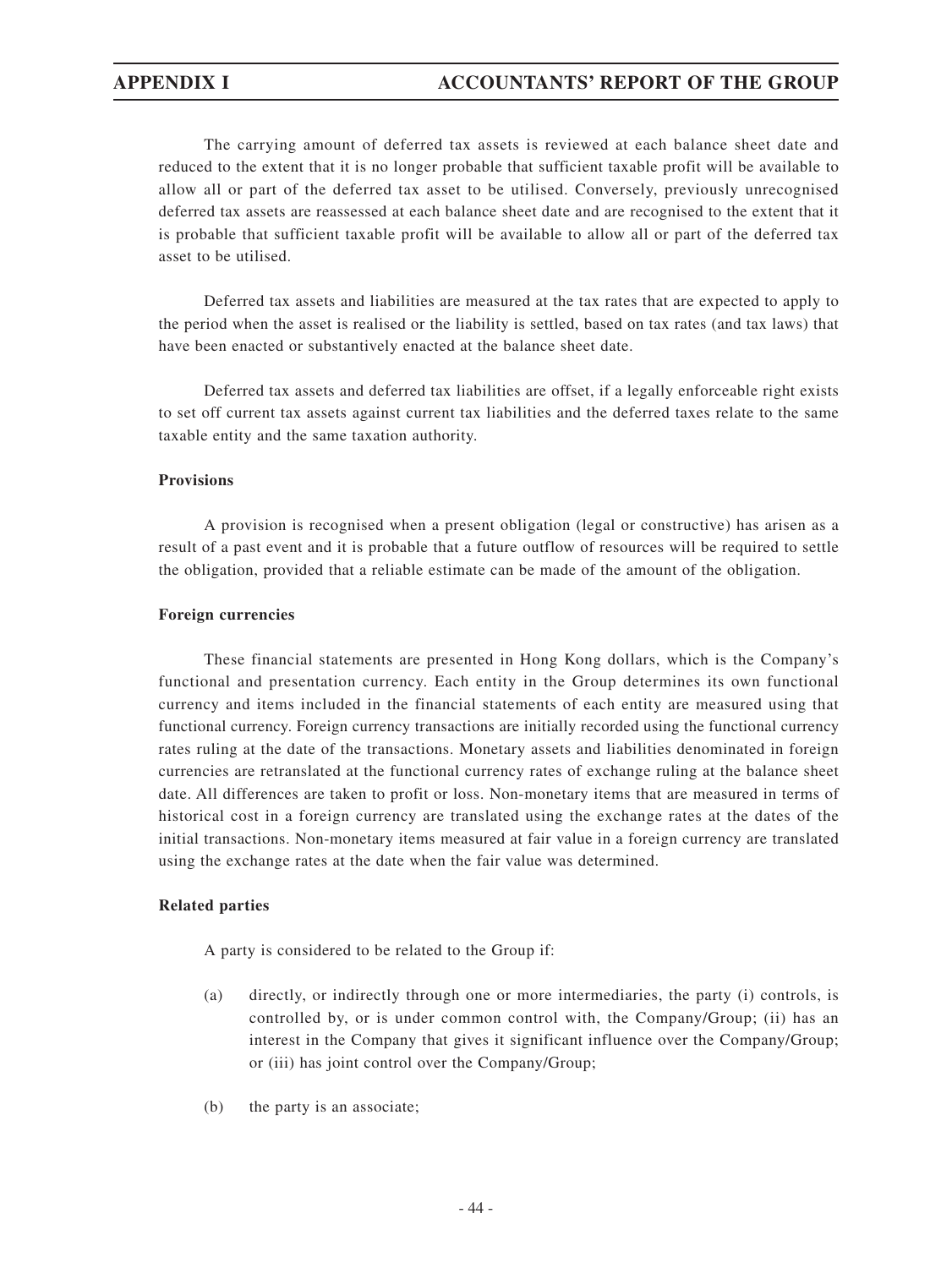- (c) the party is a jointly-controlled entity;
- (d) the party is a member of the key management personnel of the Company or its parent;
- (e) the party is a close member of the family of any individual referred to in (a) or (d); or
- (f) the party is an entity that is controlled, jointly controlled or significantly influenced by or for which significant voting power in such entity resides with, directly or indirectly, any individual referred to in (d) or (e); or
- (g) the party is a post-employment benefit plan for the benefit of employees of the Company/Group, or of any entity that is a related party of the Company/Group.

## **Cash and cash equivalents**

For the purpose of the consolidated cash flow statement, cash and cash equivalents comprise cash on hand and demand deposits, and short term highly liquid investments which are readily convertible into known amounts of cash and which are subject to an insignificant risk of changes in value, and have a short maturity of generally within three months when acquired, less bank overdrafts which are repayable on demand and form an integral part of the Group's cash management.

For the purpose of the balance sheets, cash and cash equivalents comprise cash on hand and at banks, including term deposits which are not restricted as to use.

### **Leases**

Leases that transfer substantially all the rewards and risks of ownership of assets to the Group, other than legal title, are accounted for as finance leases. At the inception of a finance lease, the cost of the leased asset is capitalised at the present value of the minimum lease payments and recorded together with the obligation, excluding the interest element, to reflect the purchase and financing. Assets held under capitalised finance leases are included in property, plant and equipment, and depreciated over the shorter of the lease terms and the estimated useful lives of the assets. The finance costs of such leases are charged to the income statement so as to provide a constant periodic rate of charge over the lease terms.

Assets acquired through hire purchase contracts of a financing nature are accounted for as finance leases, but are depreciated over their estimated useful lives.

Leases where substantially all the rewards and risks of ownership of assets remain with the lessor are accounted for as operating leases. Where the Group is the lessor, assets leased by the Group under operating leases are included in non-current assets, and rentals receivable under the operating leases are credited to the income statement on the straight-line basis over the lease terms. Where the Group is the lessee, rentals payable under the operating leases are charged to the income statement on the straight-line basis over the lease terms.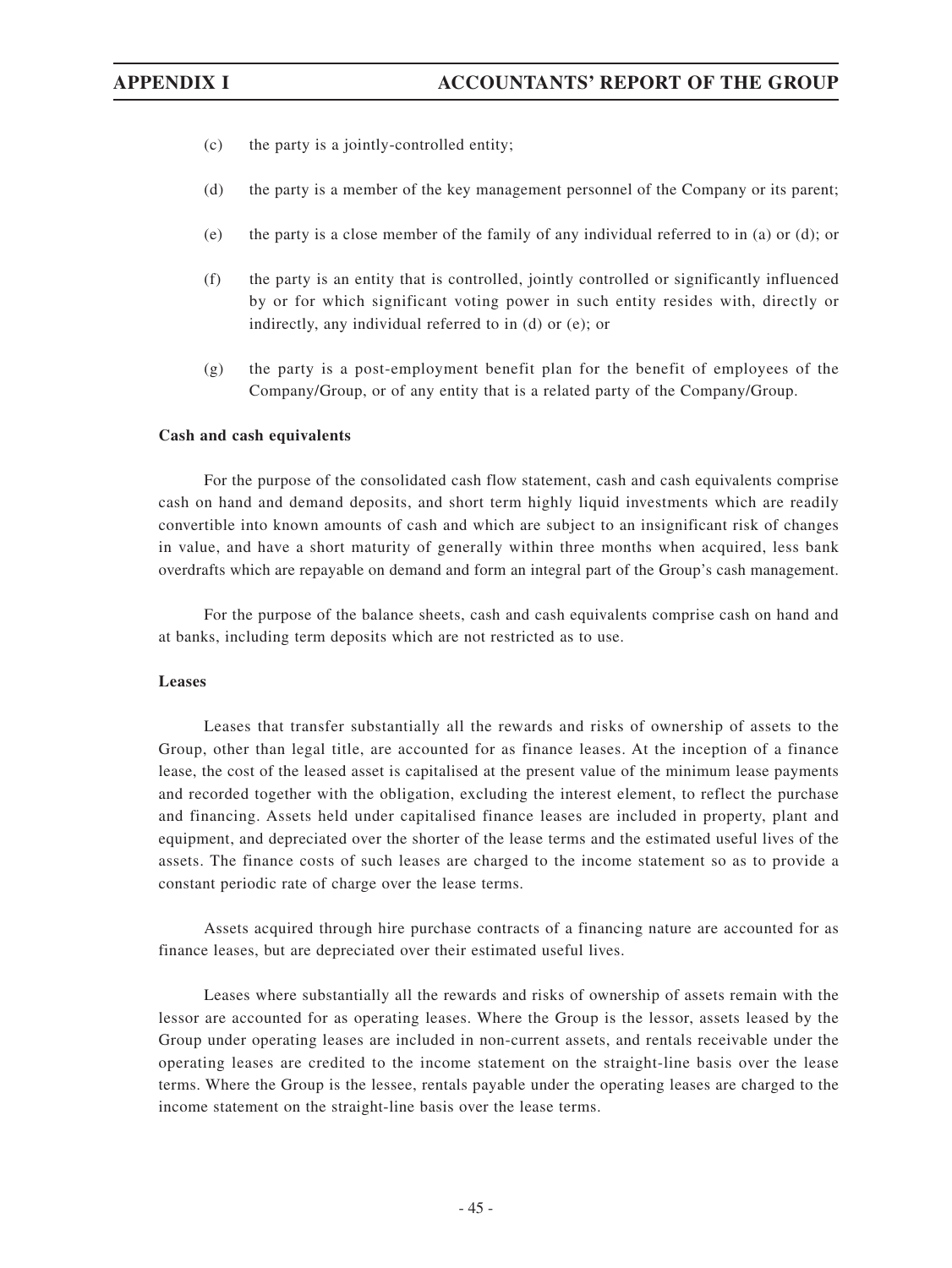Prepaid land lease payments under operating leases are initially stated at cost and subsequently recognised on the straight-line basis over the lease terms. When the lease payments cannot be allocated reliably between the land and buildings elements, the entire lease payments are included in the cost of the land and buildings as a finance lease in property, plant and equipment.

## **Employee benefits**

## *Paid leave carried forward*

The Group provides paid annual leave to its employees under their employment contracts on a calendar year basis. Under certain circumstances, such leave which remains untaken as at the balance sheet date is permitted to be carried forward and utilised by the respective employees in the following year. An accrual is made at the balance sheet date for the expected future cost of such paid leave earned during the year/period by the employees and carried forward.

## *Retirement benefits schemes*

The Group operates defined contribution retirement benefits schemes, including an Occupational Retirement Schemes Ordinance retirement benefits scheme (the "ORSO Scheme") and a Mandatory Provident Fund retirement benefits scheme (the "MPF Scheme") under the Mandatory Provident Fund Schemes Ordinance, for all of its employees (including executive directors).

The ORSO Scheme is managed by an independent trustee. The Group makes monthly contributions to the scheme at 5% to 15% of the employees' basic salaries while the employees are not required to make any contributions. The employees are entitled to receive 100% of the contributions made by the Group together with the accrued earnings thereon upon retirement or leaving the Group after completing 10 years of service or at a reduced scale of 30% to 90% after completing three to nine years of service. Forfeited contributions and related earnings are used to reduce the contributions payable by the Group.

Under the MPF Scheme, contributions are made based on a percentage of the employees' basic salaries and are charged to the income statement as they become payable in accordance with the rules of the MPF Scheme. The Group's employer contributions vest fully with the employees when contributed into the MPF Scheme, except for the Group's employer voluntary contributions, which are refunded to the Group when the employee leaves employment prior to the contributions vesting fully, in accordance with the rules of the MPF Scheme.

The assets of both schemes are held separately from those of the Group in independently administered funds.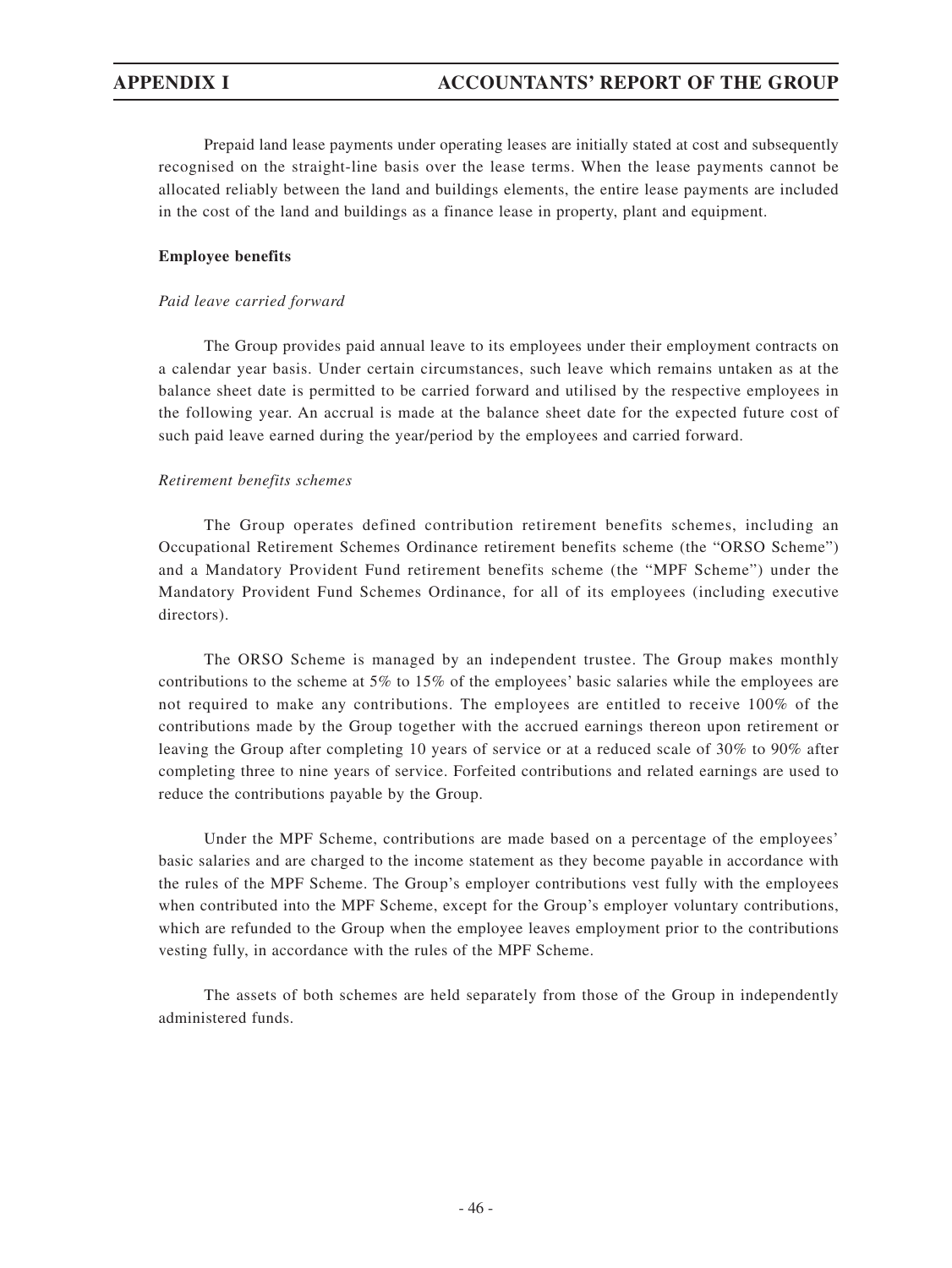## **Share-based payment transactions**

The Company operated a share option scheme, which expired on 14 September 2002, for the purpose of providing incentives and rewards to eligible participants who contributed to the success of the Group's operations. Employees (including directors) of the Group received remuneration in the form of share-based payment transactions, whereby employees rendered services as consideration for equity instruments ("equity-settled transactions").

The cost of equity-settled transactions with employees is measured by reference to the fair value at the date at which they are granted, which is determined by an external valuer using appropriate valuation models. In valuing equity-settled transactions, no account is taken of any performance conditions, other than conditions linked to the price of the shares of the Company ("market conditions"), if applicable.

The cost of equity-settled transactions is recognised, together with a corresponding increase in equity, over the period in which the performance and/or service conditions are fulfilled, ending on the date on which the relevant employees become fully entitled to the award (the "vesting date"). The cumulative expense recognised for equity-settled transactions at each balance sheet date until the vesting date reflects the extent to which the vesting period has expired and the Group's best estimate of the number of equity instruments that will ultimately vest. The charge or credit to the income statement for a period represents the movement in the cumulative expense recognised as at the beginning and end of that period.

No expense is recognised for awards that do not ultimately vest, except for awards where vesting is conditional upon a market condition, which are treated as vesting irrespective of whether or not the market condition is satisfied, provided that all other performance conditions are satisfied.

Where the terms of an equity-settled award are modified, as a minimum an expense is recognised as if the terms had not been modified. In addition, an expense is recognised for any modification, which increases the total fair value of the share-based payment arrangement, or is otherwise beneficial to the employee as measured at the date of modification.

Where an equity-settled award is cancelled, it is treated as if it had vested on the date of cancellation, and any expense not yet recognised for the award is recognised immediately. However, if a new award is substituted for the cancelled award, and is designated as a replacement award on the date that it is granted, the cancelled and new awards are treated as if they were a modification of the original award, as described in the previous paragraph.

The dilutive effect of outstanding options is reflected as additional share dilution in the computation of earnings per share.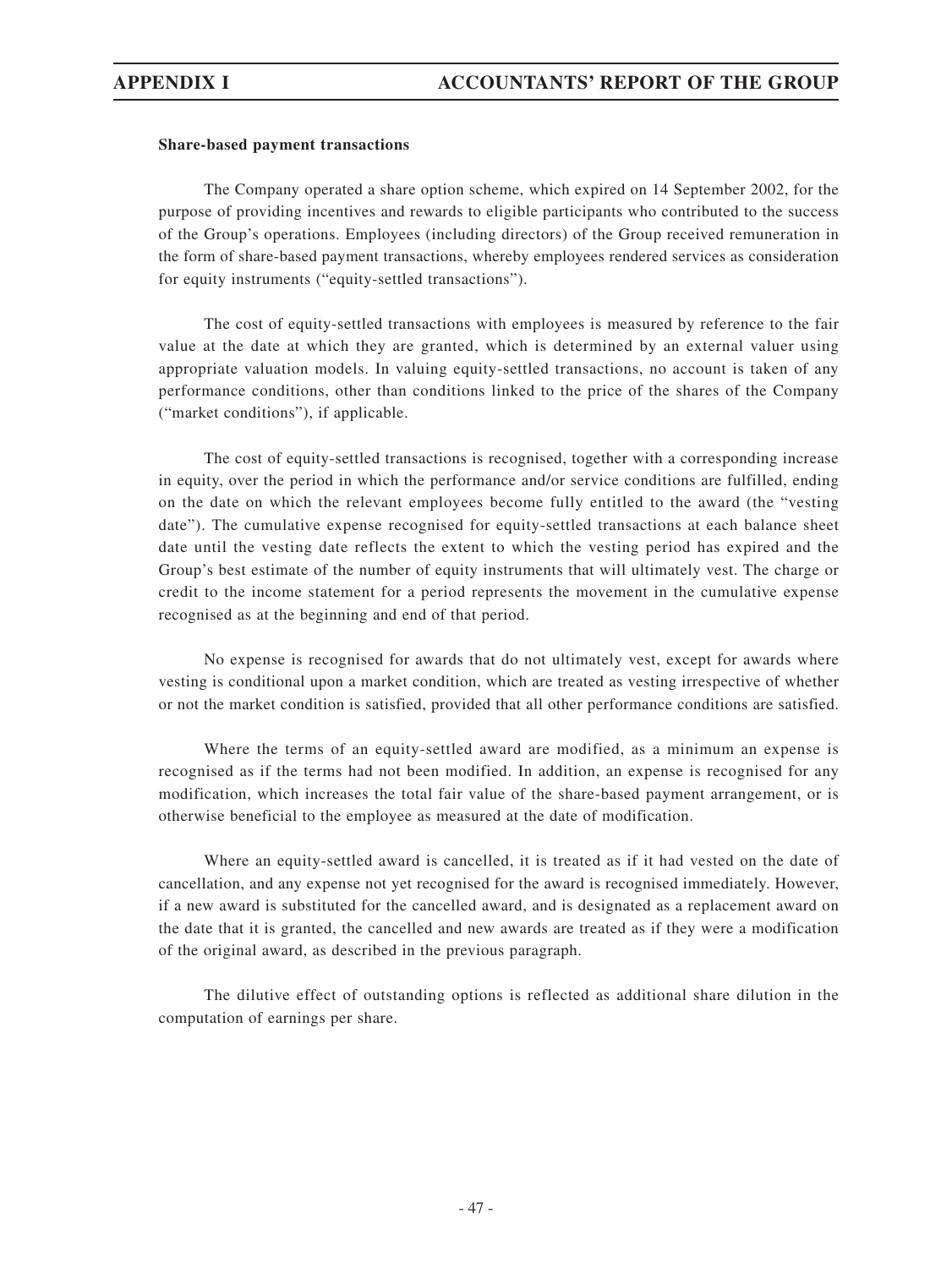## **Revenue recognition**

Revenue is recognised when it is probable that the economic benefits will flow to the Group and when the revenue can be measured reliably, on the following bases:

- (a) from the sale of goods, when the significant risks and rewards of ownership have been transferred to the buyer, provided that the Group maintains neither managerial involvement to the degree usually associated with ownership, nor effective control over the goods sold;
- (b) from installation and maintenance contracts, on the percentage of completion basis, as further explained in the accounting policy for "Installation and maintenance contracts and contracts in progress" above;
- (c) project management income, when project management services are rendered; and
- (d) interest income, on an accrual basis using the effective interest method by applying the rate that discounts the estimated future cash receipts through the expected life of the financial instrument to the net carrying amount of the financial assets.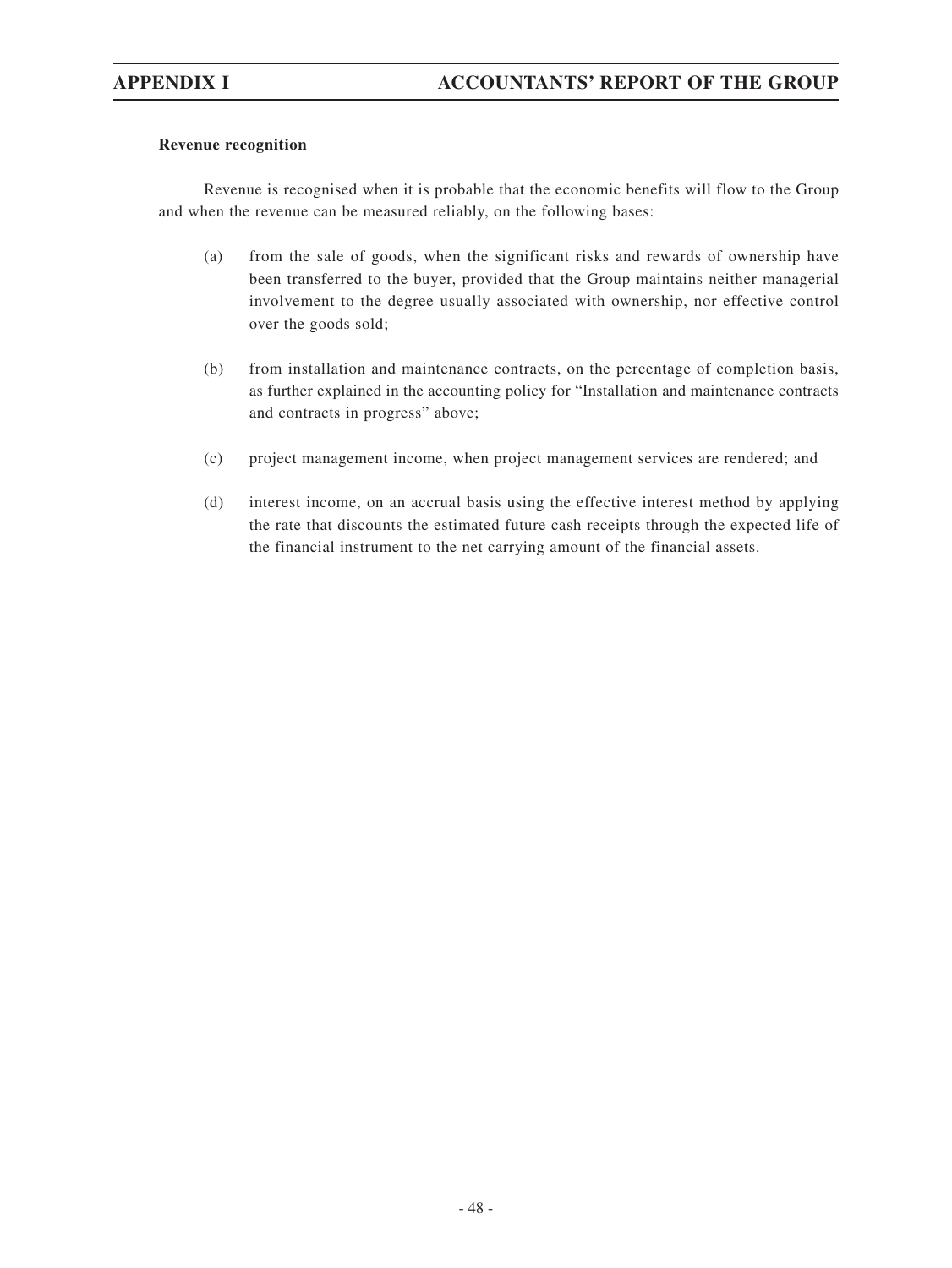## **3. CONSOLIDATED INCOME STATEMENT**

The following is a summary of the consolidated income statement of the Group for the Relevant Periods, which is presented on the basis set out in Section 1 above:

|                                                                                                     | Year ended 31 March |                  |                  |                  | Six months ended<br>30 September |                  |  |
|-----------------------------------------------------------------------------------------------------|---------------------|------------------|------------------|------------------|----------------------------------|------------------|--|
|                                                                                                     | <b>Notes</b>        | 2003<br>HK\$'000 | 2004<br>HK\$'000 | 2005<br>HK\$'000 | 2004<br>HK\$'000<br>(unaudited)  | 2005<br>HK\$'000 |  |
| <b>REVENUE</b>                                                                                      | $\left(a\right)$    |                  |                  |                  |                                  |                  |  |
| Continuing operations<br>Discontinued operations                                                    | (b)                 | 644,019<br>291   | 734,189          | 550,031          | 249,407                          | 245,488          |  |
|                                                                                                     |                     | 644,310          | 734,189          | 550,031          | 249,407                          | 245,488          |  |
| Cost of installation and<br>cost of sales                                                           |                     | (553, 836)       | (633, 591)       | (526, 450)       | (226,088)                        | (224, 681)       |  |
| Gross profit                                                                                        |                     | 90,474           | 100,598          | 23,581           | 23,319                           | 20,807           |  |
| Other income and gains                                                                              | $\left( a\right)$   | 2,718            | 1,809            | 2,016            | 724                              | 1,129            |  |
| Administrative expenses                                                                             |                     | (80, 814)        | (77, 943)        | (57, 245)        | (31, 427)                        | (28, 874)        |  |
| Impairment loss of<br>available-for-sale<br>equity investments                                      |                     | (7, 130)         | (9,108)          | (757)            | (944)                            |                  |  |
| Unrealised holding gain/<br>(loss) on equity<br>investments at fair value<br>through profit or loss |                     | (1,244)          | 245              | 103              | (95)                             | 133              |  |
| Provision for amounts<br>due from former<br>subsidiaries                                            |                     |                  | (2,179)          |                  |                                  |                  |  |
| Gain on dissolution of<br>discontinued<br>operations                                                | (b)                 |                  | 4,105            |                  |                                  |                  |  |
| Finance costs                                                                                       | (f)                 | (2,034)          | (1,877)          | (1,524)          | (775)                            | (1,051)          |  |
| Share of loss of an<br>associate                                                                    |                     | (2)              |                  |                  |                                  |                  |  |
| PROFIT/(LOSS)<br><b>BEFORE TAX</b>                                                                  | (c)                 | 1,968            | 15,650           | (33,826)         | (9,198)                          | (7, 856)         |  |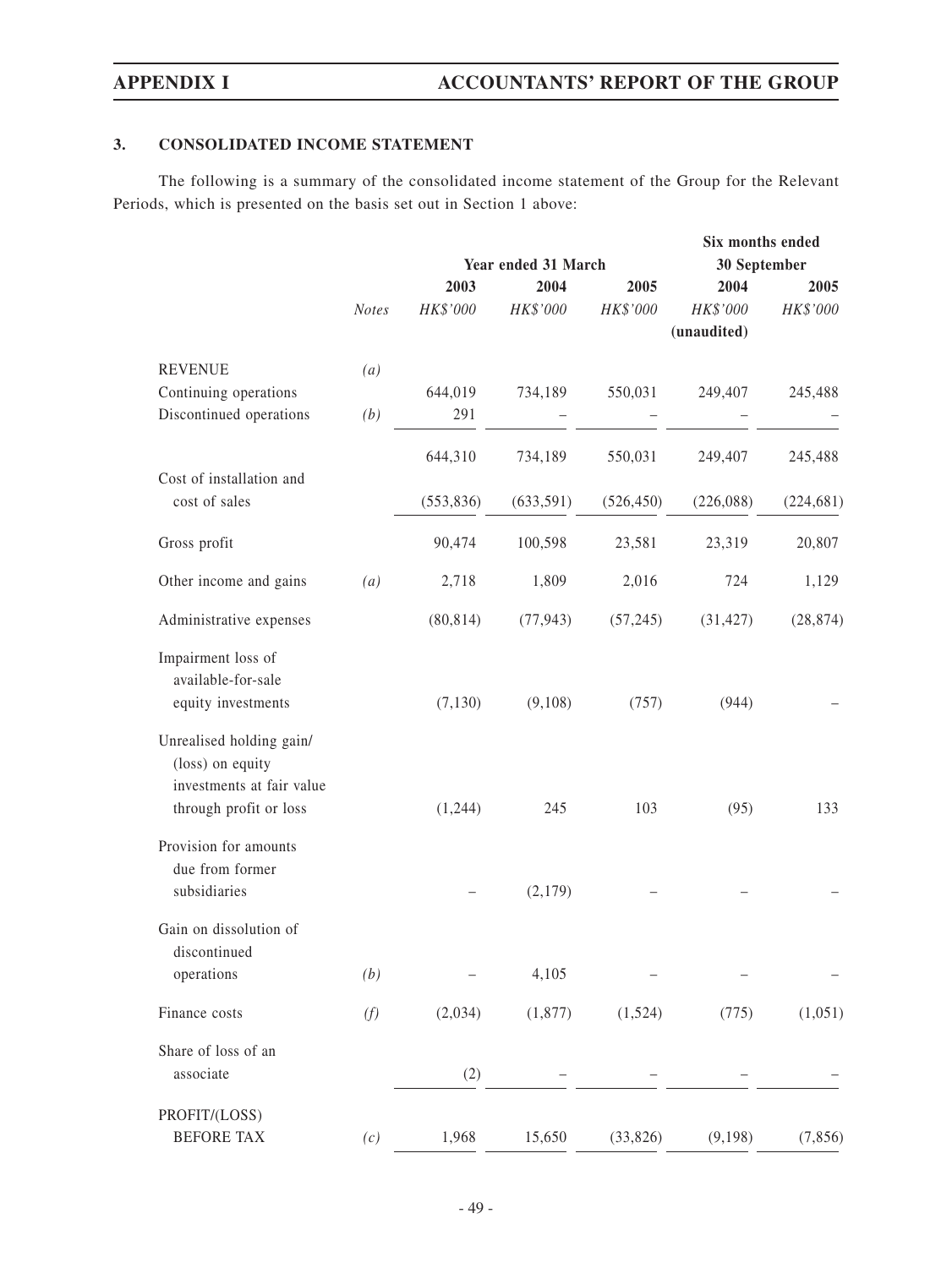|                                                                                                                                |              |                         |                     |                    |                                                 | Six months ended |  |
|--------------------------------------------------------------------------------------------------------------------------------|--------------|-------------------------|---------------------|--------------------|-------------------------------------------------|------------------|--|
|                                                                                                                                |              |                         | Year ended 31 March |                    | 30 September                                    |                  |  |
|                                                                                                                                |              | 2003                    | 2004                | 2005               | 2004                                            | 2005             |  |
|                                                                                                                                | <b>Notes</b> | HK\$'000                | HK\$'000            | HK\$'000           | HK\$'000                                        | HK\$'000         |  |
|                                                                                                                                |              |                         |                     |                    | (unaudited)                                     |                  |  |
| PROFIT/(LOSS)                                                                                                                  |              |                         |                     |                    |                                                 |                  |  |
| <b>BEFORE TAX</b>                                                                                                              |              | 1,968                   | 15,650              | (33,826)           | (9,198)                                         | (7, 856)         |  |
| Tax                                                                                                                            | (g)          | (4,872)                 | (4, 418)            | (741)              | (1,231)                                         | (101)            |  |
| PROFIT/(LOSS) FOR                                                                                                              |              |                         |                     |                    |                                                 |                  |  |
| THE YEAR/PERIOD                                                                                                                |              | (2,904)                 | 11,232              | (34, 567)          | (10, 429)                                       | (7, 957)         |  |
| <b>Attributable to:</b><br>Equity holders<br>of the parent<br>Minority interests                                               |              | (14,685)<br>11,781      | 1,805<br>9,427      | (33, 729)<br>(838) | (12, 446)<br>2,017                              | (7,613)<br>(344) |  |
|                                                                                                                                |              | (2,904)                 | 11,232              | (34, 567)          | (10, 429)                                       | (7, 957)         |  |
| EARNINGS/(LOSS)<br><b>PER SHARE</b><br><b>ATTRIBUTABLE TO</b><br>ORDINARY<br><b>EQUITY HOLDERS</b><br>OF THE PARENT<br>- Basic | (k)          | $(12.68 \text{ cents})$ | 1.56 cents          |                    | $(29.09 \text{ cents})$ $(10.73 \text{ cents})$ | $(6.57$ cents)   |  |
| - Diluted                                                                                                                      |              | $(12.68 \text{ cents})$ | N/A                 | N/A                | N/A                                             | N/A              |  |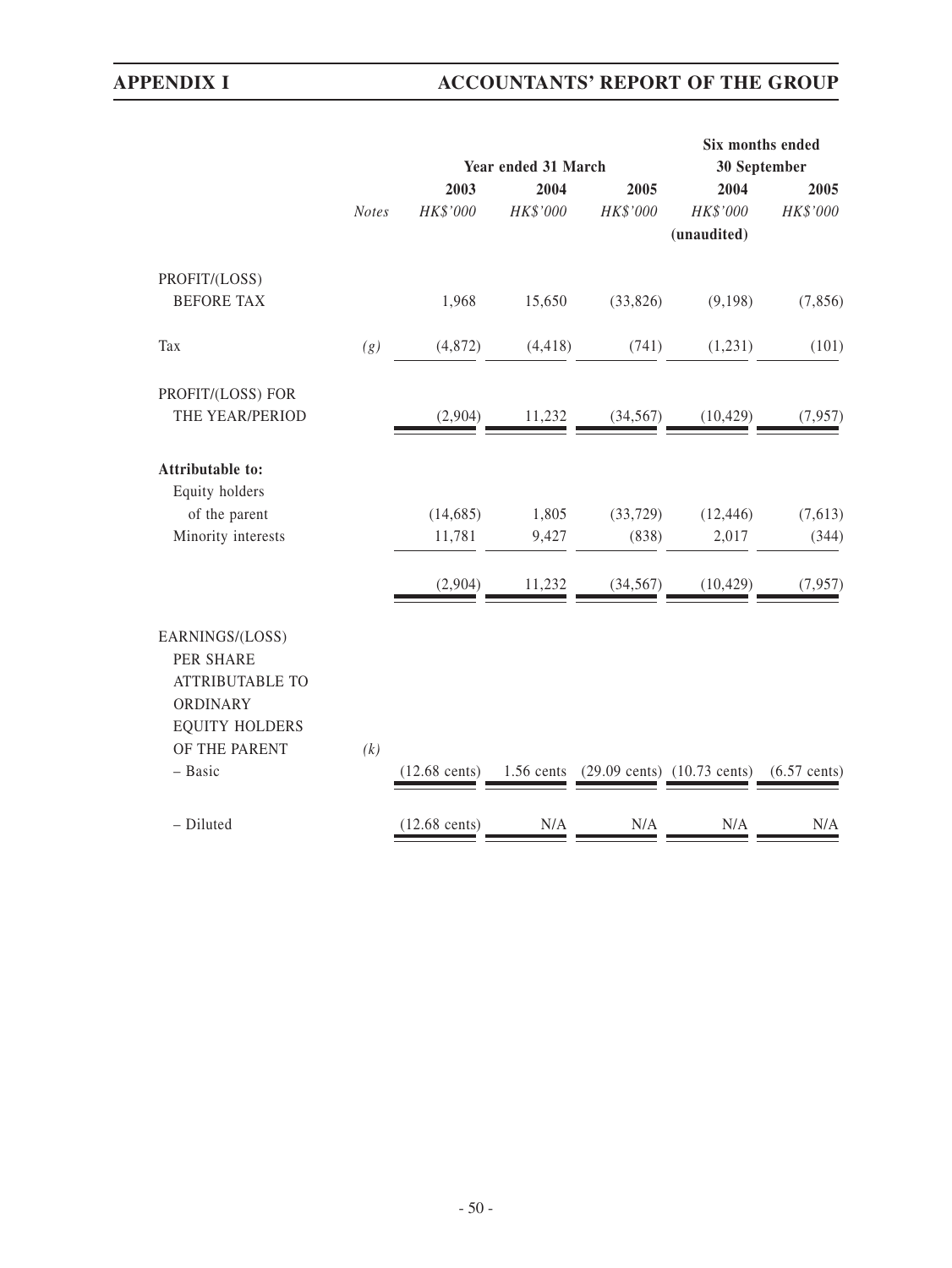### *Notes:*

### **(a) Revenue, other income and gains**

Turnover represented the net invoiced value of services rendered and goods sold, after allowances for returns and trade discounts, and an appropriate proportion of contract revenue from long term installation and maintenance contracts during the Relevant Periods.

An analysis of the Group's revenue, other income and gains is as follows:

|                                                                                   |          |                     |          | Six months ended |          |
|-----------------------------------------------------------------------------------|----------|---------------------|----------|------------------|----------|
|                                                                                   |          | Year ended 31 March |          | 30 September     |          |
|                                                                                   | 2003     | 2004                | 2005     | 2004             | 2005     |
|                                                                                   | HK\$'000 | HK\$'000            | HK\$'000 | HK\$'000         | HK\$'000 |
|                                                                                   |          |                     |          | (unaudited)      |          |
| Revenue                                                                           |          |                     |          |                  |          |
| Continuing operations:                                                            |          |                     |          |                  |          |
| <b>Building</b> services                                                          |          |                     |          |                  |          |
| contracting business                                                              | 588,147  | 704,579             | 523,628  | 236,628          | 224,029  |
| Project management income                                                         | 4,638    | 2,240               | 2,222    | 1,023            | 996      |
| Trading and installation of<br>electrical and mechanical<br>engineering materials |          |                     |          |                  |          |
| and equipment                                                                     | 51,234   | 27,370              | 24,181   | 11,756           | 20,463   |
|                                                                                   |          |                     |          |                  |          |
|                                                                                   | 644,019  | 734,189             | 550,031  | 249,407          | 245,488  |
| Discontinued operations:                                                          |          |                     |          |                  |          |
| Provision of broadband                                                            |          |                     |          |                  |          |
| connectivity services                                                             | 291      |                     |          |                  |          |
|                                                                                   | 644,310  | 734,189             | 550,031  | 249,407          | 245,488  |
|                                                                                   |          |                     |          |                  |          |
| Other income and gains                                                            |          |                     |          |                  |          |
| Interest income                                                                   | 568      | 1,772               | 1,317    | 591              | 651      |
| Gain/(loss) on dissolution                                                        |          |                     |          |                  |          |
| of subsidiaries                                                                   |          | (33)                | 313      |                  |          |
| Gain on dissolution                                                               |          |                     |          |                  |          |
| of an associate                                                                   |          |                     | 199      |                  |          |
| Others                                                                            | 2,150    | 70                  | 187      | 133              | 478      |
|                                                                                   | 2,718    | 1,809               | 2,016    | 724              | 1,129    |
|                                                                                   |          |                     |          |                  |          |

### **(b) Discontinued operations**

In view of a strategic plan by the Group to concentrate on its core activities, the directors of the Company determined to phase out the Group's broadband connectivity services business and it was substantially abandoned during the year ended 31 March 2002. Accordingly, the directors considered the aforesaid business was discontinued operations during the year ended 31 March 2002.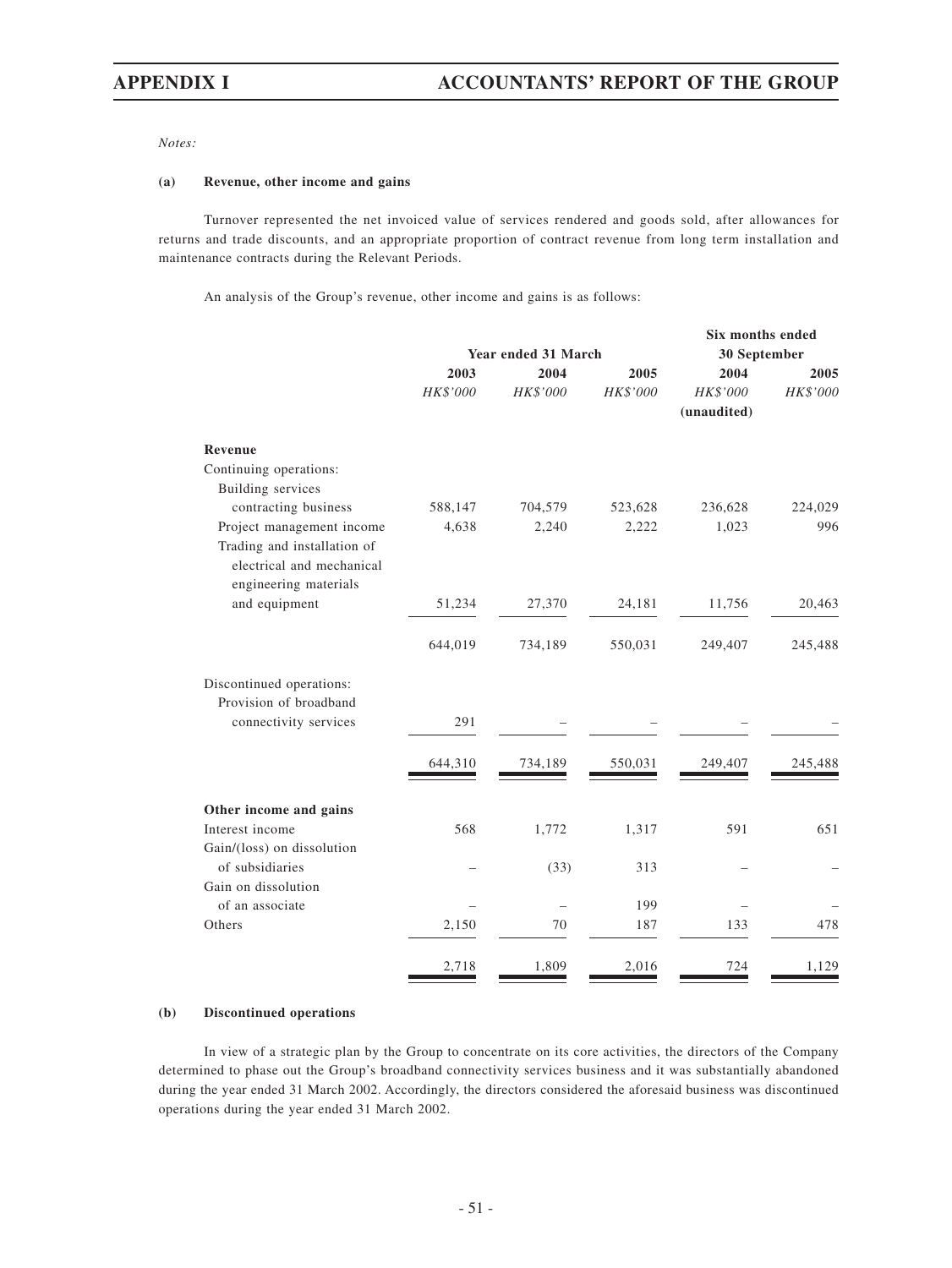During the year ended 31 March 2003, there were essentially no business activities of the broadband connectivity services. The subsidiary engaged in the broadband connectivity services business was in liquidation as of 31 March 2003 and was eventually dissolved in August 2003, which resulted in a net gain of approximately HK\$4,105,000 arising on the dissolution of the subsidiary being recorded in the consolidated income statement for the year ended 31 March 2004.

The turnover, other income and gains and net loss for the year/period attributable to the discontinued operations are as follows:

|                              |          |                     |          | Six months ended |          |
|------------------------------|----------|---------------------|----------|------------------|----------|
|                              |          | Year ended 31 March |          | 30 September     |          |
|                              | 2003     | 2004                | 2005     | 2004             | 2005     |
|                              | HK\$'000 | HK\$'000            | HK\$'000 | HK\$'000         | HK\$'000 |
|                              |          |                     |          | (unaudited)      |          |
| Revenue                      | 291      |                     |          |                  |          |
| Cost of installation         | (756)    |                     |          |                  |          |
| Gross loss                   | (465)    |                     |          |                  |          |
| Other income and gains       | 7        |                     |          |                  |          |
| Finance costs                | (20)     |                     |          |                  |          |
| Loss before tax              | (478)    |                     |          |                  |          |
| Tax                          |          |                     |          |                  |          |
| Net loss for the year/period | (478)    |                     |          |                  |          |
|                              |          |                     |          |                  |          |

The carrying amounts of the total assets and liabilities of the discontinued operations at the balance sheet date are as follows:

|                                                        |          |                     |          | Six months ended |          |
|--------------------------------------------------------|----------|---------------------|----------|------------------|----------|
|                                                        |          | Year ended 31 March |          | 30 September     |          |
|                                                        | 2003     | 2004                | 2005     | 2004             | 2005     |
|                                                        | HK\$'000 | HK\$'000            | HK\$'000 | <b>HK\$'000</b>  | HK\$'000 |
|                                                        |          |                     |          | (unaudited)      |          |
| <b>Provision of broadband</b><br>connectivity services |          |                     |          |                  |          |
| Total assets                                           | 678      |                     |          |                  |          |
| Total liabilities                                      | (10,643) | -                   |          |                  |          |
| Net liabilities                                        | (9,965)  |                     |          |                  |          |

The net cash flows attributable to the discontinued operations are as follow:

|                                                        | Year ended 31 March  |          |          | Six months ended<br>30 September |          |
|--------------------------------------------------------|----------------------|----------|----------|----------------------------------|----------|
|                                                        | 2004<br>2003<br>2005 |          |          | 2004                             | 2005     |
|                                                        | HK\$'000             | HK\$'000 | HK\$'000 | HK\$'000                         | HK\$'000 |
|                                                        |                      |          |          | (unaudited)                      |          |
| <b>Provision of broadband</b><br>connectivity services |                      |          |          |                                  |          |
| Operating activities and<br>net cash outflow           | (950)                | -        |          |                                  |          |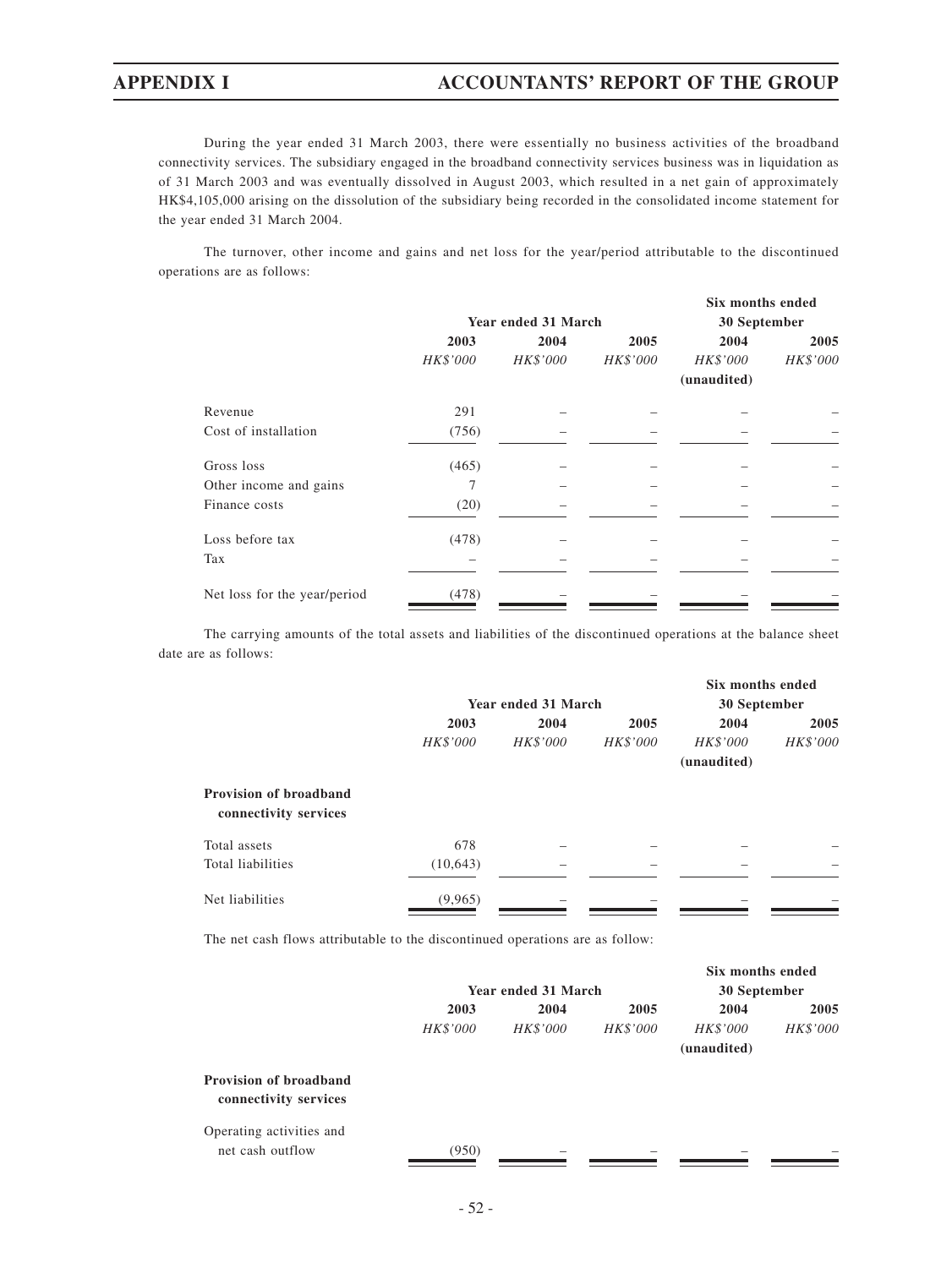## **(c) Profit/(loss) before tax**

The Group's profit/(loss) before tax is arrived at after charging/(crediting):

|                                                                                        | Year ended 31 March |          |           | Six months ended<br>30 September |          |
|----------------------------------------------------------------------------------------|---------------------|----------|-----------|----------------------------------|----------|
|                                                                                        | 2003                | 2004     | 2005      | 2004                             | 2005     |
|                                                                                        | HK\$'000            | HK\$'000 | HK\$'000  | HK\$'000<br>(unaudited)          | HK\$'000 |
| Cost of inventories sold                                                               | 43,188              | 24,583   | 17,332    | 7,230                            | 395      |
| Cost of installation                                                                   | 510,648             | 609,008  | 509,118   | 218,858                          | 244,286  |
|                                                                                        | 553,836             | 633,591  | 526,450   | 226,088                          | 244,681  |
| Depreciation<br>Minimum lease payments under<br>operating leases in respect of         | 3,087               | 2,539    | 1,749     | 972                              | 588      |
| land and buildings                                                                     | 1,993               | 1,425    | 1,095     | 703                              | 336      |
| Auditors' remuneration                                                                 | 800                 | 800      | 800       | 384                              | 388      |
| Employee benefits expenses<br>(including directors'<br>remuneration (Section $3(d)$ ): |                     |          |           |                                  |          |
| Wages and salaries                                                                     | 64,217              | 64,299   | 50,958    | 23,686                           | 27,641   |
| Pension scheme contributions                                                           | 2,982               | 2,811    | 3,021     | 1,392                            | 1,028    |
| Less: Forfeited contributions                                                          | (238)               | (1,038)  | (309)     | (233)                            | (145)    |
| Net pension scheme                                                                     |                     |          |           |                                  |          |
| contributions*                                                                         | 2,744               | 1,773    | 2,712     | 1,159                            | 883      |
| Less: Amount capitalised in                                                            | 66,961              | 66,072   | 53,670    | 24,845                           | 28,524   |
| contract costs                                                                         |                     | (118)    | (10, 537) | (190)                            | (8, 418) |
| Amounts charged to                                                                     |                     |          |           |                                  |          |
| administrative expenses                                                                | 66,961              | 65,954   | 43,133    | 24,655                           | 20,106   |
| Provision for doubtful debts<br>Recovery of previously                                 |                     | 109      | 1,531     |                                  | 2,386    |
| provided doubtful debts<br>Loss/(gain) on disposal                                     | (754)               | (392)    | (134)     |                                  |          |
| of items of property,                                                                  |                     |          |           |                                  |          |
| plant and equipment                                                                    | 434                 | 7        | (29)      | 19                               | (9)      |

*\* The Group had no forfeited contributions available to reduce its contributions to the pension schemes in future years as at 31 March 2003, 2004 and 2005 and 30 September 2004 and 2005.*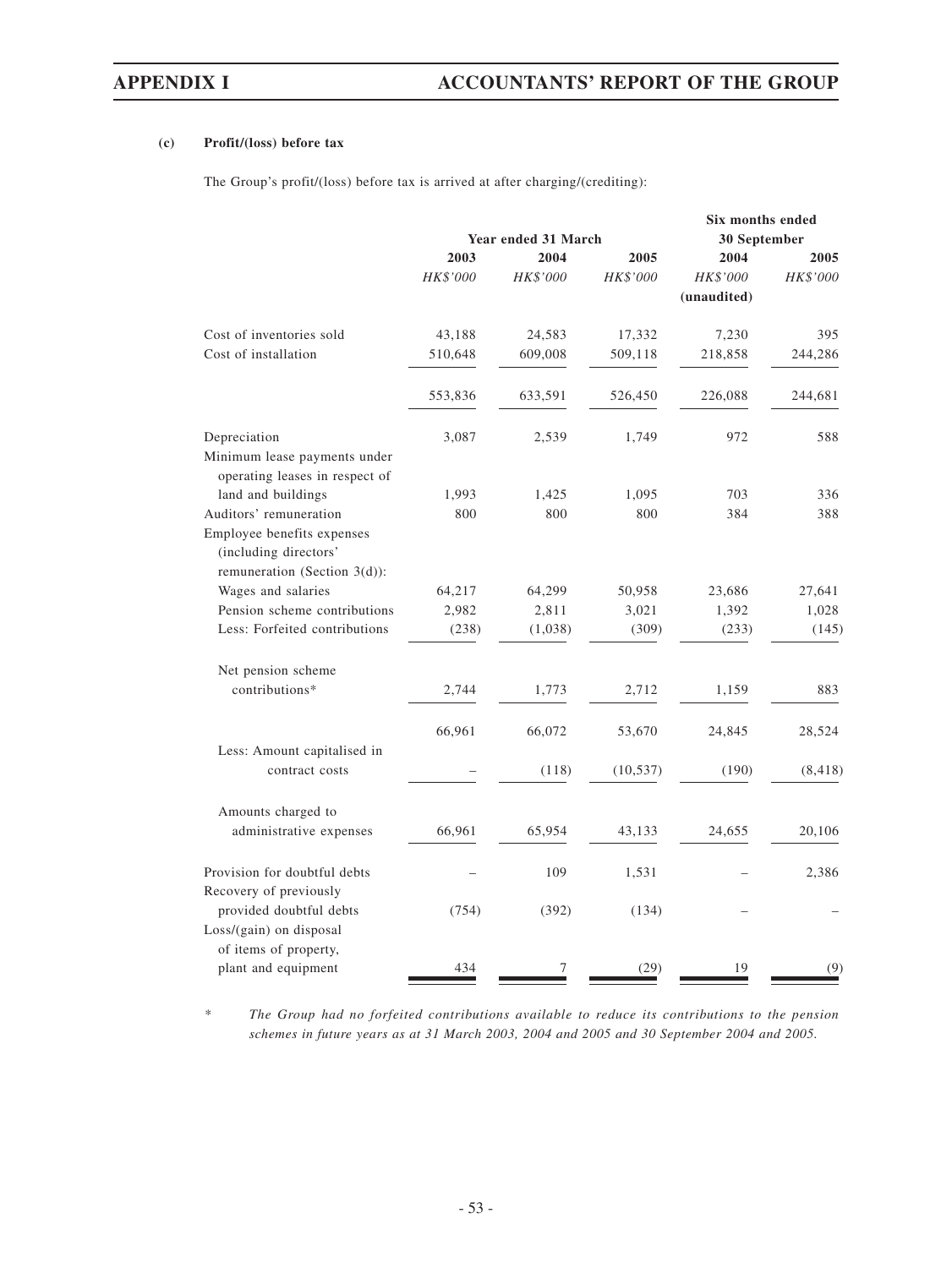## **(d) Directors' and senior executives' remuneration**

|                              |          |                     | Six months ended |              |          |
|------------------------------|----------|---------------------|------------------|--------------|----------|
|                              |          | Year ended 31 March |                  | 30 September |          |
|                              | 2003     | 2004                | 2005             | 2004         | 2005     |
|                              | HK\$'000 | HK\$'000            | HK\$'000         | HK\$'000     | HK\$'000 |
|                              |          |                     |                  | (unaudited)  |          |
| Fees:                        |          |                     |                  |              |          |
| Executive directors          |          |                     |                  |              |          |
| Non-executive directors      |          |                     |                  |              |          |
| Independent non-executive    |          |                     |                  |              |          |
| directors                    | 240      | 250                 | 362              | 182          | 180      |
|                              | 240      | 250                 | 362              | 182          | 180      |
| Other emoluments to          |          |                     |                  |              |          |
| executive directors:         |          |                     |                  |              |          |
| Salaries, allowances and     |          |                     |                  |              |          |
| benefits in kind             | 3,342    | 5,397               | 3,322            | 1,533        | 1,533    |
| Performance related payments | 538      | 334                 | 330              |              |          |
| Pension scheme contributions | 153      | 220                 | 175              | 88           | 88       |
|                              | 4,033    | 5,951               | 3,827            | 1,621        | 1,621    |
|                              | 4,273    | 6,201               | 4,189            | 1,803        | 1,801    |

During the year ended 31 March 2003, no directors were granted share options in respect of their services to the Group, under the share option scheme of the Company which was expired in September 2002.

## **Year ended 31 March 2003**

|                                         |          | Salaries,<br>allowances<br>and benefits | Performance<br>related | <b>Pension</b><br>scheme            | <b>Total</b> |
|-----------------------------------------|----------|-----------------------------------------|------------------------|-------------------------------------|--------------|
|                                         | Fees     | in kind                                 |                        | payments contributions remuneration |              |
|                                         | HK\$'000 | HK\$'000                                | HK\$'000               | HK\$'000                            | HK\$'000     |
| Executive directors:                    |          |                                         |                        |                                     |              |
| Mr. Au Shiu Wai, Frank                  |          | 1,063                                   | 80                     | 72                                  | 1,215        |
| Mr. Chan Yuen Keung, Zuric              |          | 1,223                                   | 380                    | 11                                  | 1,614        |
| Mr. Ou Ka Chi                           |          | 1,056                                   | 78                     | 70                                  | 1,204        |
| Dr. Wong Sai Wing, James                |          |                                         |                        |                                     |              |
| Non-executive directors:                |          |                                         |                        |                                     |              |
| Mr. Hong Yiu                            |          |                                         |                        |                                     |              |
| Mr. Yu Sek Kee, Stephen                 |          |                                         |                        |                                     |              |
| Independent non-executive<br>directors: |          |                                         |                        |                                     |              |
| Dr. Chan Chok Ki                        | 80       |                                         |                        |                                     | 80           |
| Mr. Li X Sinclair                       | 120      |                                         |                        |                                     | 120          |
| Mr. Yuen Yiu Bun, Kenneth               | 40       |                                         |                        |                                     | 40           |
|                                         | 240      | 3,342                                   | 538                    | 153                                 | 4,273        |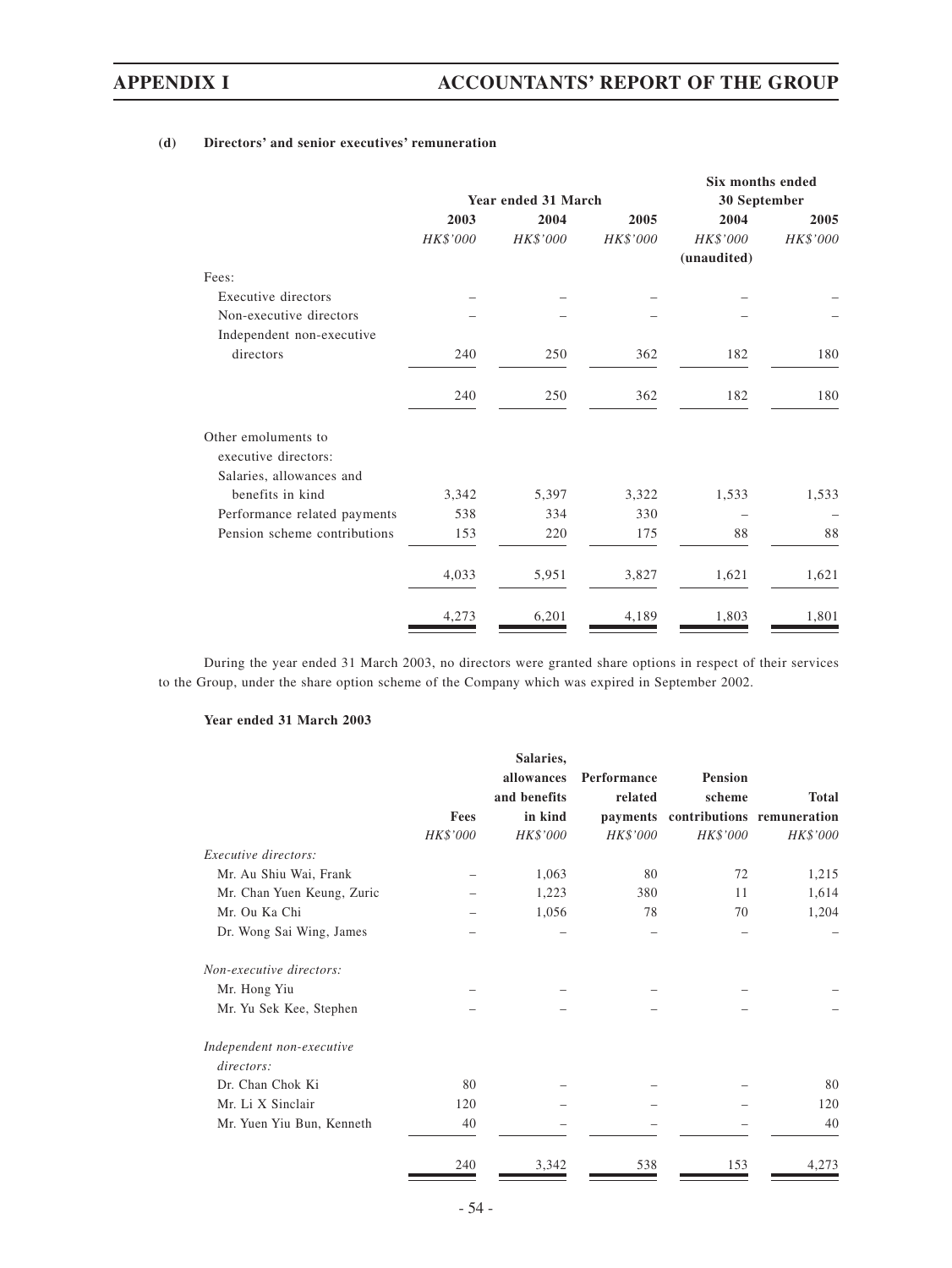## **Year ended 31 March 2004**

|                                         |          | Salaries,    |             |                                     |              |
|-----------------------------------------|----------|--------------|-------------|-------------------------------------|--------------|
|                                         |          | allowances   | Performance | <b>Pension</b>                      |              |
|                                         |          | and benefits | related     | scheme                              | <b>Total</b> |
|                                         | Fees     | in kind      |             | payments contributions remuneration |              |
|                                         | HK\$'000 | HK\$'000     | HK\$'000    | HK\$'000                            | HK\$'000     |
| <i>Executive directors:</i>             |          |              |             |                                     |              |
| Mr. Au Shiu Wai, Frank                  |          | 1,040        | 80          | 76                                  | 1,196        |
| Mr. Au Yu Fai, Patrick                  |          | 975          | 75          | 68                                  | 1,118        |
| Mr. Chan Yuen Keung, Zuric              |          | 1,306        | 101         | 12                                  | 1,419        |
| Mr. Ou Ka Chi                           |          | 2,076        | 78          | 64                                  | 2,218        |
| Dr. Wong Sai Wing, James                |          |              |             |                                     |              |
| Non-executive directors:                |          |              |             |                                     |              |
| Mr. Hong Yiu                            |          |              |             |                                     |              |
| Mr. Yu Sek Kee, Stephen                 |          |              |             |                                     |              |
| Independent non-executive<br>directors: |          |              |             |                                     |              |
| Dr. Chan Chok Ki                        | 120      |              |             |                                     | 120          |
| Mr. Ho Hin Kwan, Edmund                 | 80       |              |             |                                     | 80           |
| Mr. Li X Sinclair                       | 50       |              |             |                                     | 50           |
| Mr. Yu Hon To, David                    |          |              |             |                                     |              |
|                                         | 250      | 5,397        | 334         | 220                                 | 6,201        |

## **Year ended 31 March 2005**

|                                         |          | Salaries,    |             |                                     |                 |
|-----------------------------------------|----------|--------------|-------------|-------------------------------------|-----------------|
|                                         |          | allowances   | Performance | <b>Pension</b>                      |                 |
|                                         |          | and benefits | related     | scheme                              | <b>Total</b>    |
|                                         | Fees     | in kind      |             | payments contributions remuneration |                 |
|                                         | HK\$'000 | HK\$'000     | HK\$'000    | HK\$'000                            | <i>HK\$'000</i> |
| <i>Executive directors:</i>             |          |              |             |                                     |                 |
| Mr. Au Shiu Wai, Frank                  |          | 1,040        | 80          | 96                                  | 1,216           |
| Mr. Au Yu Fai, Patrick                  |          | 975          | 150         | 67                                  | 1,192           |
| Mr. Chan Yuen Keung, Zuric              |          | 1,307        | 100         | 12                                  | 1,419           |
| Mr. Hong Yiu                            |          |              |             |                                     |                 |
| Dr. Wong Sai Wing, James                |          |              |             |                                     |                 |
| Mr. Yu Sek Kee, Stephen                 |          |              |             |                                     |                 |
| Independent non-executive<br>directors: |          |              |             |                                     |                 |
| Dr. Chan Chok Ki                        | 120      |              |             |                                     | 120             |
| Mr. Ho Hin Kwan, Edmund                 | 120      |              |             |                                     | 120             |
| Mr. Yu Hon To, David                    | 122      |              |             |                                     | 122             |
|                                         | 362      | 3,322        | 330         | 175                                 | 4,189           |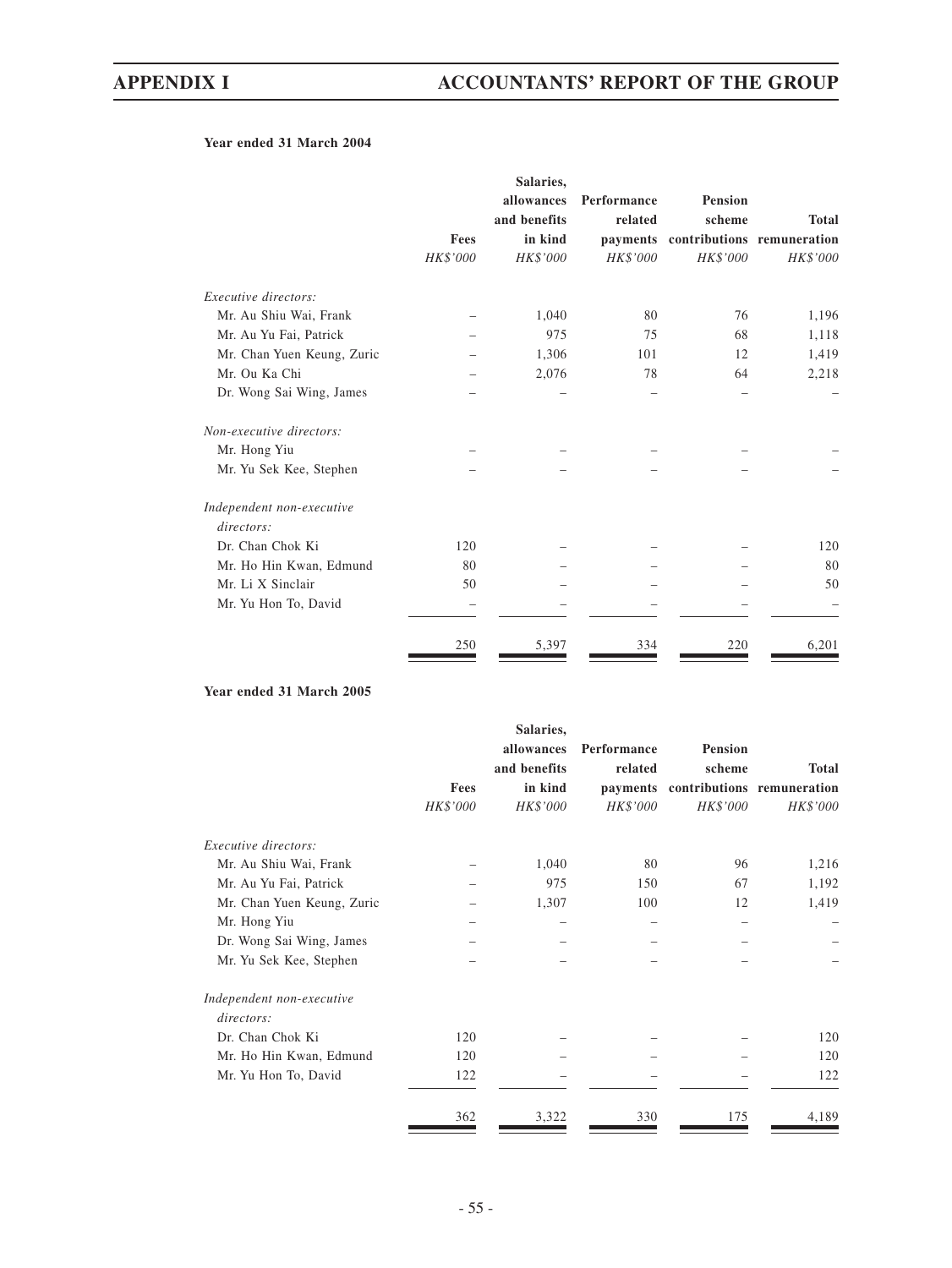## **Six months ended 30 September 2004 (unaudited)**

|                                         |          | Salaries,    |             |                                     |                 |
|-----------------------------------------|----------|--------------|-------------|-------------------------------------|-----------------|
|                                         |          | allowances   | Performance | <b>Pension</b>                      |                 |
|                                         |          | and benefits | related     | scheme                              | <b>Total</b>    |
|                                         | Fees     | in kind      |             | payments contributions remuneration |                 |
|                                         | HK\$'000 | HK\$'000     | HK\$'000    | HK\$'000                            | <i>HK\$'000</i> |
| <i>Executive directors:</i>             |          |              |             |                                     |                 |
| Mr. Au Shiu Wai, Frank                  |          | 480          |             | 48                                  | 528             |
| Mr. Au Yu Fai, Patrick                  |          | 450          |             | 34                                  | 484             |
| Mr. Chan Yuen Keung, Zuric              |          | 603          |             | 6                                   | 609             |
| Mr. Hong Yiu                            |          |              |             |                                     |                 |
| Dr. Wong Sai Wing, James                |          |              |             |                                     |                 |
| Mr. Yu Sek Kee, Stephen                 |          |              |             |                                     |                 |
| Independent non-executive<br>directors: |          |              |             |                                     |                 |
| Dr. Chan Chok Ki                        | 60       |              |             |                                     | 60              |
| Mr. Ho Hin Kwan, Edmund                 | 60       |              |             |                                     | 60              |
| Mr. Yu Hon To, David                    | 62       |              |             |                                     | 62              |
|                                         | 182      | 1,533        |             | 88                                  | 1,803           |

### **Six months ended 30 September 2005**

|                             |          | Salaries,    |             |                                     |              |
|-----------------------------|----------|--------------|-------------|-------------------------------------|--------------|
|                             |          | allowances   | Performance | <b>Pension</b>                      |              |
|                             |          | and benefits | related     | scheme                              | <b>Total</b> |
|                             | Fees     | in kind      |             | payments contributions remuneration |              |
|                             | HK\$'000 | HK\$'000     | HK\$'000    | HK\$'000                            | HK\$'000     |
| <i>Executive directors:</i> |          |              |             |                                     |              |
| Mr. Au Shiu Wai, Frank      |          | 480          |             | 48                                  | 528          |
| Mr. Au Yu Fai, Patrick      |          | 450          |             | 34                                  | 484          |
| Mr. Chan Yuen Keung, Zuric  |          | 603          |             | 6                                   | 609          |
| Mr. Hong Yiu                |          |              |             |                                     |              |
| Mr. Yu Sek Kee, Stephen     |          |              |             |                                     |              |
| Independent non-executive   |          |              |             |                                     |              |
| directors:                  |          |              |             |                                     |              |
| Dr. Chan Chok Ki            | 60       |              |             |                                     | 60           |
| Mr. Ho Hin Kwan, Edmund     | 60       |              |             |                                     | 60           |
| Mr. Yu Hon To, David        | 60       |              |             |                                     | 60           |
|                             | 180      | 1,533        |             | 88                                  | 1,801        |

There was no arrangement under which a director waived or agreed to waive any remuneration during the Relevant Periods and the six months ended 30 September 2004.

During the Relevant Periods and the six months ended 30 September 2004, no emoluments were paid by the Group to any of the directors as an inducement to join, or upon joining the Group, or as compensation for loss of office.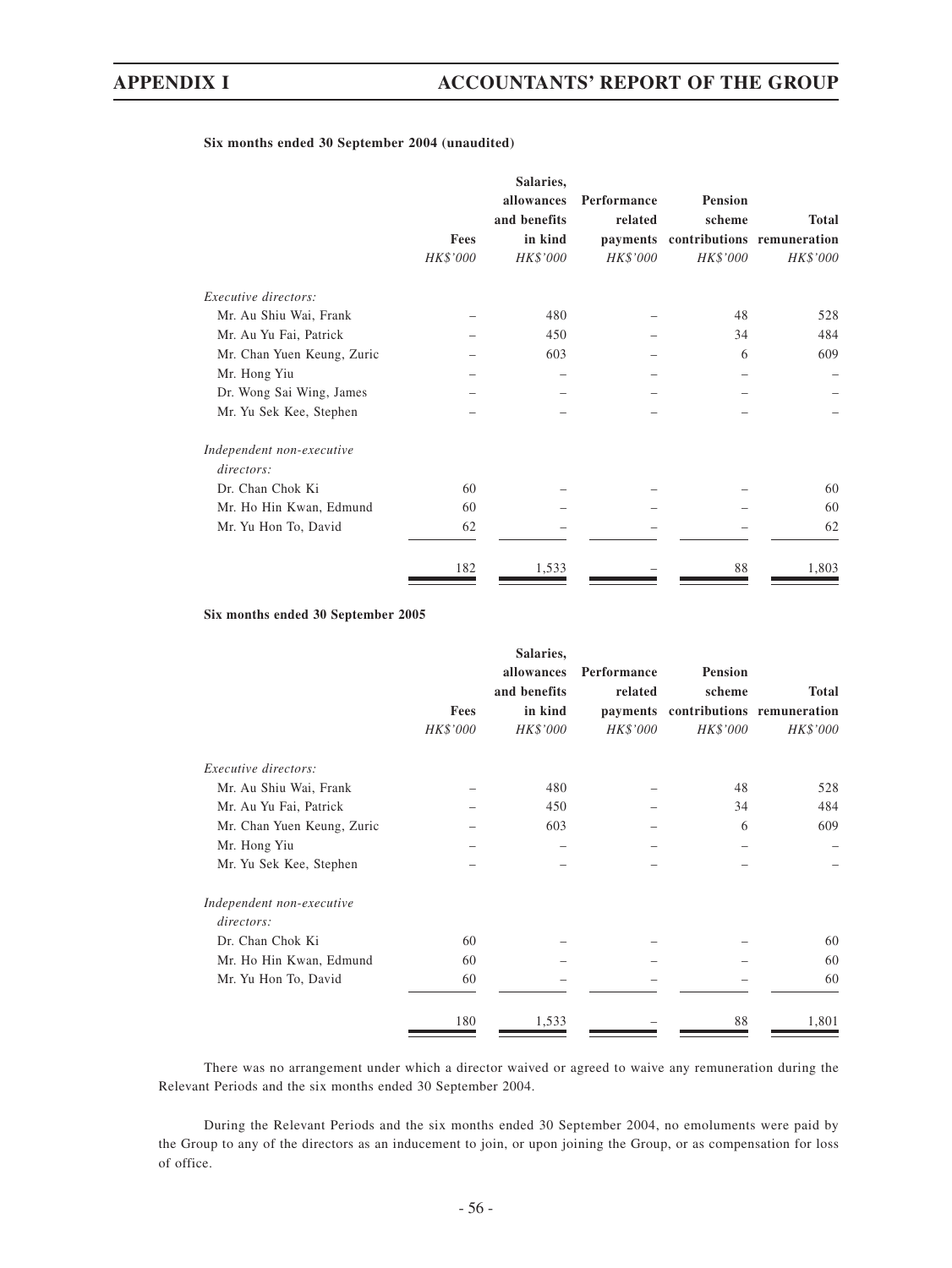### **(e) Five highest paid employees**

The five highest paid employees during the years ended 31 March 2003, 2004 and 2005 and the six months ended 30 September 2004 and 2005 included three, four, three, two and two directors, respectively, details of whose remuneration are set out in Section 3(d) above. Details of the remuneration of the remaining non-director, highest paid employees during the Relevant Periods and the six months ended 30 September 2004 are set out below.

|                              |          |                     |          | Six months ended |          |
|------------------------------|----------|---------------------|----------|------------------|----------|
|                              |          | Year ended 31 March |          | 30 September     |          |
|                              | 2003     | 2004                | 2005     | 2004             | 2005     |
|                              | HK\$'000 | HK\$'000            | HK\$'000 | HK\$'000         | HK\$'000 |
|                              |          |                     |          | (unaudited)      |          |
| Salaries, allowances and     |          |                     |          |                  |          |
| benefits in kind             | 1.860    | 910                 | 1,557    | 719              | 719      |
| Performance related payments | 184      | 70                  | 120      |                  |          |
| Pension scheme contribution  | 129      | 63                  | 122      | 61               | 61       |
|                              | 2.173    | 1.043               | 1.799    | 780              | 780      |
|                              |          |                     |          |                  |          |

The number of non-director, highest paid employees whose remuneration fell within the following bands is as follows:

|                               | Year ended 31 March |      |      | Six months ended<br>30 September |      |
|-------------------------------|---------------------|------|------|----------------------------------|------|
|                               | 2003                | 2004 | 2005 | 2004                             | 2005 |
| HK\$1 - HK\$1,000,000         |                     |      |      | 2                                | 2    |
| HK\$1,000,001 - HK\$1,500,000 | 2                   |      |      | $\overline{\phantom{a}}$         |      |
|                               | ∍                   |      | っ    | ◠                                |      |

During the Relevant Periods and the six months ended 30 September 2004, no emoluments were paid by the Group to the non-director, highest paid employees as an inducement to join, or upon joining the Group, or as compensation for loss of office.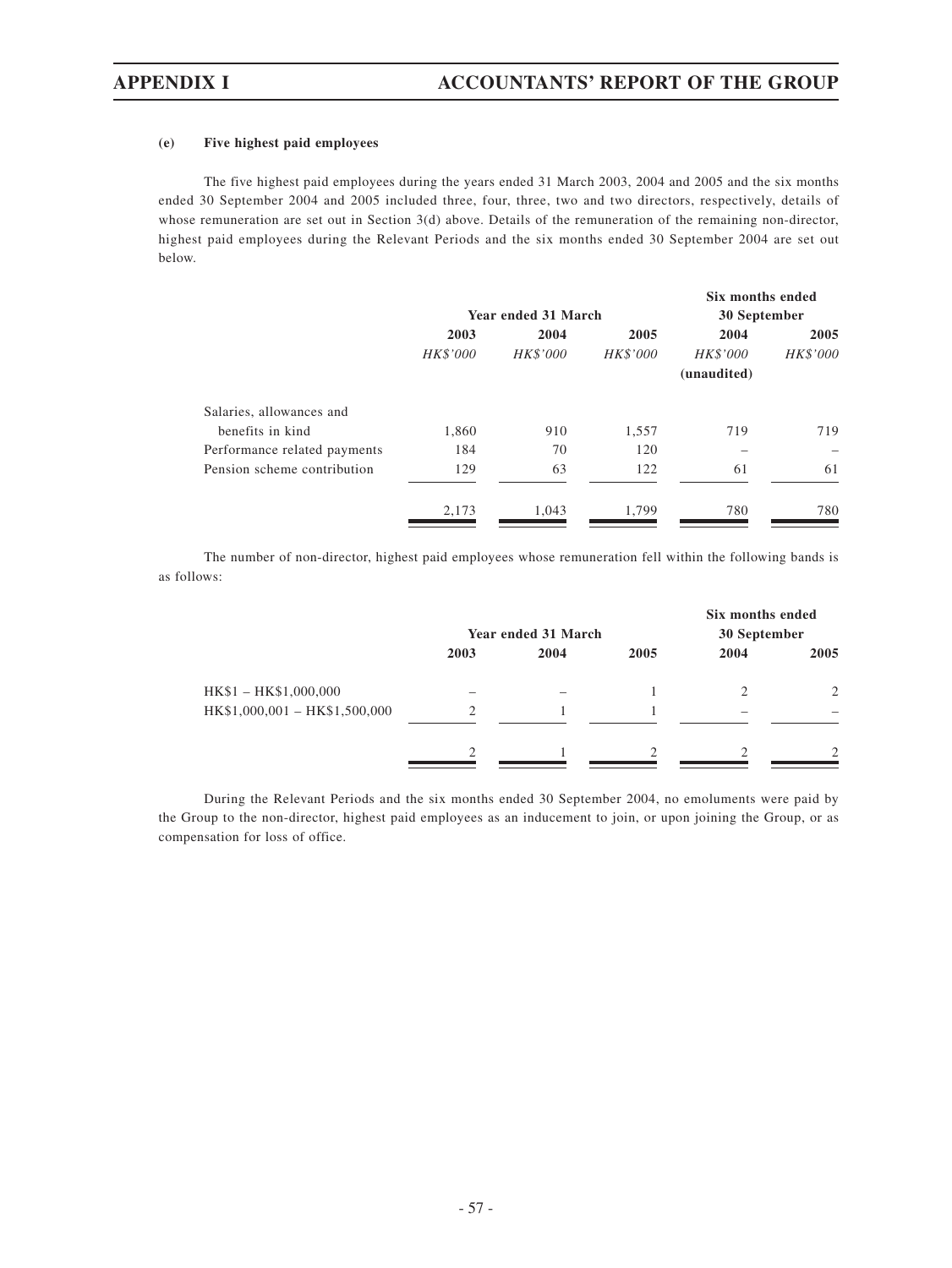### **(f) Finance costs**

|                                                 |                     |          |          | Six months ended |          |
|-------------------------------------------------|---------------------|----------|----------|------------------|----------|
|                                                 | Year ended 31 March |          |          | 30 September     |          |
|                                                 | 2003                | 2004     | 2005     | 2004             | 2005     |
|                                                 | HK\$'000            | HK\$'000 | HK\$'000 | HK\$'000         | HK\$'000 |
|                                                 |                     |          |          | (unaudited)      |          |
| Interest on bank loans and<br>overdrafts wholly |                     |          |          |                  |          |
| repayable within five years                     | 1,405               | 1,110    | 807      | 391              | 764      |
| Interest on other loans                         |                     |          | 234      |                  | 94       |
| Interest on finance leases                      | 83                  | 51       | 43       | 43               |          |
| Bank charges                                    | 546                 | 716      | 440      | 341              | 193      |
|                                                 | 2,034               | 1,877    | 1,524    | 775              | 1,051    |

### **(g) Tax**

The Company is exempt from tax in Bermuda until 2016.

Hong Kong profits tax has been provided at the statutory tax rate on the estimated assessable profits arising in Hong Kong during the Relevant Periods and the six months ended 30 September 2004. The statutory tax rate for Hong Kong profits tax is 16% for the year ended 31 March 2003; and 17.5% for the years ended 31 March 2004 and 2005 and the six months ended 30 September 2004 and 2005.

|                            |          |                     |              | Six months ended |          |
|----------------------------|----------|---------------------|--------------|------------------|----------|
|                            |          | Year ended 31 March | 30 September |                  |          |
|                            | 2003     | 2004                | 2005         | 2004             | 2005     |
|                            | HK\$'000 | HK\$'000            | HK\$'000     | HK\$'000         | HK\$'000 |
|                            |          |                     |              | (unaudited)      |          |
| Group:                     |          |                     |              |                  |          |
| Current – Hong Kong        |          |                     |              |                  |          |
| Charge for the year/period | 5,245    | 4,590               | 812          | 1,231            | 101      |
| Under/(over)provision      |          |                     |              |                  |          |
| in prior years             | (66)     | (66)                | 50           |                  |          |
| Deferred (Section $4(n)$ ) | (307)    | (106)               | (121)        |                  |          |
| Total tax charge           |          |                     |              |                  |          |
| for the year/period        | 4,872    | 4,418               | 741          | 1,231            | 101      |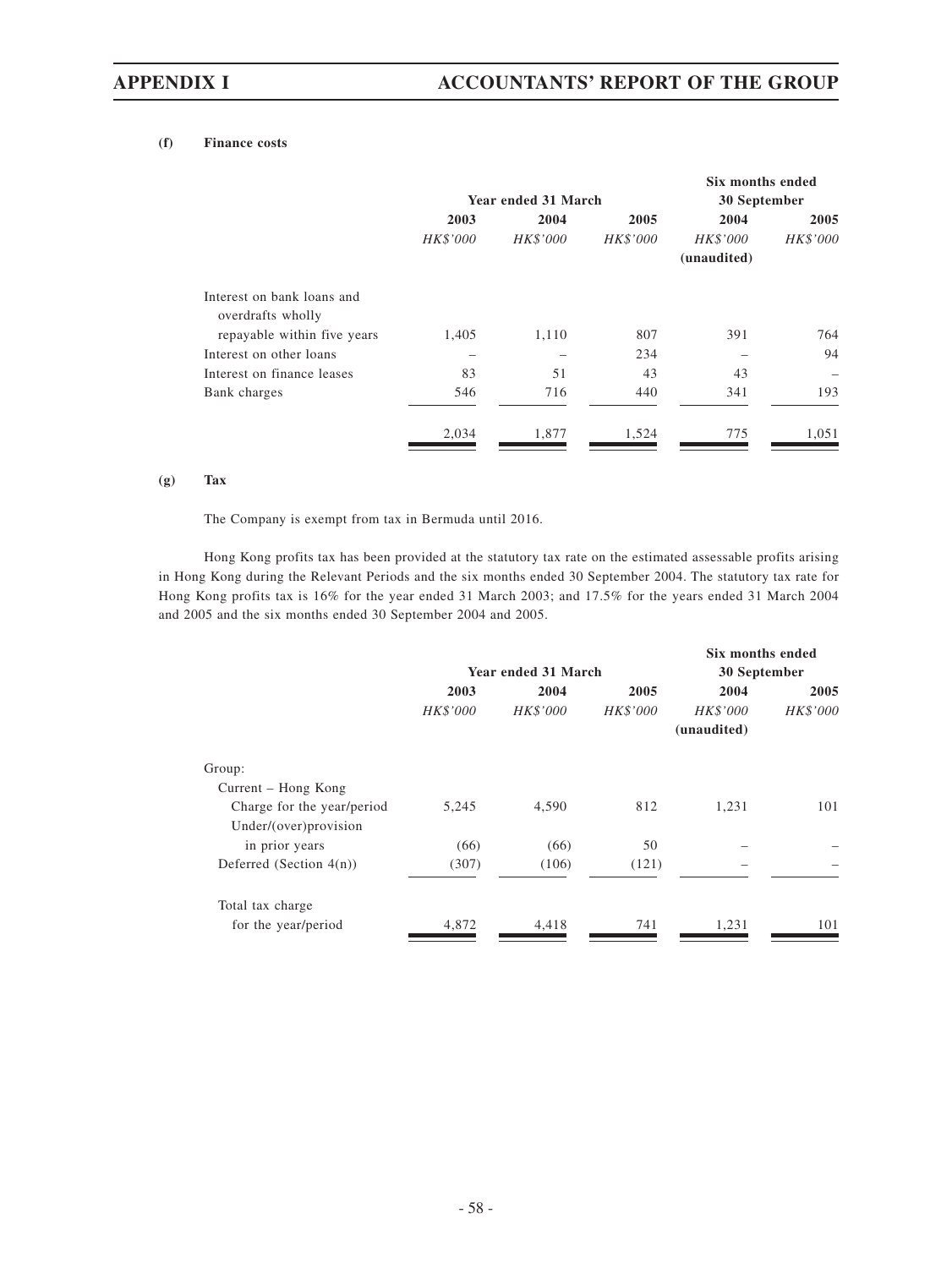A reconciliation of the tax expenses applicable to profit/(loss) before tax using the statutory rates of Hong Kong to the tax expense at the effective tax rates is as follows:

|                                   | Year ended 31 March |                  |                  | <b>Six months ended</b><br>30 September |                  |  |
|-----------------------------------|---------------------|------------------|------------------|-----------------------------------------|------------------|--|
|                                   | 2003<br>HK\$'000    | 2004<br>HK\$'000 | 2005<br>HK\$'000 | 2004<br>HK\$'000<br>(unaudited)         | 2005<br>HK\$'000 |  |
| Profit/(loss) before tax          | 1,968               | 15,650           | (33,826)         | (9,198)                                 | (7, 856)         |  |
| Tax at the Hong Kong              |                     |                  |                  |                                         |                  |  |
| statutory rate                    | 315                 | 2,739            | (5,919)          | (1,610)                                 | (1,375)          |  |
| Effect on opening deferred tax of |                     |                  |                  |                                         |                  |  |
| increase in rates                 | 24                  |                  |                  |                                         |                  |  |
| Adjustments in respect of current |                     |                  |                  |                                         |                  |  |
| tax of previous years             | (66)                | (66)             | 50               |                                         |                  |  |
| Income not subject to tax         | (25)                | (728)            | (2)              |                                         | (37)             |  |
| Expenses not deductible for tax   | 1,669               | 2,320            | 448              | 303                                     | 434              |  |
| Tax losses utilised from previous |                     |                  |                  |                                         |                  |  |
| year/period                       | (340)               | (802)            | (226)            | (58)                                    | (501)            |  |
| Tax losses not recognised         | 3,231               | 1,002            | 6,402            | 2,484                                   | 1,525            |  |
| Others                            | 64                  | (47)             | (12)             | 112                                     | 55               |  |
| Tax charge at the Group's         |                     |                  |                  |                                         |                  |  |
| effective rate                    | 4,872               | 4,418            | 741              | 1,231                                   | 101              |  |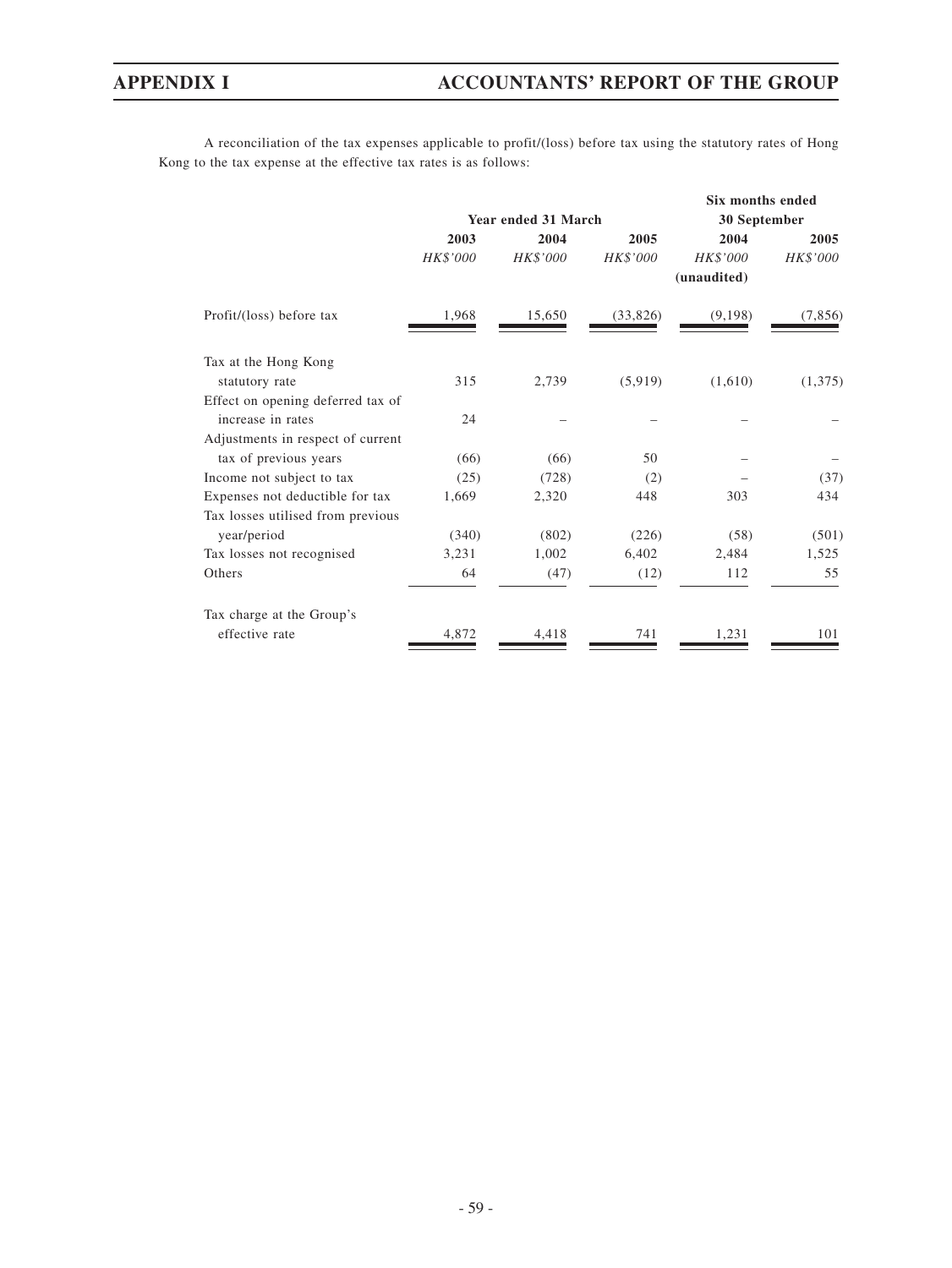## **(h) Related party transactions**

*(1)* In addition to the transactions detailed elsewhere in these Summaries, the Group had the following material transactions with related parties during the Relevant Periods and the six months ended 30 September 2004:

|                                 |                                                                                                                                                                  |                                  | Six months ended<br>30 September |                                         |                                 |
|---------------------------------|------------------------------------------------------------------------------------------------------------------------------------------------------------------|----------------------------------|----------------------------------|-----------------------------------------|---------------------------------|
|                                 |                                                                                                                                                                  |                                  |                                  |                                         | 2005                            |
|                                 |                                                                                                                                                                  |                                  |                                  |                                         | HK\$'000                        |
|                                 |                                                                                                                                                                  |                                  |                                  |                                         |                                 |
| (i)                             | 274,343                                                                                                                                                          | 268,515                          | 120,152                          | 60,400                                  | 48,376                          |
|                                 |                                                                                                                                                                  |                                  |                                  |                                         |                                 |
|                                 |                                                                                                                                                                  |                                  |                                  |                                         |                                 |
| (iii)                           | 808                                                                                                                                                              | 1,155                            | 817                              | 613                                     | 491                             |
|                                 | 81,670                                                                                                                                                           | 92,310                           | 25,846                           | 11,140                                  | 1,617                           |
|                                 |                                                                                                                                                                  |                                  |                                  |                                         |                                 |
| Payment to Diyixian.com Limited | <b>Notes</b><br>Construction Company, Limited<br>("Diyixian") of rental for server<br>(ii)<br>Management fee paid to a 49.90%<br>a building maintenance contract | 2003<br>HK\$'000<br>192<br>5,091 | 2004<br>HK\$'000<br>6,510        | Year ended 31 March<br>2005<br>HK\$'000 | 2004<br>HK\$'000<br>(unaudited) |

### *Notes:*

(i) Chinney Construction is a company of which Wong Sai Wing, James (who resigned as chairman and executive director of the Company on 17 September 2004) and Chan Yuen Keung, Zuric, are also directors and have indirect beneficial interests therein.

The amounts due from Chinney Construction are unsecured, interest-free and are repayable within normal credit terms of 60 days. Details of the balances are included in Section 4(h) to these Summaries. The maximum amount due from Chinney Construction during the years ended 31 March 2003, 2004 and 2005 and the six months ended 30 September 2004 and 2005 are HK\$15,420,000, HK\$47,432,000, HK\$47,369,000, HK\$46,729,000 and HK\$41,442,000, respectively.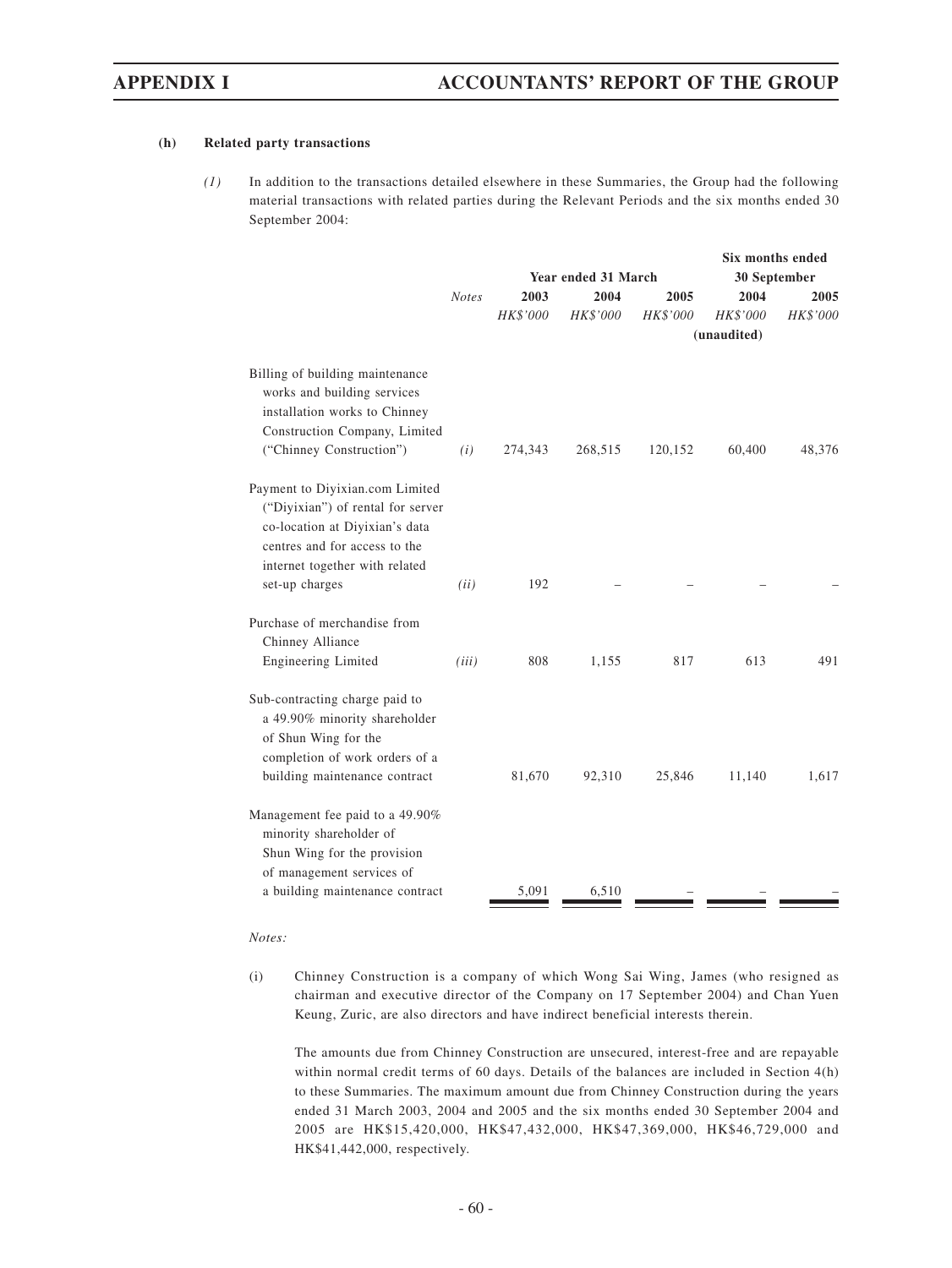The Group also had amounts payable to Chinney Construction of HK\$22,930,000 and HK\$15,700,000, which were unsecured, interest-free and had no fixed terms of repayment as at 31 March 2005 and 30 September 2005, respectively. There were no amounts payable to Chinney Construction as at 31 March 2003 and 2004.

- (ii) Diyixian was a minority shareholder of Speedlink Limited, a former subsidiary of the Group which was dissolved in August 2003.
- (iii) Chinney Alliance Engineering Limited is a wholly-owned subsidiary of Chinney Alliance Group Limited, a company listed on The Stock Exchange of Hong Kong Limited, which is also a substantial shareholder of the Company. Wong Sai Wing, James and Yu Sek Kee, Stephen, are also directors of Chinney Alliance Group Limited.

In the opinion of the directors, the above transactions were conducted at mutually agreed terms and rates in the normal course of the Group's business.

- *(2) Outstanding balances with related parties*
	- (i) Details of the Company's amounts due from subsidiaries are included in Section 4(b) to the report.
	- (ii) Details of the Group's loans from minority shareholders of subsidiaries are included in Section 4(m) of this report.
- *(3) Compensation of key management personnel of the Group:*

The executive directors are the key management personnel of the Group. Details of their remunerations are disclosed in Section 3(d) of this report.

### **(i) Connected transactions**

During the Relevant Periods and the six months ended 30 September 2004, the Group had the following connected transactions with Chinney Construction:

On 10 August 2004, Ever Billion, a wholly-owned subsidiary of the Group, entered into an agreement with Chinney Construction (the "Agreement") for the subcontracting of a three-year building and land maintenance contract dated 1 March 2004 awarded by the Architectural Services Department of the Government of the Hong Kong Special Administrative Region to Chinney Construction. Chan Yuen Keung, Zuric, and Wong Sai Wing, James, who is/was the chairman and executive director of the Company, are also a director of and have indirect beneficial interests in Chinney Construction. The Agreement constitutes a continuing connected transaction of the Company under the Listing of Securities on the Stock Exchange of Hong Kong Limited (the "Listing Rules"). Details of the continuing connected transactions were disclosed in a circular dated 24 August 2004 to all shareholders of the Company.

The continuing connected transaction was approved by independent shareholders of the Company on the special general meeting held on 16 September 2004 with an annual cap for the contract amount of the Agreement of HK\$120 million for each of the years ended/ending 31 March 2005, 2006 and 2007, and HK\$78 million for the year ending 31 March 2008. During the year ended 31 March 2005 and the six months ended 30 September 2004 and 2005, the amount for the services provided under the Agreement was approximately HK\$41,643,000, HK\$10,301,000 and HK\$38,764,000, respectively.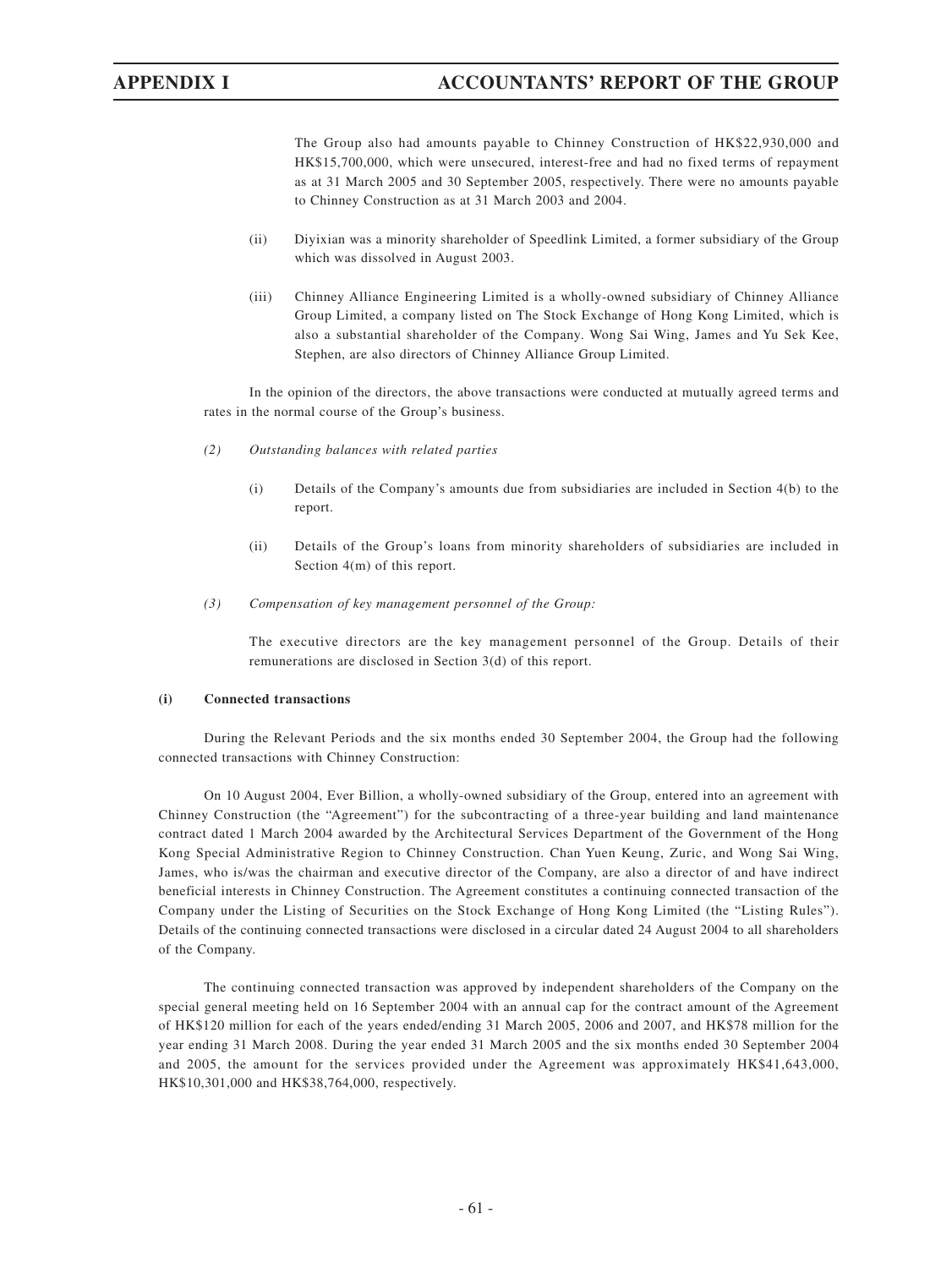## **(j) Dividend**

No dividend has been paid or declared by the Company during the Relevant Periods and the six months ended 30 September 2004.

### **(k) Earnings/loss per share attributable to ordinary equity holders of the parent**

For the years ended 31 March 2003, 2004 and 2005 and the six months ended 30 September 2004 and 2005, the calculations of basic earnings/(loss) per share are based on the profit/(loss) attributable to equity holders of the parent of (HK\$14,685,000), HK\$1,805,000, (HK\$33,729,000), (HK\$12,446,000) and (HK\$7,613,000), respectively, and the weighted number of ordinary shares of 115,930,400 for the respective years/periods, respectively, in issue during the Relevant Periods, after taken into consideration of the Capital Reorganisation on 16 September 2004 (Section 4(o)).

The diluted loss per share for the year ended 31 March 2003 was calculated based on the loss attributable to equity holders of the parent of HK\$14,685,000 and weighted number of shares of 115,930,400. The diluted earnings/loss per share amounts for the years ended 31 March 2004 and 2005 and the six months ended 30 September 2004 and 2005 have not been disclosed because no diluting events existed during the respective years/ period.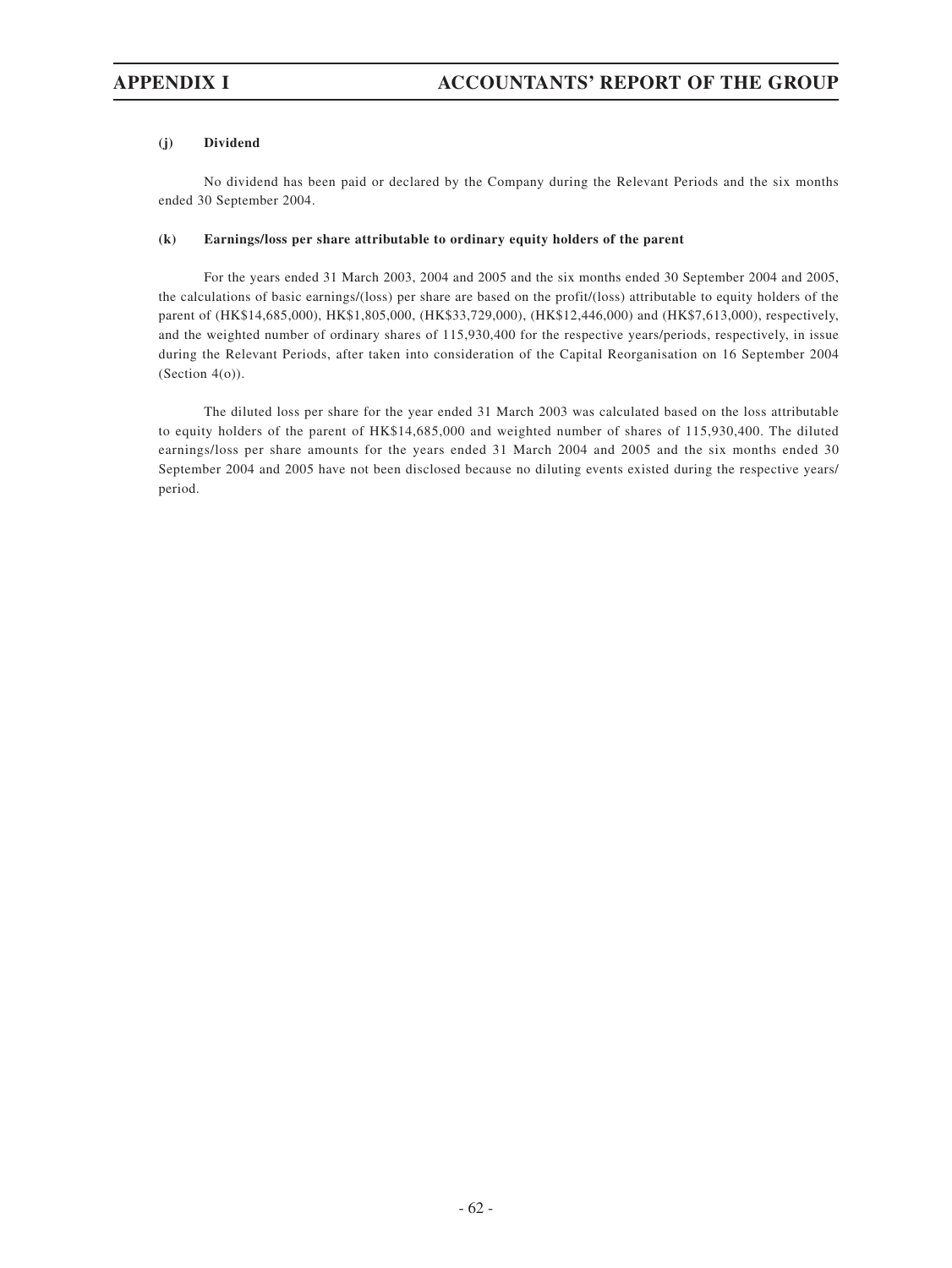## **4. BALANCE SHEETS**

The following is a summary of the consolidated balance sheets of the Group and the balance sheets of the Company as at 31 March 2003, 2004 and 2005 and 30 September 2005, after making such adjustments as we consider appropriate and on the basis as set out in Section 1 above:

## **Consolidated balance sheets of the Group**

|                                        |                   |          |          |          | 30        |
|----------------------------------------|-------------------|----------|----------|----------|-----------|
|                                        |                   |          | 31 March |          | September |
|                                        | <b>Notes</b>      | 2003     | 2004     | 2005     | 2005      |
|                                        |                   | HK\$'000 | HK\$'000 | HK\$'000 | HK\$'000  |
| NON-CURRENT ASSETS                     |                   |          |          |          |           |
| Property, plant and equipment          | $\left( a\right)$ | 23,176   | 20,735   | 19,093   | 18,629    |
| Interest in an associate               | (c)               |          |          |          |           |
| Available-for-sale equity investments  | (d)               | 12,365   | 3,257    | 2,500    | 2,500     |
| Equity investments at fair value       |                   |          |          |          |           |
| through profit or loss                 | (e)               | 166      | 411      | 514      | 647       |
|                                        |                   |          |          |          |           |
| Total non-current assets               |                   | 35,707   | 24,403   | 22,107   | 21,776    |
| <b>CURRENT ASSETS</b>                  |                   |          |          |          |           |
| Gross amount due from contract         |                   |          |          |          |           |
| customers                              | (f)               | 86,453   | 84,798   | 90,500   | 93,438    |
| Inventories                            | (g)               | 3,499    | 3,248    | 395      |           |
| Trade and other receivables            | (h)               | 160,904  | 143,919  | 175,244  | 152,547   |
| Retention money receivables            |                   | 25,905   | 25,344   | 22,505   | 21,609    |
| Prepayments, deposits and other assets |                   | 752      | 545      | 604      | 474       |
| Prepaid tax                            |                   | 2,249    | 2,527    | 4,693    | 4,367     |
| Pledged time deposits                  | (i)               | 27,348   | 26,800   | 26,800   | 26,800    |
| Cash and cash equivalents              | (i)               | 26,825   | 10,129   | 8,261    | 9,024     |
| Total current assets                   |                   | 333,935  | 297,310  | 329,002  | 308,259   |
| <b>CURRENT LIABILITIES</b>             |                   |          |          |          |           |
| Gross amount due to contract           |                   |          |          |          |           |
| customers                              | (f)               | 83,514   | 61,827   | 91,745   | 56,176    |
| Trade payables                         | (j)               | 44,790   | 30,628   | 33,576   | 55,325    |
| Bills payable                          |                   | 23,032   | 6,443    | 3,263    | 6,472     |
| Retention money payables               |                   | 17,280   | 20,742   | 24,623   | 23,512    |
| Other payables and accruals            |                   | 40,762   | 44,874   | 59,102   | 59,914    |
| Tax payable                            |                   | 1,807    | 474      | 357      | 377       |
| Interest-bearing bank loans and        |                   |          |          |          |           |
| overdrafts                             | (k)               | 33,741   | 30,274   | 46,886   | 44,659    |
| Finance lease payables                 | (l)               | 270      | 180      |          |           |
|                                        |                   |          |          |          |           |
| Total current liabilities              |                   | 245,196  | 195,442  | 259,552  | 246,435   |
| NET CURRENT ASSETS                     |                   | 88,739   | 101,868  | 69,450   | 61,824    |
| TOTAL ASSETS LESS CURRENT              |                   |          |          |          |           |
| <b>LIABILITIES</b>                     |                   | 124,446  | 126,271  | 91,557   | 83,600    |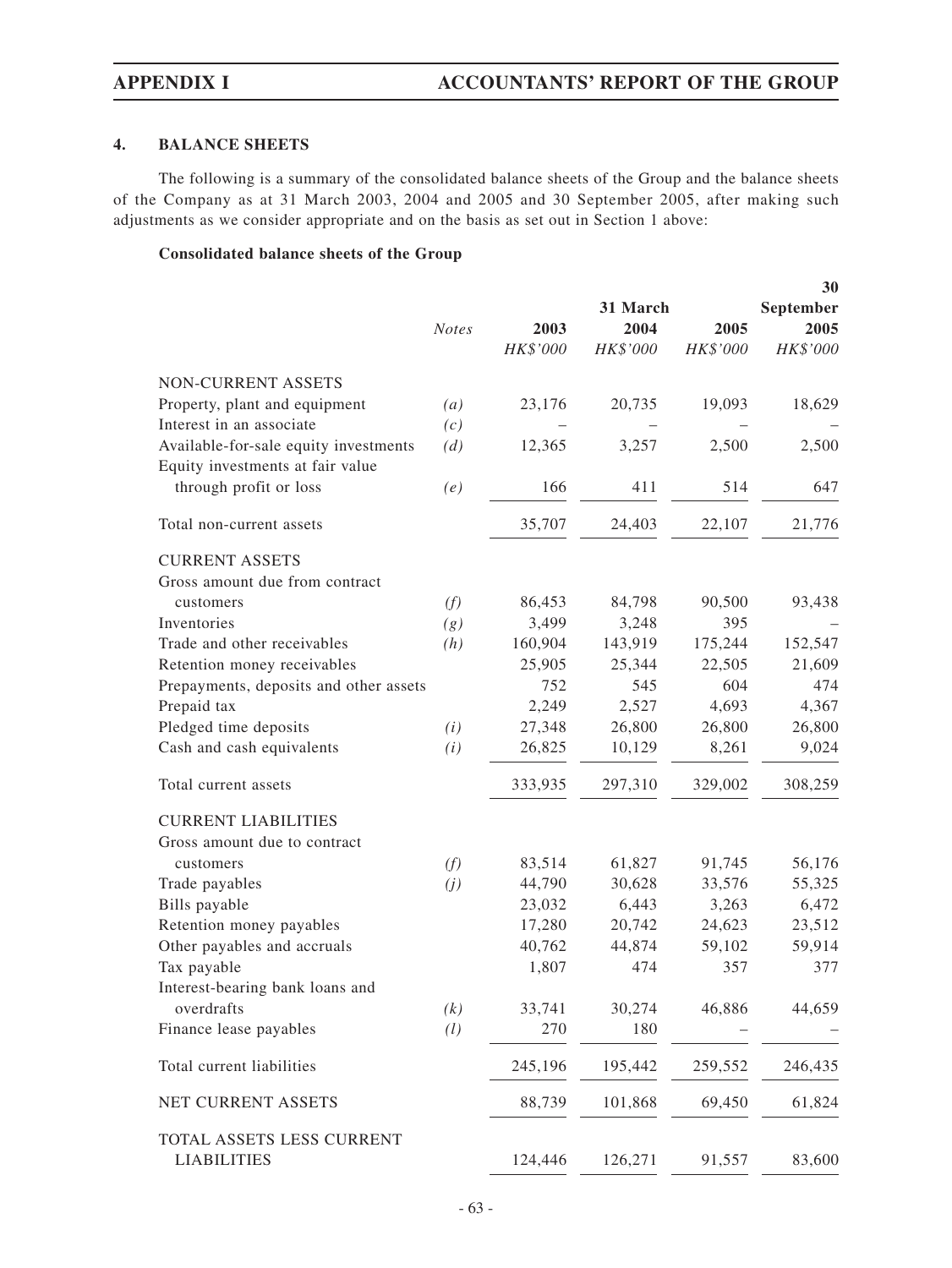|                                  |              |          |          |          | 30        |
|----------------------------------|--------------|----------|----------|----------|-----------|
|                                  |              |          | 31 March |          | September |
|                                  | <b>Notes</b> | 2003     | 2004     | 2005     | 2005      |
|                                  |              | HK\$'000 | HK\$'000 | HK\$'000 | HK\$'000  |
| <b>NON-CURRENT LIABILITIES</b>   |              |          |          |          |           |
| Interest-bearing bank loans,     |              |          |          |          |           |
| overdrafts and other borrowings  | (k)          | 3,333    |          |          |           |
| Loans from minority shareholders |              |          |          |          |           |
| of subsidiaries                  | (m)          | 12,500   | 6,900    | 6,900    | 6,900     |
| Finance lease payables           | (l)          | 180      |          |          |           |
| Deferred tax liabilities         | (n)          | 253      | 147      | 26       | 26        |
| Total non-current liabilities    |              | 16,266   | 7,047    | 6,926    | 6,926     |
| Net assets                       |              | 108,180  | 119,224  | 84,631   | 76,674    |
| <b>EQUITY</b>                    |              |          |          |          |           |
| Equity attributable to equity    |              |          |          |          |           |
| holders of the parent:           |              |          |          |          |           |
| Issued capital                   | (o)          | 46,372   | 46,372   | 1,159    | 1,159     |
| Reserves                         |              | 51,966   | 53,771   | 65,255   | 57,642    |
|                                  |              | 98,338   | 100,143  | 66,414   | 58,801    |
| <b>Minority interests</b>        |              | 9,842    | 19,081   | 18,217   | 17,873    |
| Total equity                     |              | 108,180  | 119,224  | 84,631   | 76,674    |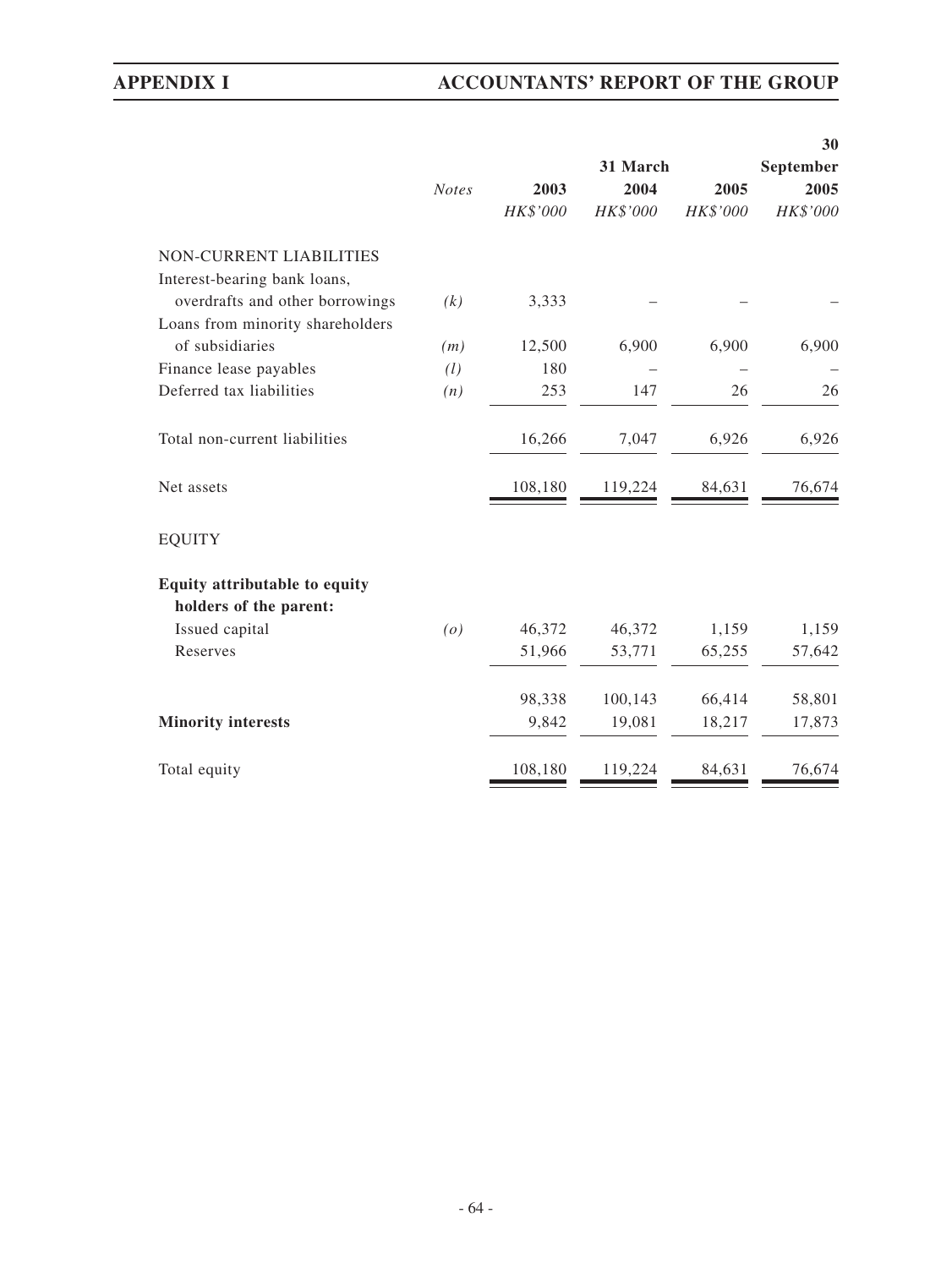# **Balance sheets of the Company**

|                                       |              |          |          |          | 30        |
|---------------------------------------|--------------|----------|----------|----------|-----------|
|                                       |              |          | 31 March |          | September |
|                                       | <b>Notes</b> | 2003     | 2004     | 2005     | 2005      |
|                                       |              | HK\$'000 | HK\$'000 | HK\$'000 | HK\$'000  |
| <b>NON-CURRENT ASSETS</b>             |              |          |          |          |           |
| Interests in subsidiaries             | (b)          | 64,536   | 62,000   | 59,878   | 58,756    |
| <b>CURRENT ASSETS</b>                 |              |          |          |          |           |
| Prepayment, deposits and other assets |              | 321      | 341      | 209      | 136       |
| Cash and cash equivalents             | (i)          | 76       | 75       | 74       | 73        |
| Total current assets                  |              | 397      | 416      | 283      | 209       |
| <b>CURRENT LIABILITIES</b>            |              |          |          |          |           |
| Other payables and accruals           |              | 195      | 207      | 219      | 315       |
| Total current liabilities             |              | 195      | 207      | 219      | 315       |
| <b>NET CURRENT ASSETS/</b>            |              |          |          |          |           |
| (LIABILITIES)                         |              | 202      | 209      | 64       | (106)     |
| Net assets                            |              | 64,738   | 62,209   | 59,942   | 58,650    |
| <b>EQUITY</b>                         |              |          |          |          |           |
| Issued capital                        |              | 46,372   | 46,372   | 1,159    | 1,159     |
| Reserves                              |              | 18,366   | 15,837   | 58,783   | 57,491    |
| Total equity                          |              | 64,738   | 62,209   | 59,942   | 58,650    |
|                                       |              |          |          |          |           |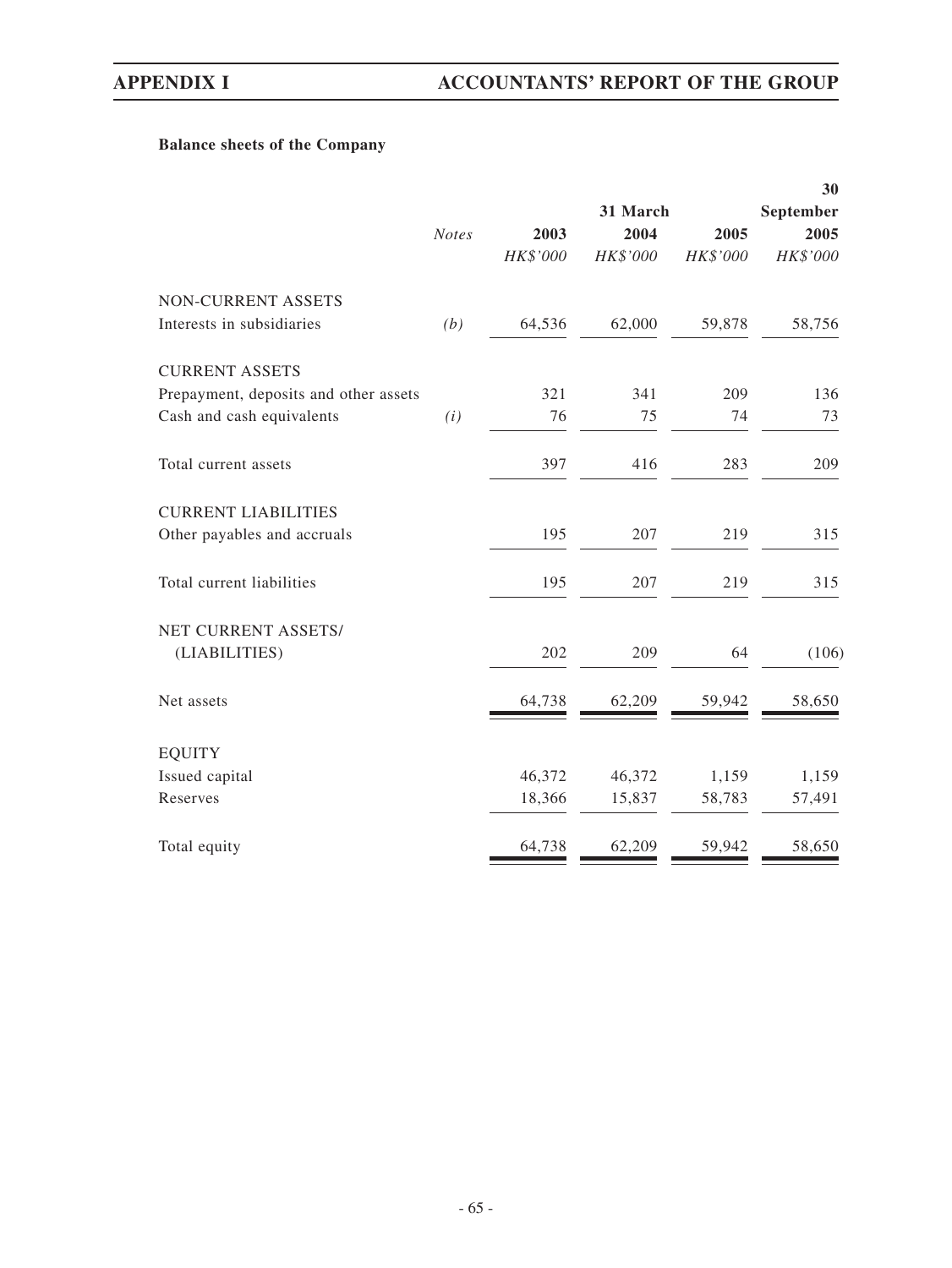## *Notes:*

# **(a) Property, plant and equipment**

| Leasehold<br>land and<br>properties<br>HK\$'000 | Machinery<br>and<br>equipment<br>HK\$'000 | <b>Furniture</b><br>and office<br>equipment<br>HK\$'000 | Motor<br>vehicles<br>HK\$'000          | Leasehold<br>improve-<br>ments<br>HK\$'000 | <b>Total</b><br>HK\$'000 |
|-------------------------------------------------|-------------------------------------------|---------------------------------------------------------|----------------------------------------|--------------------------------------------|--------------------------|
|                                                 |                                           |                                                         |                                        |                                            |                          |
|                                                 |                                           |                                                         |                                        |                                            |                          |
| (2,871)                                         | (6, 195)                                  | (9, 713)                                                | (2,938)                                | (1, 346)                                   | 49,748<br>(23,063)       |
| 19,507                                          | 5                                         | 4,146                                                   | 2,265                                  | 762                                        | 26,685                   |
|                                                 |                                           |                                                         |                                        |                                            |                          |
| 19,507                                          | 5                                         | 4,146                                                   | 2,265                                  | 762                                        | 26,685                   |
|                                                 |                                           | 342                                                     |                                        | 246                                        | 588                      |
|                                                 |                                           |                                                         |                                        |                                            |                          |
| (447)                                           | (5)                                       | (1, 344)                                                | (815)                                  | (476)                                      | (3,087)                  |
|                                                 | $\qquad \qquad -$                         | (951)                                                   |                                        | (59)                                       | (1,010)                  |
|                                                 |                                           |                                                         |                                        |                                            |                          |
| 19,060                                          |                                           | 2,193                                                   | 1,450                                  | 473                                        | 23,176                   |
|                                                 |                                           |                                                         |                                        |                                            |                          |
| 22,378                                          |                                           | 10,249                                                  | 4,505                                  | 2,045                                      | 39,177                   |
| (3,318)                                         |                                           | (8,056)                                                 | (3,055)                                | (1, 572)                                   | (16,001)                 |
| 19,060                                          |                                           | 2,193                                                   | 1,450                                  | 473                                        | 23,176                   |
|                                                 |                                           |                                                         |                                        |                                            |                          |
| 22,378                                          |                                           | 10,249                                                  | 4,505                                  | 2,045                                      | 39,177                   |
| (3,318)                                         |                                           | (8,056)                                                 | (3,055)                                | (1,572)                                    | (16,001)                 |
| 19,060                                          |                                           | 2,193                                                   | 1,450                                  | 473                                        | 23,176                   |
|                                                 |                                           |                                                         |                                        |                                            |                          |
| 19,060                                          |                                           | 2,193                                                   | 1,450                                  | 473                                        | 23,176                   |
|                                                 |                                           |                                                         |                                        |                                            | 105                      |
|                                                 |                                           |                                                         |                                        |                                            |                          |
|                                                 |                                           |                                                         |                                        |                                            | (2, 539)                 |
|                                                 |                                           |                                                         |                                        |                                            | (7)                      |
| 18,613                                          |                                           | 1,323                                                   | 635                                    | 164                                        | 20,735                   |
|                                                 |                                           |                                                         |                                        |                                            |                          |
|                                                 |                                           |                                                         |                                        |                                            | 38,435                   |
| (3,765)                                         |                                           | (8, 479)                                                | (3,870)                                | (1, 586)                                   | (17,700)                 |
|                                                 |                                           |                                                         |                                        |                                            |                          |
|                                                 | 22,378<br>(447)<br>22,378                 | 6,200                                                   | 13,859<br>105<br>(968)<br>(7)<br>9,802 | 5,203<br>(815)<br>4,505                    | 2,108<br>(309)<br>1,750  |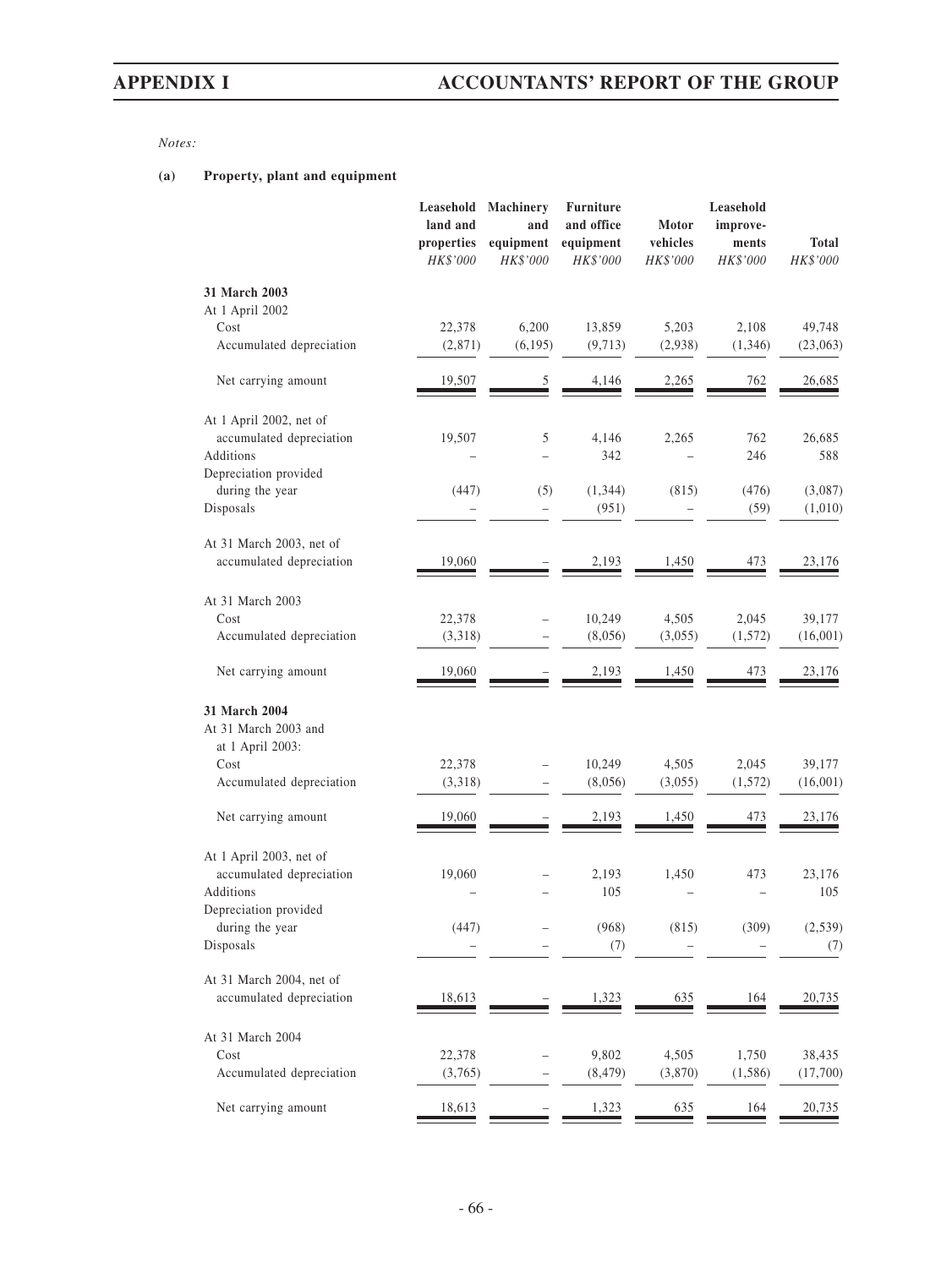|                                                          | Leasehold<br>land and<br>properties<br>HK\$'000 | Machinery<br>and<br>equipment<br>HK\$'000 | <b>Furniture</b><br>and office<br>equipment<br>HK\$'000 | Motor<br>vehicles<br>HK\$'000 | Leasehold<br>improve-<br>ments<br>HK\$'000 | <b>Total</b><br>HK\$'000 |
|----------------------------------------------------------|-------------------------------------------------|-------------------------------------------|---------------------------------------------------------|-------------------------------|--------------------------------------------|--------------------------|
| 31 March 2005                                            |                                                 |                                           |                                                         |                               |                                            |                          |
| At 31 March 2004 and                                     |                                                 |                                           |                                                         |                               |                                            |                          |
| at 1 April 2004:<br>Cost                                 | 22,378                                          |                                           | 9,802                                                   | 4,505                         | 1,750                                      | 38,435                   |
| Accumulated depreciation                                 | (3,765)                                         |                                           | (8, 479)                                                | (3,870)                       | (1, 586)                                   | (17,700)                 |
| Net carrying amount                                      | 18,613                                          |                                           | 1,323                                                   | 635                           | 164                                        | 20,735                   |
| At 1 April 2004, net of                                  |                                                 |                                           |                                                         |                               |                                            |                          |
| accumulated depreciation                                 | 18,613                                          |                                           | 1,323                                                   | 635                           | 164                                        | 20,735                   |
| Additions                                                |                                                 |                                           | 352                                                     | 271                           | 33                                         | 656                      |
| Depreciation provided                                    |                                                 |                                           |                                                         |                               |                                            |                          |
| during the year                                          | (449)                                           |                                           | (860)                                                   | (275)                         | (165)                                      | (1,749)                  |
| Write-off and disposals                                  |                                                 |                                           | (30)                                                    | (510)                         | (9)                                        | (549)                    |
| At 31 March 2005, net of                                 |                                                 |                                           |                                                         |                               |                                            |                          |
| accumulated depreciation                                 | 18,164                                          |                                           | 785                                                     | 121                           | 23                                         | 19,093                   |
| At 31 March 2005:                                        |                                                 |                                           |                                                         |                               |                                            |                          |
| Cost                                                     | 22,378                                          |                                           | 4,737                                                   | 1,462                         | 756                                        | 29,333                   |
| Accumulated depreciation                                 | (4,214)                                         |                                           | (3,952)                                                 | (1, 341)                      | (733)                                      | (10, 240)                |
| Net carrying amount                                      | 18,164                                          |                                           | 785                                                     | 121                           | 23                                         | 19,093                   |
| 30 September 2005                                        |                                                 |                                           |                                                         |                               |                                            |                          |
| At 31 March 2005 and                                     |                                                 |                                           |                                                         |                               |                                            |                          |
| at 1 April 2005:                                         |                                                 |                                           |                                                         |                               |                                            |                          |
| Cost                                                     | 22,378                                          |                                           | 4,737                                                   | 1,462                         | 756                                        | 29,333                   |
| Accumulated depreciation                                 | (4,214)                                         |                                           | (3,952)                                                 | (1, 341)                      | (733)                                      | (10, 240)                |
| Net carrying amount                                      | 18,164                                          |                                           | 785                                                     | 121                           | 23                                         | 19,093                   |
| At 1 April 2005, net of                                  |                                                 |                                           |                                                         |                               |                                            |                          |
| accumulated depreciation                                 | 18,164                                          |                                           | 785                                                     | 121                           | 23                                         | 19,093                   |
| Additions                                                |                                                 |                                           | 63                                                      |                               | 79                                         | 142                      |
| Depreciation provided<br>during the period               |                                                 |                                           | (321)                                                   |                               |                                            |                          |
| Disposals                                                | (224)                                           |                                           | (18)                                                    | (27)                          | (16)<br>$\overline{\phantom{0}}$           | (588)<br>(18)            |
|                                                          |                                                 |                                           |                                                         |                               |                                            |                          |
| At 30 September 2005, net of<br>accumulated depreciation | 17,940                                          |                                           | 509                                                     | 94                            | 86                                         | 18,629                   |
|                                                          |                                                 |                                           |                                                         |                               |                                            |                          |
| At 30 September 2005:                                    |                                                 |                                           |                                                         |                               |                                            |                          |
| Cost                                                     | 22,378                                          |                                           | 3,713                                                   | 768                           | 835                                        | 27,694                   |
| Accumulated depreciation                                 | (4, 438)                                        |                                           | (3,204)                                                 | (674)                         | (749)                                      | (9,065)                  |
| Net carrying amount                                      | 17,940                                          |                                           | $\frac{509}{2}$                                         | 94                            | $\frac{86}{1}$                             | 18,629                   |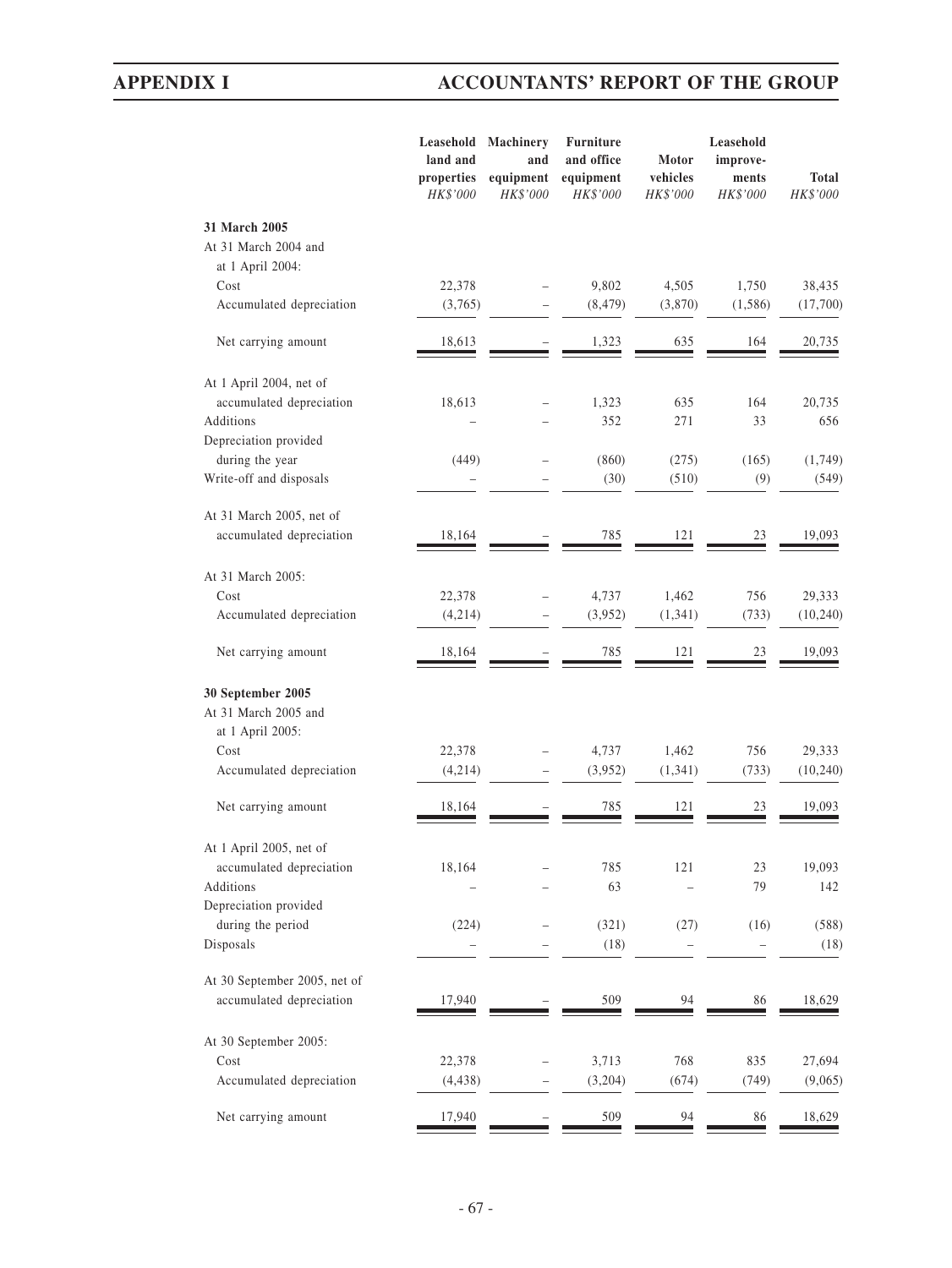The net book value of the Group's property, plant and equipment held under finance leases included in the total amount of motor vehicles as at 31 March 2003 and 2004 was HK\$648,000 and HK\$468,000, respectively. As at 31 March 2005 and 30 September 2005, no items of property, plant and equipment of the Group was held under finance leases.

The Group's leasehold land and properties are located in Hong Kong and are held under medium-term leases as at 31 March 2003, 2004 and 2005 and 30 September 2005.

Certain of the Group's leasehold lands and properties with a net book value of approximately HK\$16,500,000, HK\$16,100,000 and HK\$15,716,000 and HK\$15,524,000 were pledged to secure general banking facilities granted to the Group as set out in Section 4(k) to this report at 31 March 2003, 2004 and 2005 and 30 September 2005, respectively. The mortgage on the pledged leasehold land and buildings for the aforesaid banking facilities was subsequently released on 7 October 2005.

### **(b) Interests in subsidiaries**

### **Company**

|                          |            |            |            | 30         |
|--------------------------|------------|------------|------------|------------|
|                          |            | 31 March   |            | September  |
|                          | 2003       | 2004       | 2005       | 2005       |
|                          | HK\$'000   | HK\$'000   | HK\$'000   | HK\$'000   |
| Unlisted shares, at cost | 33,116     | 33,116     | 33,116     | 33,116     |
| Due from subsidiaries    | 143,695    | 148,903    | 147,434    | 147,169    |
|                          | 176,811    | 182,019    | 180,550    | 180,285    |
| Impairment               | (112, 275) | (120, 019) | (120, 672) | (121, 529) |
|                          | 64,536     | 62,000     | 59,878     | 58,756     |
|                          |            |            |            |            |

The balances with subsidiaries are unsecured, interest-free and have no fixed terms of repayment.

Particulars of the Group's principal subsidiaries are set out in Section 1 of this report.

### **(c) Interest in an associate**

|                     |          |          |          | 30        |
|---------------------|----------|----------|----------|-----------|
|                     |          | 31 March |          | September |
|                     | 2003     | 2004     | 2005     | 2005      |
|                     | HK\$'000 | HK\$'000 | HK\$'000 | HK\$'000  |
| Share of net assets | -        | -        | -        |           |
|                     |          |          |          |           |

Particulars of the associate as at 31 March 2003 and 2004 are as follows:

|                                    |                              |                                             | Percentage of                                      |                       |
|------------------------------------|------------------------------|---------------------------------------------|----------------------------------------------------|-----------------------|
| <b>Name</b>                        | <b>Business</b><br>structure | Place of<br>incorporation<br>and operations | ownership interest<br>attributable<br>to the Group | Principal<br>activity |
| MIT Shun Cheong<br>Company Limited | Corporate                    | Hong Kong                                   | 50                                                 | Inactive              |

The associate was deregistered on 18 February 2005.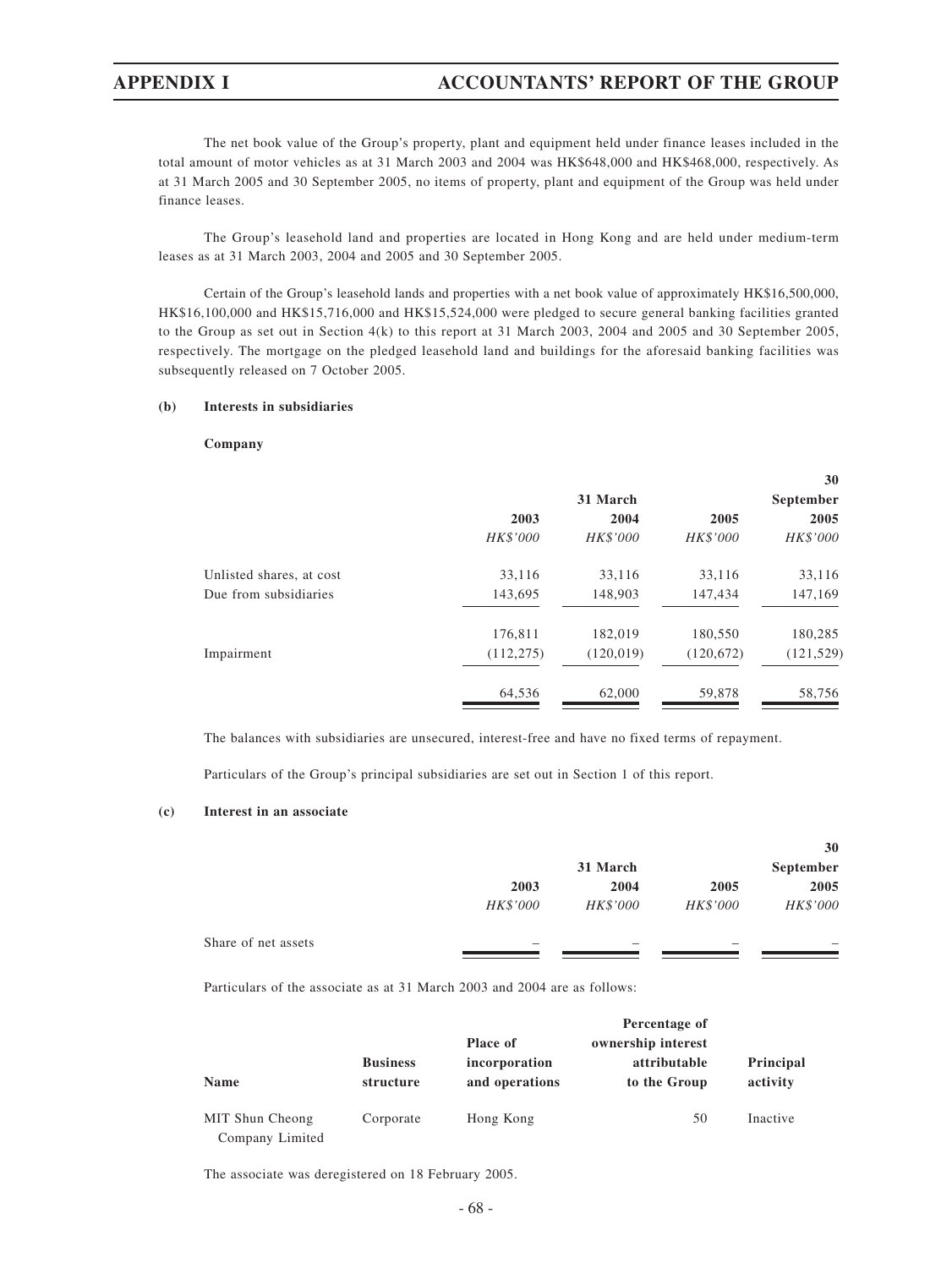**30**

**30**

**30**

### **(d) Available-for-sale equity investments**

|                              |          |          |          | 30        |
|------------------------------|----------|----------|----------|-----------|
|                              |          | 31 March |          | September |
|                              | 2003     | 2004     | 2005     | 2005      |
|                              | HK\$'000 | HK\$'000 | HK\$'000 | HK\$'000  |
| Unlisted equity investments, |          |          |          |           |
| at fair value                | 12,365   | 3,257    | 2,500    | 2,500     |
|                              |          |          |          |           |

The above investments consist of investments in equity securities which are designated as available-for-sale financial assets and have no fixed maturity date or coupon rate.

The available-for-sale equity investments were stated at their fair values as estimated by the directors based on available audited financial statements or latest available unaudited financial information. The directors believe the estimated fair values resulting from the aforesaid valuation method are reasonable and appropriate at the respective balance sheet dates.

### **(e) Equity investments at fair value through profit or loss**

|                              | 31 March |          |          | September |  |
|------------------------------|----------|----------|----------|-----------|--|
|                              | 2003     | 2004     | 2005     | 2005      |  |
|                              | HK\$'000 | HK\$'000 | HK\$'000 | HK\$'000  |  |
| Listed equity investments in |          |          |          |           |  |
| Hong Kong, at market value   | 166      | 411      | 514      | 647       |  |

### **(f) Gross amount due from/(to) contract customers**

|                                                                               |             |               |             | ЭV.         |
|-------------------------------------------------------------------------------|-------------|---------------|-------------|-------------|
|                                                                               |             | 31 March      |             | September   |
|                                                                               | 2003        | 2004          | 2005        | 2005        |
|                                                                               | HK\$'000    | HK\$'000      | HK\$'000    | HK\$'000    |
| Gross amount due from contract customers                                      | 86,453      | 84,798        | 90,500      | 93,438      |
| Gross amount due to contract customers                                        | (83, 514)   | (61, 827)     | (91, 745)   | (56, 176)   |
|                                                                               | 2,939       | 22,971        | (1,245)     | 37,262      |
| Contract costs incurred plus recognised<br>profits less recognised losses and |             |               |             |             |
| foreseeable losses to date                                                    | 2,473,677   | 3,138,146     | 3,284,629   | 3,992,548   |
| Less: Progress billings                                                       | (2,470,738) | (3, 115, 175) | (3,285,874) | (3,955,286) |
|                                                                               | 2,939       | 22,971        | (1,245)     | 37,262      |

### **(g) Inventories**

|                      |          |          |          | JV.                      |
|----------------------|----------|----------|----------|--------------------------|
|                      |          | 31 March |          | September                |
|                      | 2003     | 2004     | 2005     | 2005                     |
|                      | HK\$'000 | HK\$'000 | HK\$'000 | HK\$'000                 |
| Merchandise for sale | 3,499    | 3,248    | 395      | $\overline{\phantom{a}}$ |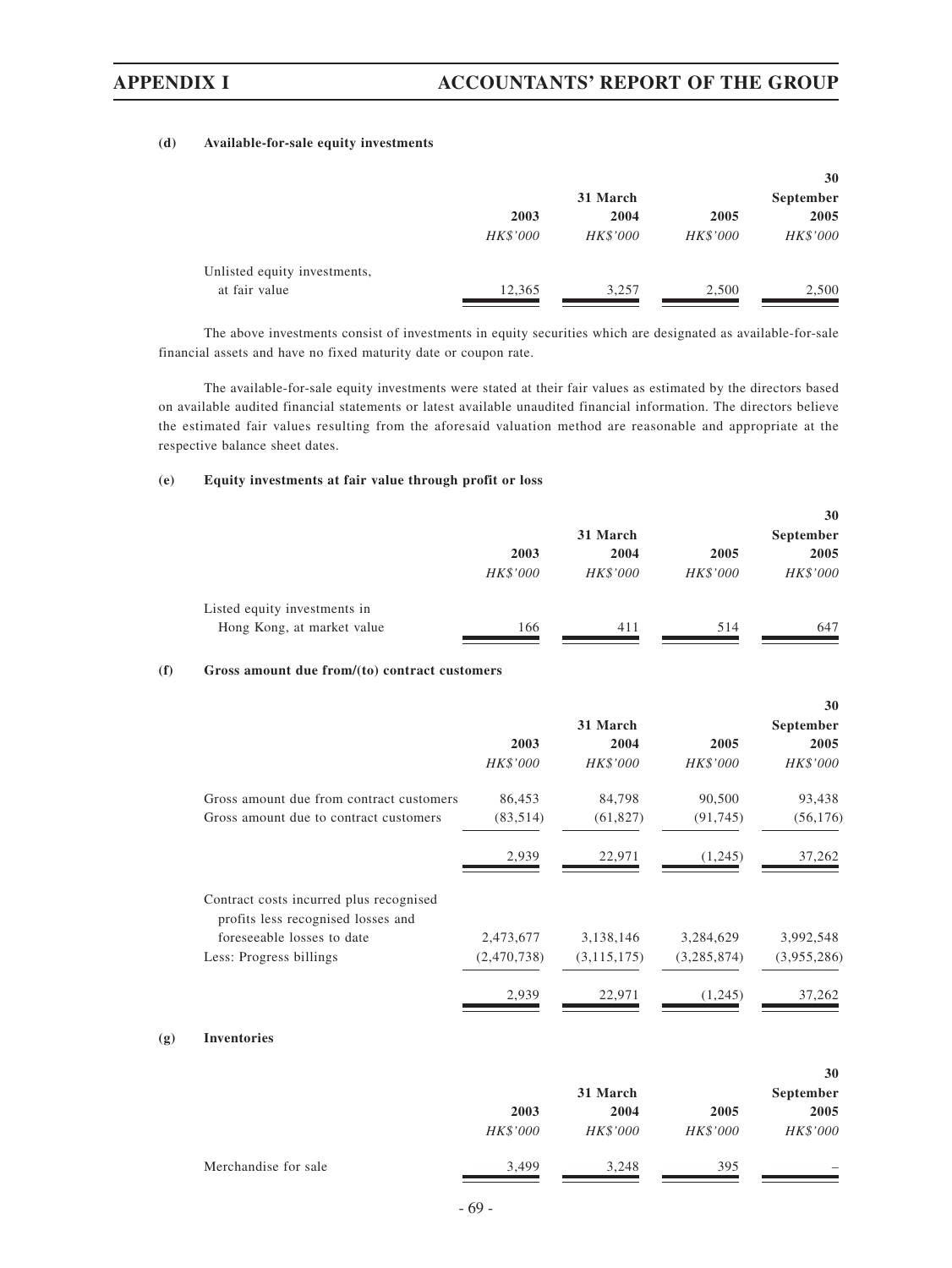$\overline{\phantom{a}}$ 

### **(h) Trade and other receivables**

The Group seeks to maintain strict control over its outstanding receivables to minimise credit risk. Overdue balances are reviewed regularly by senior management. In view of the aforementioned and that the Group's trade receivables relate to a large number of diversified customers, there is no significant concentration of credit risk. Trade receivables are non-interest-bearing.

|                   |          |          |          | ЭV.       |
|-------------------|----------|----------|----------|-----------|
|                   |          | 31 March |          | September |
|                   | 2003     | 2004     | 2005     | 2005      |
|                   | HK\$'000 | HK\$'000 | HK\$'000 | HK\$'000  |
| Trade receivables | 133,525  | 108,948  | 122,992  | 93,933    |
| Other receivables | 27,379   | 34,971   | 52,252   | 58,614    |
|                   | 160,904  | 143,919  | 175,244  | 152,547   |

An aged analysis of the Group's trade receivables as at each of the balance sheet date, based on the invoice date and net of provisions for bad and doubtful debts, is as follows:

|                |          |          |          | 30        |
|----------------|----------|----------|----------|-----------|
|                |          | 31 March |          | September |
|                | 2003     | 2004     | 2005     | 2005      |
|                | HK\$'000 | HK\$'000 | HK\$'000 | HK\$'000  |
| $0 - 30$ days  | 106,582  | 78,411   | 60,816   | 30,025    |
| $31 - 60$ days | 9,329    | 17,261   | 11,867   | 7,993     |
| $61 - 90$ days | 5,160    | 6,010    | 6,738    | 3,943     |
| Over 90 days   | 12,454   | 7,266    | 43,571   | 51,972    |
|                | 133,525  | 108,948  | 122,992  | 93,933    |

Included in the trade receivable balance as at 30 September 2005 as set out above are amounts due from Chinney Construction of approximately HK\$33,215,000 (31 March 2003: HK\$15,420,000; 31 March 2004: HK\$46,729,000 and 31 March 2005: HK\$41,442,000) which arose from the provision of various building and maintenance services. Please refer to Section 3(h) for details of related party transactions with Chinney Construction.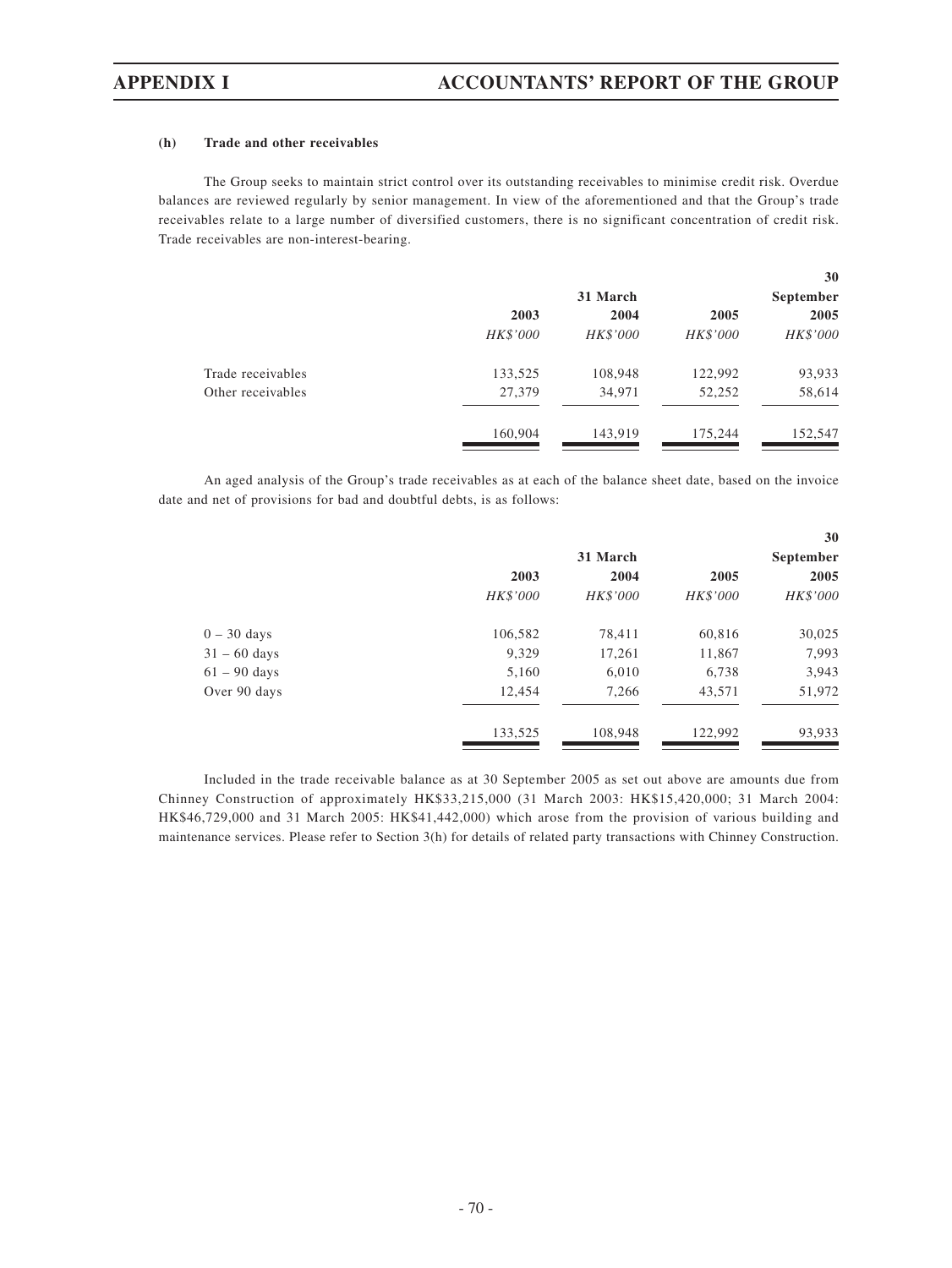# **(i) Cash and bank balances and pledged bank deposits**

# **Group**

|                                              |           |          |           | 30        |
|----------------------------------------------|-----------|----------|-----------|-----------|
|                                              |           | 31 March |           | September |
|                                              | 2003      | 2004     | 2005      | 2005      |
|                                              | HK\$'000  | HK\$'000 | HK\$'000  | HK\$'000  |
| Cash and bank balances                       | 14,238    | 4,631    | 2,751     | 3,458     |
| Time deposits                                | 39,935    | 32,298   | 32,310    | 32,366    |
| Less: Time deposit pledged for               | 54,173    | 36,929   | 35,061    | 35,824    |
| general banking facilities<br>(Section 4(k)) | (27, 348) | (26,800) | (26, 800) | (26,800)  |
| Cash and cash equivalents                    | 26,825    | 10,129   | 8,261     | 9,024     |
| Company                                      |           |          |           |           |
|                                              |           |          |           | 30        |
|                                              |           | 31 March |           | September |
|                                              | 2003      | 2004     | 2005      | 2005      |
|                                              | HK\$'000  | HK\$'000 | HK\$'000  | HK\$'000  |

| Cash and cash equivalents |  |  |
|---------------------------|--|--|
|                           |  |  |

### **(j) Trade payables**

An aged analysis of the Group's trade payables as at each of the balance sheet date is as follows:

|                |          |          |          | 30        |
|----------------|----------|----------|----------|-----------|
|                |          | 31 March |          | September |
|                | 2003     | 2004     | 2005     | 2005      |
|                | HK\$'000 | HK\$'000 | HK\$'000 | HK\$'000  |
| $0 - 30$ days  | 22,527   | 13,725   | 17,321   | 14,104    |
| $31 - 60$ days | 9,190    | 8,805    | 7,414    | 15,197    |
| Over 60 days   | 13,073   | 8,098    | 8,841    | 26,024    |
|                | 44,790   | 30,628   | 33,576   | 55,325    |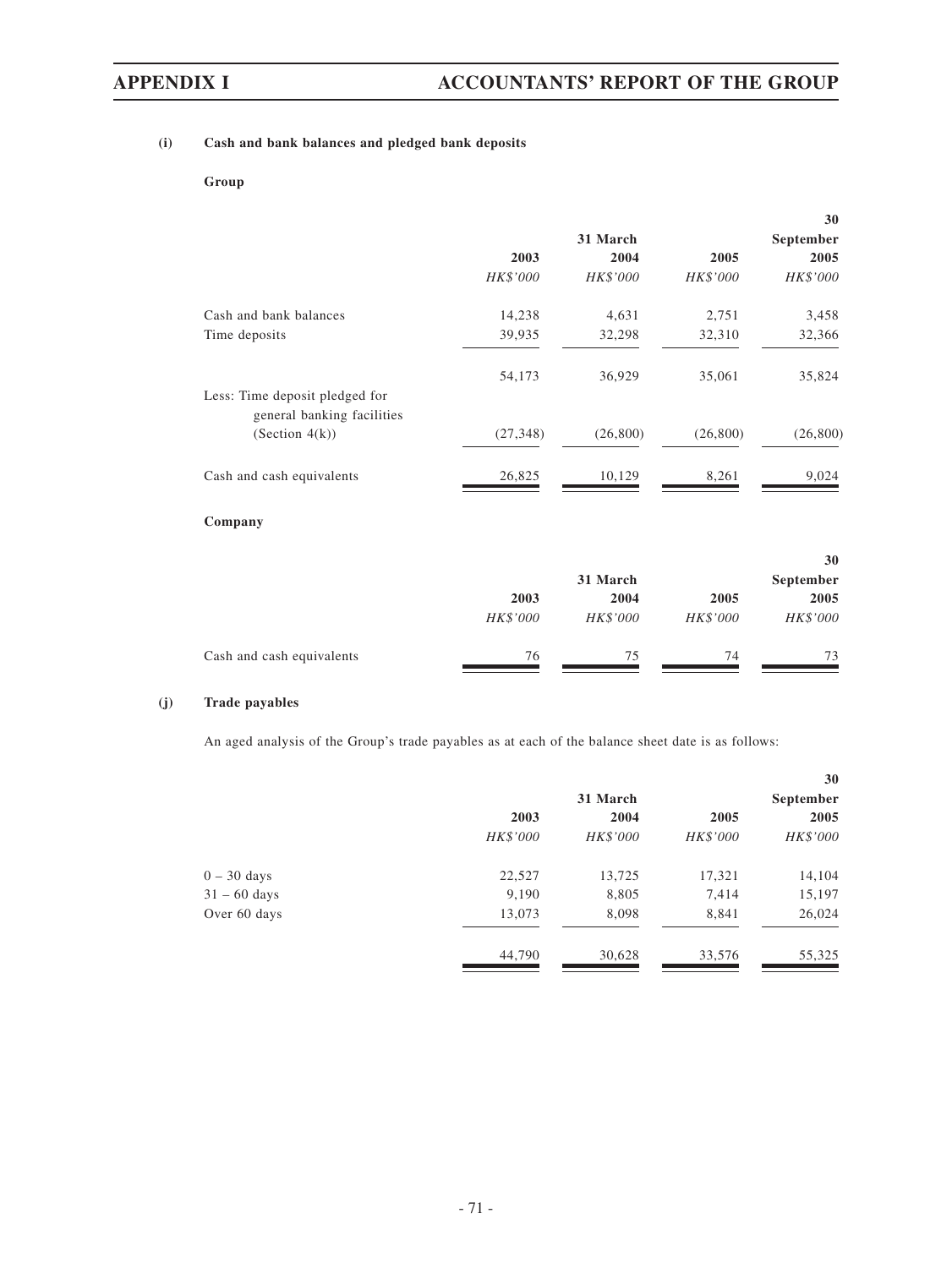### **(k) Interest-bearing bank loans and overdrafts**

|                                      | <b>Effective interest</b>   |          |                  |          |                   |
|--------------------------------------|-----------------------------|----------|------------------|----------|-------------------|
|                                      | rate $(\% )$                |          |                  |          | 30                |
|                                      | for the six<br>months ended | 2003     | 31 March<br>2004 | 2005     | September<br>2005 |
|                                      | 30 September 2005           | HK\$'000 | HK\$'000         | HK\$'000 | HK\$'000          |
|                                      |                             |          |                  |          |                   |
| Current                              |                             |          |                  |          |                   |
| Bank overdrafts - secured            | 3.2                         | 16,086   | 17,143           | 25,490   | 21,942            |
| Bank overdrafts - unsecured          | 7                           |          |                  | 5,066    | 4,361             |
| Bank loans - secured                 | $\overline{\phantom{0}}$    | 4,000    | 3,333            |          |                   |
| Trust receipt loans - unsecured      | 6.7                         | 13,655   | 9,798            | 16,330   | 18,356            |
|                                      |                             | 33,741   | 30,274           | 46,886   | 44,659            |
| Non-current                          |                             |          |                  |          |                   |
| Bank loans - secured                 |                             | 3,333    |                  |          |                   |
|                                      |                             | 37,074   | 30,274           | 46,886   | 44,659            |
| Analysed into:                       |                             |          |                  |          |                   |
| Bank overdrafts repayable within     |                             |          |                  |          |                   |
| one year or on demand                |                             | 16,086   | 17,143           | 30,556   | 26,303            |
| Bank loans repayable:                |                             |          |                  |          |                   |
| Within one year or on demand         |                             | 4,000    | 3,333            |          |                   |
| In the second year                   |                             | 3,333    |                  |          |                   |
| Trust receipt loans repayable within |                             |          |                  |          |                   |
| three months from date of advance    |                             | 13,655   | 9,798            | 16,330   | 18,356            |
|                                      |                             | 37,074   | 30,274           | 46,886   | 44,659            |

As at 30 September 2005, the Group's banking facilities, including overdrafts, term loans, letters of credit and bank guarantees of approximately HK\$76,500,000 (31 March 2003: HK\$108,500,000; 31 March 2004: HK\$93,500,000 and 31 March 2005: HK\$76,500,000), of which HK\$66,561,000 (31 March 2003: HK\$82,800,000; 31 March 2004: HK\$54,301,000 and 31 March 2005: HK\$67,793,000) has been utilised as at the balance sheet date.

As at 30 September 2005, the aforesaid banking facilities are secured by bank deposits of the Group of approximately HK\$26,800,000 (31 March 2003: HK\$27,348,000 and 31 March 2004 and 2005: HK\$26,800,000) and certain of the Group's leasehold land and properties as set out in Section 4(a) of this report.

All other borrowings of the Group bear interest at floating interest rates.

The carrying amounts of the Group's bank and other borrowings approximate their fair values at the respective balance sheet dates.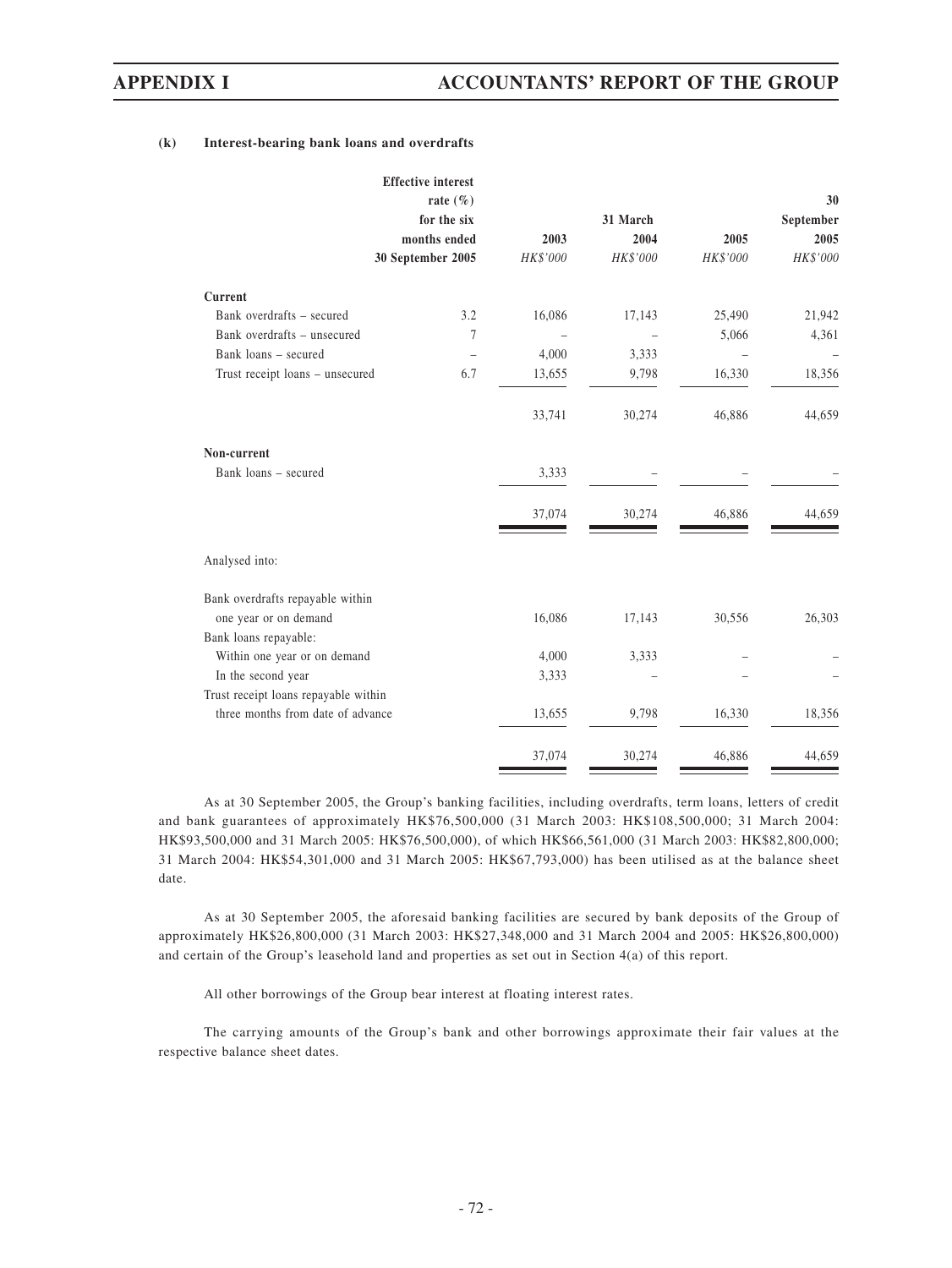### **(l) Finance lease payables**

During the Relevant Periods, the Group leased motor vehicles for its building services contracting business and classified these leases as finance leases. These leases expired in the year ended 31 March 2005.

As at each of the balance sheet date, the total future minimum lease payments under finance lease and their present values were as follows:

|                                              |          |                          |          |              |          | Present value of         |          |              |  |
|----------------------------------------------|----------|--------------------------|----------|--------------|----------|--------------------------|----------|--------------|--|
|                                              |          | Minimum lease payments   |          |              |          | minimum lease payments   |          |              |  |
|                                              |          | 31 March                 |          | 30 September |          | 31 March                 |          | 30 September |  |
|                                              | 2003     | 2004                     | 2005     | 2005         | 2003     | 2004                     | 2005     | 2005         |  |
|                                              | HK\$'000 | HK\$'000                 | HK\$'000 | HK\$'000     | HK\$'000 | HK\$'000                 | HK\$'000 | HK\$'000     |  |
| Amounts payable:                             |          |                          |          |              |          |                          |          |              |  |
| Within one year                              | 322      | 214                      |          |              | 270      | 180                      |          |              |  |
| In the second year                           | 214      | $\overline{\phantom{0}}$ |          |              | 180      | $\overline{\phantom{0}}$ |          |              |  |
| Total minimum finance                        |          |                          |          |              |          |                          |          |              |  |
| lease payments                               | 536      | 214                      |          |              | 450      | 180                      |          |              |  |
| Future finance charges                       | (86)     | (34)                     |          |              |          |                          |          |              |  |
| Total net finance                            |          |                          |          |              |          |                          |          |              |  |
| lease payables                               | 450      | 180                      |          |              |          |                          |          |              |  |
| Portion classified as<br>current liabilities | (270)    | (180)                    |          |              |          |                          |          |              |  |
| Long term portion                            | 180      |                          |          |              |          |                          |          |              |  |

### **(m) Loans from minority shareholders of subsidiaries**

The loans from minority shareholders of subsidiaries were unsecured, interest-free and had no fixed terms of repayment as at 31 March 2003, 2004 and 2005 and 30 September 2005.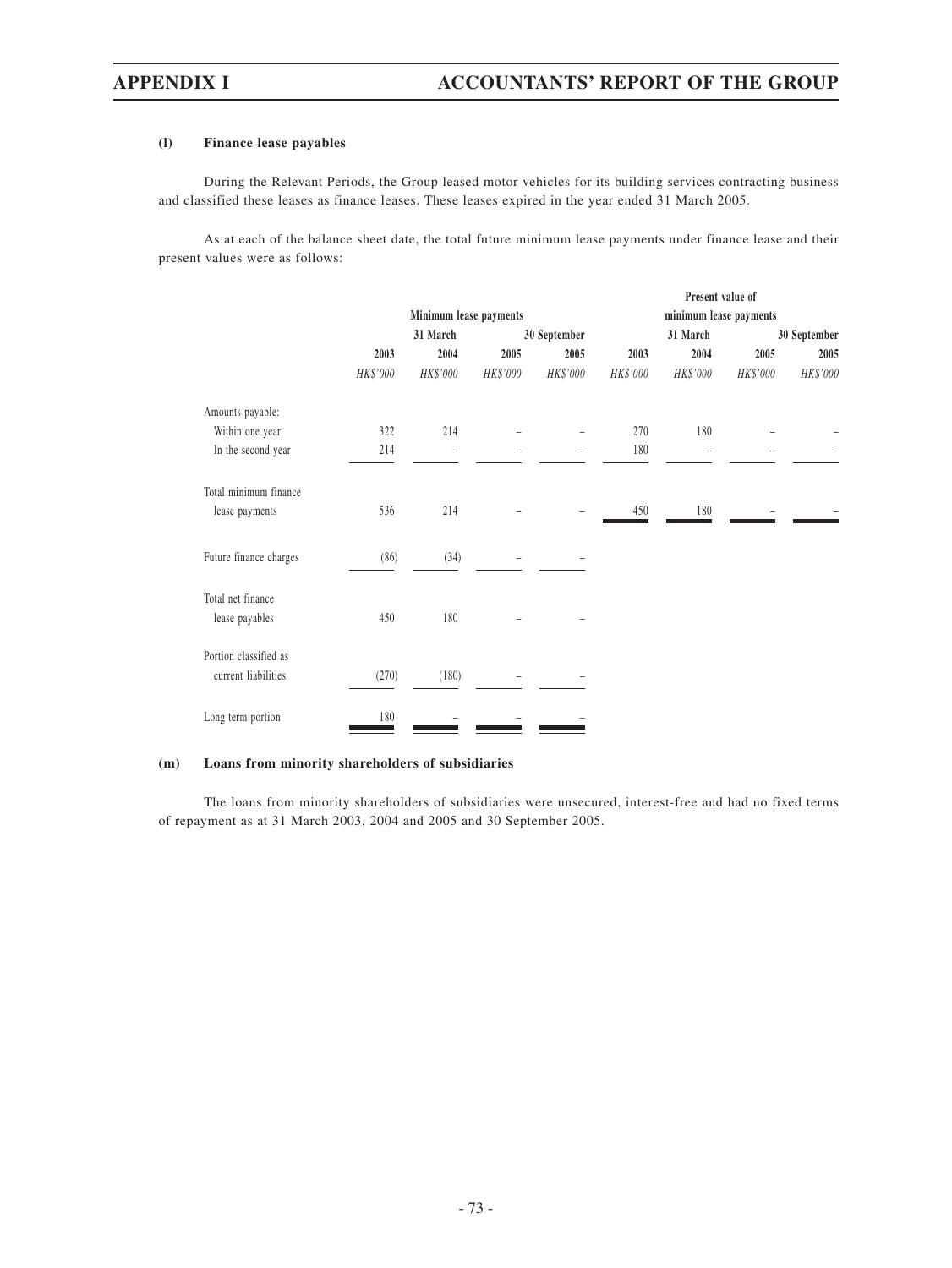### **(n) Deferred tax liabilities**

The movements in deferred tax liabilities, which comprised the tax effect of the accelerated tax depreciation and the cumulative differences in profit relating to incomplete long term installation and maintenance contracts, during the Relevant Periods are as follows:

|                                                                                                                    |          |          |          | 30        |  |  |
|--------------------------------------------------------------------------------------------------------------------|----------|----------|----------|-----------|--|--|
|                                                                                                                    |          | 31 March |          | September |  |  |
|                                                                                                                    | 2003     | 2004     | 2005     | 2005      |  |  |
|                                                                                                                    | HK\$'000 | HK\$'000 | HK\$'000 | HK\$'000  |  |  |
| Accelerated tax depreciation:                                                                                      |          |          |          |           |  |  |
| At beginning of year/period                                                                                        |          |          | 147      | 26        |  |  |
| Deferred tax charged/(credited) to<br>the consolidated income statement                                            |          |          |          |           |  |  |
| during the year/period                                                                                             |          | 147      | (121)    |           |  |  |
| At end of year/period                                                                                              |          | 147      | 26       | 26        |  |  |
| Cumulative differences in profit<br>relating to incomplete long term<br>installation and maintenance<br>contracts: |          |          |          |           |  |  |
| At beginning of year/period                                                                                        | 560      | 253      |          |           |  |  |
| Deferred tax credited to<br>the consolidated income statement                                                      |          |          |          |           |  |  |
| during the year/period                                                                                             | (307)    | (253)    |          |           |  |  |
| At end of year/period                                                                                              | 253      |          |          |           |  |  |
| Total deferred tax liabilities                                                                                     | 253      | 147      | 26       | 26        |  |  |

As at 30 September 2005, the Group has tax losses arising in Hong Kong of approximately HK\$77,327,000 (31 March 2005: HK\$72,244,000; 31 March 2004: HK\$37,675,000 and 31 March 2003: HK\$37,475,000) that are available indefinitely for offsetting against future taxable profits of the companies in which the losses arose. Deferred tax assets have not been recognised in respect of these losses as they have arisen in subsidiaries that have been loss-making for some time or the future profit streams are unpredictable.

At 31 March 2003, 2004 and 2005 and 30 September 2005, there were no significant unrecognised deferred tax liabilities for taxes that would be payable on the unremitted earnings of certain of the Group's subsidiaries as the Group had no liability to additional tax should such amounts be remitted.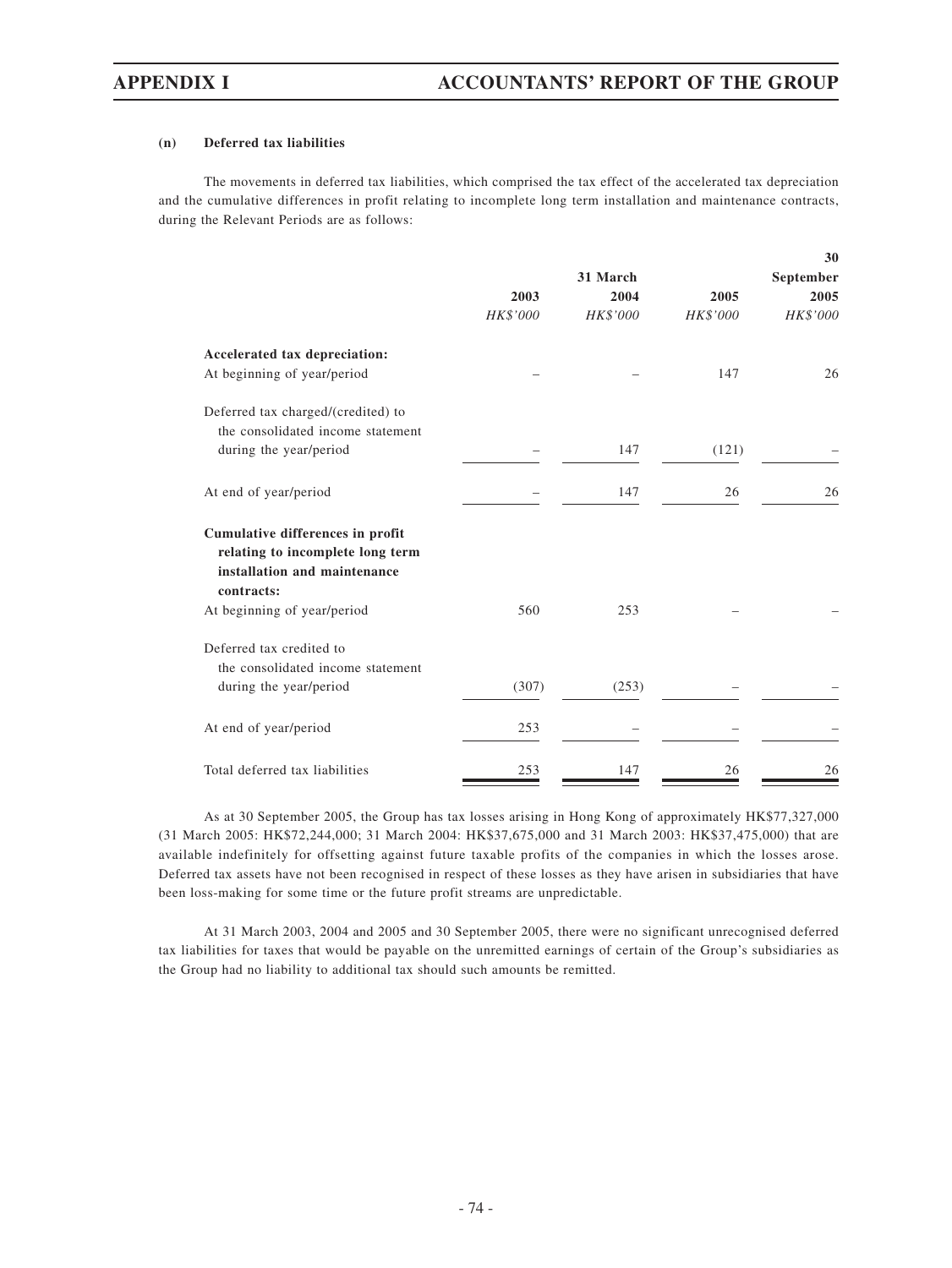**30**

### **(o) Share capital**

### **Company**

|                                   |          |          |                 | JV.       |
|-----------------------------------|----------|----------|-----------------|-----------|
|                                   |          | 31 March |                 | September |
|                                   | 2003     | 2004     | 2005            | 2005      |
|                                   | HK\$'000 | HK\$'000 | <i>HK\$'000</i> | HK\$'000  |
| Authorised:                       |          |          |                 |           |
| 8,000,000,000 ordinary shares of  |          |          |                 |           |
| HK\$0.01 each (31 March 2005:     |          |          |                 |           |
| 8,000,000,000 ordinary shares of  |          |          |                 |           |
| HK\$0.01 each; 31 March 2004      |          |          |                 |           |
| and 31 March 2003: 800,000,000    |          |          |                 |           |
| ordinary shares of HK\$0.10 each) | 80,000   | 80,000   | 80,000          | 80,000    |
| Issued and fully paid:            |          |          |                 |           |
| $115,930,400$ ordinary shares of  |          |          |                 |           |
| HK\$0.01 each (31 March 2005:     |          |          |                 |           |
| $115,930,400$ ordinary shares of  |          |          |                 |           |
| HK\$0.01 each; 31 March 2004      |          |          |                 |           |
| and 2003: 463,721,600 ordinary    |          |          |                 |           |
| shares of HK\$0.10 each)          | 46,372   | 46,372   | 1,159           | 1,159     |

During the Relevant Periods, there was no movements in the share capital of the Company for the years ended 31 March 2003 and 2004 and the period ended 30 September 2005. The movements in the share capital of the Company during the year ended 31 March 2005 were as follows:

Pursuant to a special resolution passed on 16 September 2004, the following share consolidation, capital reduction, share sub-division and cancellation of share premium account (hereinafter known as the "Capital Reorganisation") were effected. The details are set out below:

- (i) the consolidation of every four ordinary shares of HK\$0.10 each (issued and unissued) into one ordinary share of nominal value of HK\$0.40 (the "Consolidated Share");
- (ii) the reduction of the nominal value of each Consolidated Share in issue from HK\$0.40 to HK\$0.01 by the cancellation of HK\$0.39 from the paid-up capital of each Consolidated Share;
- (iii) the sub-division of each authorised but unissued Consolidated Share of HK\$0.40 into 40 ordinary shares of HK\$0.01 each (the "New Shares");
- (iv) the increase of the authorised share capital to HK\$80,000,000 by the creation of 4,521,285,600 New Shares of HK\$0.01 each ranking pari passu in all respects with each other;
- (v) the application of the total credit of HK\$45,212,856 arising from the capital reduction as detailed in (ii) above to set off the accumulated losses of the Company of HK\$108,935,656 as at 31 March 2004, and
- (vi) the cancellation of the share premium account of HK\$110,631,927 and the application of the credit so arising as follows:
	- (a) to eliminate the balance of the accumulated losses of the Company as at 31 March 2004; and
	- (b) to apply the remaining credit of HK\$46,909,127 arising therefrom to the Company's contributed surplus account.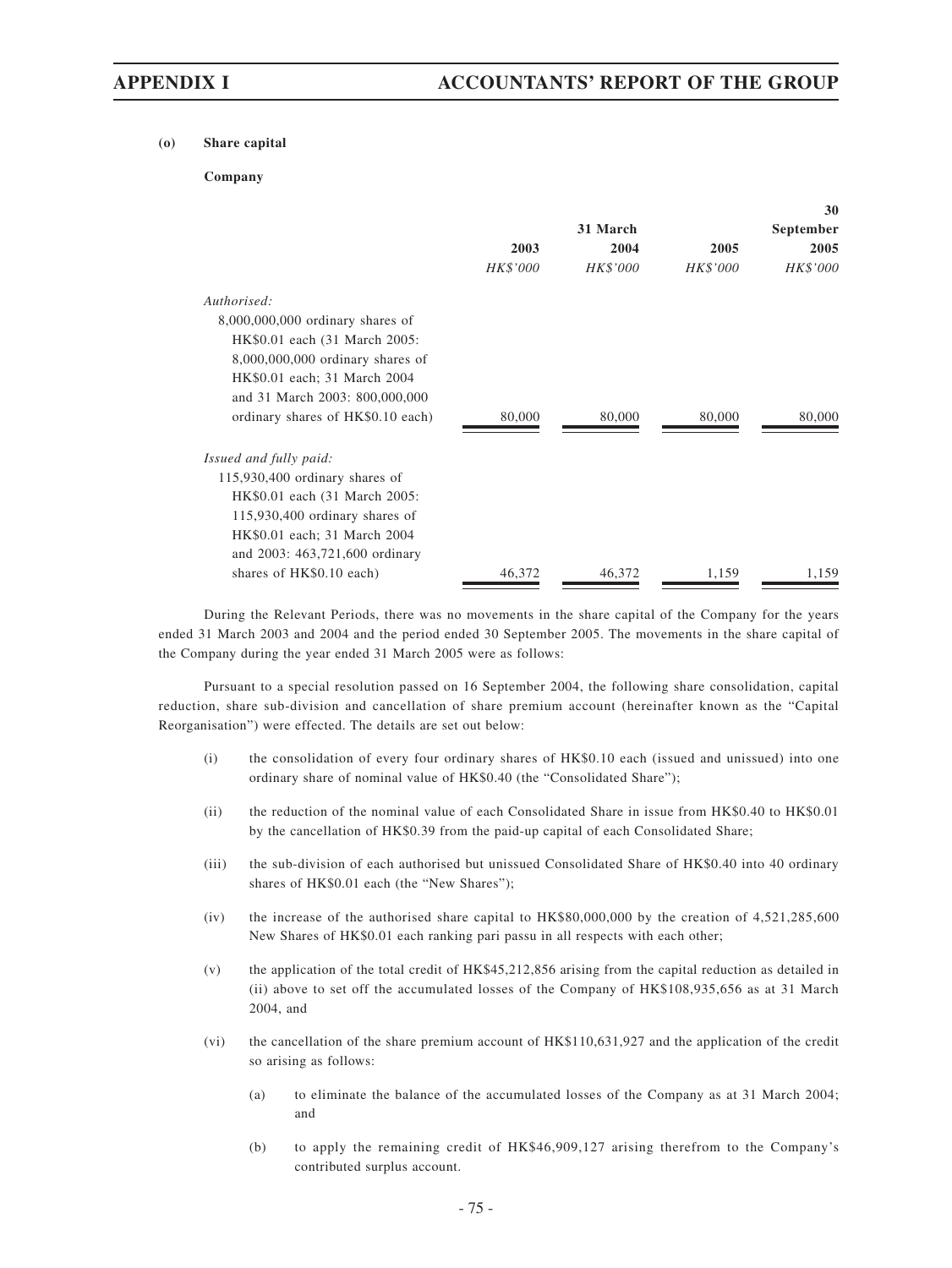# **APPENDIX I ACCOUNTANTS' REPORT OF THE GROUP**

Upon completion of the Capital Reorganisation, the authorised share capital of the Company became HK\$80,000,000 divided into 8,000,000,000 shares of HK\$0.01 each. The issued share capital of the Company was reduced from HK\$46,372,160 dividing into 463,721,600 shares of HK\$0.10 each to HK\$1,159,304 dividing into 115,930,400 shares of HK\$0.01 each.

A summary of the transactions during the Relevant Periods with reference to the above movements in the Company's issued ordinary share capital is as follows:

|                                 | Number of<br>shares in issue | <b>Issued</b><br>share<br>capital<br><b>HK\$'000</b> | <b>Share</b><br>premium<br>account<br>HK\$'000 | <b>Total</b><br>HK\$'000 |
|---------------------------------|------------------------------|------------------------------------------------------|------------------------------------------------|--------------------------|
| At 1 April 2002, 31 March 2003, |                              |                                                      |                                                |                          |
| 31 March 2004 and 1 April 2004  | 463,721,600                  | 46,372                                               | 110,632                                        | 157,004                  |
| Share consolidation (i)         | (347,791,200)                |                                                      |                                                |                          |
| Capital reduction (ii)          |                              | (45,213)                                             |                                                | (45, 213)                |
| Cancellation of share premium   |                              |                                                      |                                                |                          |
| account (vi)                    |                              |                                                      | (110, 632)                                     | (110, 632)               |
| At 31 March 2005 and            |                              |                                                      |                                                |                          |
| 30 September 2005               | 115,930,400                  | 1,159                                                |                                                | 1,159                    |

### **(p) Reserves**

### *(i) Group*

The amounts of the Group's reserves and the movements therein for the Relevant Periods are presented in the consolidated statement of changes in equity set out in Section 6 of this report.

### *(ii) Company*

|                         | <b>Share</b><br>premium<br>account<br>HK\$'000 | Contributed<br>surplus<br>HK\$'000 | Capital<br>reserve<br>HK\$'000 | redemption Accumulated<br>losses<br>HK\$'000 | <b>Total</b><br>HK\$'000 |
|-------------------------|------------------------------------------------|------------------------------------|--------------------------------|----------------------------------------------|--------------------------|
| At 1 April 2002         | 110,632                                        | 14,009                             | 132                            | (69, 404)                                    | 55,369                   |
| Net loss for the year   |                                                |                                    |                                | (37,003)                                     | (37,003)                 |
| At 31 March 2003 and    |                                                |                                    |                                |                                              |                          |
| 1 April 2003            | 110,632                                        | 14,009                             | 132                            | (106, 407)                                   | 18,366                   |
| Net loss for the year   |                                                |                                    |                                | (2,529)                                      | (2,529)                  |
| At 31 March 2004 and    |                                                |                                    |                                |                                              |                          |
| 1 April 2004            | 110,632                                        | 14,009                             | 132                            | (108, 936)                                   | 15,837                   |
| Capital Reorganisation  |                                                |                                    |                                |                                              |                          |
| (Section 4(o))          | (110, 632)                                     | 46,909                             |                                | 108,936                                      | 45,213                   |
| Net loss for the year   |                                                |                                    |                                | (2,267)                                      | (2,267)                  |
| At 31 March 2005 and    |                                                |                                    |                                |                                              |                          |
| 1 April 2005            |                                                | 60,918                             | 132                            | (2,267)                                      | 58,783                   |
| Net loss for the period |                                                |                                    |                                | (1,292)                                      | (1,292)                  |
| At 30 September 2005    |                                                | 60,918                             | 132                            | (3,559)                                      | 57,491                   |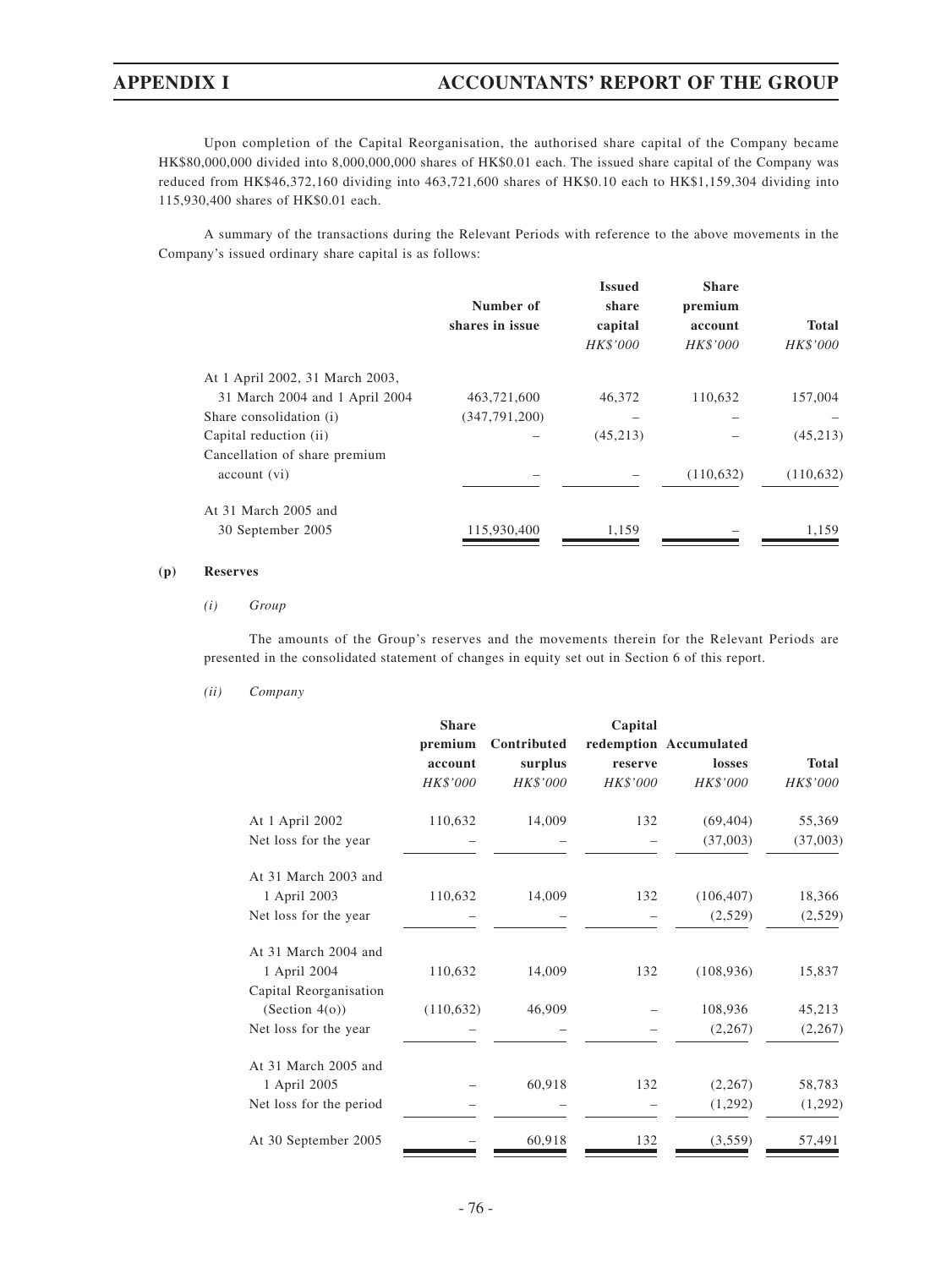# **APPENDIX I ACCOUNTANTS' REPORT OF THE GROUP**

The contributed surplus represents the difference between the aggregate net asset value of the subsidiaries acquired and the nominal value of the Company's shares issued for the acquisition of the subsidiaries under a Group reorganisation in 1992. Under the Companies Act 1981 of Bermuda (as amended), the contributed surplus is distributable to shareholders in certain circumstances.

### **(q) Dissolution of subsidiaries, net**

The fair values of the identifiable assets and liabilities of the subsidiaries dissolved during the Relevant Periods at their dates of dissolution are as follows:

|                             |          |                     |          | Six months ended |          |
|-----------------------------|----------|---------------------|----------|------------------|----------|
|                             |          | Year ended 31 March |          | 30 September     |          |
|                             | 2003     | 2004                | 2005     | 2004             | 2005     |
|                             | HK\$'000 | HK\$'000            | HK\$'000 | HK\$'000         | HK\$'000 |
|                             |          |                     |          | (unaudited)      |          |
| Net assets disposed of:     |          |                     |          |                  |          |
| Cash and bank balances      |          | 651                 | 133      |                  |          |
| Trade and other receivables |          | 442                 | 6        |                  |          |
| Prepayments, deposits and   |          |                     |          |                  |          |
| other assets                |          | 150                 |          |                  |          |
| Trade payables              |          | (4,984)             |          |                  |          |
| Other payables and accruals |          | (543)               | (426)    |                  |          |
| Minority shareholders' loan |          | (5,600)             |          |                  |          |
| Minority interests          |          | 5,812               | (26)     |                  |          |
|                             |          | (4,072)             | (313)    |                  |          |
| Gain on dissolution of      |          |                     |          |                  |          |
| discontinued operations     |          | 4,105               |          |                  |          |
| Gain/(loss) on dissolution  |          |                     |          |                  |          |
| of a subsidiary             |          | (33)                | 313      |                  |          |
|                             |          |                     |          |                  |          |
|                             |          |                     |          |                  |          |

An analysis of the net outflow of cash and cash equivalents in respect of the dissolution of subsidiaries is as follows:

|                        |                     |          |          | Six months ended |                 |
|------------------------|---------------------|----------|----------|------------------|-----------------|
|                        | Year ended 31 March |          |          | 30 September     |                 |
|                        | 2003                | 2004     | 2005     | 2004             | 2005            |
|                        | HK\$'000            | HK\$'000 | HK\$'000 | HK\$'000         | <b>HK\$'000</b> |
|                        |                     |          |          | (unaudited)      |                 |
| Cash and bank balances |                     |          |          |                  |                 |
| disposed of            |                     | (651)    | (133)    |                  |                 |

The results of the subsidiaries dissolved during the years ended 31 March 2004 and 2005 had no significant impact on the Group's consolidated turnover or the consolidated profit/loss after tax for those years.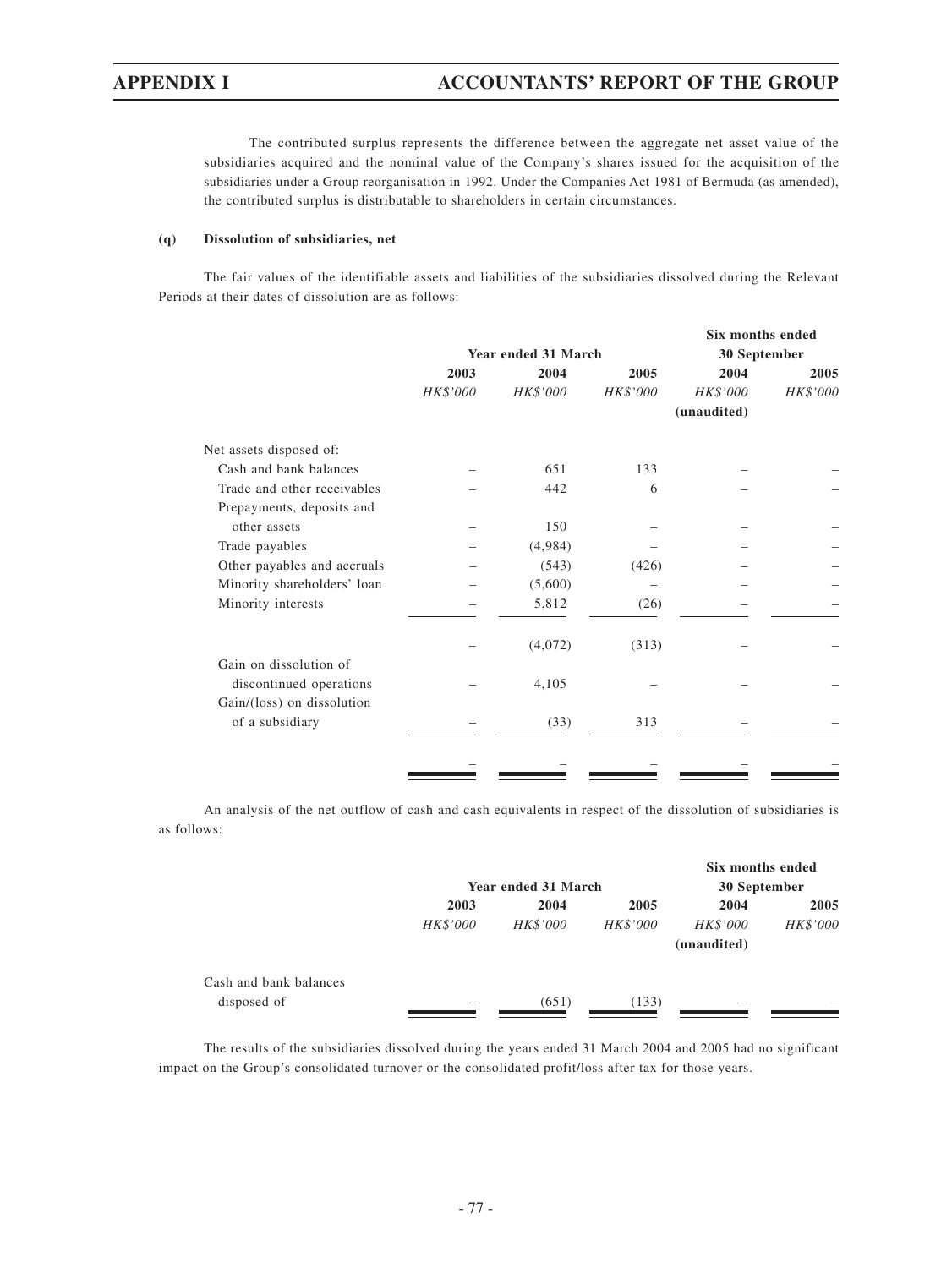### **(r) Contingent liabilities**

In addition to the leasehold land and properties and the bank deposits as detailed in Sections 4(a) and 4(i) to this report to secure the banking facilities granted to the Group as set out in Section  $4(k)$  to the report, as at 30 September 2005, the Company provides corporate guarantees to banks of HK\$51,000,000 (31 March 2005; HK\$51,000,000; 31 March 2004: HK\$68,000,000 and 31 March 2003: HK\$83,000,000) in connection with the banking facilities granted to the Group. In addition, certain subsidiaries of the Group provides letters of indemnity to a financial institution for the issue of performance bonds. As at 30 September 2005, the banking facilities utilised by the Group amounted to approximately HK\$66,561,000 (31 March 2005: HK\$67,793,000; 31 March 2004: HK\$54,301,000 and 31 March 2003: HK\$82,800,000). As at 30 September 2005, the Group had contingent liabilities in respect of guarantees and indemnities provided by the Group for the issue of performance bonds by banks and a financial institution amounted to HK\$11,590,000 (31 March 2003: Nil; 31 March 2004: HK\$5,950,000 and 31 March 2005: HK\$13,070,000).

Save as disclosed above, the Group had no significant contingent liabilities as at 31 March 2003, 2004, 2005 and 30 September 2005.

### **(s) Operating lease arrangements**

The Group leases certain of its office properties under operating lease arrangements. Leases for properties are negotiated for terms ranging from one to three years.

At 31 March 2003, 2004 and 2005 and 30 September 2005, the Group had total future minimum lease payments under non-cancellable operating leases falling due as follows:

|                                         |          |          |          | 30        |
|-----------------------------------------|----------|----------|----------|-----------|
|                                         |          | 31 March |          | September |
|                                         | 2003     | 2004     | 2005     | 2005      |
|                                         | HK\$'000 | HK\$'000 | HK\$'000 | HK\$'000  |
| Within one year                         | 1,641    | 734      | 828      | 695       |
| In the second to fifth years, inclusive | 577      | 64       | 983      | 660       |
|                                         | 2,218    | 798      | 1,811    | 1,355     |
|                                         |          |          |          |           |

### **(t) Commitments**

Apart from the operating lease commitments detailed in Section 4(s) above, the Group did not have any significant commitments as at 31 March 2003, 2004, 2005 and 30 September 2005.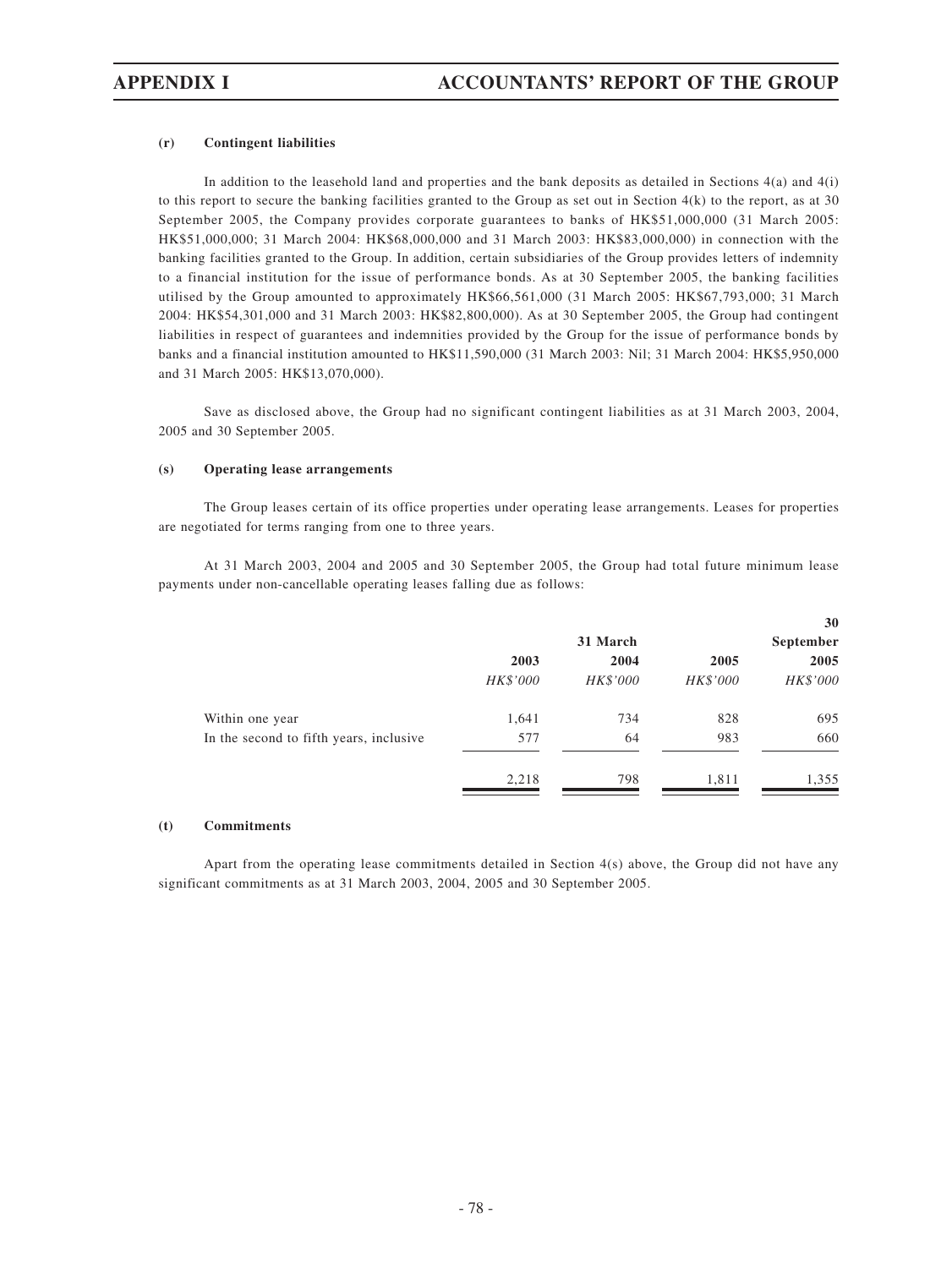## **5. FINANCIAL RISK MANAGEMENT OBJECTIVES AND POLICIES**

The Group's principal financial instruments comprise interest-bearing bank loans, overdrafts and other borrowings, cash and bank balances, pledged time deposits and finance leases. The main purpose of these financial instruments is to raise finance for the Group's operations. The Group has various other financial assets and liabilities such as gross amounts due from and to contract customers, trade and other receivables, retention money receivables and payables, trade and bills payables which arise directly from the Group's operations.

The main risk arising from the Group's financial instruments are cash flow interest rate risk, credit risk, and liquidity risk. The directors meet periodically to analyse and formulate measures to manage the Group's exposure to these risks. Generally, the Group introduces conservative strategies on its risk management. As the Group's exposure to these risks is kept to a minimum, the Group has not used any derivatives and other instruments for hedging purposes. The Group does not hold or issue derivative financial instruments for trading purposes. The directors review and agree policies for managing each of these risks and they are summarised as follows:

### **(i) Cash flow interest rate risk**

Cash flow interest rate risk is the risk that the future cash flows of a financial instrument will fluctuate because of changes in market interest rates.

The interest rates and terms of repayment of interest-bearing bank loans and other borrowings are disclosed in Section 4(k). Other financial assets and liabilities do not have material interest rate risk.

Interest-bearing bank loans and other borrowings, cash and bank balances, and short term time deposits are stated at cost and are not revalued on a periodic basis. Floating-rate interest income and expenses are charged to the consolidated income statement as incurred.

The nominal interest rates of the financial instruments approximate to their respective effective interest rates.

### **(ii) Credit risk**

The Group maintains various credit policies for business operations as detailed in Section 4(h) above. In addition, all receivable balances are closely monitored on an ongoing basis to minimise the Group's exposure to bad debts.

With respect to credit risk arising from the other financial assets of the Group, which mainly comprise cash and cash equivalents, the Group's exposure to credit risk arises from default of the counterparties, with a maximum exposure equal to the carrying amount of these instruments.

### **(iii) Liquidity risk**

The Group's objective is to maintain a balance between continuity of funding and flexibility through the use of bank overdrafts, bank loans, trust receipt loans and finance leases. The Group's policy is to maintain the Group at net current asset position.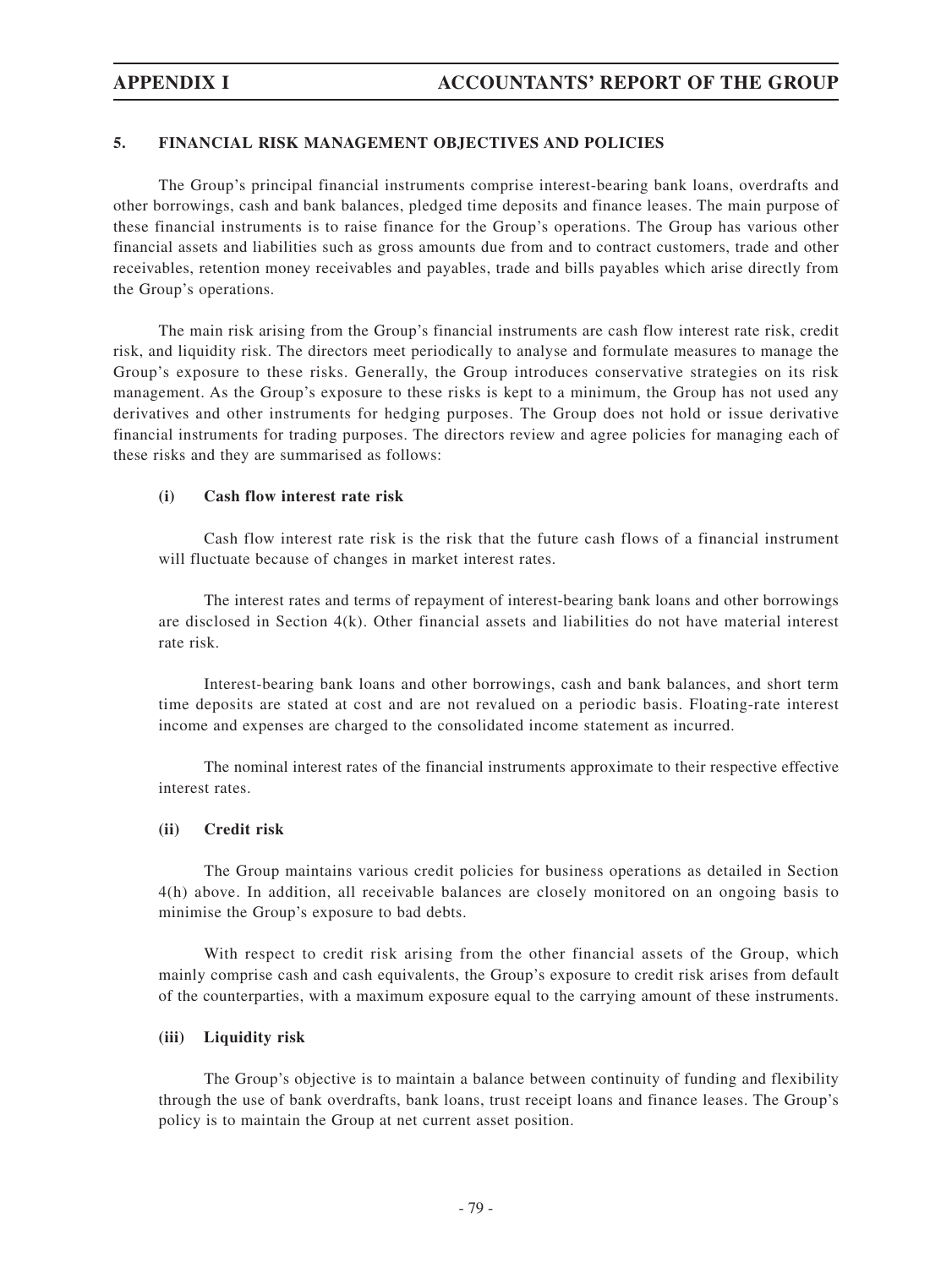# **APPENDIX I ACCOUNTANTS' REPORT OF THE GROUP**

The Group's overall risk management policy focuses on monitoring all potential financial risks to the Group. Whenever necessary, the Group will reduce the risk exposure.

# **6. CONSOLIDATED STATEMENTS OF CHANGES IN EQUITY**

Movements in the shareholders' equity of the Group for the Relevant Periods on the basis as set out in Section 1 above are as follows:

| <b>Issued</b>  | <b>Share</b>                 |                                   | Capital                             | Retained<br>profits/ |                                                                                                               |                          |                    |
|----------------|------------------------------|-----------------------------------|-------------------------------------|----------------------|---------------------------------------------------------------------------------------------------------------|--------------------------|--------------------|
|                |                              |                                   |                                     |                      |                                                                                                               |                          | Total              |
|                |                              |                                   |                                     |                      |                                                                                                               | interests                | equity             |
|                |                              |                                   |                                     |                      |                                                                                                               | HK\$'000                 | HK\$'000           |
| 46,372         | 110,632                      |                                   | 132                                 | (44, 113)            | 113,023                                                                                                       | 4,061                    | 117,084            |
| $\overline{a}$ |                              |                                   | $\equiv$                            | (14, 685)            | (14,685)                                                                                                      | 11,781                   | (2,904)            |
|                |                              |                                   |                                     |                      |                                                                                                               | (6,000)                  | (6,000)            |
|                |                              |                                   |                                     |                      |                                                                                                               |                          |                    |
| 46,372         | 110,632                      |                                   | 132                                 | (58, 798)            | 98,338                                                                                                        | 9,842                    | 108,180            |
| $\overline{a}$ |                              |                                   | $\overline{a}$                      | 1,805                | 1,805                                                                                                         | 9,427                    | 11,232             |
|                |                              |                                   |                                     |                      |                                                                                                               | (6,000)                  | (6,000)            |
|                |                              |                                   |                                     |                      |                                                                                                               |                          |                    |
|                |                              |                                   |                                     |                      |                                                                                                               | 5,812                    | 5,812              |
|                |                              |                                   |                                     |                      |                                                                                                               |                          |                    |
| 46,372         | 110,632                      |                                   | 132                                 | (56,993)             | 100,143                                                                                                       | 19,081                   | 119,224            |
|                |                              |                                   |                                     |                      |                                                                                                               |                          |                    |
| (45, 213)      | (110, 632)                   | 46,909                            |                                     | 108,936              |                                                                                                               |                          |                    |
|                |                              |                                   |                                     | (33, 729)            | (33, 729)                                                                                                     | (838)                    | (34, 567)          |
|                |                              |                                   |                                     |                      |                                                                                                               |                          |                    |
|                |                              |                                   |                                     |                      |                                                                                                               | (26)                     | (26)               |
|                |                              |                                   |                                     |                      |                                                                                                               |                          |                    |
| 1,159          |                              | 46,909                            | 132                                 | 18,214               | 66,414                                                                                                        | 18,217                   | 84,631             |
|                |                              |                                   |                                     | (7,613)              | (7,613)                                                                                                       | (344)                    | (7, 957)           |
| 1,159          |                              | 46,909                            | 132                                 | 10,601               | 58,801                                                                                                        | 17,873                   | 76,674             |
|                |                              |                                   |                                     |                      |                                                                                                               |                          |                    |
| 46,372         | 110,632                      |                                   | 132                                 | (56,993)             | 100,143                                                                                                       |                          | 119,224            |
|                |                              |                                   |                                     |                      |                                                                                                               |                          |                    |
| (45, 213)      | (110, 632)                   | 46,909                            | $\overline{\phantom{0}}$            | 108,936              |                                                                                                               |                          |                    |
|                |                              |                                   |                                     | (12, 446)            | (12, 446)                                                                                                     | 2,017                    | (10, 429)          |
| 1,159          |                              | 46,909                            | 132                                 | 39,497               | 87,697                                                                                                        | 21,098                   | 108,795            |
|                | share<br>capital<br>HK\$'000 | premium<br>$account*$<br>HK\$'000 | Contributed<br>surplus*<br>HK\$'000 | HK\$'000             | Attributable to equity holders of the parent<br>redemption (accumulated<br>reserve*<br>$losses)*$<br>HK\$'000 | <b>Total</b><br>HK\$'000 | Minority<br>19,081 |

*\* These reserves accounts comprise the consolidated reserves of HK\$51,966,000, HK\$53,771,000, HK\$65,255,000 and HK\$57,642,000 as at 31 March 2003, 2004 and 2005 and 30 September 2005 respectively.*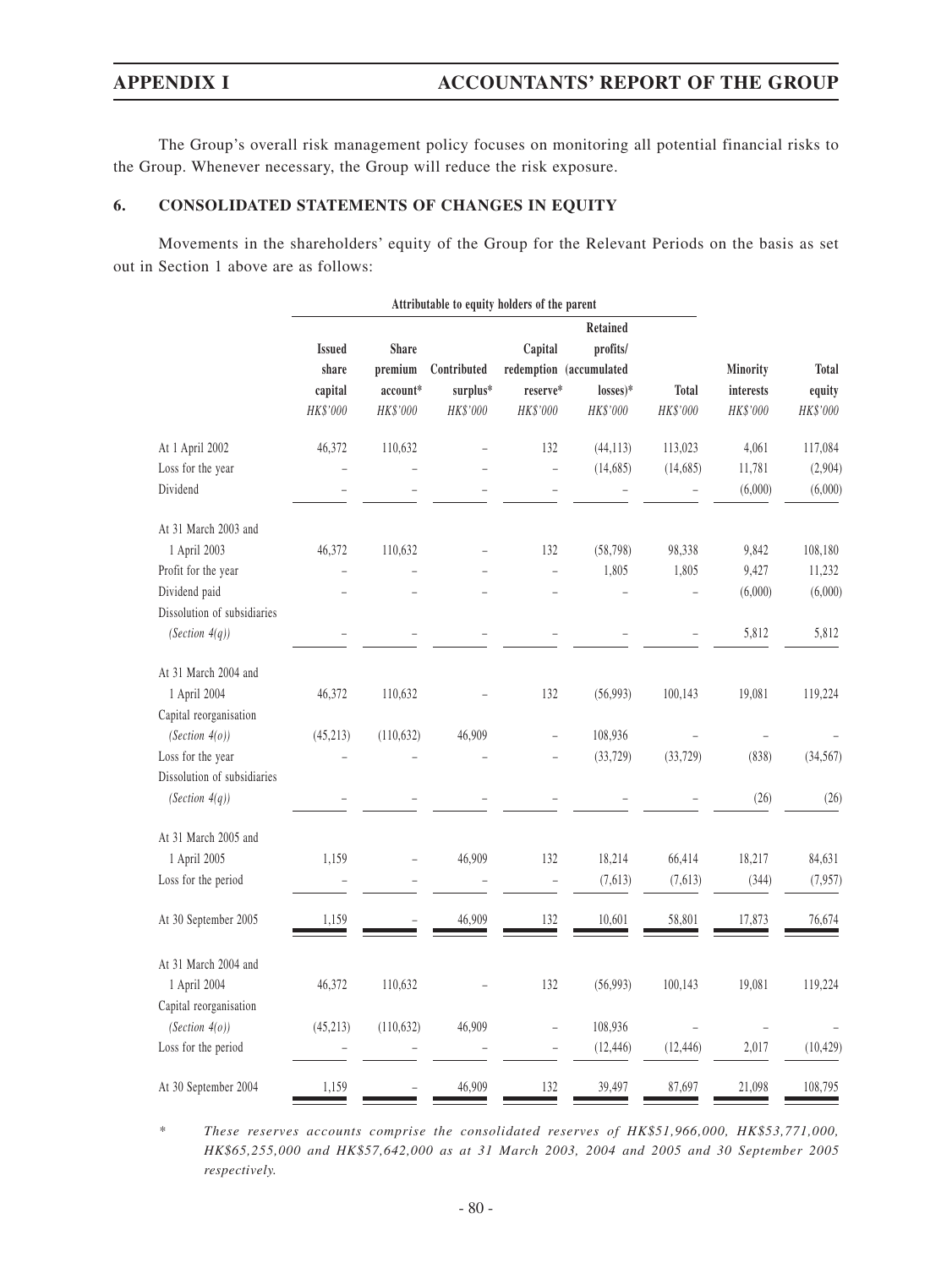# **7. CONSOLIDATED CASH FLOW STATEMENTS**

The consolidated cash flow statements of the Group for the Relevant Periods after making such adjustments as we consider appropriate and on the basis set out in Section 1 above are as follows:

|                                                           | Year ended 31 March<br>2003<br>2004<br>2005 |           |           | Six months ended<br>30 September<br>2004<br>2005 |          |
|-----------------------------------------------------------|---------------------------------------------|-----------|-----------|--------------------------------------------------|----------|
|                                                           | HK\$'000                                    | HK\$'000  | HK\$'000  | HK\$'000<br>(unaudited)                          | HK\$'000 |
| <b>CASH FLOWS FROM OPERATING</b>                          |                                             |           |           |                                                  |          |
| <b>ACTIVITIES</b>                                         |                                             |           |           |                                                  |          |
| Profit/(loss) before tax                                  | 1,968                                       | 15,650    | (33,826)  | (9,198)                                          | (7,856)  |
| Adjustments for:                                          |                                             |           |           |                                                  |          |
| Share of losses of an associate                           | $\overline{2}$                              |           |           |                                                  |          |
| Interest paid                                             | 1,488                                       | 1,161     | 1,084     | 434                                              | 858      |
| Interest income                                           | (568)                                       | (1,772)   | (1,317)   | (591)                                            | (651)    |
| Depreciation                                              | 3,087                                       | 2,539     | 1,749     | 972                                              | 588      |
| Loss/(gain) on disposal of items of                       |                                             |           |           |                                                  |          |
| property, plant and equipment                             | 434                                         | 7         | (29)      | 19                                               | (9)      |
| Gain on dissolution of discontinued                       |                                             |           |           |                                                  |          |
| operations (Section $4(q)$ )                              |                                             | (4,105)   |           |                                                  |          |
| Loss/(gain) on dissolution of subsidiaries                |                                             |           |           |                                                  |          |
| (Section $4(q)$ )                                         |                                             | 33        | (313)     |                                                  |          |
| Gain on dissolution of an associate                       |                                             |           | (199)     |                                                  |          |
| Provision for amounts due from former                     |                                             |           |           |                                                  |          |
| subsidiaries                                              |                                             | 2,179     |           |                                                  |          |
| Provision for doubtful debts                              |                                             | 109       | 1,531     |                                                  | 2,386    |
| Impairment loss of available-for-sale                     |                                             |           |           |                                                  |          |
| equity investments                                        | 7,130                                       | 9,108     | 757       | 944                                              |          |
| Unrealised holding (gains)/losses                         |                                             |           |           |                                                  |          |
| on equity investments at fair value                       |                                             |           |           |                                                  |          |
| through profit or loss                                    | 1,244                                       | (245)     | (103)     | 95                                               | (133)    |
|                                                           |                                             |           |           |                                                  |          |
| Operating profit/(loss) before working<br>capital changes | 14,785                                      | 24,664    | (30,666)  | (7, 325)                                         | (4, 817) |
| Decrease/(increase) in gross amount due                   |                                             |           |           |                                                  |          |
| from contract customers                                   | (25,097)                                    | 1,655     | (5,702)   | (9,983)                                          | (2,938)  |
| Decrease/(increase) in inventories                        | 1,028                                       | 251       | 2,853     | (55)                                             | 395      |
| Decrease/(increase) in trade and other                    |                                             |           |           |                                                  |          |
| receivables                                               | (28, 641)                                   | 14,255    | (32, 864) | (6,694)                                          | 20,311   |
| Decrease in retention money receivables                   | 5,716                                       | 561       | 2,839     | 2,943                                            | 896      |
| Decrease/(increase) in prepayments,                       |                                             |           |           |                                                  |          |
| deposits and other assets                                 | 1,130                                       | 57        | (59)      | $\overline{4}$                                   | 130      |
| Increase/(decrease) in gross amount due                   |                                             |           |           |                                                  |          |
| to contract customers                                     | 37,689                                      | (21,687)  | 29,918    | 40,249                                           | (35,569) |
| Increase/(decrease) in trade payables                     | 5,146                                       | (9,178)   | 2,948     | 3,337                                            | 21,749   |
| Increase/(decrease) in bills payable                      | (9,962)                                     | (16, 589) | (3,180)   | (3,238)                                          | 3,209    |
| Increase/(decrease) in retention money                    |                                             |           |           |                                                  |          |
| payable                                                   | (3,543)                                     | 3,462     | 3,881     | 1,834                                            | (1,111)  |
| Increase/(decrease) in other payables                     |                                             |           |           |                                                  |          |
| and accruals                                              | 5,874                                       | 4,655     | 14,855    | (30, 444)                                        | 812      |
|                                                           |                                             |           |           |                                                  |          |
| Cash generated from/(used in) operations                  |                                             |           |           |                                                  |          |
| $-$ page 82                                               | 4,125                                       | 2,106     | (15, 177) | (9,372)                                          | 3,067    |
|                                                           |                                             |           |           |                                                  |          |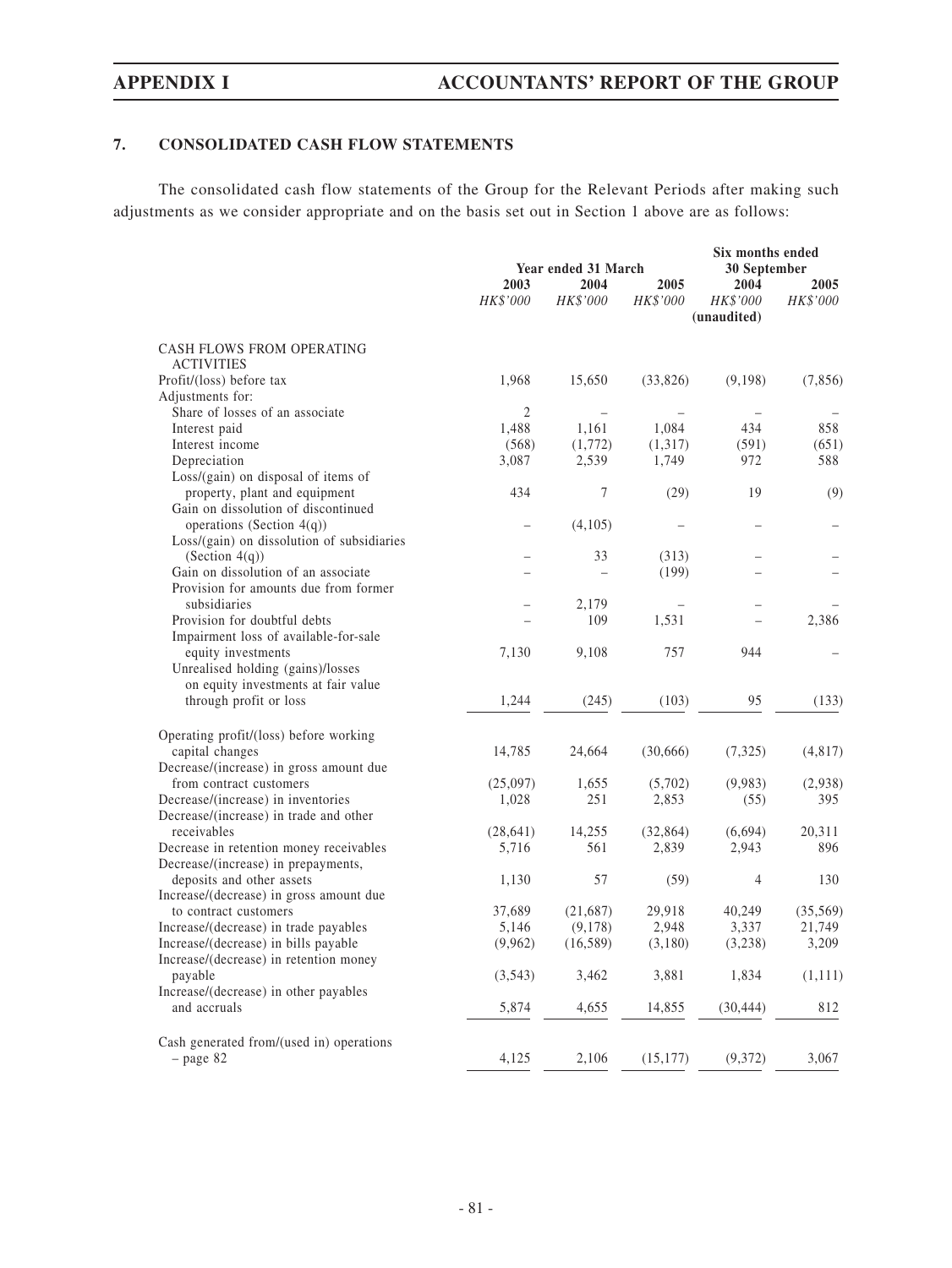# **APPENDIX I ACCOUNTANTS' REPORT OF THE GROUP**

|                                                                                                                           | Year ended 31 March<br>2003<br>2004<br>2005 |                       |                     | Six months ended<br>30 September<br>2004<br>2005 |                    |
|---------------------------------------------------------------------------------------------------------------------------|---------------------------------------------|-----------------------|---------------------|--------------------------------------------------|--------------------|
|                                                                                                                           | HK\$'000                                    | HK\$'000              | HK\$'000            | HK\$'000<br>(unaudited)                          | HK\$'000           |
| Cash generated from/(used in) operations<br>$-$ page 81                                                                   | 4,125                                       | 2,106                 | (15, 177)           | (9,372)                                          | 3,067              |
| Interest paid<br>Interest element on finance lease rental                                                                 | (1,405)                                     | (1,110)               | (1,041)             | (391)                                            | (858)              |
| payments<br>Hong Kong profits tax paid<br>Hong Kong profits tax refunded                                                  | (83)<br>(10, 434)<br>812                    | (51)<br>(6,226)<br>91 | (43)<br>(3, 145)    | (43)<br>(32)<br>$\qquad \qquad -$                | (77)<br>322        |
| Net cash inflow/(outflow) from operating<br>activities                                                                    | (6,985)                                     | (5,190)               | (19, 406)           | (9,838)                                          | 2,454              |
| CASH FLOWS FROM INVESTING<br><b>ACTIVITIES</b>                                                                            |                                             |                       |                     |                                                  |                    |
| Interest received<br>Purchases of items of property, plant and                                                            | 568                                         | 1,772                 | 1,317               | 591                                              | 651                |
| equipment<br>Proceeds from disposal of items of property,<br>plant and equipment                                          | (588)<br>576                                | (105)                 | (656)<br>578        | (365)<br>473                                     | (142)<br>27        |
| Dissolution of subsidiaries (Section $4(q)$ )<br>Advances to an associate                                                 | (2)                                         | (651)                 | (133)               |                                                  |                    |
| Additional investment in an available-for-sale<br>investment                                                              | (990)                                       |                       |                     |                                                  |                    |
| Net cash inflow/(outflow) from<br>investing activities                                                                    | (436)                                       | 1,016                 | 1,106               | 699                                              | 536                |
| CASH FLOWS FROM FINANCING<br><b>ACTIVITIES</b>                                                                            |                                             |                       |                     |                                                  |                    |
| Dividends paid to a minority shareholder<br>Capital element on finance lease rental                                       | (6,000)                                     | (6,000)               |                     |                                                  |                    |
| payments<br>Increase/(decrease) in trust receipt loans<br>New bank loans raised                                           | (337)<br>12,734<br>8,000                    | (270)<br>(3,857)      | (180)<br>6,532      | (180)<br>(5,116)                                 | 2,026              |
| Repayment of bank loans                                                                                                   | (667)                                       | (4,000)               | (3,333)             | (2,000)                                          |                    |
| Net cash inflow/(outflow) from financing<br>activities                                                                    | 13,730                                      | (14, 127)             | 3,019               | (7,296)                                          | 2,026              |
| NET INCREASE/(DECREASE) IN<br>CASH AND CASH EQUIVALENTS                                                                   | 6,309                                       | (18, 301)             | (15, 281)           | (16, 435)                                        | 5,016              |
| Cash and cash equivalents at<br>beginning of year/period                                                                  | 31,778                                      | 38,087                | 19,786              | 19,786                                           | 4,505              |
| CASH AND CASH EQUIVALENTS AT<br>END OF YEAR/PERIOD                                                                        | 38,087                                      | 19,786                | 4,505               | 3,351                                            | 9,521              |
| ANALYSIS OF BALANCES OF<br>CASH AND CASH EQUIVALENTS<br>Cash and bank balances<br>Non-pledged time deposits with original | 14,238                                      | 4,631                 | 2,751               | 7,694                                            | 3,458              |
| maturity of less than three months<br>when acquired<br>Time deposits with original maturity of less                       | 12,587                                      | 5,498                 | 5,510               | 5,500                                            | 5,566              |
| than three months when acquired, pledged<br>as security for bank overdraft facilities<br>Bank overdrafts                  | 27,348<br>(16,086)                          | 26,800<br>(17, 143)   | 26,800<br>(30, 556) | 26,800<br>(36, 643)                              | 26,800<br>(26,303) |
|                                                                                                                           | 38,087                                      | 19,786                | 4,505               | <u>3,351</u>                                     | 9,521              |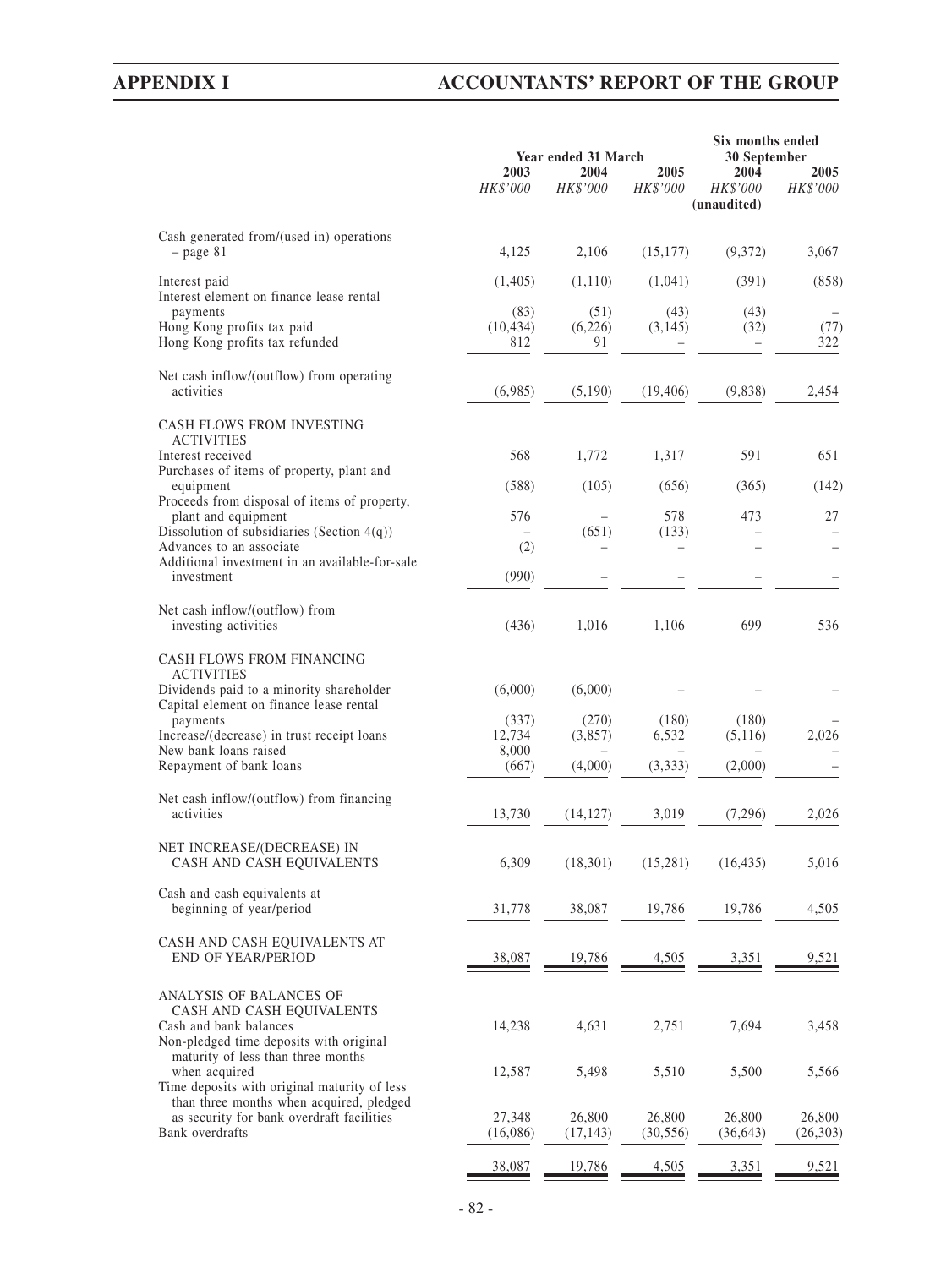# **8. SEGMENT INFORMATION**

Segment information is presented by way of the Group's primary segment reporting basis, by business segment. In determining the Group's geographical segments, revenues are attributed to the segments based on the location of the customers, and assets are attributed to the segments based on the location of the assets. No further geographical segment information is presented as over 90% of the Group's revenue is derived from customers based in Hong Kong and over 90% of the Group's assets are located in Hong Kong.

The Group's operating businesses are structured and managed separately according to the nature of their operations and the products and services they provide. Each of the Group's business segments represents a strategic business unit that offers products and services which are subject to risks and returns that are different from those of the other business segments. The summarised details of the business segments are as follows:

- (a) the building services contracting and project management business segment, which includes the provision of multi-disciplinary building services, comprising electrical engineering, water pumping and fire services, air conditioning installation, plumbing and drainage, environmental engineering, extra low voltage systems engineering and project management; and
- (b) the trading of electrical and mechanical engineering materials and equipment segment.

Intersegment sales and transfers are transacted with reference to the selling prices used for sales made to third parties at the then prevailing market prices.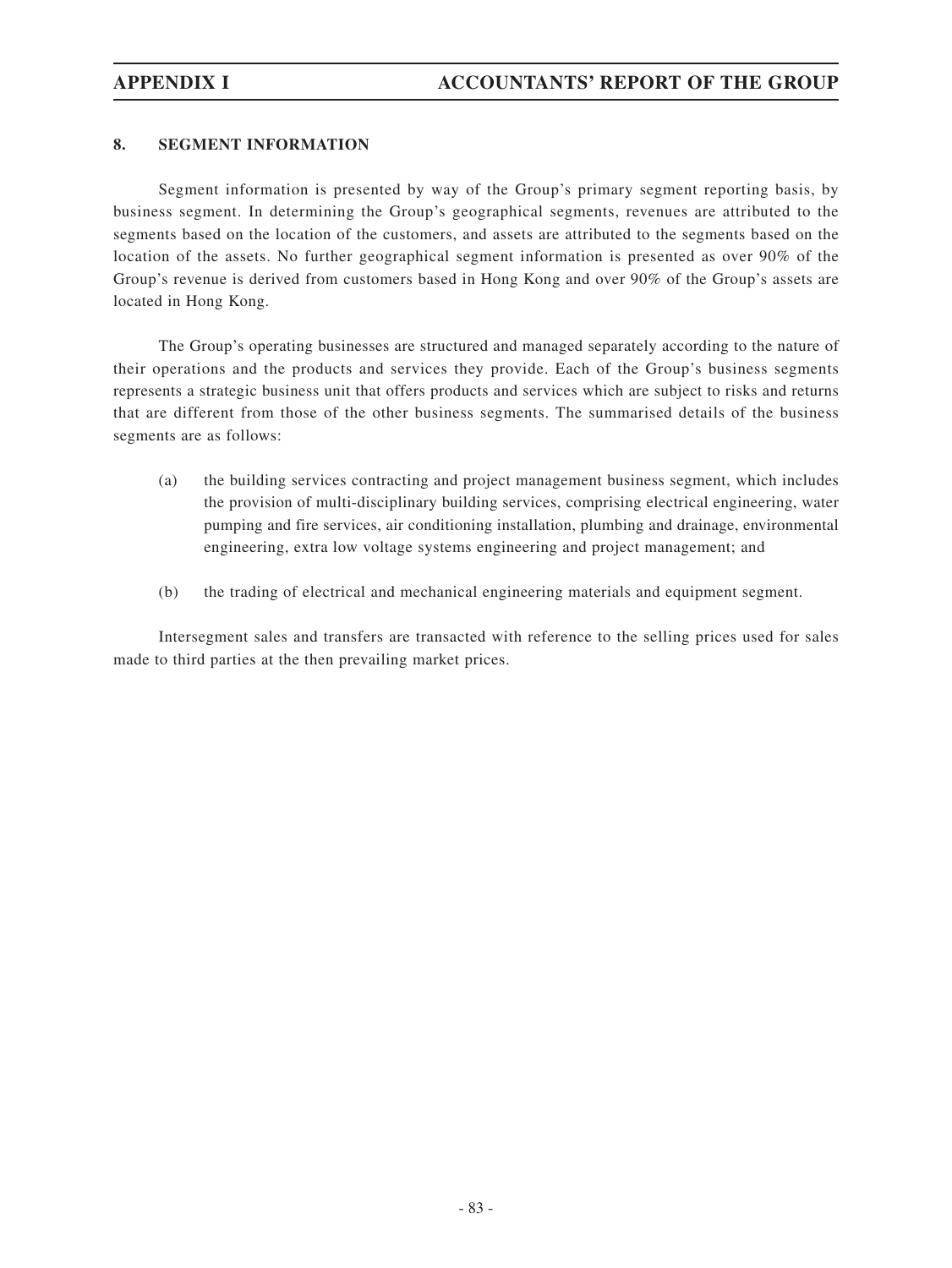# **(a) Business segments**

The following tables present revenue, results and certain assets, liabilities and expenditure information for the Group's business segments.

# **Year ended 31 March 2003**

| (Continuing)<br><b>Building</b><br>services<br>contracting<br>business<br>and<br>project<br>management<br>HK\$'000 | <b>Trading</b><br>of electrical<br>and<br>engineering<br>materials<br>and<br>equipment<br>HK\$'000 | Provision of<br>broadband<br>connectivity<br>services<br>HK\$'000 | Eliminations<br>HK\$'000                | Consolidated<br>HK\$'000 |
|--------------------------------------------------------------------------------------------------------------------|----------------------------------------------------------------------------------------------------|-------------------------------------------------------------------|-----------------------------------------|--------------------------|
|                                                                                                                    |                                                                                                    |                                                                   |                                         |                          |
| $\overline{a}$                                                                                                     | 8,342                                                                                              | $\ddot{\phantom{1}}$                                              | (8, 342)                                | 644,310                  |
| 592,785                                                                                                            | 59,576                                                                                             | 291                                                               | (8, 342)                                | 644,310                  |
| 9,512                                                                                                              | 606                                                                                                | (458)                                                             |                                         | 9,660                    |
|                                                                                                                    |                                                                                                    |                                                                   |                                         | 2,718                    |
|                                                                                                                    |                                                                                                    |                                                                   |                                         | (7, 130)                 |
|                                                                                                                    |                                                                                                    |                                                                   |                                         | (1, 244)                 |
|                                                                                                                    |                                                                                                    |                                                                   |                                         | (2,034)<br>(2)           |
|                                                                                                                    |                                                                                                    |                                                                   |                                         | 1,968<br>(4, 872)        |
|                                                                                                                    |                                                                                                    |                                                                   |                                         | (2,904)                  |
|                                                                                                                    |                                                                                                    |                                                                   |                                         |                          |
|                                                                                                                    |                                                                                                    |                                                                   |                                         | 300,689<br>68,953        |
|                                                                                                                    |                                                                                                    |                                                                   |                                         | 369,642                  |
| 199,411                                                                                                            | 11,824                                                                                             | 10,643                                                            |                                         | 221,878<br>39,584        |
|                                                                                                                    |                                                                                                    |                                                                   |                                         | 261,462                  |
| 3,018<br>577                                                                                                       | 69<br>11                                                                                           |                                                                   |                                         | 3,087<br>588             |
|                                                                                                                    | 592,785<br>278,251                                                                                 | (Continuing)<br>51,234<br>21,847                                  | mechanical (Discontinued)<br>291<br>591 |                          |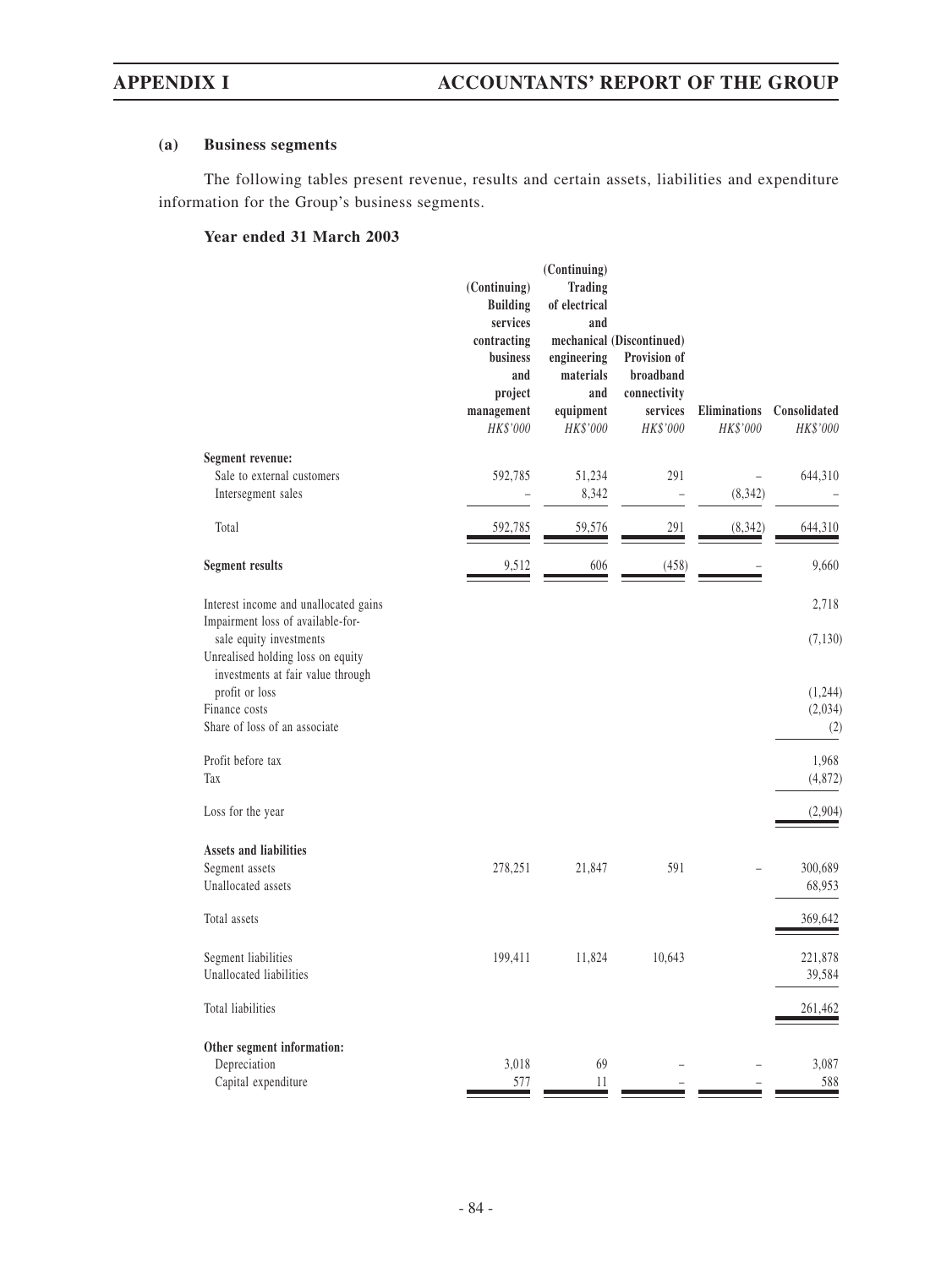# **Year ended 31 March 2004**

|                                                                                                                                           | <b>Building</b><br>contracting<br>business<br>management<br>HK\$'000 | <b>Trading of</b><br>services electrical and<br>mechanical<br>engineering<br>and project materials and<br>equipment<br>HK\$'000 | <b>Eliminations</b><br>HK\$'000 | Consolidated<br>HK\$'000 |
|-------------------------------------------------------------------------------------------------------------------------------------------|----------------------------------------------------------------------|---------------------------------------------------------------------------------------------------------------------------------|---------------------------------|--------------------------|
| <b>Segment revenue:</b>                                                                                                                   |                                                                      |                                                                                                                                 |                                 |                          |
| Sales to external customers<br>Intersegment sales                                                                                         | 706,819                                                              | 27,370<br>9,951                                                                                                                 | (9,951)                         | 734,189                  |
| Total                                                                                                                                     | 706,819                                                              | 37,321                                                                                                                          | (9,951)                         | 734,189                  |
| <b>Segment results</b>                                                                                                                    | 25,362                                                               | (2,707)                                                                                                                         |                                 | 22,655                   |
| Interest income and unallocated gains<br>Impairment loss of available-for-sale<br>equity investments<br>Unrealised holding gain on equity |                                                                      |                                                                                                                                 |                                 | 1,809<br>(9,108)         |
| investments at fair value through<br>profit or loss                                                                                       |                                                                      |                                                                                                                                 |                                 | 245                      |
| Provision for amounts due from<br>former subsidiaries                                                                                     |                                                                      |                                                                                                                                 |                                 | (2,179)                  |
| Gain on dissolution of discontinued<br>operations<br>Finance costs                                                                        |                                                                      |                                                                                                                                 |                                 | 4,105<br>(1,877)         |
| Profits before tax<br>Tax                                                                                                                 |                                                                      |                                                                                                                                 |                                 | 15,650<br>(4, 418)       |
| Profit for the year                                                                                                                       |                                                                      |                                                                                                                                 |                                 | 11,232                   |
| <b>Assets and liabilities</b><br>Segment assets<br>Unallocated assets                                                                     | 259,504                                                              | 19,085                                                                                                                          |                                 | 278,589<br>43,124        |
| Total assets                                                                                                                              |                                                                      |                                                                                                                                 |                                 | 321,713                  |
| Segment liabilities<br>Unallocated liabilities                                                                                            | 161,552                                                              | 9,862                                                                                                                           |                                 | 171,414<br>31,075        |
| Total liabilities                                                                                                                         |                                                                      |                                                                                                                                 |                                 | 202,489                  |
| Other segment information:<br>Depreciation<br>Capital expenditure<br>Provision for doubtful debts                                         | 2,485<br>92<br>109                                                   | 54<br>13                                                                                                                        |                                 | 2,539<br>105<br>109      |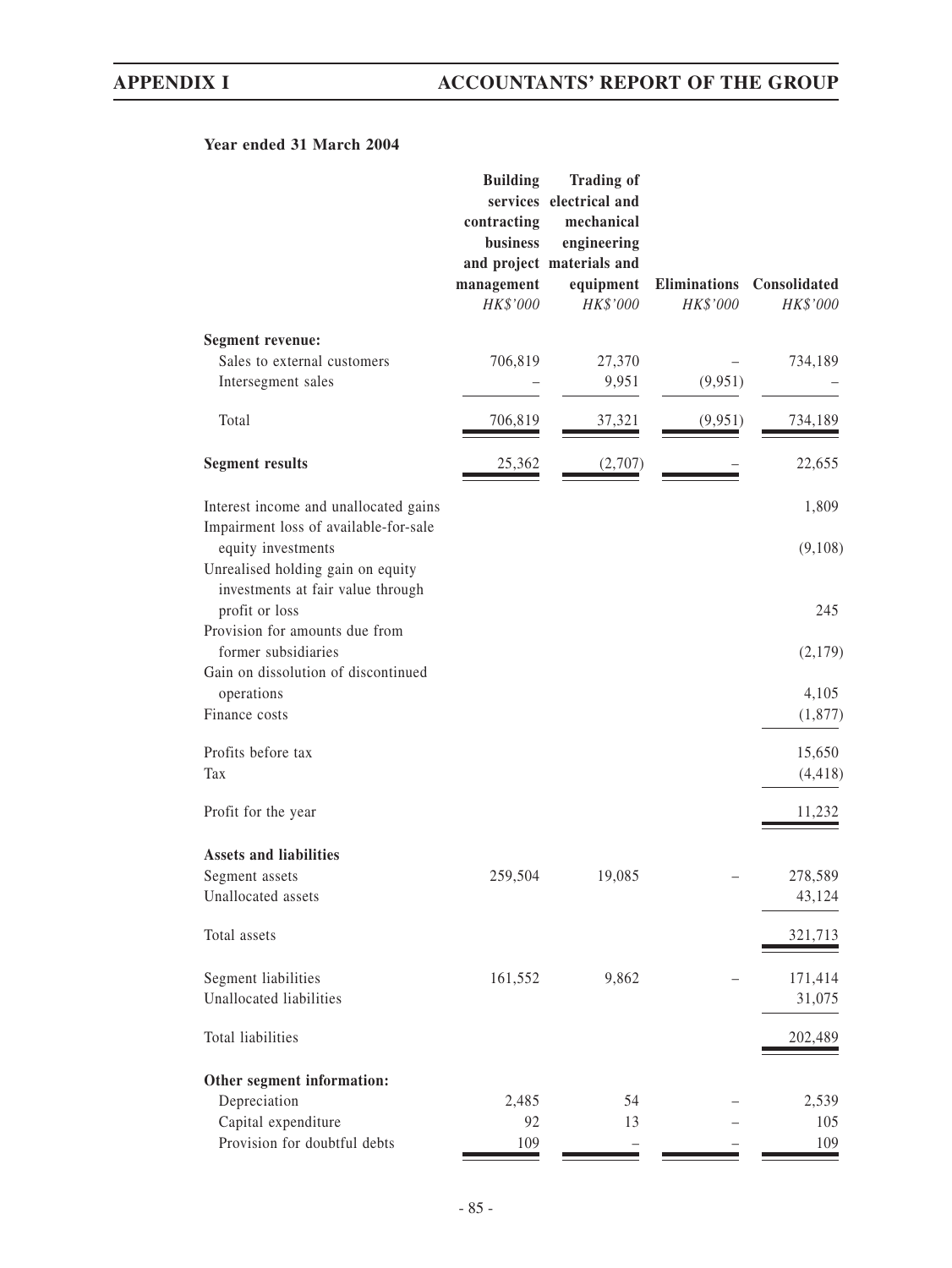# **Year ended 31 March 2005**

|                                                                                                                                       | <b>Building</b><br>contracting<br>business<br>management<br>HK\$'000 | <b>Trading of</b><br>services electrical and<br>mechanical<br>engineering<br>and project materials and<br>equipment<br>HK\$'000 | <b>Eliminations</b><br>HK\$'000 | Consolidated<br>HK\$'000 |
|---------------------------------------------------------------------------------------------------------------------------------------|----------------------------------------------------------------------|---------------------------------------------------------------------------------------------------------------------------------|---------------------------------|--------------------------|
| <b>Segment revenue:</b><br>Sales to external customers                                                                                | 525,850                                                              | 24,181                                                                                                                          |                                 | 550,031                  |
| Intersegment sales                                                                                                                    |                                                                      | 1,963                                                                                                                           | (1,963)                         |                          |
| Total                                                                                                                                 | 525,850                                                              | 26,144                                                                                                                          | (1,963)                         | 550,031                  |
| <b>Segment results</b>                                                                                                                | (28, 658)                                                            | (5,035)                                                                                                                         |                                 | (33, 693)                |
| Interest income and unallocated gains                                                                                                 |                                                                      |                                                                                                                                 |                                 | 2,045                    |
| Impairment loss of available-for-sale<br>equity investments<br>Unrealised holding gain on equity<br>investments at fair value through |                                                                      |                                                                                                                                 |                                 | (757)                    |
| profit or loss<br>Finance costs                                                                                                       |                                                                      |                                                                                                                                 |                                 | 103<br>(1,524)           |
| Loss before tax<br>Tax                                                                                                                |                                                                      |                                                                                                                                 |                                 | (33,826)<br>(741)        |
| Loss for the year                                                                                                                     |                                                                      |                                                                                                                                 |                                 | (34, 567)                |
| <b>Assets and liabilities</b>                                                                                                         |                                                                      |                                                                                                                                 |                                 |                          |
| Segment assets<br>Unallocated assets                                                                                                  | 296,535                                                              | 11,805                                                                                                                          |                                 | 308,340<br>42,769        |
| Total assets                                                                                                                          |                                                                      |                                                                                                                                 |                                 | 351,109                  |
| Segment liabilities<br>Unallocated liabilities                                                                                        | 204,273                                                              | 8,036                                                                                                                           |                                 | 212,309<br>54,169        |
| Total liabilities                                                                                                                     |                                                                      |                                                                                                                                 |                                 | 266,478                  |
| Other segment information:<br>Depreciation<br>Capital expenditure                                                                     | 1,708<br>656                                                         | 41                                                                                                                              |                                 | 1,749<br>656             |
| Provision for doubtful debts                                                                                                          | $77 \,$                                                              | 1,454                                                                                                                           |                                 | 1,531                    |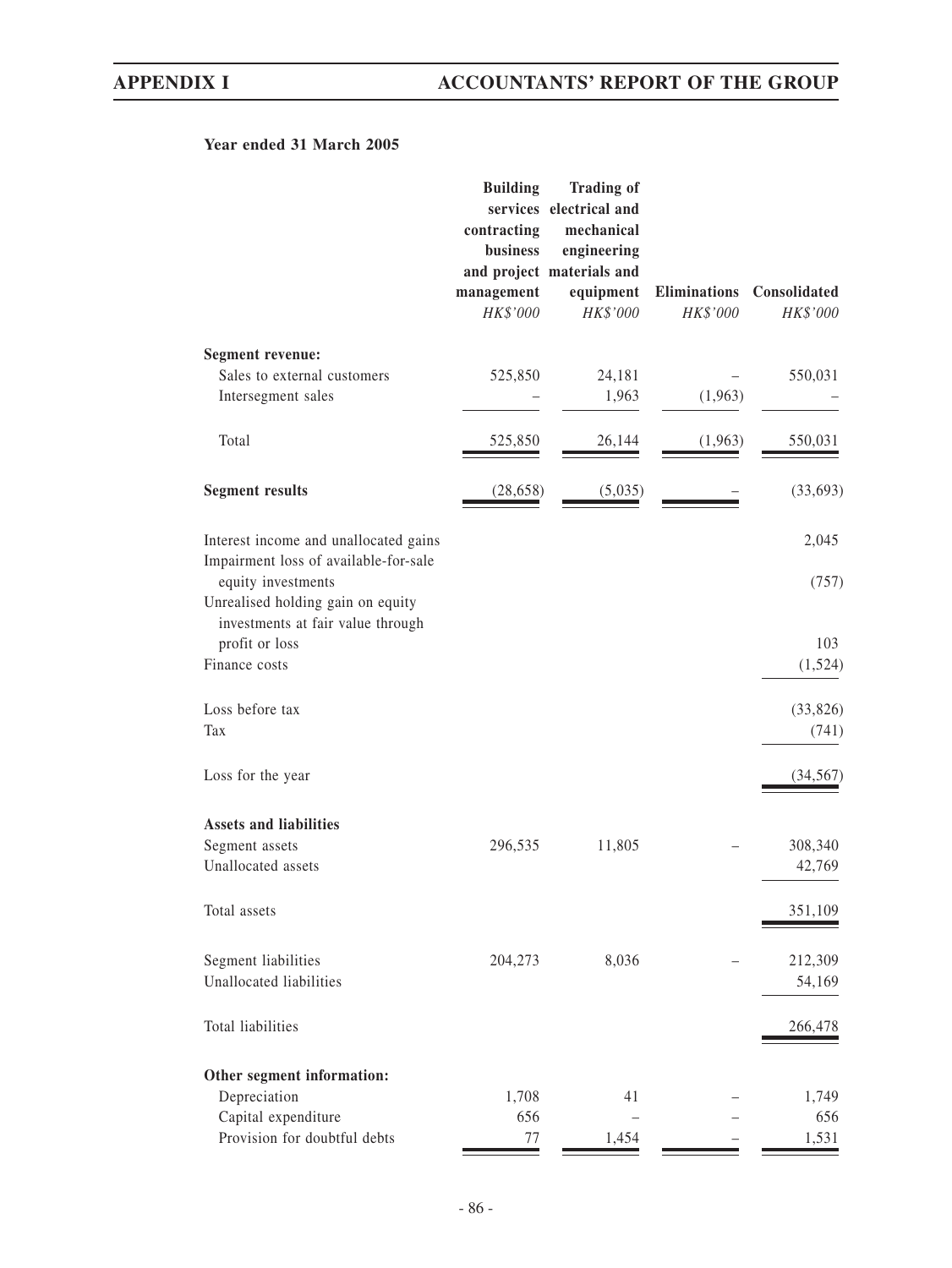# **Six months ended 30 September 2004 (unaudited)**

|                                                                        | <b>Building</b>        | <b>Trading of</b>         |                                 |                          |
|------------------------------------------------------------------------|------------------------|---------------------------|---------------------------------|--------------------------|
|                                                                        |                        | services electrical and   |                                 |                          |
|                                                                        | contracting            | mechanical                |                                 |                          |
|                                                                        | business               | engineering               |                                 |                          |
|                                                                        |                        | and project materials and |                                 |                          |
|                                                                        | management<br>HK\$'000 | equipment<br>HK\$'000     | <b>Eliminations</b><br>HK\$'000 | Consolidated<br>HK\$'000 |
|                                                                        |                        |                           |                                 |                          |
| <b>Segment revenue:</b>                                                |                        |                           |                                 |                          |
| Sales to external customers                                            | 237,651                | 11,756                    |                                 | 249,407                  |
| Intersegment sales                                                     |                        | 1,152                     | (1, 152)                        |                          |
| Total                                                                  | 237,651                | 12,908                    | (1, 152)                        | 249,407                  |
|                                                                        |                        |                           |                                 |                          |
| <b>Segment results</b>                                                 | (7,027)                | (1,081)                   |                                 | (8, 108)                 |
| Interest income and unallocated gains                                  |                        |                           |                                 | 724                      |
| Impairment loss of available-for-sale<br>equity investments            |                        |                           |                                 | (944)                    |
| Unrealised holding loss on equity<br>investments at fair value through |                        |                           |                                 |                          |
| profit or loss                                                         |                        |                           |                                 | (95)                     |
| Finance costs                                                          |                        |                           |                                 | (775)                    |
| Loss before tax                                                        |                        |                           |                                 | (9, 198)                 |
| Tax                                                                    |                        |                           |                                 | (1,231)                  |
| Loss for the period                                                    |                        |                           |                                 | (10, 429)                |
| Other segment information:                                             |                        |                           |                                 |                          |
| Depreciation                                                           | 952                    | 20                        |                                 | 972                      |
| Capital expenditure                                                    | 365                    |                           |                                 | 365                      |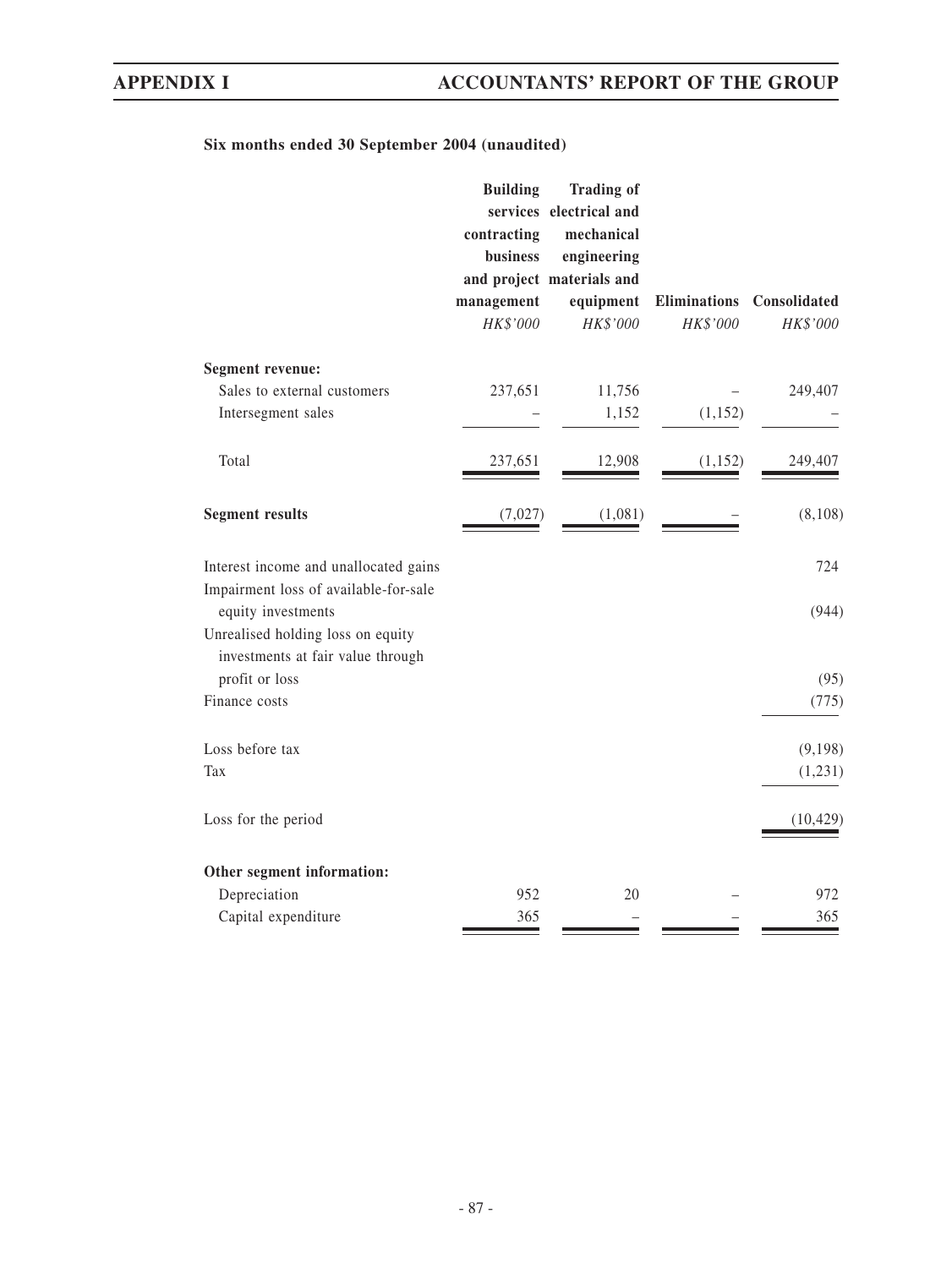# **Six months ended 30 September 2005**

|                                                                                                                    | <b>Building</b><br>contracting<br>business<br>management<br>HK\$'000 | <b>Trading of</b><br>services electrical and<br>mechanical<br>engineering<br>and project materials and<br>equipment<br>HK\$'000 | Eliminations<br>HK\$'000 | Consolidated<br>HK\$'000 |
|--------------------------------------------------------------------------------------------------------------------|----------------------------------------------------------------------|---------------------------------------------------------------------------------------------------------------------------------|--------------------------|--------------------------|
| <b>Segment revenue:</b>                                                                                            |                                                                      |                                                                                                                                 |                          |                          |
| Sales to external customers<br>Intersegment sales                                                                  | 225,025<br>4                                                         | 20,463<br>3,350                                                                                                                 | (3, 354)                 | 245,488                  |
| Total                                                                                                              | 225,029                                                              | 23,813                                                                                                                          | (3,354)                  | 245,488                  |
| <b>Segment results</b>                                                                                             | (8, 151)                                                             | 75                                                                                                                              |                          | (8,076)                  |
| Interest income and unallocated<br>gains<br>Unrealised holding gain on equity<br>investments at fair value through |                                                                      |                                                                                                                                 |                          | 1,138                    |
| profit or loss                                                                                                     |                                                                      |                                                                                                                                 |                          | 133                      |
| Finance costs                                                                                                      |                                                                      |                                                                                                                                 |                          | (1,051)                  |
| Loss before tax<br>Tax                                                                                             |                                                                      |                                                                                                                                 |                          | (7, 856)<br>(101)        |
| Loss for the period                                                                                                |                                                                      |                                                                                                                                 |                          | (7, 957)                 |
| <b>Assets and liabilities</b><br>Segment assets<br>Unallocated assets                                              | 271,620                                                              | 15,078                                                                                                                          |                          | 286,698<br>43,337        |
| Total assets                                                                                                       |                                                                      |                                                                                                                                 |                          | 330,035                  |
| Segment liabilities<br>Unallocated liabilities                                                                     | 192,961                                                              | 8,439                                                                                                                           |                          | 201,400<br>51,961        |
| Total liabilities                                                                                                  |                                                                      |                                                                                                                                 |                          | 253,361                  |
| Other segment information:<br>Depreciation<br>Capital expenditure<br>Provision for doubtful debts                  | 580<br>128<br>1,974                                                  | 8<br>14<br>412                                                                                                                  |                          | 588<br>142<br>2,386      |
|                                                                                                                    |                                                                      |                                                                                                                                 |                          |                          |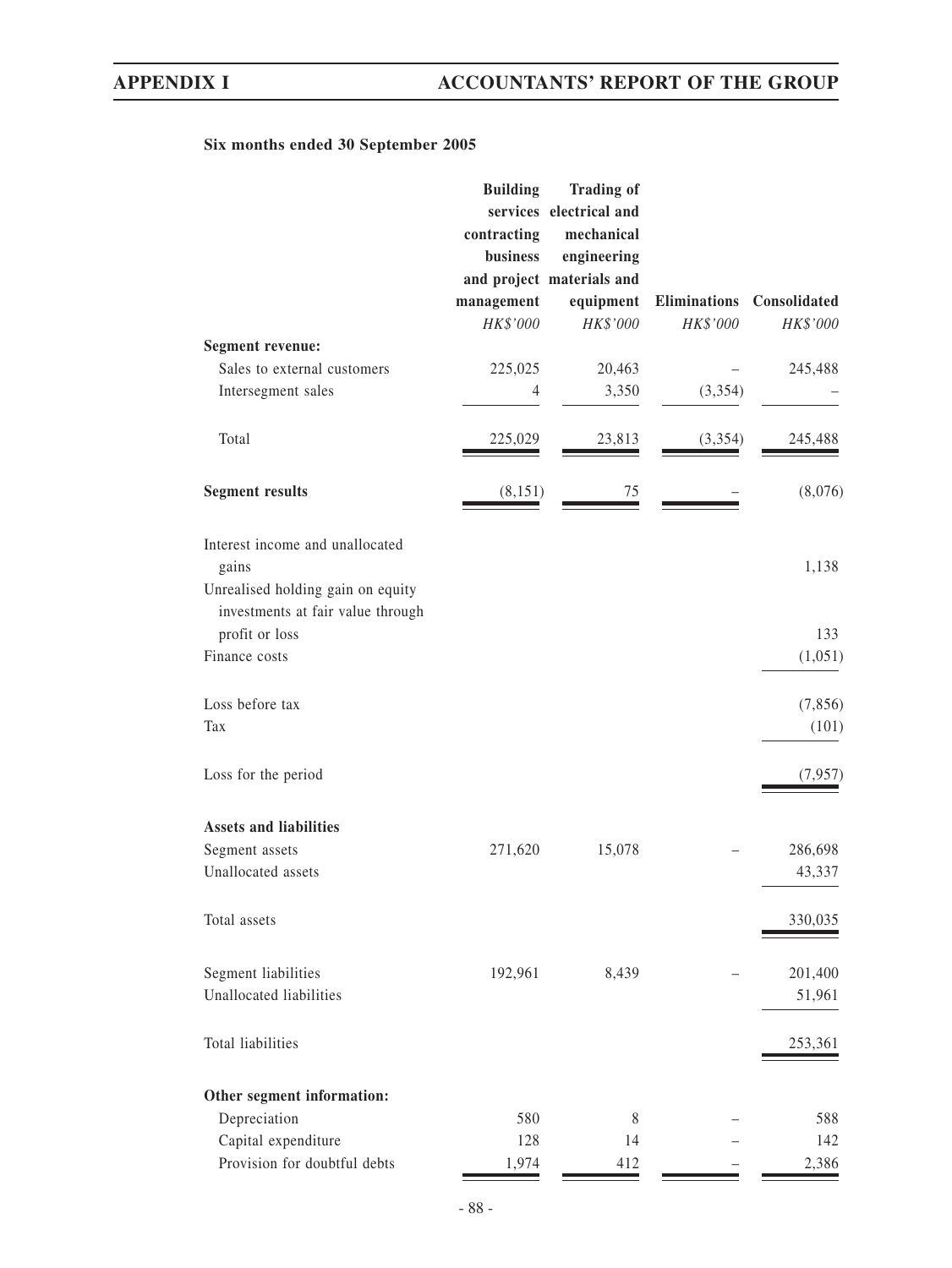## **(b) Geographical segments**

No geographical segment information is presented as over 90% of the Group's revenue is derived from customers based in Hong Kong and over 90% of the Group's assets are located in Hong Kong.

# **9. EVENTS AFTER THE BALANCE SHEET DATE**

- (a) Subsequent to 30 September 2005, on 10 October 2005, SCRE entered into a conditional sale and purchase agreement to dispose of certain leasehold land and properties to an unrelated third party for a cash consideration of HK\$16.5 million (the "Property Disposal"), which resulted in a gain of approximately HK\$600,000. The Property Disposal constituted a major transaction of the Company under the Listing Rules and the details of the transaction were disclosed in a circular to all shareholders of the Company dated 24 October 2005. The Property Disposal was approved by the shareholders of the Company on 9 November 2005 and was completed on 14 December 2005.
- (b) On 26 January 2006, the Company, as vendor, entered into a conditional sale and purchase agreement with Chinney Alliance Trading (BVI) Limited as purchaser, and Chinney Alliance Group Limited as purchaser's guarantor for the proposed disposal of the Contracting Group. The Contracting Group to be disposed of is mainly engaged in the design and installation of building, electrical and mechanical systems, heating ventilation and air-conditioning systems for both public and private sectors. The completion of the Disposal is pending for the approval by the shareholders of the Company and is expected to be completed by March 2006.

# **10. SUBSEQUENT FINANCIAL STATEMENTS**

No audited financial statements have been prepared by the Group in respect of any period subsequent to 30 September 2005.

> Yours faithfully, **Ernst & Young** *Certified Public Accountants* Hong Kong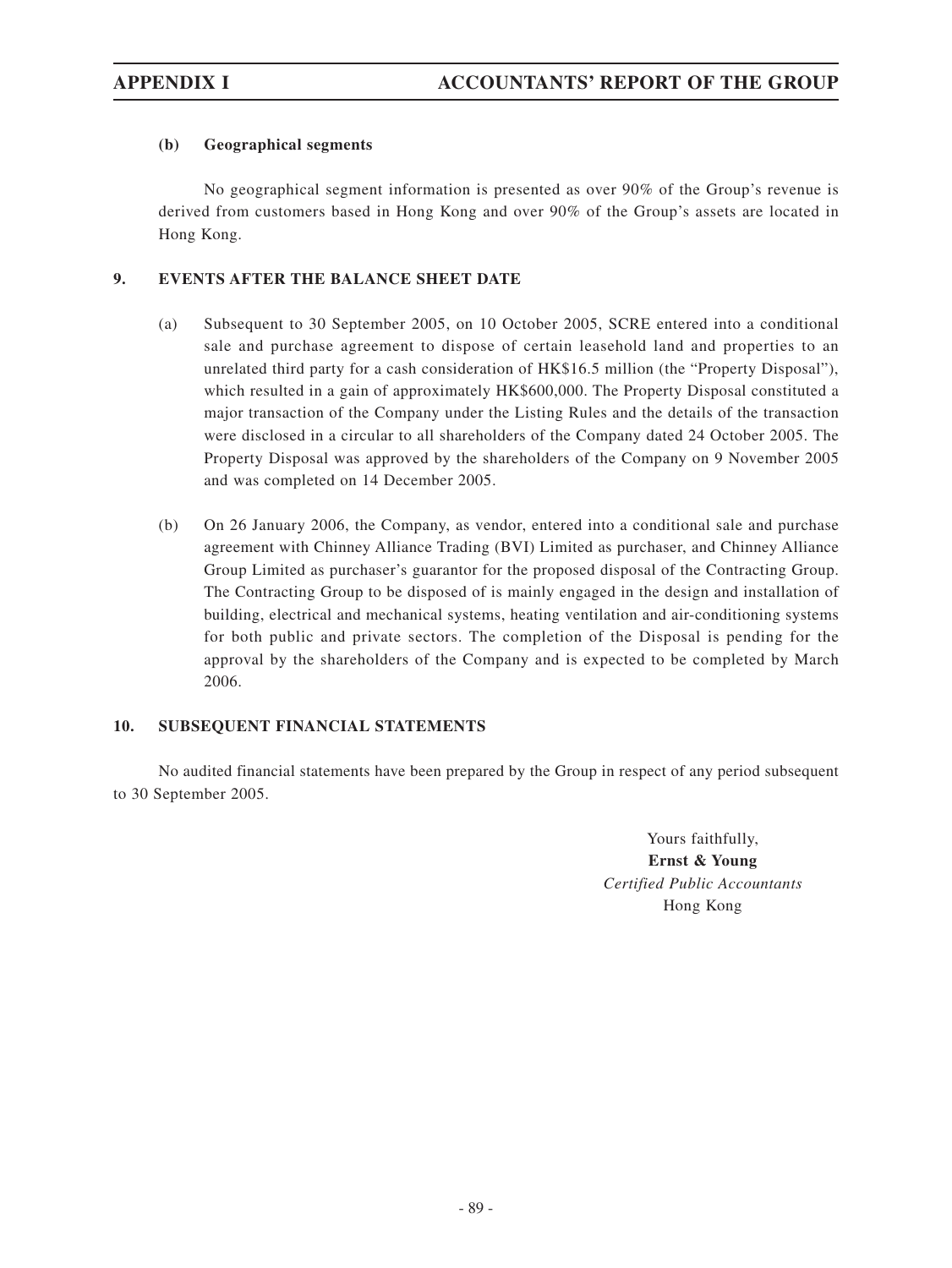## **A. LETTER ON UNAUDITED PRO FORMA CONSOLIDATED FINANCIAL INFORMATION**

*The following is a text of the letter from Ernst & Young, the reporting accountants, in respect of the unaudited pro forma financial information of the Remaining Group, prepared for the purpose of incorporation in this circular.*

**JI ERNST & YOUNG** 安永會計師事務所

18th Floor Two International Finance Centre 8 Finance Street Central Hong Kong

10 March 2006

The Board of Directors Shun Cheong Holdings Limited

Dear Sirs,

We report on the unaudited pro forma financial information of the Group (as defined herein) excluding the Group's interests in Shun Cheong Investments Limited and its subsidiaries, (the "Remaining Group") set out on pages 92 to 98 in Appendix II to the circular dated 10 March 2006 (the "Circular") issued by Shun Cheong Holdings Limited (the "Company", and together with its subsidiaries, referred to as the "Group"), in connection with the proposed very substantial disposal (the "Disposal") of the Group's entire interest in Shun Cheong Investments Limited and its subsidiaries (collectively known as the "Contracting Group"). The pro forma financial information is unaudited and has been prepared by the directors of the Company, solely for illustrative purposes, to provide information about how the Disposal and the transactions as described in the accompanying introduction to the unaudited pro forma financial information of the Remaining Group might have affected the historical financial information in respect of the Group.

The historical financial information is derived from the audited and unaudited historical financial information of the Group, where applicable, appearing elsewhere in the Circular. The basis of preparation of the unaudited pro forma financial information is set out in the accompanying introduction and notes to the unaudited pro forma financial information of the Remaining Group.

### **Responsibilities**

It is the responsibility solely of the directors of the Company to prepare the unaudited pro forma financial information in accordance with Rule 4.29 of the Rules Governing the Listing of Securities on The Stock Exchange of Hong Kong Limited (the "Listing Rules"). It is our responsibility to form an opinion, as required by the Listing Rules, on the unaudited pro forma financial information and to report our opinion to you. We do not accept any responsibility for any reports previously given by us on any financial information used in the compilation of the unaudited pro forma financial information beyond that owed to those to whom those reports were addressed by us at the dates of their issue.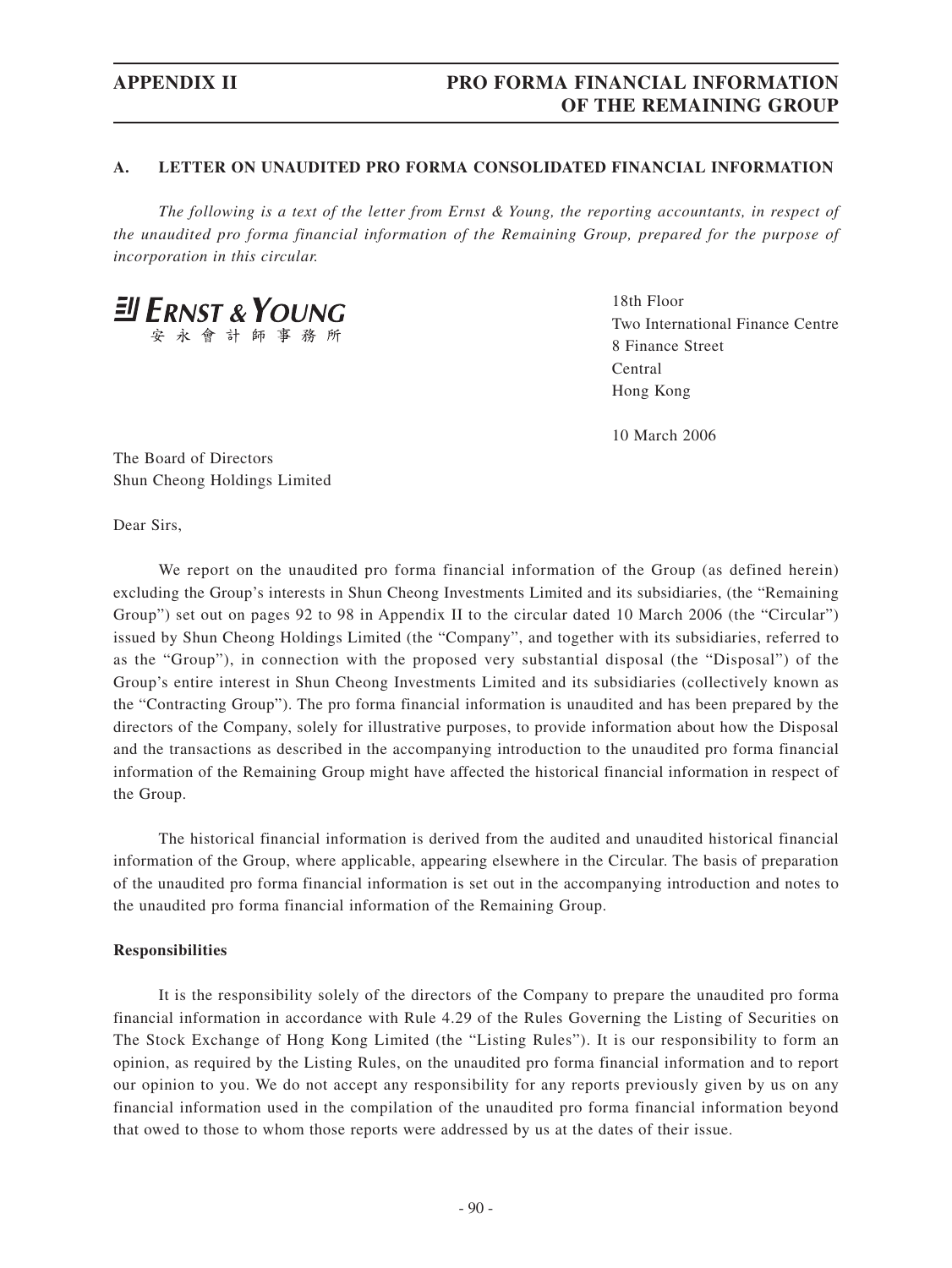## **Basis of opinion**

We conducted our work in accordance with the Statements of Investment Circular Reporting Standards and Bulletin 1998/8 "Reporting on pro forma financial information pursuant to the Listing Rules" issued by the Auditing Practices Board in the United Kingdom, where applicable. Our work, which involved no independent examination of any of the underlying financial information, consisted primarily of comparing the unadjusted financial information with the source documents, considering the evidence supporting the adjustments, and discussing the unaudited pro forma financial information with the directors of the Company.

Our work did not constitute an audit or a review made in accordance with Statements of Auditing Standards issued by the Hong Kong Institute of Certified Public Accountants, and accordingly, we do not express any such audit or review assurance on the unaudited pro forma financial information.

The unaudited pro forma financial information is for illustrative purposes only, based on the directors' judgements and assumptions, and, because of its nature, it does not provide an assurance or indication that any event will take place in the future and may not be indicative of the financial position or results of:

- the Remaining Group, had the transaction actually occurred as at the dates indicated therein; or
- the Remaining Group at any future dates or for any future periods.

### **Opinion**

In our opinion:

- (a) the accompanying unaudited pro forma financial information has been properly compiled on the basis stated;
- (b) such basis is consistent with the accounting policies of the Company; and
- (c) the adjustments are appropriate for the purposes of the unaudited pro forma financial information as disclosed pursuant to Rule 4.29(1) of the Listing Rules.

Yours faithfully, **Ernst & Young** *Certified Public Accountants* Hong Kong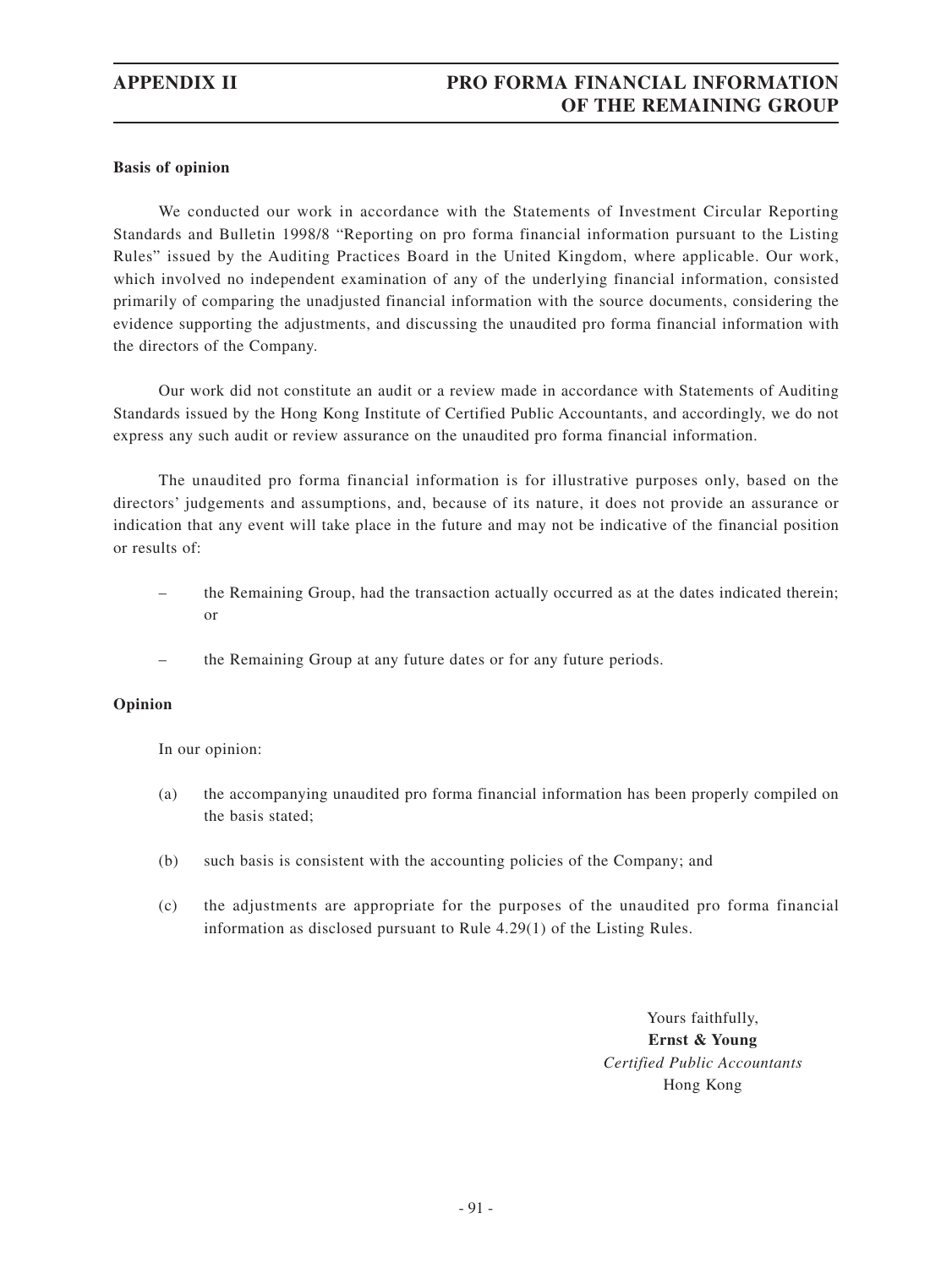## **B. UNAUDITED PRO FORMA CONSOLIDATED FINANCIAL INFORMATION**

For illustrative purpose only, the following is the unaudited pro forma financial information of the Remaining Group, based on the Group's audited consolidated income statement and audited consolidated cash flow statement for the year ended 31 March 2005 and the audited consolidated balance sheet as at 30 September 2005.

# **(i) Unaudited pro forma consolidated income statement of the Remaining Group for the year ended 31 March 2005 as if the Disposal had been completed on 1 April 2004**

|                                                                                                                          | <b>Audited</b><br>consolidated<br>income statement<br>of the Group<br>for the<br>year ended<br>31 March<br>2005<br>HK\$'000 | Pro forma<br>adjustments<br>for the<br><b>Disposal</b><br>HK\$'000 | <b>Notes</b>       | Pro forma<br>unaudited<br>consolidated<br>income<br>statement of the<br>Remaining<br>Group<br>HK\$'000 |
|--------------------------------------------------------------------------------------------------------------------------|-----------------------------------------------------------------------------------------------------------------------------|--------------------------------------------------------------------|--------------------|--------------------------------------------------------------------------------------------------------|
| Revenue                                                                                                                  | 550,031                                                                                                                     | (426, 251)                                                         | 1                  | 123,780                                                                                                |
| Cost of installation and<br>cost of sales                                                                                | (526, 450)                                                                                                                  | 410,373                                                            | 1                  | (116,077)                                                                                              |
| Gross profit<br>Other income and gains<br>Administrative expenses                                                        | 23,581<br>2,016<br>(57, 245)                                                                                                | (1,502)<br>35,720                                                  | 1<br>$\mathcal{I}$ | 7,703<br>514<br>(21, 525)                                                                              |
| Impairment loss of available-for-<br>sale equity investments<br>Unrealised holding gain on<br>equity investments at fair | (757)                                                                                                                       | 757                                                                | 1                  |                                                                                                        |
| value through profit or loss<br>Finance costs<br>Loss on disposal of equity<br>interests in the Contracting              | 103<br>(1,524)                                                                                                              | (103)<br>504                                                       | 1                  | (1,020)                                                                                                |
| Group                                                                                                                    |                                                                                                                             | (31, 235)                                                          | $\overline{A}$     | (31, 235)                                                                                              |
| <b>LOSS BEFORE TAX</b><br>Tax                                                                                            | (33,826)<br>(741)                                                                                                           | 688                                                                | $\mathcal{I}$      | (45, 563)<br>(53)                                                                                      |
| <b>LOSS FOR THE YEAR</b>                                                                                                 | (34, 567)                                                                                                                   |                                                                    |                    | (45,616)                                                                                               |
| <b>Attributable to:</b><br>Equity holders of the parent<br>Minority interests                                            | (33, 729)<br>(838)<br>(34, 567)                                                                                             | (10, 768)<br>(281)                                                 | 1                  | (44, 497)<br>(1, 119)<br>(45, 616)                                                                     |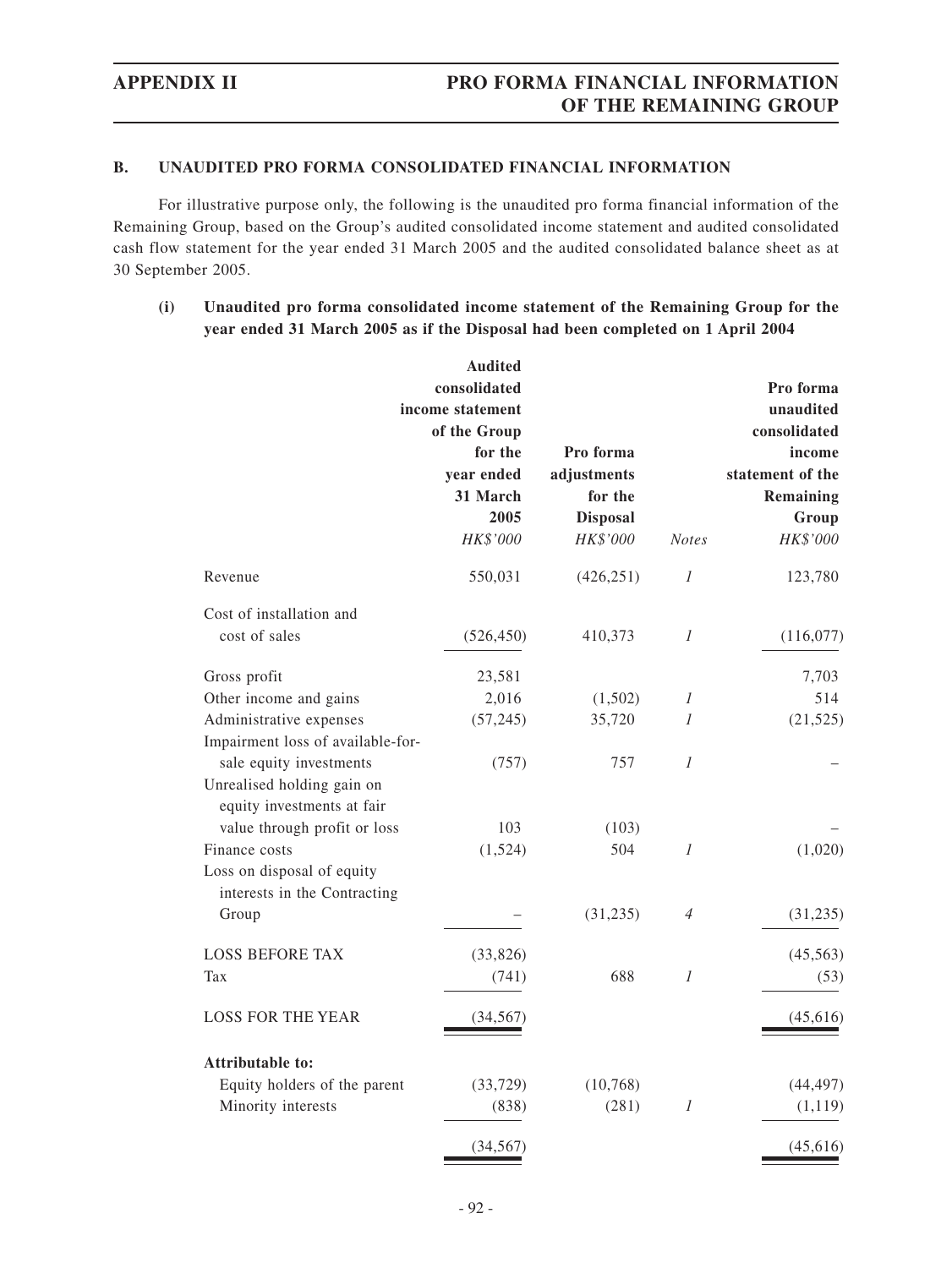**(ii) Unaudited pro forma consolidated balance sheet of the Remaining Group as at 30 September 2005 as if the Disposal had been completed on 30 September 2005**

|                                                          | <b>Audited</b><br>consolidated<br>balance sheet<br>of the<br>Group as at<br>30 September<br>2005<br>HK\$'000 | Pro forma<br>adjustments<br>for the<br><b>Disposal</b><br>HK\$'000 | <b>Notes</b>   | Pro forma<br>unaudited<br>consolidated<br>balance sheet<br>of the<br>Remaining<br>Group<br>HK\$'000 |
|----------------------------------------------------------|--------------------------------------------------------------------------------------------------------------|--------------------------------------------------------------------|----------------|-----------------------------------------------------------------------------------------------------|
| NON-CURRENT ASSETS                                       |                                                                                                              |                                                                    |                |                                                                                                     |
| Properties, plant and equipment                          | 18,629                                                                                                       | (291)                                                              | $\overline{2}$ | 18,338                                                                                              |
| Investment in an associate<br>Available-for-sale         |                                                                                                              |                                                                    |                |                                                                                                     |
| equity investments                                       | 2,500                                                                                                        | (2,500)                                                            | 2              |                                                                                                     |
| Equity investments at fair                               |                                                                                                              |                                                                    |                |                                                                                                     |
| value through profit or loss                             | 647                                                                                                          | (647)                                                              | $\mathfrak{2}$ |                                                                                                     |
| Total non-current assets                                 | 21,776                                                                                                       |                                                                    |                | 18,338                                                                                              |
| <b>CURRENT ASSETS</b><br>Gross amount due from           |                                                                                                              |                                                                    |                |                                                                                                     |
| contract customers                                       | 93,438                                                                                                       | (63,899)                                                           | 2              | 29,539                                                                                              |
| Trade and other receivables                              | 152,547                                                                                                      | (102, 110)                                                         | $\overline{c}$ | 50,437                                                                                              |
| Retention money receivables<br>Prepayments, deposits and | 21,609                                                                                                       | (19, 857)                                                          | $\mathfrak{2}$ | 1,752                                                                                               |
| other assets                                             | 474                                                                                                          | (227)                                                              | 2              | 247                                                                                                 |
| Prepaid tax                                              | 4,367                                                                                                        | (4,288)                                                            | $\overline{2}$ | 79                                                                                                  |
| Pledged time deposits                                    | 26,800                                                                                                       | (26, 800)                                                          | $\overline{2}$ |                                                                                                     |
| Cash and cash equivalents                                | 9,024                                                                                                        | 26,068                                                             | 2, 6           | 35,092                                                                                              |
| Total current assets                                     | 308,259                                                                                                      |                                                                    |                | 117,146                                                                                             |
| <b>CURRENT LIABILITIES</b>                               |                                                                                                              |                                                                    |                |                                                                                                     |
| Gross amount due to<br>contract customers                | 56,176                                                                                                       | (39, 365)                                                          | 2              | 16,811                                                                                              |
| Trade payables                                           | 55,325                                                                                                       | (38, 721)                                                          | $\overline{c}$ | 16,604                                                                                              |
| Bills payable                                            | 6,472                                                                                                        | (6, 472)                                                           | $\overline{2}$ |                                                                                                     |
| Retention money payables                                 | 23,512                                                                                                       | (21,960)                                                           | $\sqrt{2}$     | 1,552                                                                                               |
| Other payables and accruals                              | 59,914                                                                                                       | (34, 193)                                                          | $\mathfrak{2}$ | 25,721                                                                                              |
| Due to the Contracting Group                             |                                                                                                              | 20,575                                                             | 2, 4, 7        | 20,575                                                                                              |
| Tax payable                                              | 377                                                                                                          | (346)                                                              | 2              | 31                                                                                                  |
| Interest-bearing bank loans and<br>overdrafts            | 44,659                                                                                                       | (44, 659)                                                          | 2              |                                                                                                     |
|                                                          |                                                                                                              |                                                                    |                |                                                                                                     |
| Total current liabilities                                | 246,435                                                                                                      |                                                                    |                | 81,294                                                                                              |
| NET CURRENT ASSETS                                       | 61,824                                                                                                       |                                                                    |                | 35,852                                                                                              |
| TOTAL ASSETS LESS                                        |                                                                                                              |                                                                    |                |                                                                                                     |
| <b>CURRENT LIABILITIES</b>                               | 83,600                                                                                                       |                                                                    |                | 54,190                                                                                              |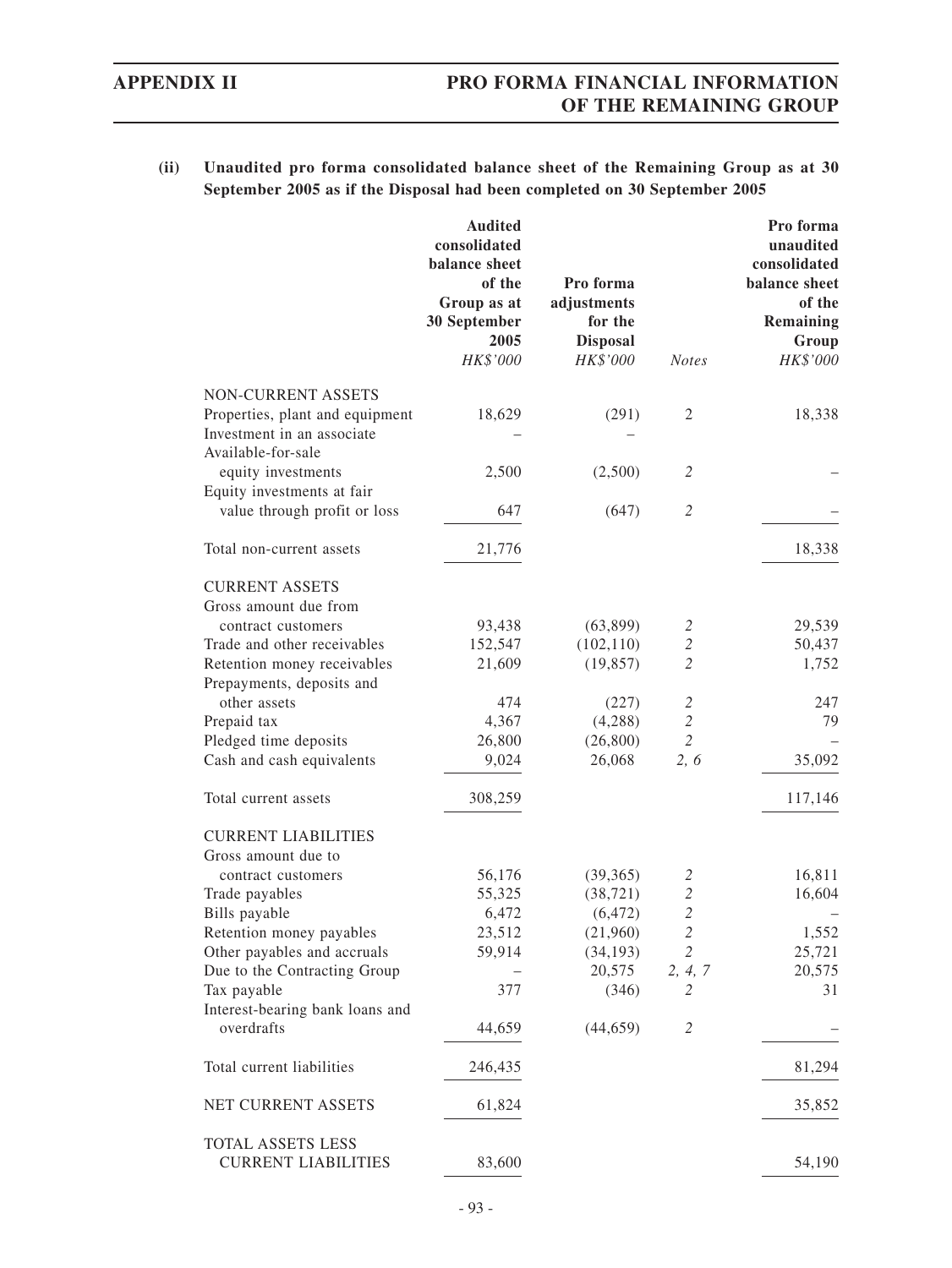|                                                         | <b>Audited</b><br>consolidated<br>balance sheet<br>of the<br>Group as at<br>30 September<br>2005<br>HK\$'000 | Pro forma<br>adjustments<br>for the<br><b>Disposal</b><br>HK\$'000 | <b>Notes</b>   | Pro forma<br>unaudited<br>consolidated<br>balance sheet<br>of the<br>Remaining<br>Group<br>HK\$'000 |
|---------------------------------------------------------|--------------------------------------------------------------------------------------------------------------|--------------------------------------------------------------------|----------------|-----------------------------------------------------------------------------------------------------|
| <b>NON-CURRENT LIABILITIES</b>                          |                                                                                                              |                                                                    |                |                                                                                                     |
| Loan from a minority                                    |                                                                                                              |                                                                    |                |                                                                                                     |
| shareholder of a subsidiary                             | 6,900                                                                                                        | (6,900)                                                            | $\overline{c}$ |                                                                                                     |
| Deferred tax liabilities                                | 26                                                                                                           | (26)                                                               | $\overline{2}$ |                                                                                                     |
| Total non-current liabilities                           | 6,926                                                                                                        |                                                                    |                |                                                                                                     |
| Net assets                                              | 76,674                                                                                                       |                                                                    |                | 54,190                                                                                              |
| <b>EQUITY</b>                                           |                                                                                                              |                                                                    |                |                                                                                                     |
| Equity attributable to equity<br>holders of the parent: |                                                                                                              |                                                                    |                |                                                                                                     |
| Issued capital                                          | 1,159                                                                                                        |                                                                    |                | 1,159                                                                                               |
| Reserves                                                | 57,642                                                                                                       | (5,395)                                                            | 5              | 52,247                                                                                              |
|                                                         | 58,801                                                                                                       |                                                                    |                | 53,406                                                                                              |
| <b>Minority interests</b>                               | 17,873                                                                                                       | (17,089)                                                           |                | 784                                                                                                 |
| Total equity                                            | 76,674                                                                                                       |                                                                    |                | 54,190                                                                                              |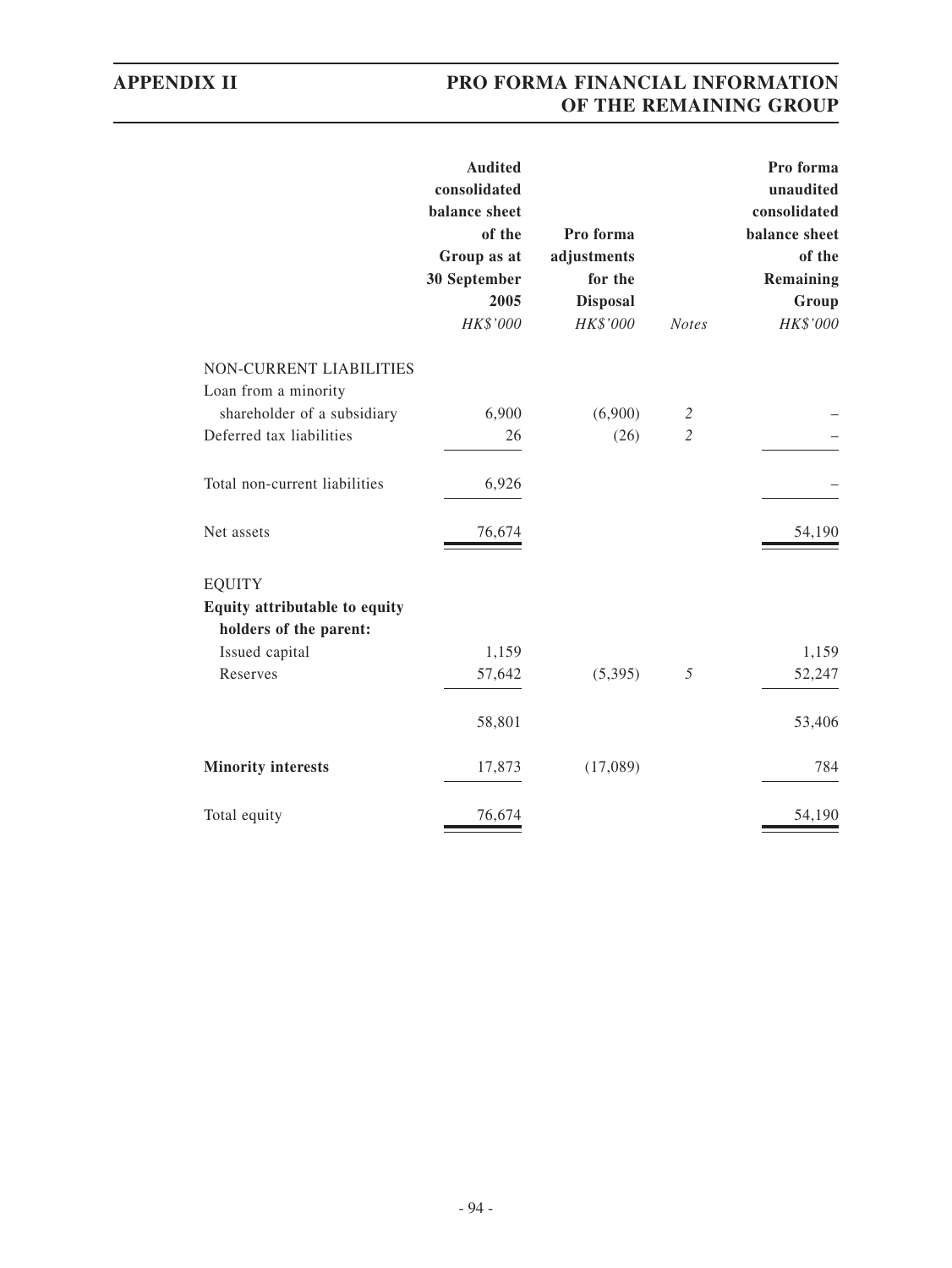# **(iii) Unaudited pro forma consolidated cash flow statement of the Remaining Group for the year ended 31 March 2005 as if the Disposal had been completed on 1 April 2004**

|                                                                            | <b>Audited</b><br>consolidated<br>cash flow<br>statement of<br>the Group<br>for the<br>year ended<br>31 March<br>2005<br>HK\$'000 | Pro forma<br>adjustments<br>for the<br><b>Disposal</b><br>HK\$'000 | <b>Notes</b>                     | Pro forma<br>unaudited<br>consolidated<br>cash flow<br>statement of<br>the Remaining<br>Group<br>HK\$'000 |
|----------------------------------------------------------------------------|-----------------------------------------------------------------------------------------------------------------------------------|--------------------------------------------------------------------|----------------------------------|-----------------------------------------------------------------------------------------------------------|
| <b>CASH FLOWS FROM</b>                                                     |                                                                                                                                   |                                                                    |                                  |                                                                                                           |
| OPERATING ACTIVITIES                                                       |                                                                                                                                   |                                                                    |                                  |                                                                                                           |
| Loss before tax                                                            | (33,826)                                                                                                                          | (11, 737)                                                          | 3, 4                             | (45, 563)                                                                                                 |
| Adjustments for:                                                           |                                                                                                                                   |                                                                    |                                  |                                                                                                           |
| Interest paid                                                              | 1,084                                                                                                                             | (89)                                                               | $\mathfrak{Z}$<br>$\mathfrak{Z}$ | 995                                                                                                       |
| Interest income<br>Depreciation                                            | (1,317)<br>1,749                                                                                                                  | 87<br>(838)                                                        | $\mathfrak{Z}$                   | (1,230)<br>911                                                                                            |
| Gain on disposal of items of                                               |                                                                                                                                   |                                                                    |                                  |                                                                                                           |
| property, plant and equipment                                              | (29)                                                                                                                              | 47                                                                 | $\mathfrak{Z}$                   | 18                                                                                                        |
| Provision for doubtful debts                                               | 1,531                                                                                                                             | (1,460)                                                            | $\mathfrak{Z}$                   | 71                                                                                                        |
| Impairment loss of unavailable-                                            |                                                                                                                                   |                                                                    |                                  |                                                                                                           |
| for-sale equity investments                                                | 757                                                                                                                               | (757)                                                              | $\mathfrak{Z}$                   |                                                                                                           |
| Unrealised holding gains on                                                |                                                                                                                                   |                                                                    |                                  |                                                                                                           |
| equity investments at fair value                                           |                                                                                                                                   |                                                                    |                                  |                                                                                                           |
| through profit or loss                                                     | (103)                                                                                                                             | 103                                                                | $\mathfrak{Z}$                   |                                                                                                           |
| Gain on dissolution of an associate<br>Gain on dissolution of subsidiaries | (199)                                                                                                                             | 199<br>313                                                         | $\mathfrak{Z}$<br>$\mathfrak{Z}$ |                                                                                                           |
| Loss on disposal of equity interests                                       | (313)                                                                                                                             |                                                                    |                                  |                                                                                                           |
| in the Contracting Group                                                   |                                                                                                                                   | 31,235                                                             | 4                                | 31,235                                                                                                    |
| Operating loss before working                                              |                                                                                                                                   |                                                                    |                                  |                                                                                                           |
| capital changes                                                            | (30,666)                                                                                                                          |                                                                    |                                  | (13, 563)                                                                                                 |
| Increase in gross amount due from                                          |                                                                                                                                   |                                                                    |                                  |                                                                                                           |
| contract customers                                                         | (5,702)                                                                                                                           | (14,679)                                                           | 3                                | (20, 381)                                                                                                 |
| Decrease in inventories                                                    | 2,853                                                                                                                             | (2,853)                                                            | $\mathfrak{Z}$                   |                                                                                                           |
| Increase in trade and other                                                |                                                                                                                                   |                                                                    |                                  |                                                                                                           |
| receivables                                                                | (32, 864)                                                                                                                         | 26,129                                                             | 3                                | (6,735)                                                                                                   |
| Decrease in retention money                                                |                                                                                                                                   |                                                                    |                                  |                                                                                                           |
| receivables                                                                | 2,839                                                                                                                             | (2,839)                                                            | 3                                |                                                                                                           |
| Increase in prepayments, deposits                                          |                                                                                                                                   |                                                                    |                                  |                                                                                                           |
| and other assets<br>Increase in gross amount due to                        | (59)                                                                                                                              | (4)                                                                | $\mathfrak{Z}$                   | (63)                                                                                                      |
| contract customers                                                         | 29,918                                                                                                                            | (27, 654)                                                          | 3                                | 2,264                                                                                                     |
| Increase in trade payables                                                 | 2,948                                                                                                                             | 3,838                                                              | $\mathfrak{Z}$                   | 6,786                                                                                                     |
| Decrease in bills payable                                                  | (3,180)                                                                                                                           | 3,180                                                              | 3                                |                                                                                                           |
| Increase in retention money payables                                       | 3,881                                                                                                                             | (3,805)                                                            | 3                                | 76                                                                                                        |
| Increase in other payables                                                 |                                                                                                                                   |                                                                    |                                  |                                                                                                           |
| and accruals                                                               | 14,855                                                                                                                            | 2,054                                                              | $\mathfrak{Z}$                   | 16,909                                                                                                    |
| Cash used in operations                                                    | (15, 177)                                                                                                                         |                                                                    |                                  | (14, 707)                                                                                                 |
| Interest paid                                                              | (1,041)                                                                                                                           | 46                                                                 | $\mathfrak{Z}$                   | (995)                                                                                                     |
| Interest element on finance lease                                          |                                                                                                                                   |                                                                    |                                  |                                                                                                           |
| rental payments                                                            | (43)                                                                                                                              | 43                                                                 | $\mathfrak{Z}$                   |                                                                                                           |
| Hong Kong profits tax paid                                                 | (3, 145)                                                                                                                          | 3,011                                                              | 3                                | (134)                                                                                                     |
|                                                                            |                                                                                                                                   |                                                                    |                                  |                                                                                                           |
| Net cash outflow from                                                      | (19, 406)                                                                                                                         |                                                                    |                                  | (15, 836)                                                                                                 |
| operating activities                                                       |                                                                                                                                   |                                                                    |                                  |                                                                                                           |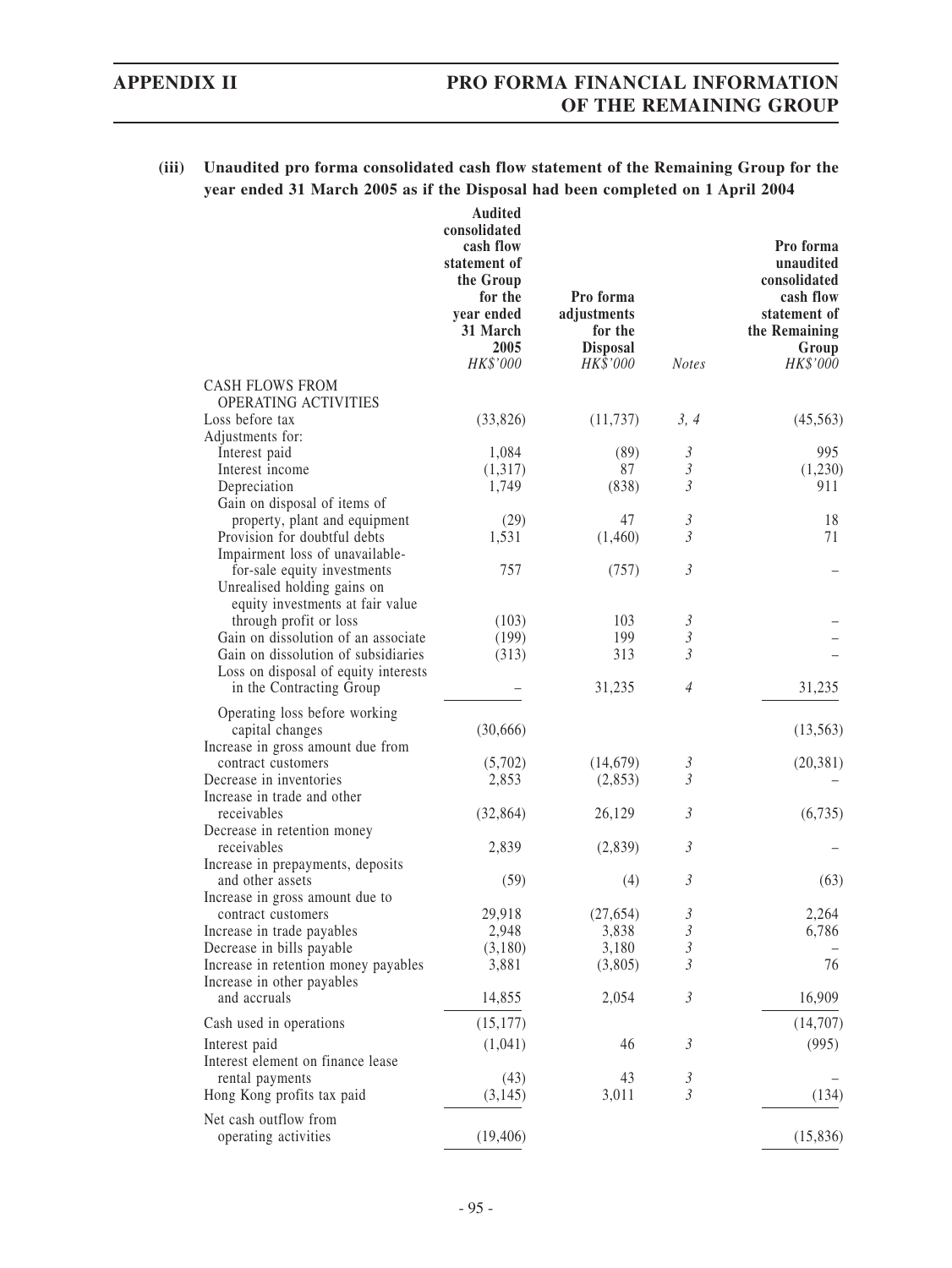|                                                        | <b>Audited</b><br>consolidated |                 |                |               |
|--------------------------------------------------------|--------------------------------|-----------------|----------------|---------------|
|                                                        | cash flow                      |                 |                | Pro forma     |
|                                                        | statement of                   |                 |                | unaudited     |
|                                                        | the Group                      |                 |                | consolidated  |
|                                                        | for the                        | Pro forma       |                | cash flow     |
|                                                        | year ended                     | adjustments     |                | statement of  |
|                                                        | 31 March                       | for the         |                | the Remaining |
|                                                        | 2005                           | <b>Disposal</b> |                | Group         |
|                                                        | HK\$'000                       | HK\$'000        | <b>Notes</b>   | HK\$'000      |
|                                                        |                                |                 |                |               |
| <b>CASH FLOWS FROM</b><br><b>INVESTING ACTIVITIES</b>  |                                |                 |                |               |
| Interest received                                      |                                |                 | $\mathfrak{Z}$ |               |
|                                                        | 1,317                          | (87)            |                | 1,230         |
| Purchases of items of property,<br>plant and equipment | (656)                          | 148             | $\mathfrak{Z}$ |               |
| Proceeds from disposal of items of                     |                                |                 |                | (508)         |
| property, plant and equipment                          | 578                            |                 | 3              | 20            |
| Dissolution of subsidiaries                            |                                | (558)<br>133    | $\mathfrak{Z}$ |               |
|                                                        | (133)                          |                 |                |               |
| Proceeds from disposal of the                          |                                |                 | 6              |               |
| Contracting Group                                      |                                | 33,000          |                | 33,000        |
| Net cash inflow from                                   |                                |                 |                |               |
| investing activities                                   | 1,106                          |                 |                | 33,742        |
| <b>CASH FLOWS FROM</b>                                 |                                |                 |                |               |
| <b>FINANCING ACTIVITIES</b>                            |                                |                 |                |               |
| Capital element on finance                             |                                |                 |                |               |
| lease rental payments                                  | (180)                          | 180             | 3              |               |
| Increase in trust receipt loans                        | 6,532                          | (6, 532)        | 3              |               |
| Repayment of bank loans                                | (3,333)                        |                 | $\mathfrak{Z}$ | (3,333)       |
| Balance with the Contracting                           |                                |                 |                |               |
| Group                                                  |                                | 16,820          | 3, 4, 7        | 16,820        |
|                                                        |                                |                 |                |               |
| Net cash inflow from                                   |                                |                 |                |               |
| financing activities                                   | 3,019                          |                 |                | 13,487        |
| NET INCREASE/(DECREASE)                                |                                |                 |                |               |
| IN CASH AND CASH                                       |                                |                 |                |               |
| <b>EQUIVALENTS</b>                                     | (15,281)                       |                 |                | 31,393        |
|                                                        |                                |                 |                |               |
| Cash and cash equivalent at                            |                                |                 |                |               |
| beginning of the year                                  | 19,786                         | (17, 932)       | 3, 6           | 1,854         |
| <b>CASH AND CASH</b>                                   |                                |                 |                |               |
| <b>EQUIVALENTS AT END</b>                              |                                |                 |                |               |
| OF THE YEAR                                            | 4,505                          |                 |                | 33,247        |
|                                                        |                                |                 |                |               |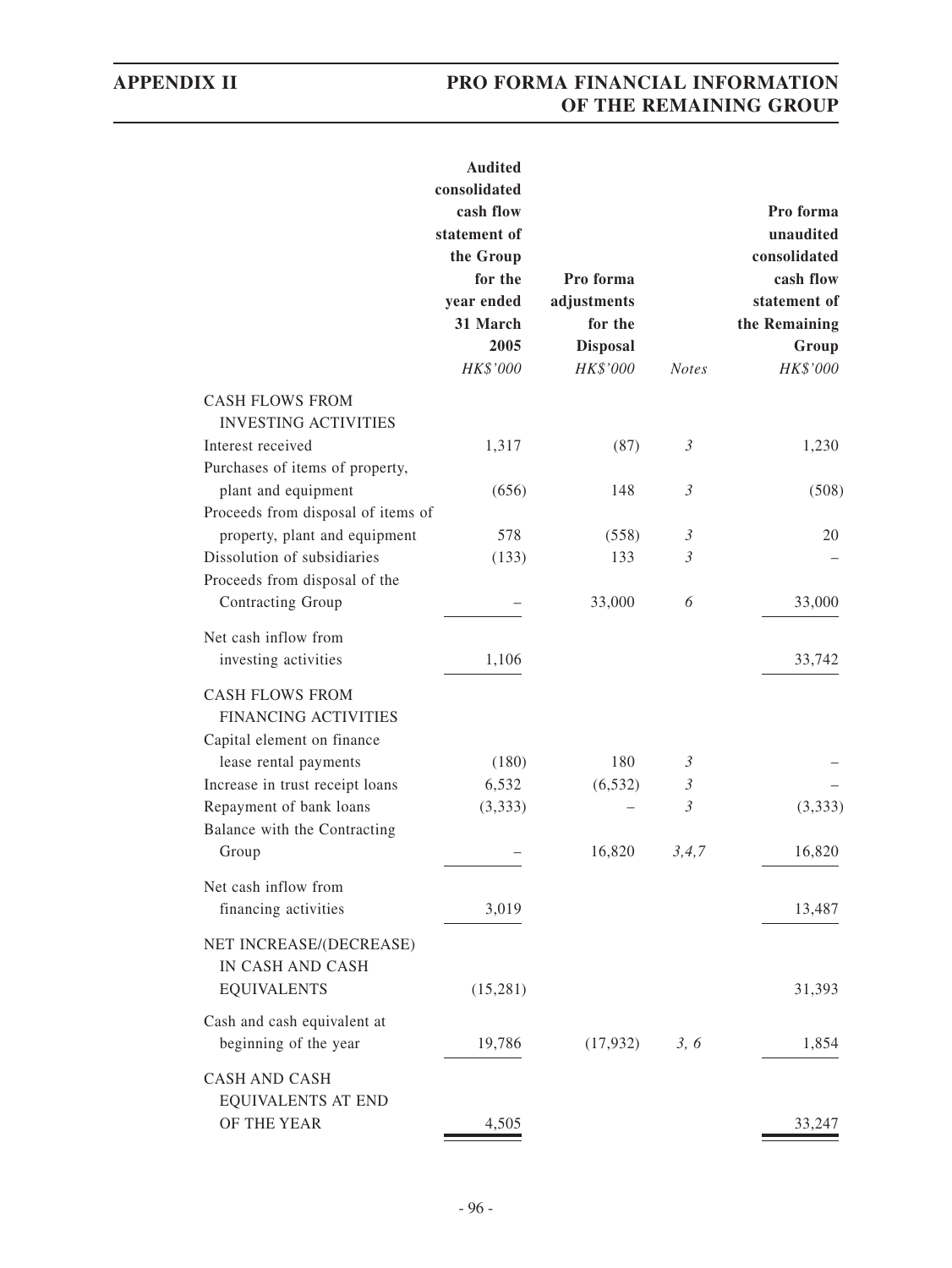|                                | <b>Audited</b>                    |                                                                    |                |                                                                                  |
|--------------------------------|-----------------------------------|--------------------------------------------------------------------|----------------|----------------------------------------------------------------------------------|
|                                | consolidated                      |                                                                    |                |                                                                                  |
|                                | cash flow                         |                                                                    |                | Pro forma                                                                        |
|                                | statement of                      | Pro forma<br>adjustments<br>for the<br><b>Disposal</b><br>HK\$'000 |                | unaudited<br>consolidated<br>cash flow<br>statement of<br>the Remaining<br>Group |
|                                | the Group                         |                                                                    |                |                                                                                  |
|                                | for the<br>year ended<br>31 March |                                                                    |                |                                                                                  |
|                                |                                   |                                                                    |                |                                                                                  |
|                                |                                   |                                                                    |                |                                                                                  |
|                                | 2005                              |                                                                    |                |                                                                                  |
|                                | HK\$'000                          |                                                                    | <b>Notes</b>   | HK\$'000                                                                         |
| ANALYSIS OF BALANCES OF        |                                   |                                                                    |                |                                                                                  |
| <b>CASH AND CASH</b>           |                                   |                                                                    |                |                                                                                  |
| <b>EQUIVALENTS</b>             |                                   |                                                                    |                |                                                                                  |
| Cash and bank balances         | 2,751                             | 31,043                                                             | $\mathfrak{Z}$ | 33,794                                                                           |
| Non-pledged time deposits with |                                   |                                                                    |                |                                                                                  |
| original maturity of less than |                                   |                                                                    |                |                                                                                  |
| three months when acquired     | 5,510                             | (5,510)                                                            | 3              |                                                                                  |
| Time deposits with original    |                                   |                                                                    |                |                                                                                  |
| maturity of less than three    |                                   |                                                                    |                |                                                                                  |
| months when acquired,          |                                   |                                                                    |                |                                                                                  |
| pledged as security for bank   |                                   |                                                                    |                |                                                                                  |
| overdraft facilities           | 26,800                            | (26, 800)                                                          | 3              |                                                                                  |
| <b>Bank</b> overdrafts         | (30, 556)                         | 30,009                                                             | $\mathfrak{Z}$ | (547)                                                                            |
|                                |                                   |                                                                    |                | 33,247                                                                           |
|                                | 4,505                             |                                                                    |                |                                                                                  |

### *Notes:*

- 1. The adjustments reflect the effect of the Disposal, which represents the elimination of net loss of the Contracting Group of approximately HK\$20.5 million and transactions between the Remaining and Contracting Group for the year ended 31 March 2005.
- 2. The adjustment reflects the carrying values of assets and liabilities of the Contracting Group to be disposed of in relation to the Disposal as at 30 September 2005.
- 3. The adjustments reflect the cash flow effect from the Disposal for the year ended 31 March 2005. The net cash outflow from the Disposal represents cash consideration less cash and bank balances of the Contracting Group to be disposed of.
- 4. The adjustments reflect the effect of the Disposal, which represent a net loss of approximately HK\$31.2 million on the Disposal for the year ended 31 March 2005 taking into account of (i) the consideration of the Disposal of HK\$35.0 million; (ii) the elimination of the aggregate net assets of the Contracting Group of approximately HK\$46.1 million as at 1 April 2005, after taking into account of a dividend of HK\$6 million paid to a minority shareholder of a subsidiary of the Contracting Group immediately before the Disposal (Note 7); and (iii) the elimination of the amount of approximately HK\$18.1 million due by the Contracting Group to the Remaining Group as at 1 April 2004; and (iv) the relevant costs for the Disposal of approximately HK\$2.0 million.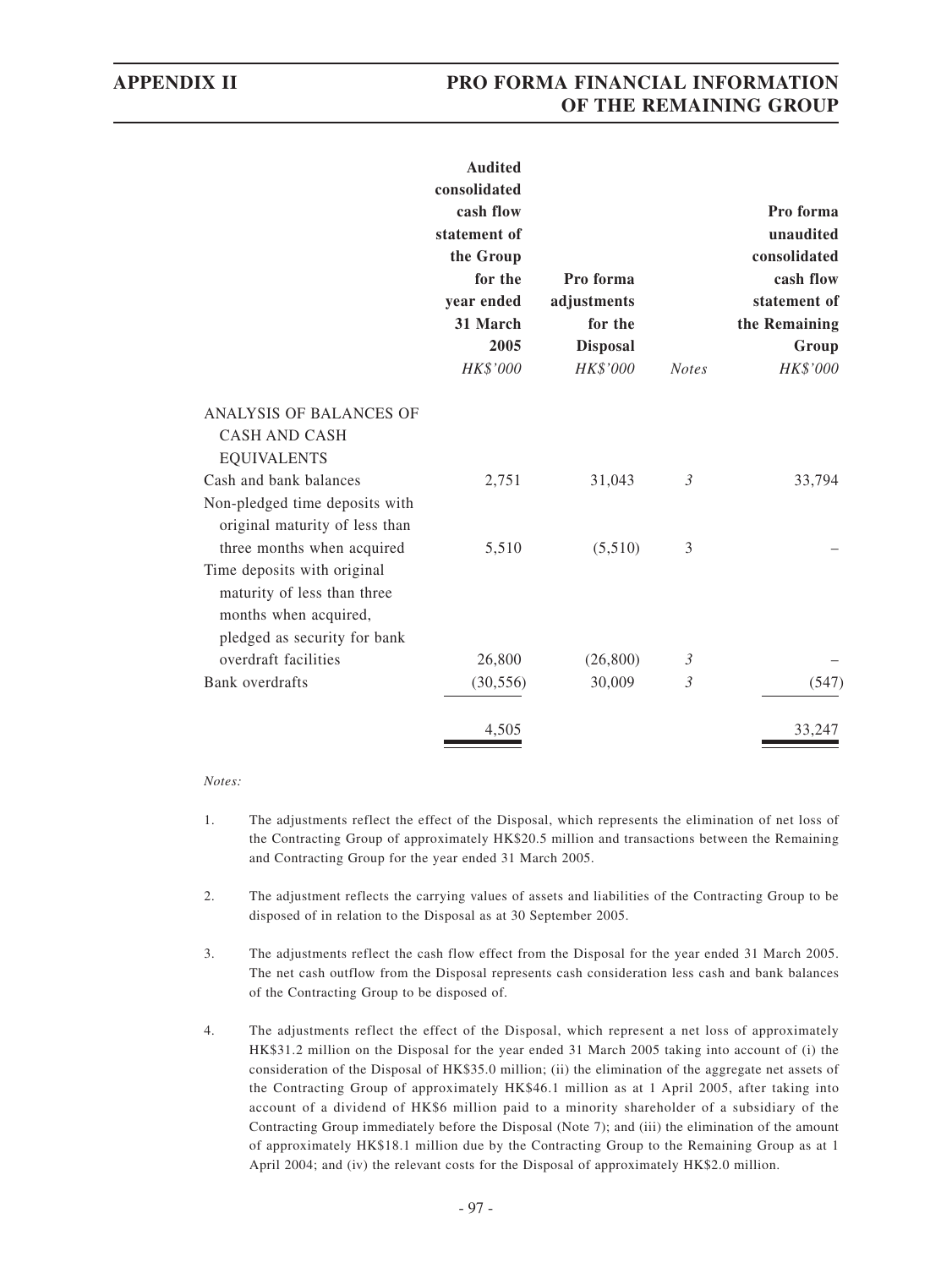- 5. The adjustment reflects the effect of the Disposal, which represent a decrease in net assets of approximately HK\$5.4 million on the Group's balance sheet as at 30 September 2005, taking into account of (i) the consideration of the Disposal of HK\$35.0 million; (ii) the elimination of aggregate net assets of the Contracting Group of approximately HK\$20.3 million as at 30 September 2005, after taking into account of a dividend of HK\$6 million declared by a subsidiary of the Contracting Group immediately before the Disposal (Note 7); (iii) the elimination of the amount of approximately HK\$18.1 million due by the Contracting Group to the Remaining Group as at 30 September 2005; and (iv) the relevant costs for the Disposal of approximately HK\$2.0 million.
- 6. The adjustment reflects the net proceeds of the Disposal of approximately HK\$33.0 million (net of the relevant costs for the Disposal of approximately HK\$2.0 million) upon the completion of the Disposal.
- 7. The adjustment reflects the effect of the Disposal, taking into account the dividend of HK\$6.0 million declared and paid to a minority shareholder of a subsidiary of the Contracting Group on 28 October 2005. The dividend is taken into account in the pro forma financial information as if it was declared and paid immediately before the Disposal.
- 8. The above pro forma adjustments have no continuing effect on the Group.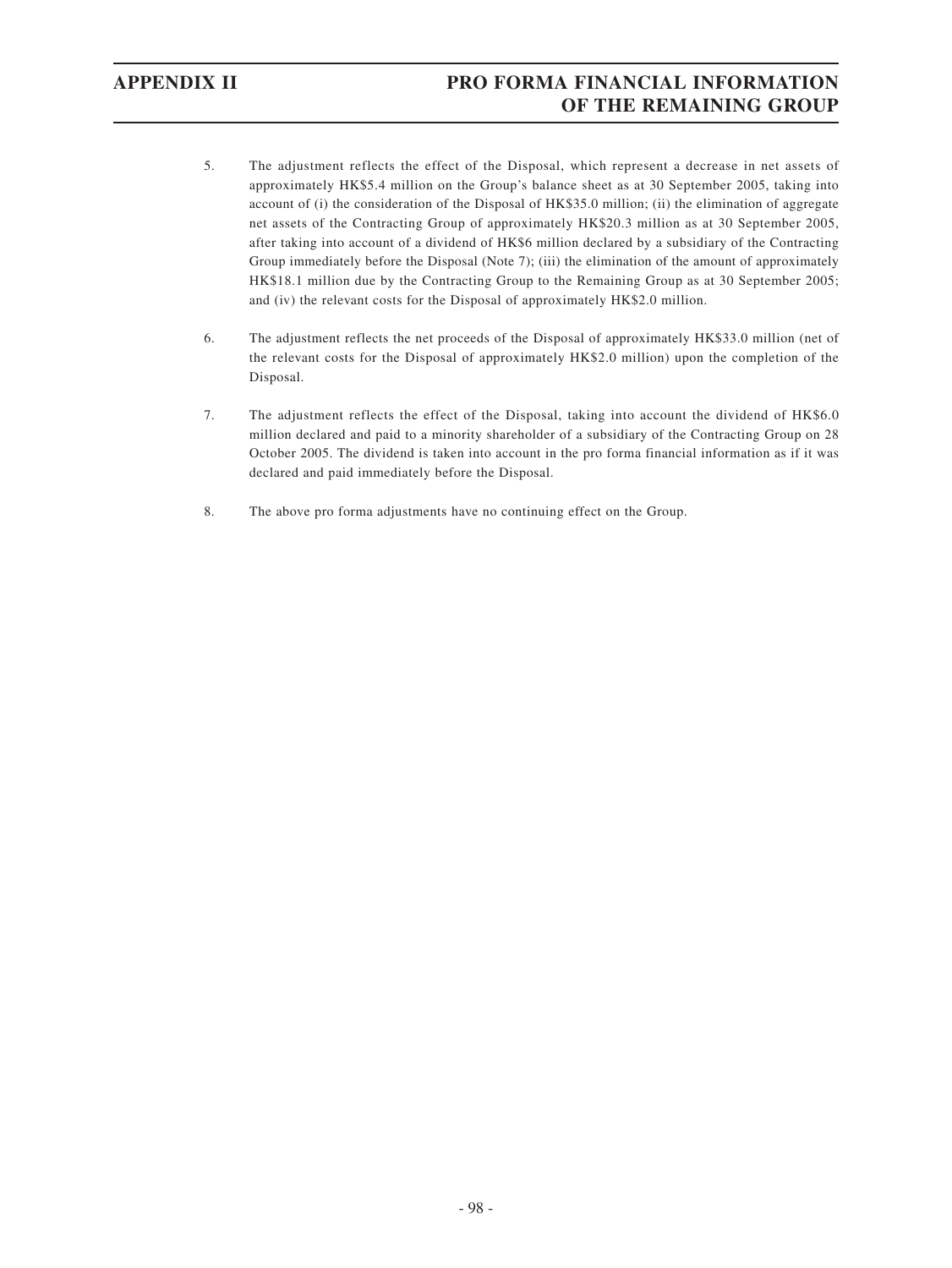# **1. INDEBTEDNESS**

As at 31 January 2006, being the latest practicable date prior to the printing of this circular for ascertaining information for inclusion in this statement of indebtedness, the Group had outstanding secured and unsecured bank borrowings, which represented bank overdrafts and trust receipt loans, of approximately HK\$10,908,000 and HK\$11,851,000 respectively and an unsecured loan from a minority shareholder of a subsidiary of the Company of HK\$6,900,000 which was interest-free and had no fixed terms of repayment. As at 31 January 2006, the Group had contingent liabilities of HK\$11,590,000 in respect of corporate guarantees and letters of indemnity provided by the Group to a bank and a financial institution for the issue of performance bonds.

The Group's secured banking facilities were secured by bank deposits of the Group of HK\$26,800,000 as at 31 January 2006.

Save as aforesaid and apart from intra-group liabilities and normal trade payable and bills payable, the Group did not have any outstanding mortgages, charges, debentures, loan capital, debt securities, loans, bank overdraft or other similar indebtedness, finance leases or hire purchase commitments, liabilities under acceptances or acceptance credits or guarantees or other material contingent liabilities as at the close of business on 31 January 2006.

For the purpose of the above statement of indebtedness, foreign currency amounts have been translated into Hong Kong dollars at the approximately exchange rates prevailing at the close of business on 31 January 2006.

Save as disclosed above, the Directors have confirmed that there has been no material changes in the indebtedness and contingent liabilities of the Group since 31 January 2006.

## **2. WORKING CAPITAL**

The Directors are satisfied after due and careful enquiry that following the completion of the Disposal, taking into account the financial resources available to the Group, including internal resources and present available banking facilities, and in the absence of unforeseen circumstances, the Group has available sufficient working capital for the Group's present requirements, that is for at least the next 12 months from the date of publication of this circular.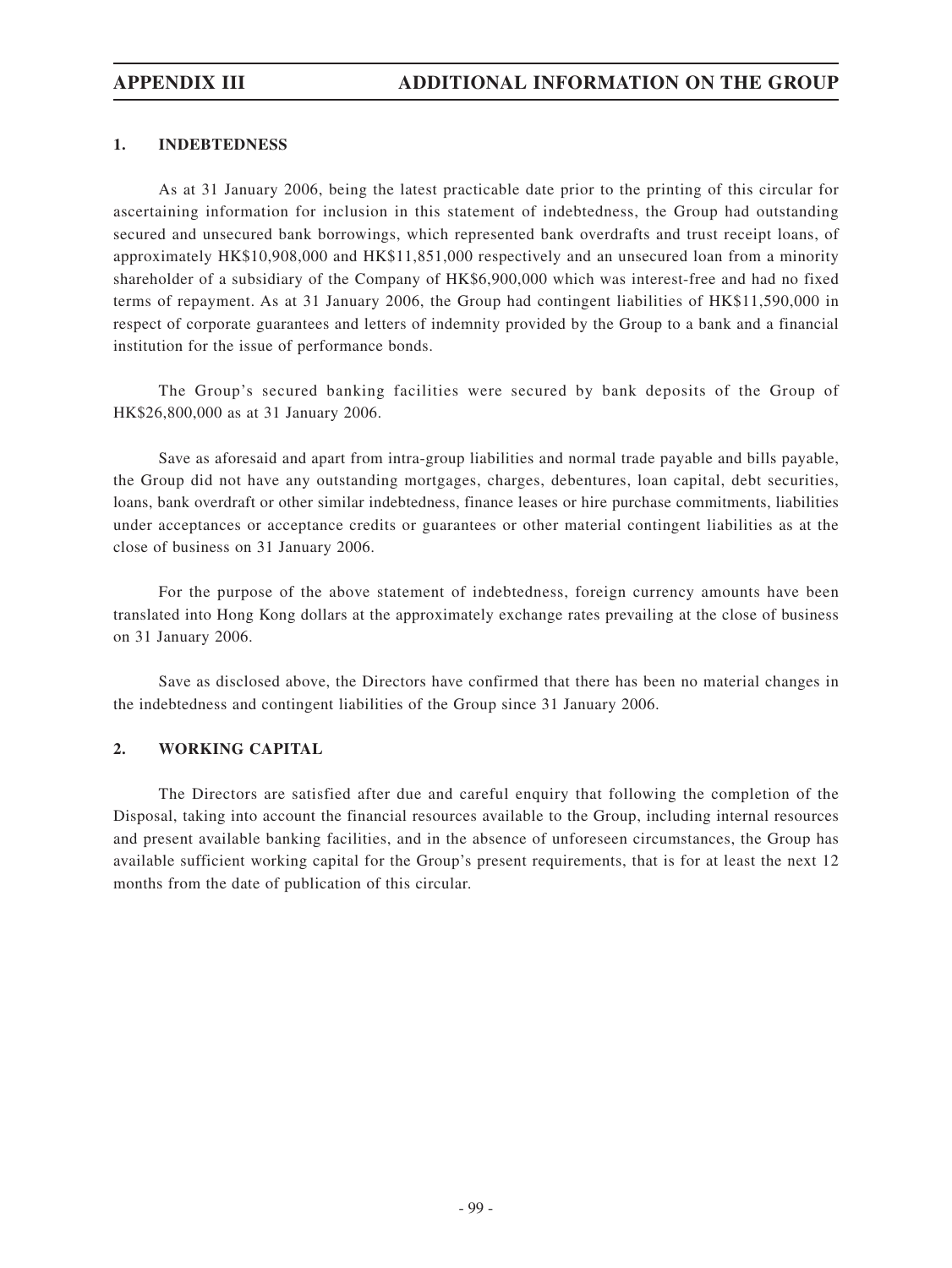### **3. MANAGEMENT DISCUSSION AND ANALYSIS**

### **Review of operations**

The Group's turnover for the six months ended 30 September 2005 was approximately HK\$245 million (2004: HK\$249 million). Loss attributable to equity holders of the Company was approximately HK\$7.6 million (2004: HK\$12.4 million). While the average gross profit ratio maintained at 2004's level, the turnover of new E&M projects during the six months ended 30 September 2005 decreased by approximately HK\$27 million as compared to prior year, which was mainly due to the delay in commencement of actual works for major government contracts. The Group was awarded some new projects in Macau but these projects would only have contributions to the Group's revenue in the second half of the financial year. In view of fewer projects available in Hong Kong market, the Group decided to reduce the headcount in Hong Kong so as to control the overhead. While there were fewer new projects in both public and private sectors in Hong Kong, the Group put more effort on the building related maintenance business, with the Hong Kong Government and Hong Kong Housing Authority as the major clients. During the period under review, the maintenance business reached approximately HK\$91 million in turnover, represented an increase of about HK\$14 million over that of the prior year. The Group's trading business, primarily the supply of generator sets, also recorded an increase in turnover of approximately HK\$8.7 million to HK\$20.5 million. With such increase in contribution from both the maintenance and trading businesses, the Group managed to reduce its loss by approximately HK\$4.8 million.

As at 30 September 2005, the Group's uncompleted contracts on hand was approximately HK\$891 million (31 March 2005: HK\$718 million).

## **Financial review**

### *Liquidity and financial resources*

The Group's total bank borrowings amounted to HK\$44.7 million as at 30 September 2005 (31 March 2005: HK\$46.9 million), which represented trust receipt loans and overdrafts and were wholly repayable within one year.

Total cash and bank balances as at 30 September 2005 was HK\$35.8 million (31 March 2005: HK\$35.1 million), which included pledged time deposits of HK\$26.8 million (31 March 2005: HK\$26.8 million). The Group had a total of approximately HK\$9.9 million committed but undrawn banking facilities as at 30 September 2005.

In October 2005 and December 2005, an aggregate sum of HK\$16.5 million was received in respect of the disposal of the property located in Workshop Nos. 1, 3, 5, 7 and 9, 2nd Floor, Premier Centre, 20 Cheung Shun Street, Lai Chi Kok, Kowloon, Hong Kong which enhanced the working capital of the Group.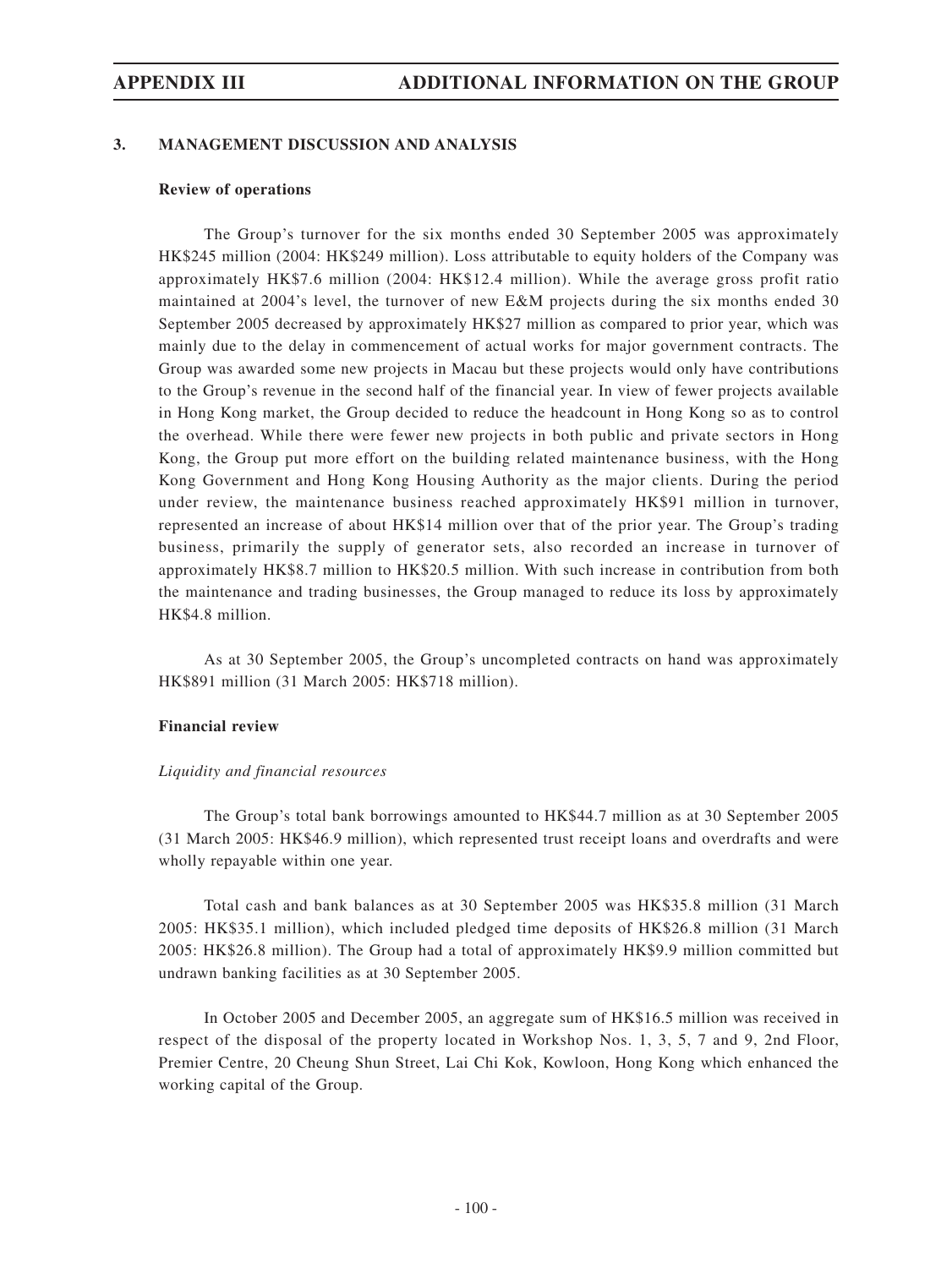# **APPENDIX III ADDITIONAL INFORMATION ON THE GROUP**

The gearing ratio of the Group, as measured by the total bank borrowings of HK\$44.7 million to shareholders' fund of HK\$58.8 million, was 76% as at 30 September 2005 (31 March 2005: 71%).

# *Funding and treasury policy*

The assets and liabilities of the Group are mainly denominated in Hong Kong dollars. Accordingly, the Group has minimal exposure to foreign exchange fluctuation. However, the Group will closely monitor the overall currency and interest rate exposures. When considered appropriate, the Group will hedge against currency exposure as well as interest rate exposure.

# *Pledged of assets*

As at 30 September 2005, the Group had pledged bank time deposits of HK\$26.8 million (31 March 2005: HK\$26.8 million) and mortgage on certain leasehold land and buildings to secure general banking facilities granted to the Group. The mortgage on the pledged leasehold land and buildings for general banking facilities of the Group was subsequently released on 7 October 2005.

## *Investments*

As at 30 September 2005, the Group had investments in listed and unlisted equity securities with an aggregate carrying value of approximately HK\$3.1 million (31 March 2005: HK\$3 million)

## *Contingent liability*

As at 30 September 2005, the Group provided corporate guarantees and letters of indemnity to a bank and a financial institution for the issue of performance bonds of approximately HK\$11.6 million.

## *Employees and remuneration policies*

The Group employed approximately 260 staff in Hong Kong as at 30 September 2005. Remuneration is determined by reference to market terms and the qualifications and experience of the staff concerned. Salaries are reviewed annually depending on individual merits. The Group also provides other benefits including retirement benefits scheme, medical insurance and educational subsidies to the all eligible staff.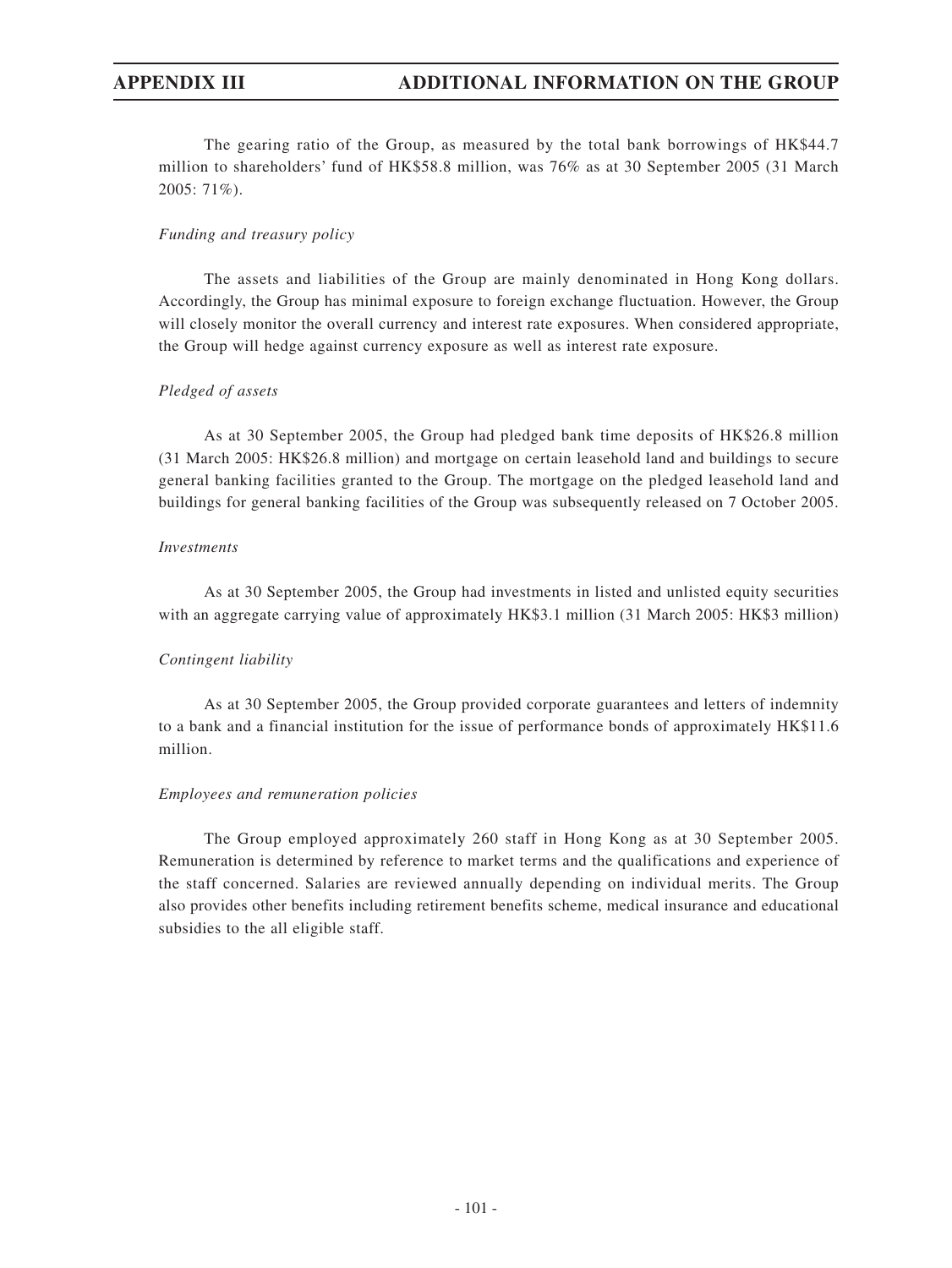# **Financial and trading prospects of the Group**

The economy of Hong Kong continued to improve, with GDP in the third quarter of 2005 increased by 8.2% in real term over year. The increase in GDP was mainly attributable to the export of goods and services. However, the performance of the construction sector remained weak. As the local economy continues to revive, it is expected the difficult operating environment will improve with more private developments and increase in government spending in the public sector.

The rapid development in gambling and entertainment businesses in Macau brings great business opportunity to Hong Kong based construction companies, technical staff and skilled workers. During the six months ended 30 September 2005, the Group was awarded an aggregate contract sum of approximately HK\$140 million in Macau. Despite that the Group is optimistic about the trading prospect in Macau, having considered funding and banking support are vital in order to grow new businesses under the Contracting Group of which the Group has found it difficult to secure further banking support for its development, the Directors are of the view that it is in the best interest of the Group to dispose of the Contracting Group and focus on the remaining building related maintenance businesses which is by nature less susceptible to property development cycles that had affected the Contracting Group and does not require significant capital outlay as that of the Contracting Group.

Looking ahead, the Group will continue to explore opportunities in the building related maintenance business both in the private and public sectors.

## **4. MATERIAL ADVERSE CHANGE**

Save for the financial effects arising from the Disposal, the Directors are not aware of any material adverse change in the financial or trading position of the Group since 30 September 2005, the date to which the latest audited financial statements of the Company were made up.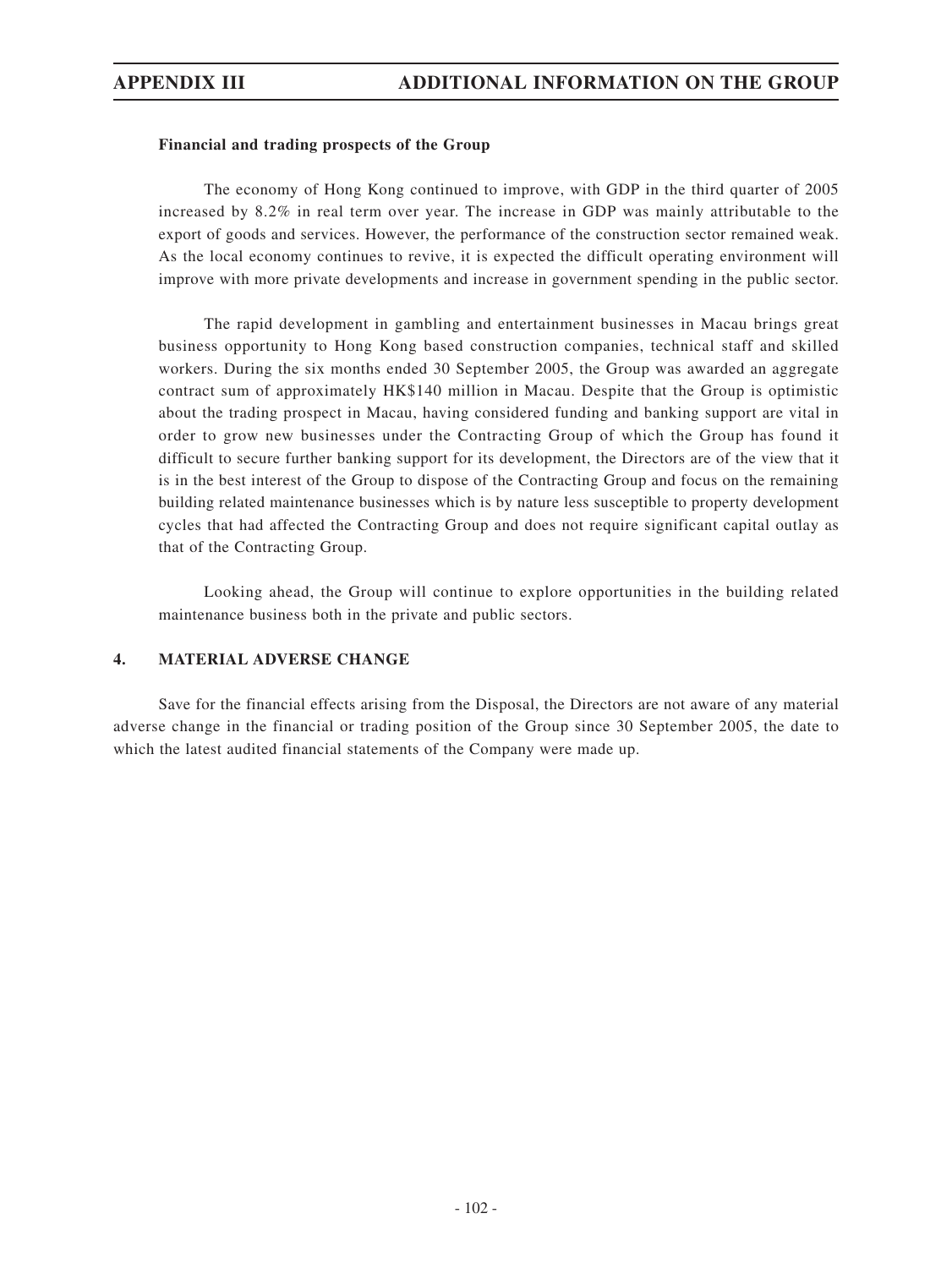### **1. RESPONSIBILITY STATEMENT**

This circular includes particulars given in compliance with the Listing Rules for the purpose of giving information with regard to the Company. The Directors collectively and individually accept full responsibility for the accuracy of the information contained in this circular and confirm, having made all reasonable enquiries, that to the best of their knowledge and belief there are no other facts the omission of which would make any statement herein misleading.

### **2. DISCLOSURE OF INTERESTS**

### **(a) Interest of Directors**

As at the Latest Practicable Date, the Directors and the chief executive of the Company and their respective associates had the following interests and short positions in the equity and debt securities of the Company and its associated corporations (within the meaning of Part XV of the SFO) which require notification to the Company and the Stock Exchange pursuant to the Divisions 7 and 8 of Part XV of the SFO (including interests or short positions which any such Directors and chief executive of the Company was taken or deemed to have under such provisions of the SFO) or which were required, pursuant to section 352 of the SFO, to be entered in the register referred to therein or which were required, pursuant to the Model Code for Securities Transactions by Directors of Listed Companies contained in the Listing Rules, to be notified to the Company and the Stock Exchange:

### **Long positions in the shares of the Company:**

| <b>Name of Director</b>    | <b>Nature</b><br>of interest | <b>Number</b><br>of ordinary<br>shares held | Approximate<br>percentage<br>of issued<br>share capital |
|----------------------------|------------------------------|---------------------------------------------|---------------------------------------------------------|
| Mr. Chan Yuen Keung, Zuric | Personal                     | 2,500,000                                   | 2.16                                                    |
| Mr. Hong Yiu               | Personal                     | 6,805,000                                   | 5.87                                                    |
| Mr. Au Yu Fai, Patrick     | Personal                     | 88,500                                      | 0.08                                                    |

Save as disclosed above, as at the Latest Practicable Date, none of the Directors and chief executive of the Company had any interests or short positions in the shares, underlying shares or debentures of the Company or any of its associated corporations (within the meaning of Part XV of the SFO) that was required to be recorded pursuant to Section 352 of the SFO, to be entered in the register referred to therein or which were required, pursuant to the Model Code for Securities Transactions by Directors of Listed Companies contained in the Listing Rules, to be notified to the Company and the Stock Exchange.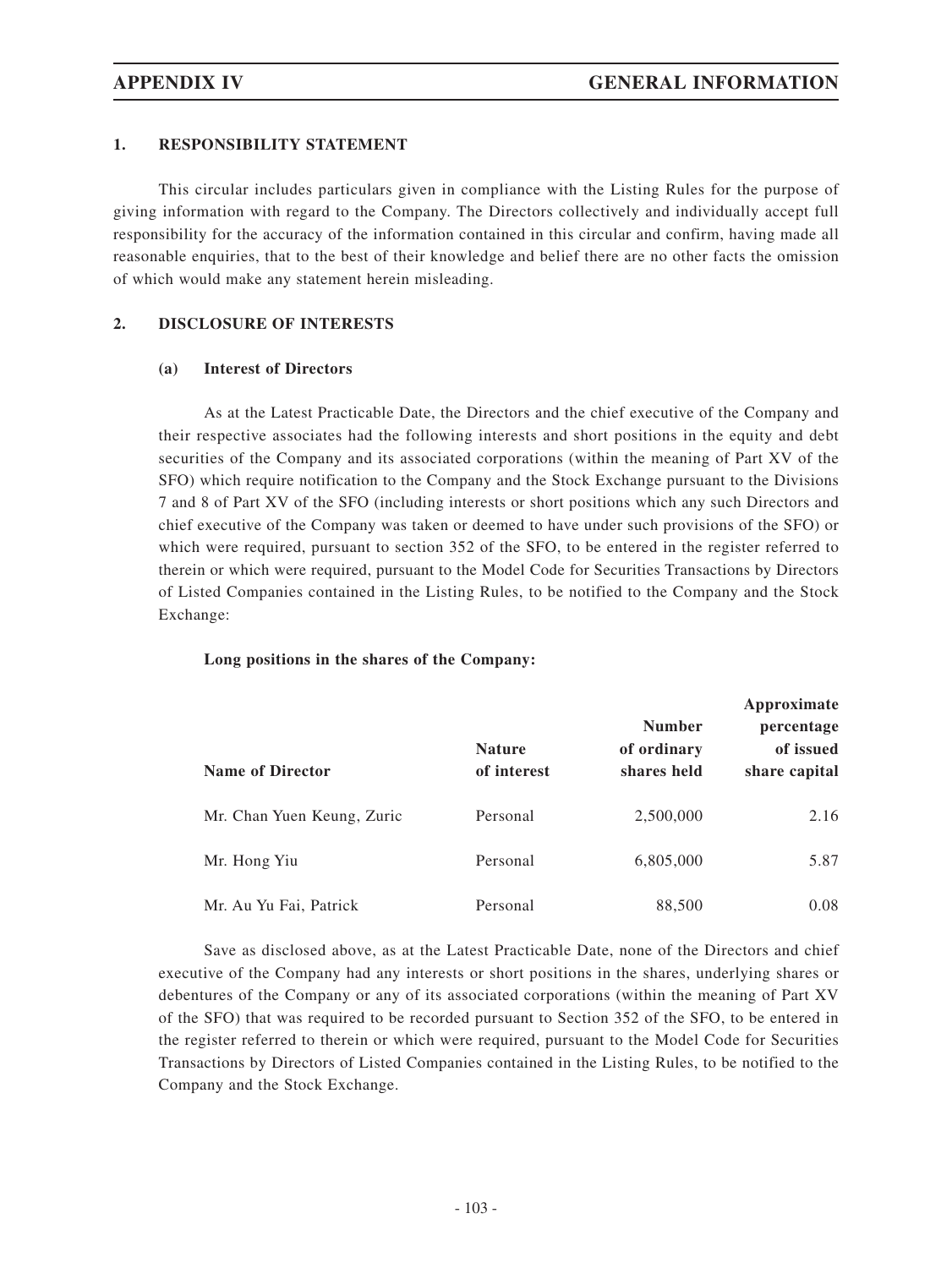# **APPENDIX IV GENERAL INFORMATION**

# **(b) Interests of persons who had an interest or short position which were discloseable under Divisions 2 and 3 of Part XV of the SFO and substantial shareholders**

(i) As at the Latest Practicable Date, according to the register of interests in long positions and short positions kept by the Company pursuant to Divisions 2 and 3 of Part XV and section 336 of the SFO and so far as the Directors were aware, the following persons had a long position or share position in the Shares, underlying shares or debentures of the Company which would fall to be disclosed to the Company under the provisions of Divisions 2 and 3 of Part XV of the SFO:

### **Long positions**

| Name of shareholder               | Capacity and<br>nature of interest | <b>Number</b><br>of ordinary<br>shares held | Approximate<br>percentage<br>of issued<br>share capital |
|-----------------------------------|------------------------------------|---------------------------------------------|---------------------------------------------------------|
| Chinney Alliance Group<br>Limited | Directly beneficially<br>owned     | 34,697,500                                  | 29.93                                                   |
| Mr. Hong Yiu                      | Directly beneficially<br>owned     | 6,805,000                                   | 5.87                                                    |

(ii) As at the Latest Practicable Date, and so far as was known to the Directors and chief executive of the Company, the following persons were directly or indirectly interested in 10% or more of the nominal value of any class of share capital carrying rights to vote in all circumstances at general meetings of any other member of the Group other than the Company and the amount of each of such persons' interests in such securities were as follows:

| Name of persons having<br>more than $10\%$ interest | Name of<br>members of the Group                                 | Approximate<br>percentage of<br>interest held |
|-----------------------------------------------------|-----------------------------------------------------------------|-----------------------------------------------|
| Mr. Chan Chi Kin                                    | Tinhawk Company Limited                                         | 10.00                                         |
| Howing Engineering<br>Limited                       | Shun Wing Construction &<br><b>Engineering Company Limited</b>  | 49.90                                         |
| Mr. Lin Shu Lin                                     | Shun Cheong Shenzhen<br>Jianda Joint Venture Company<br>Limited | 30.00                                         |
| Mr. Lo Koon Hung                                    | Shun Cheong Automation<br>Systems Limited                       | 15.00                                         |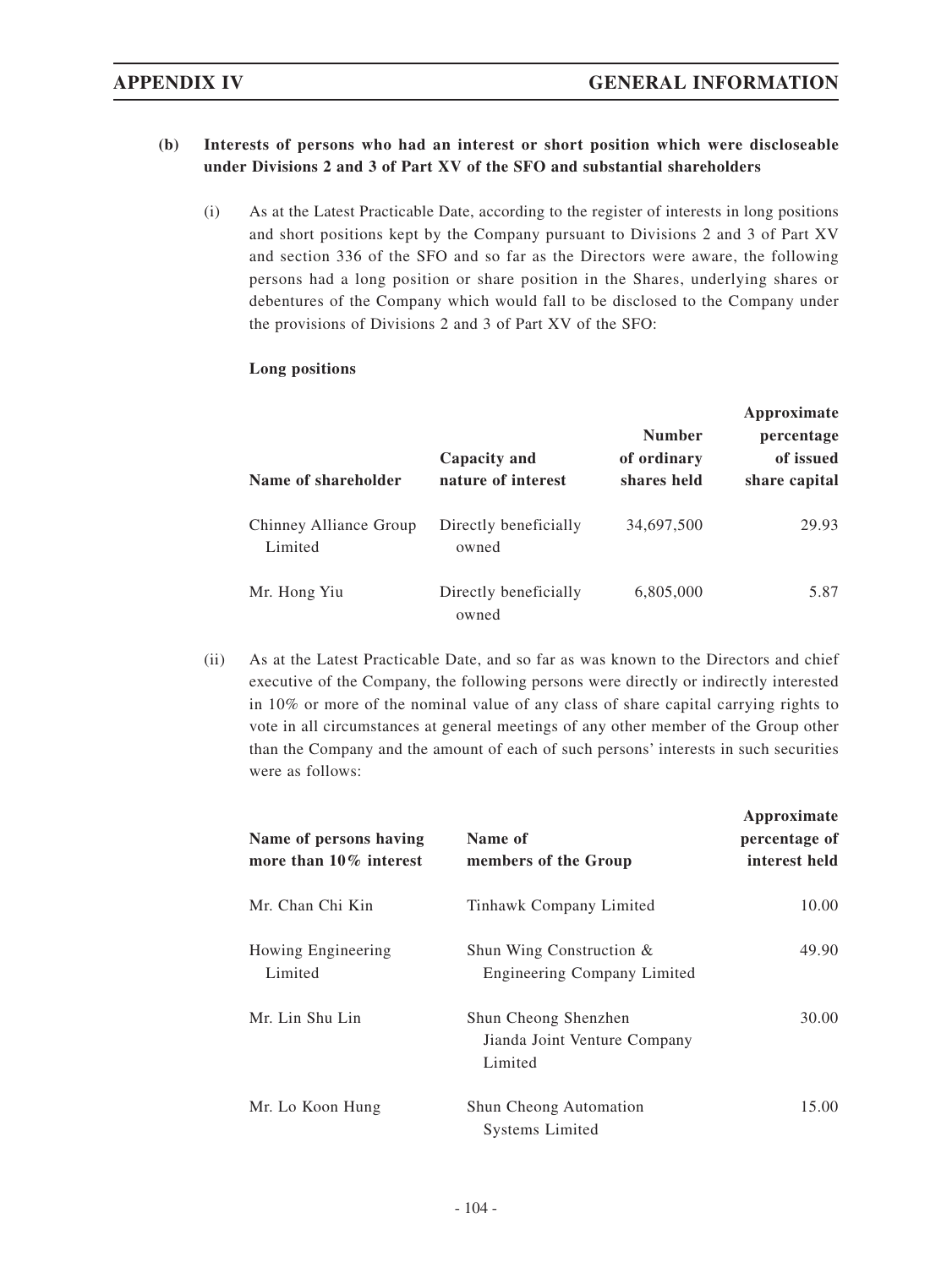Save as disclosed above, so far as is known to Directors and chief executive of the Company, no other person as at the Latest Practicable Date had a long position or short position in the Shares, underlying shares or debentures which would fall to be disclosed to the Company under the provisions of Divisions 2 ad 3 of Part XV of the SFO, or who was interested, directly or indirectly, in 10% or more of the nominal value of any class of share capital carrying rights to vote in all circumstances at general meetings of any member of the Group.

## **(c) Directors' service contracts**

As at the Latest Practicable Date, none of the Directors has any existing or proposed service contract (excluding contracts expiring or determinable by the Group within one year without payment of compensation (other than statutory compensation)) with any member of the Group.

### **(d) Directors' interests in competing business**

As at the Latest Practicable Date, so far as the Directors are aware, none of the Directors or their respective associates had an interest in a business which competes or may compete with the business of the Group, or have or may have any other conflicts of interest with the Group pursuant to Rule 8.10 of the Listing Rules.

### **(e) Miscellaneous**

Save as disclosed in this circular and as at the Latest Practicable Date,

(i) As detailed in the Company's circular dated 24 August 2004, Ever Billion Engineering Limited, a wholly-owned subsidiary of the Company, entered into an agreement with Chinney Construction Company, Limited on 10 August 2004 for the subcontracting of a 3-year buildings and land maintenance contract dated 31 March 2004 awarded from the Architectural Services Department of the Government of Hong Kong Special Administrative Region to Chinney Construction Company, Limited. Chan Yuen Keung, Zuric is a director of and has beneficial interests in 13.95% of the issued share capital of Chinney Construction Company, Limited. This agreement constituted a continuing connected transaction of the Company and was approved by independent shareholders of the Company on a special general meeting held on 16 September 2004.

Save as disclosed above, none of the Directors was materially interested in any contract or arrangement subsisting at the Latest Practicable Date and which was significant in relation to the business of the Group; and

(ii) None of the Directors, Kim Eng and Ernst & Young had any direct or indirect interests in any assets acquired or disposed of by or leased to or by or proposed to be acquired or disposed of by or leased to or by any member of the Group since 30 September 2005, being the date to which the latest published audited financial statements of the Company were made up;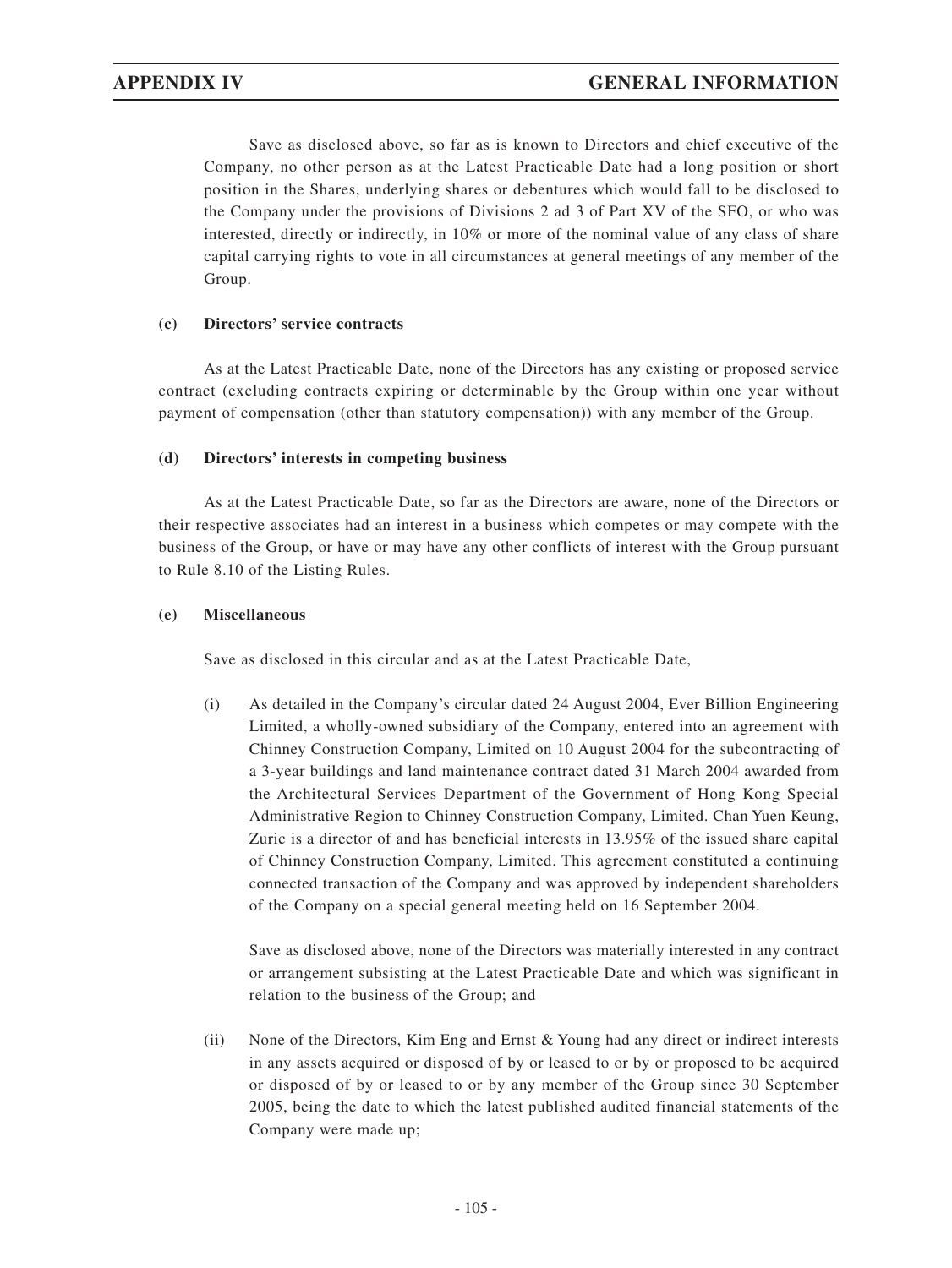(iii) None of Kim Eng and Ernst & Young had any shareholding in any member of the Group and none of them had any right, whether legally enforceable or not, to subscribe for or to nominate persons to subscribe for securities in any member of the Group.

# **3. LITIGATION**

As at the Latest Practicable Date, neither the Company nor any of its subsidiaries was engaged in any litigation or arbitration of material importance and no litigation or claim of material importance was known to the Directors to be pending or threatened against the Company or any of its subsidiaries.

## **4. MATERIAL CONTRACTS**

The following contracts (not being contracts entered into in the ordinary course of business) have been entered into by the Group within two years immediately preceding the Latest Practicable Date which are or may be material:

- (a) an agreement dated 10 August 2004 entered into between Ever Billion Engineering Limited and Chinney Construction Company, Limited for the subcontracting of a 3-year buildings and land maintenance contract dated 31 March 2004 awarded from the Architectural Services Department of the Government of Hong Kong Special Administrative Region to Chinney Construction Company, Limited;
- (b) an agreement dated 10 October 2005 entered into between Shun Cheong Real Estates Limited and Honey Lady International Limited for the sale and purchase of the Workshop Nos. 1, 3, 5, 7 and 9, 2nd Floor, Premier Centre, 20 Cheung Shun Street, Lai Chi Kok, Kowloon, Hong Kong at a consideration of HK\$16.5 million; and
- (c) the Sale and Purchase Agreement.

## **5. EXPERTS**

The qualifications of the experts who have provided their opinion or report contained in this circular are set out as follows:

| <b>Name</b>   | <b>Qualification</b>                                                                                          |
|---------------|---------------------------------------------------------------------------------------------------------------|
| Kim Eng       | a corporation licensed to carry on type 6 (advising on corporate<br>finance) regulated activity under the SFO |
| Ernst & Young | certified public accountants                                                                                  |

Each of Kim Eng and Ernst & Young has given and has not withdrawn its written consent to the issue of this circular with the inclusion of its report and letter and the reference to its name in the form and context in which it appears.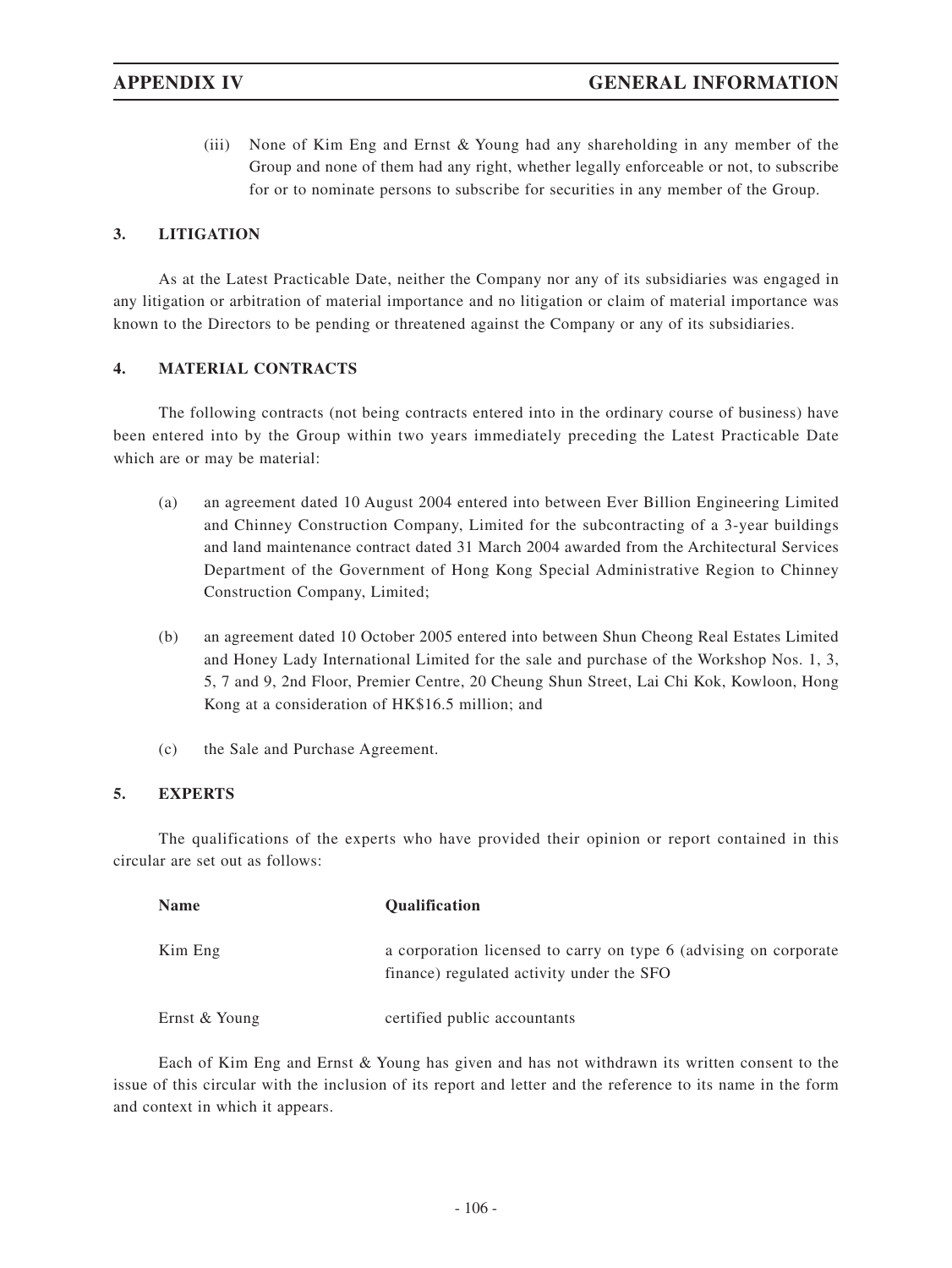# **6. GENERAL**

- (a) The secretary and qualified accountant of the Company is Lo Yun Sang, *BBA, CPA, FCCA*.
- (b) The head office and principal place of business of the Company is situated at Block C, 9/F, Hong Kong Spinners Industrial Building, Phase VI, 481-483 Castle Peak Road, Kowloon, Hong Kong. The Hong Kong share registrar of the Company is Computershare Hong Kong Investor Services Limited, situated at Rooms 1712-1716, 17th Floor, Hopewell Centre, 183 Queen's Road East, Hong Kong.
- (c) The English language text of this circular shall prevail over the Chinese language text.

### **7. DOCUMENTS FOR INSPECTION**

Copies of the following documents will be available for inspection at the office of the Company at Block C, 9/F, Hong Kong Spinners Industrial Building, Phase VI, 481-483 Castle Peak Road, Kowloon, Hong Kong during normal office hours of business days up to and including 27 March 2006:

- (a) the Sale and Purchase Agreement;
- (b) the Sub-contracting Agreements;
- (c) the bye-laws of the Company;
- (d) the annual reports of the Company for each of the two financial years ended 31 March 2005;
- (e) the interim report of the Company for the six months ended 30 September 2005;
- (f) the accountants' report of the Group prepared by Ernst & Young, the text of which is set out in Appendix I to this circular;
- (g) the letter from Ernst & Young on the unaudited pro forma consolidated financial information of the Remaining Group, the text of which is set out in part A of Appendix II to this circular;
- (h) the letter of advice from Kim Eng to the Independent Board Committee and the Independent Shareholders, the text of which is set out on pages 19 to 33 in this circular;
- (i) the written consents from each of Kim Eng and Ernst  $&$  Young as referred to in the paragraph headed "Experts" in this appendix;
- (j) each of the material contracts entered into by the Group, as referred to in the paragraph headed "Material Contracts" in this appendix;
- (k) the circular of the Company issued on 24 October 2005 in respect of a major transaction for the proposal disposal of property; and
- (l) this circular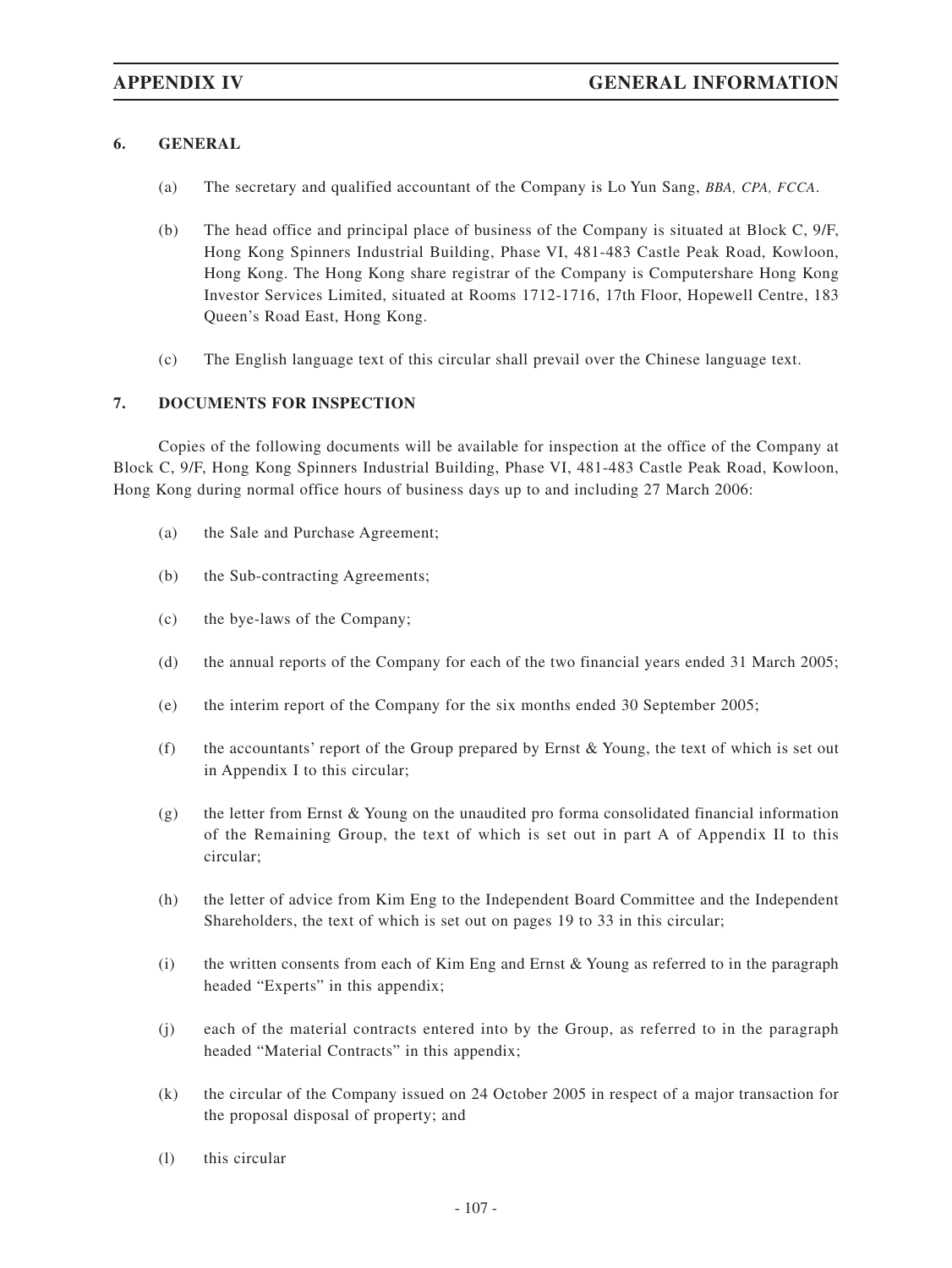# **NOTICE OF SGM**



# **SHUN CHEONG HOLDINGS LIMITED**

*(Incorporated in Bermuda with limited liability)* (Stock code: 650)

**NOTICE IS HEREBY GIVEN** that a special general meeting of Shun Cheong Holdings Limited (the "Company") will be held at Lotus Room, 6th Floor, The Marco Polo Hong Kong Hotel, Harbour City, Kowloon, Hong Kong on Monday, 27 March 2006 at 10:00 a.m. for the purpose of considering and, if thought fit, passing the following resolutions as ordinary resolutions of the Company:

## **ORDINARY RESOLUTION**

# "1. **THAT**

- (a) the disposal of the entire issued share capital of Shun Cheong Investments Limited to Chinney Alliance Trading (BVI) Limited (the "Disposal") pursuant to the sale and purchase agreement dated 26 January 2006 (the "Agreement") made between the Company as vendor, Chinney Alliance Trading (BVI) Limited as purchaser and Chinney Alliance Group Limited as purchaser's guarantor for an aggregate cash consideration of HK\$35,000,000, including the indemnity to be given by Chinney Alliance Group Limited in favour of the Company for the guarantee of the performance of Chinney Alliance Trading (BVI) Limited under the Agreement and to indemnify the Company for all its obligations under guarantees provided to banks and/or third parties for the business operation of Shun Cheong Investments Limited and its subsidiaries and an undertaking to procure the release of such guarantees within three months from the date of completion of the Agreement, be and is hereby approved an confirmed;
- (b) the contents of the Agreement in relation to the sale and purchase of the entire issued share capital of Shun Cheong Investments Limited and all the transactions contemplated under the Agreement (a copy of which has been produced to the Meeting marked "A" and initialed by the Chairman of the Meeting for the purpose of identification), be and are hereby approved, ratified and confirmed; and
- (c) any directors of the Company be and is hereby irrevocably and unconditionally authorised to execute (whether under seal or under hand) all such documents, instruments and agreements and to do all such acts and things deemed by him to be incidental to, ancillary to or in connection with the matters contemplated in or relating to the Agreement and/or the Disposal as he may consider necessary, desirable or expedient."